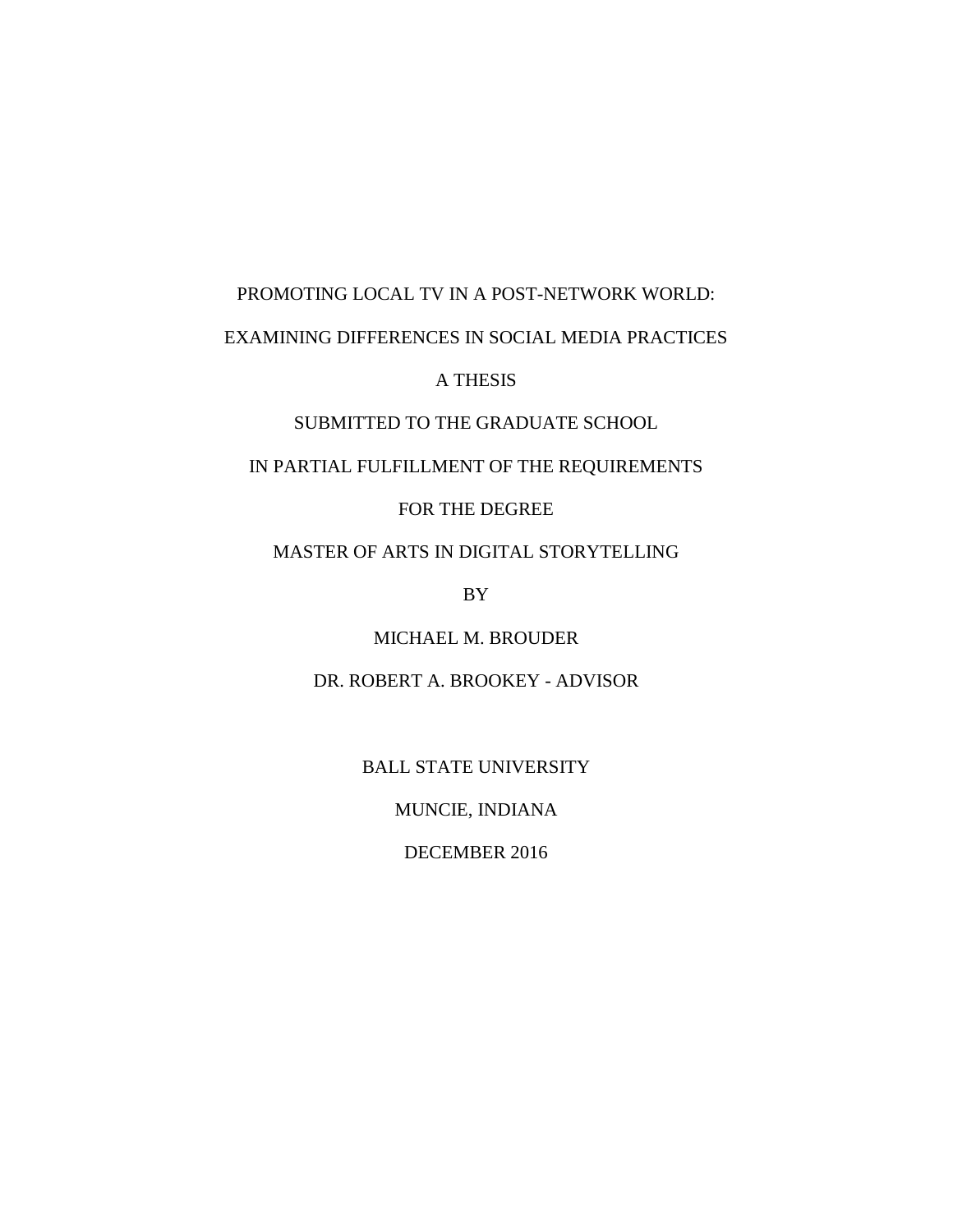|                                                          | V            |
|----------------------------------------------------------|--------------|
|                                                          | vi           |
|                                                          | $\mathbf{1}$ |
| Introduction                                             |              |
| A Network's "Nose" for Social Media                      |              |
| Television as We Knew It                                 |              |
| The Digital Transformation                               |              |
| Measuring the Post-Network Audience                      |              |
| Evolving Behaviors: Social Media, Mobile and TV          |              |
| Evolving Relationships: Networks and Their Affiliates    |              |
| Social Media and Television                              |              |
| A Call for More Study                                    |              |
| Theory and Method                                        |              |
| <b>Chapter Preview</b>                                   |              |
|                                                          | 24           |
| Introduction                                             |              |
| Big Markets, Big Social Footprint                        |              |
| Sweeping Up Ratings Through Social Media                 |              |
| Facebook: Different Platform, Different Content          |              |
| Facebook Live and the Super Bowl                         |              |
| WABC-TV & KGO-TV: Same Ownership, Contrasts in Execution |              |
| <b>Twitter and Breaking News</b>                         |              |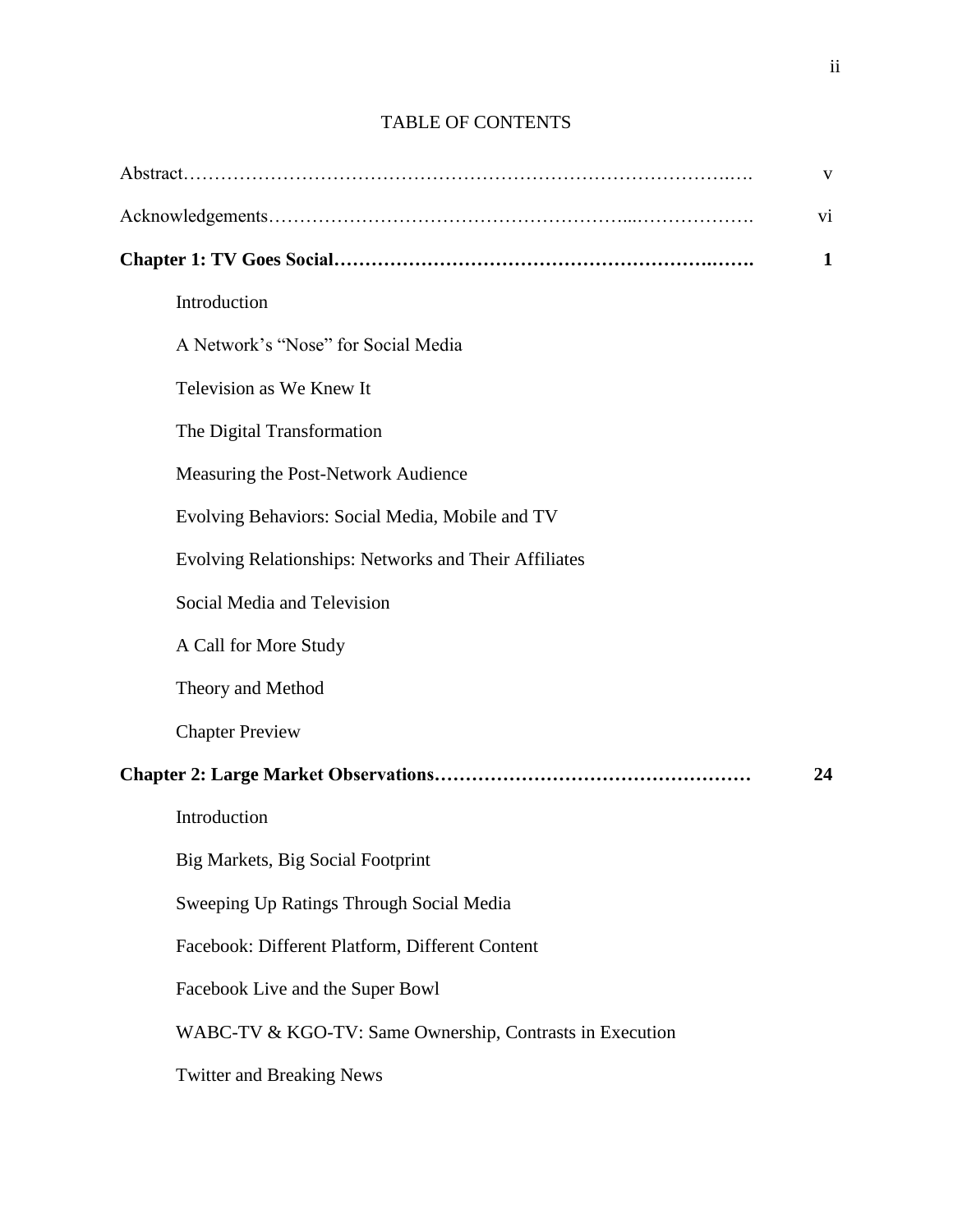| WPIX: Social Media with a Twist                                  |    |
|------------------------------------------------------------------|----|
| Promotion: Digital to Digital or Digital to TV?                  |    |
| Large Market Summary                                             |    |
|                                                                  | 44 |
| Introduction                                                     |    |
| Sizing Up Social Media                                           |    |
| Media Consolidation and the Duopoly                              |    |
| Structure, Workflow and Social Efforts at Duopoly Stations       |    |
| <b>Staffing for Digital Content in Mid-Sized Markets</b>         |    |
| The Evolution of Social Media Use in Mid-Sized Markets           |    |
| <b>Impressions Versus Engagement</b>                             |    |
| <b>Snackable Content</b>                                         |    |
| Facebook Live                                                    |    |
| Mornings Mean More (Social) Media                                |    |
| <b>Medium Market Summary</b>                                     |    |
|                                                                  | 62 |
| Introduction                                                     |    |
| <b>Markets in Contrast</b>                                       |    |
| The Small Market Social Media Scorecard                          |    |
| All Hands on Deck: The Team Approach to Small Market Twitter Use |    |
| Small Market Use of Facebook and Facebook Live                   |    |
| Getting into the Act at the Oscars                               |    |
| <b>Small Market Summary</b>                                      |    |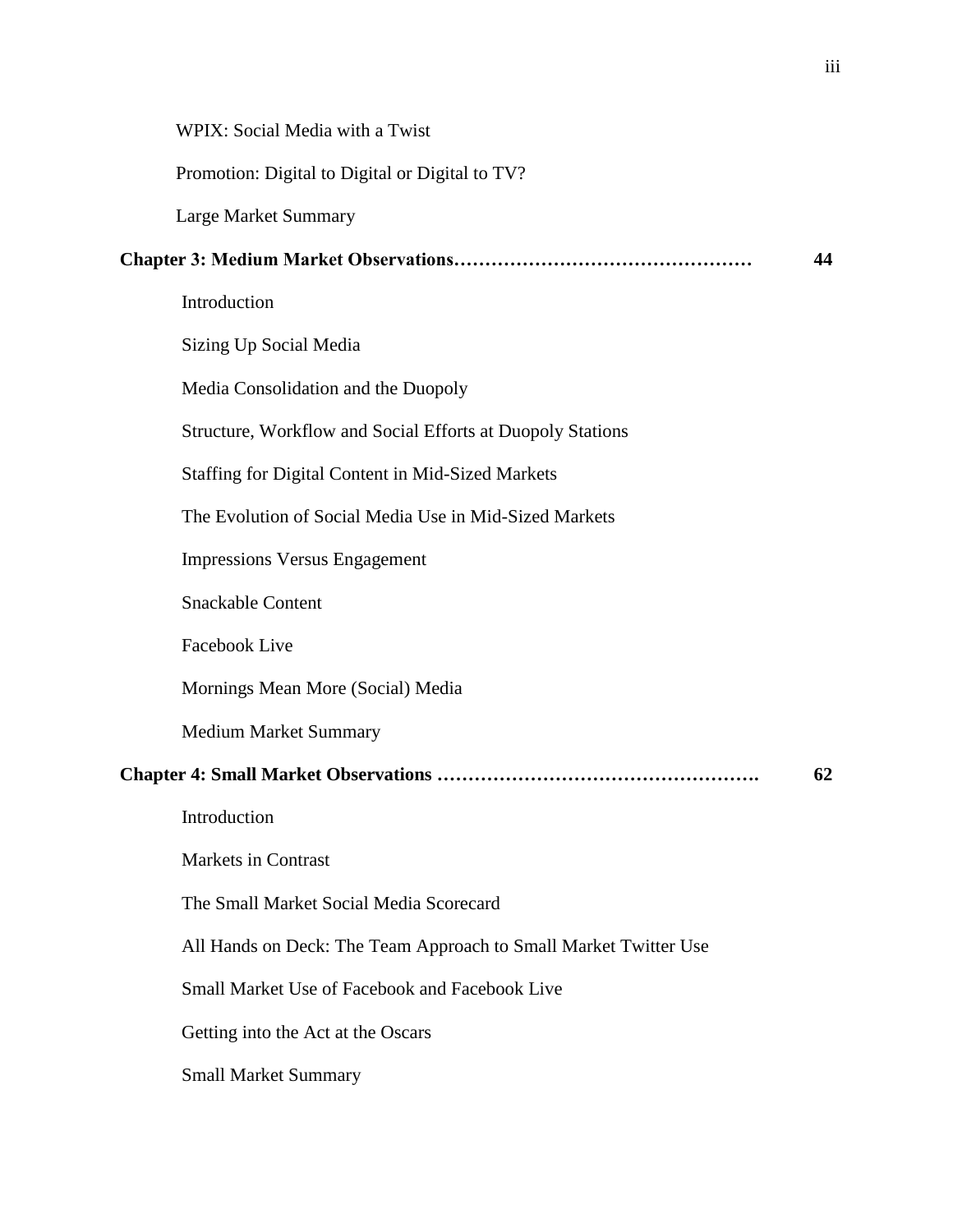|                                                                    | 79  |
|--------------------------------------------------------------------|-----|
| Introduction                                                       |     |
| Observation 1: Moving from Promotion to Engagement                 |     |
| <b>Observation 2: Social Media Entrepreneurship by Market Size</b> |     |
| <b>Observation 3: Ownership Effect on Social Media Strategy</b>    |     |
| <b>Observation 4: Facebook Taking Over</b>                         |     |
| Final Thoughts and Future Consideration                            |     |
|                                                                    | 93  |
|                                                                    | 104 |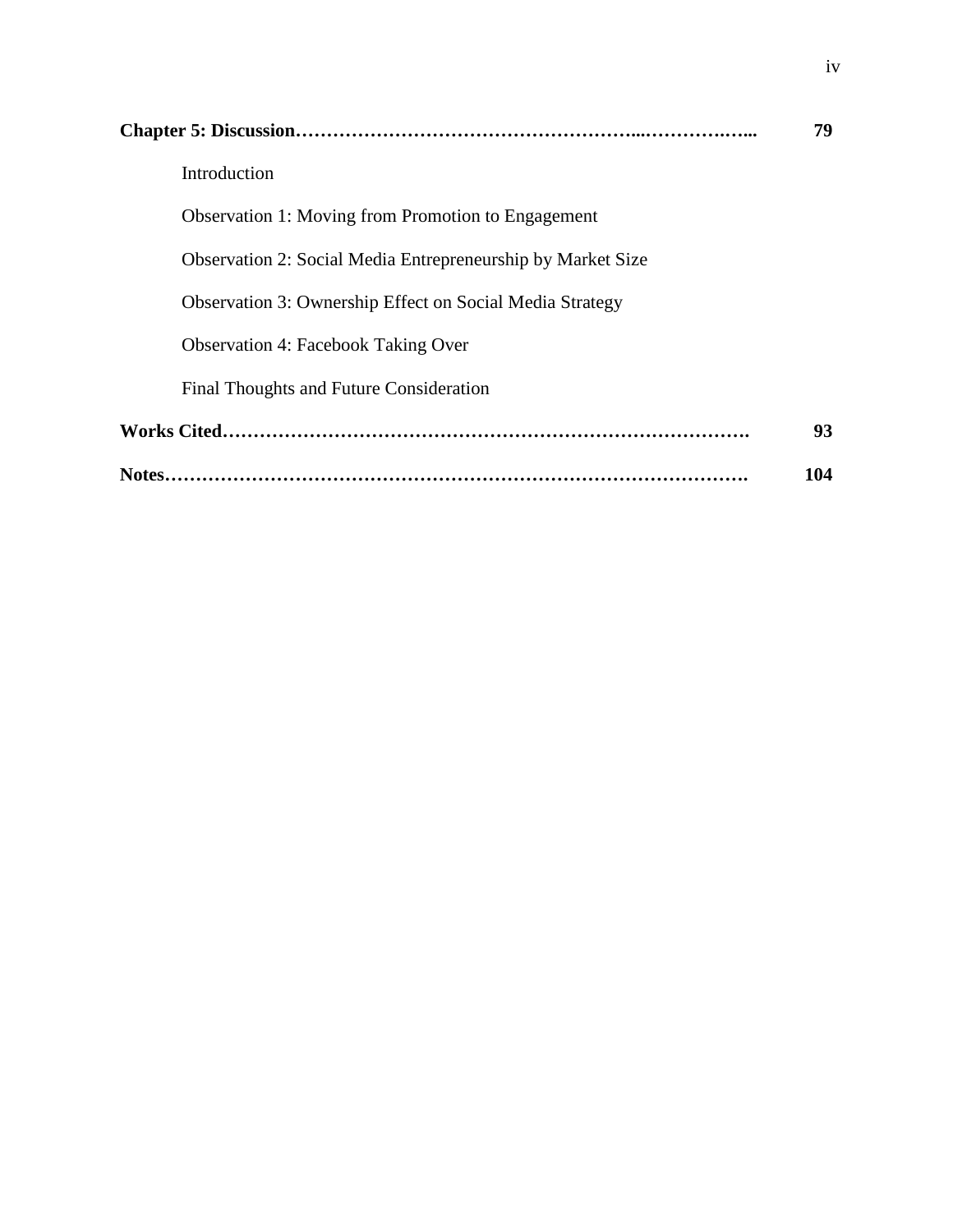# ABSTRACT

The overwhelming majority of U.S. broadcast television stations and their respective networks use social media extensively to promote the programming and personalities seen on their channels. Social media's reach and accessibility make it a valuable tool to drive audience tune-in, brand awareness, and ultimately increased revenue for the station. Facebook and Twitter, used by millions of U.S. consumers every day, are the primary social media platforms used by local television stations to reach potential viewers. The aim of this study is to observe the social media habits from a sample of thirty local television stations across the United States. Using a structured digital media critical analysis, comparisons from these digital texts will be drawn followed by a discussion of the differentiating factors among them. The proposed research will advance the scholarly discussion on the theories and practices behind the use of social media by television stations at a time when digital media consumption continues to advance at a rapid pace.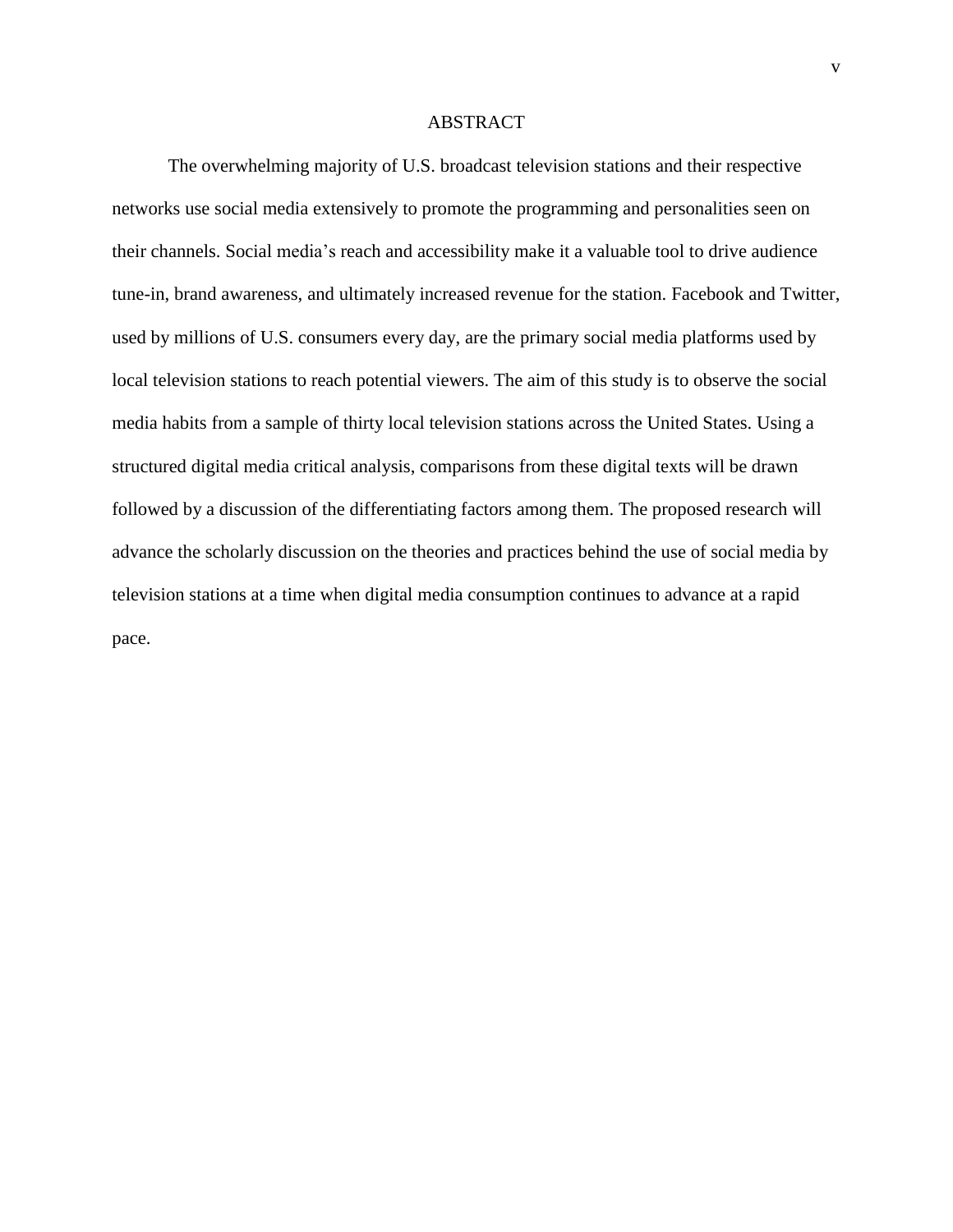## ACKNOWLEDGEMENTS

I would like to express my sincere gratitude to Dr. Robert Brookey for his continuous support of my studies and related research, plus his patience and willingness to share his immense knowledge of the digital media landscape. His guidance was instrumental in helping me develop this project. In addition, I would like to thank the other members of my thesis committee, Dr. Kristen McCauliff and Professor Suzy Smith, for their insightful comments and encouragement. Additional thanks also goes to Dr. Gerald Brouder and Dr. Michael Holmes, who long ago convinced me that it was possible to pursue my master's degree while holding a full-time professional role in the broadcast television industry. Their encouragement was reflected upon many times throughout the development of this project.

I would also like to thank Larry Delia, President of Dispatch Broadcast Group, for his flexibility and support throughout my academic journey. Additionally, I want to recognize Jim Ellis and Rick Felty, both former Tribune Broadcasting Company executives, who guided my creative steps throughout the years. They mentored not only me, but many of today's top television and cable creative executives, and their legacy lives on throughout our industry.

Lastly, I want to thank my family, particularly my wonderful wife Donna, who removed countless obstacles to grant me the time and energy to complete this project. Above all else, her selflessness is the reason you are reading this today. Honey, you may now have your dining room table back.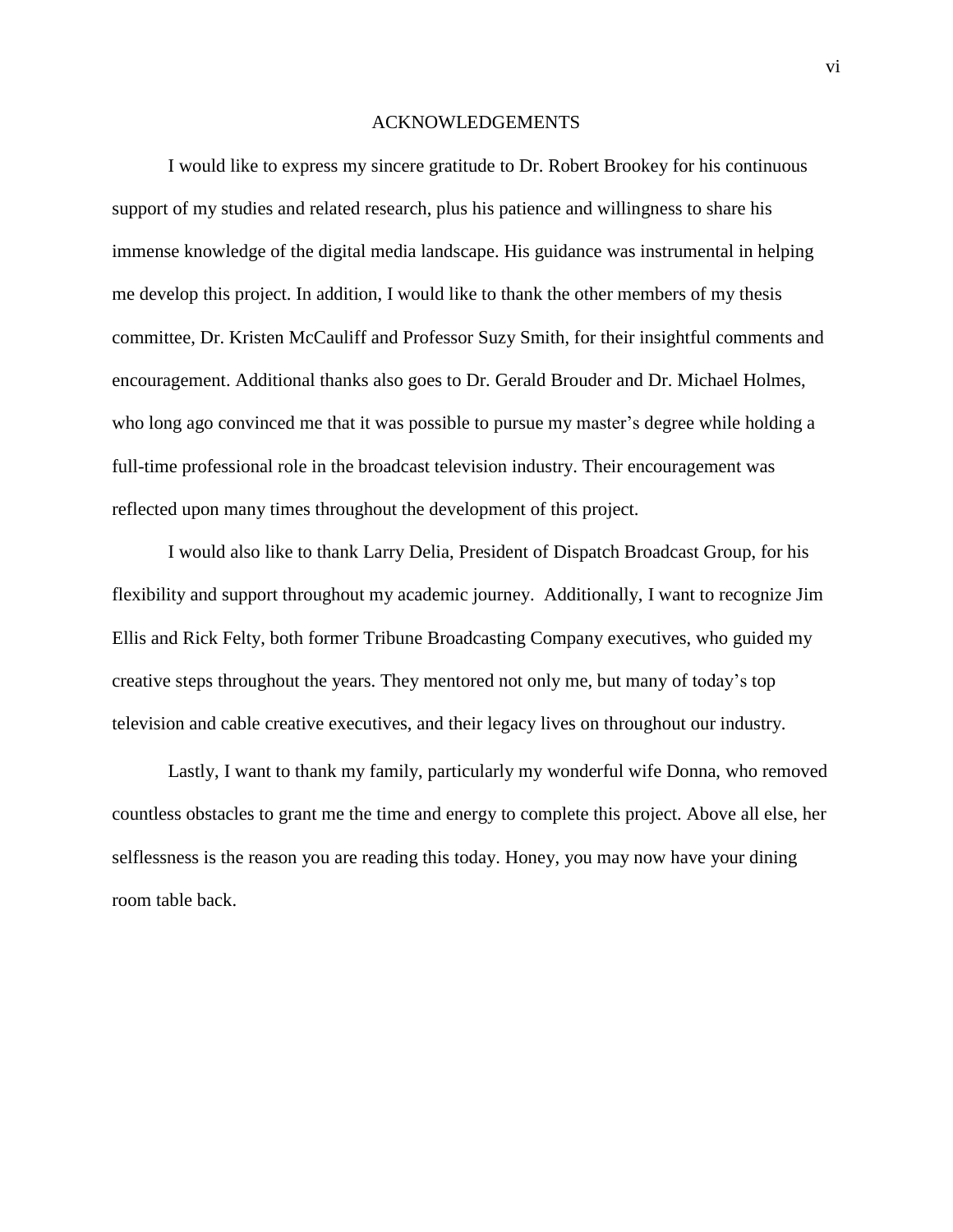# CHAPTER 1: TV GOES SOCIAL

# **A Network's Nose for Social Media**

In May of 2015, NBC network's *Today* host Matt Lauer climbed on his bicycle and journeyed over two hundred miles from Boston to New York to raise awareness for Red Nose Day, a campaign to support children and teens living in poverty. In addition to driving awareness to the cause, the multi-day promotional event was carefully orchestrated to drive viewership to a week of themed *Today* broadcasts with updates on Lauer's progress. Marketers of *Today* had spent the better part of the previous two years trying to soften the image of Lauer following the disastrous public departure of his former co-host, Ann Curry. Not only was her emotional breakdown on her final day broadcast live, but many viewers felt Lauer might have been behind Curry's ouster. Whether this is true or not, Lauer's image needed bolstering, and the Red Nose Day event was the latest in an effort to portray the longtime host as approachable and kind.

The campaign was widely promoted on the network, but it also included a request from NBC's network marketing executives to encourage their local news anchors to wear red foam noses and post photos of this on social media using the hashtag #rednoseday. The strategy behind this was the idea that the network would benefit from the exposure to the collective social media following of their two hundred-plus affiliate group. While it might be argued that there is a reciprocal benefit to the affiliate in helping to create greater tune-in to *Today* airing on their channel, not all local markets were eager to participate in the Red Nose Day stunt. I have a firsthand understanding of this as a senior-level marketing director at one local television station that was on the receiving end of this very request by NBC and *Today*. Local stations often have different promotional strategies compared to those at the network. For example, consumer research at one mid-sized station showed that their core audience prefers a more straightforward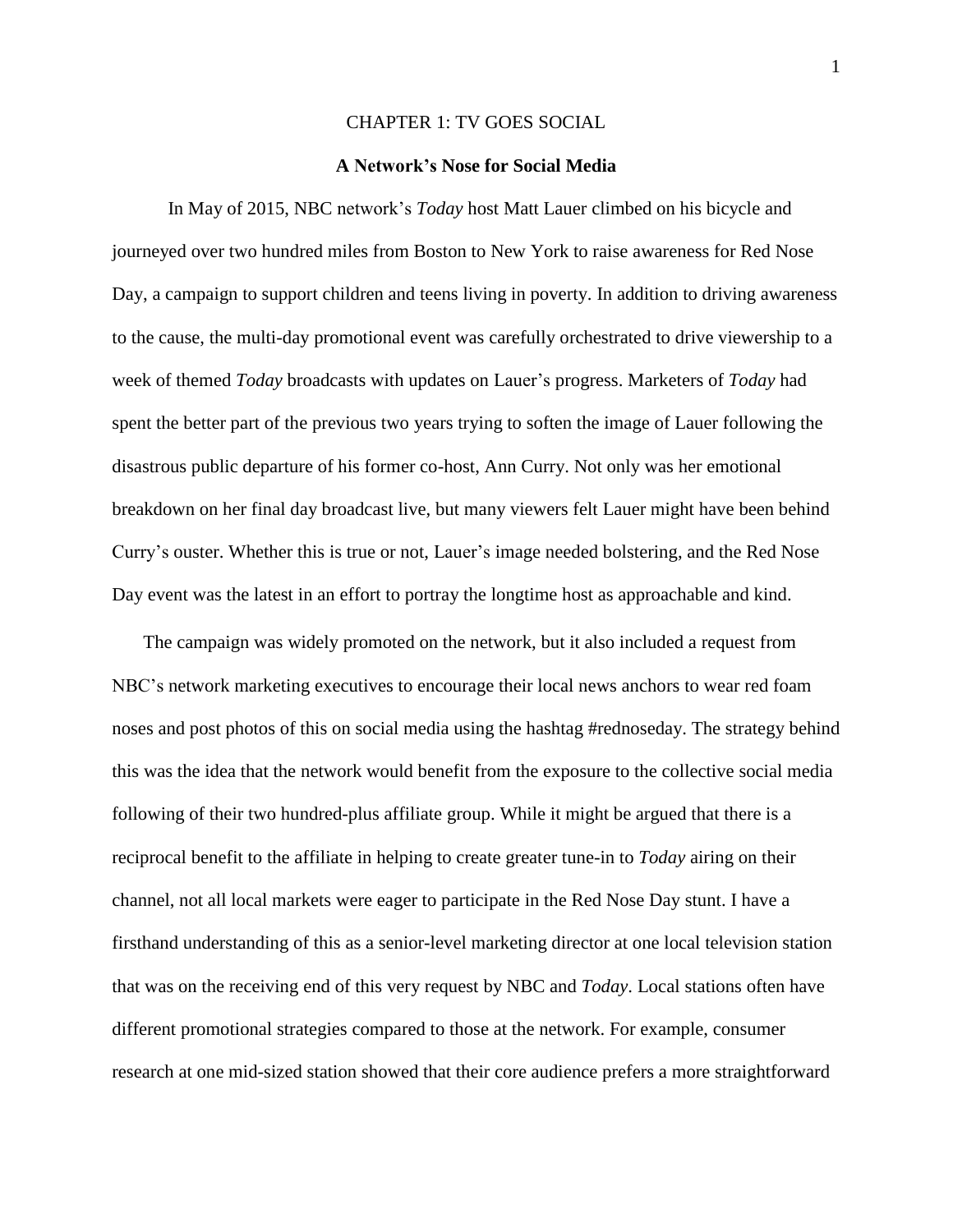newscast that is void of overt self-promotion (Norman Hecht Research, 2015). Therefore, the station's social media efforts are generally limited to posting news stories and not marketing messages. In the case of the Red Nose Day event that I was involved with, management reluctantly agreed to participate in the campaign and gently encouraged the anchors to don their red noses. Photos were posted on social media according to the network's wishes. While it can be agreed that posting funny photos for a cause would most likely not cause harm to the station's overall marketing efforts, it is one of many examples of the divergent paths and different goals of an entertainment-based network and its local news-focused affiliates, particularly as it is plays out in the social space.

The emergence of social media's role in television marketing is a byproduct of what Lotz (2014) describes as television's entrance into a *post-network era*. Long gone are the days of three broadcast television networks and viewing habits based simply on what the network happens to be airing that particular day. New technologies, including digital distribution, high-speed internet, digital video recorders (DVRs) and social media have each had a profound effect on virtually all aspects of the media industry. Rapid, fundamental changes are being observed across the industry, particularly in how television is produced, distributed, marketed, monetized and consumed. It could be argued, then, a call for a better understanding and meaningful context is also needed. While there have been some advances in the area of scholarly work in areas of modern-day television media consumption, many studies focus solely on how this affects decision making at the network level. With over \$21 billion in local television advertising expected to be in play in 2016 (Pew Research, 2014), there is a justifiable need to better understand how *local* television stations navigate such a complicated new media landscape.

Analyzing every aspect of how television's business practices and viewer's behaviors have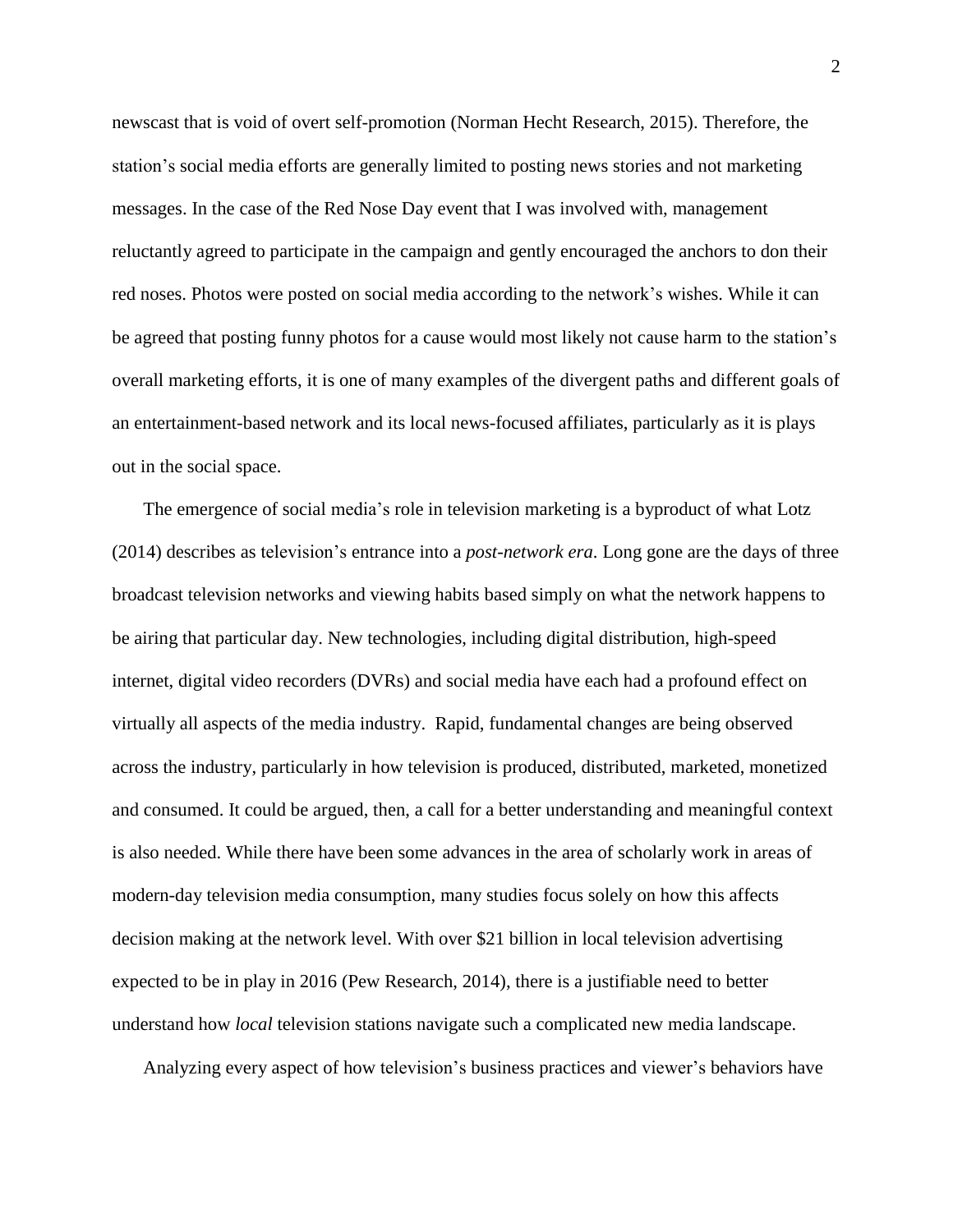changed since the emergence of these digital technologies is a significant undertaking, and exceeds the goals of this thesis. However, what can be accomplished is bringing greater clarity to how local television has been uniquely affected throughout this transition, specifically as it relates to the rapid evolution of social media. This following chapters will explore the similarities and differences between how social media is used at the local station level, and discuss how it differs among networks, markets and regions.

# **Television as We Knew It**

How U.S. consumers watch television has changed a great deal since its inception over eighty years ago. When *The Indianapolis Star* (1927) declared that television, a *scientific dream*, had at last been realized, few would dare to imagine how this technological achievement might evolve from a technological "window on the world" to a multi-billion dollar economic, social and cultural industry.

While advances in television broadcast technology were seen happening simultaneously in the U.S. and Britain in the 1930's, it would still be a decade before advances in technology and the resolution of ongoing legal battles would allow television broadcasting in the U.S. to finally became a reality. U.S. president Franklin D. Roosevelt's keynote address at the New York World's Fair was dubbed, "the official birth of regularly scheduled television broadcasts in the United States" and former electronics company Radio Corporation of America (RCA) president David Sarnoff described television as "a new art, so important in its implications, that it [was] bound to affect all of society" (Proulx & Shepatin, 2012). For that matter, television grew to be a "cultural hearth" which brought American families together not just to be entertained, but to provide a gathering place to witness the nation's triumphs and tragedies.

By the 1950's TV viewers were familiar with three broadcast networks and a network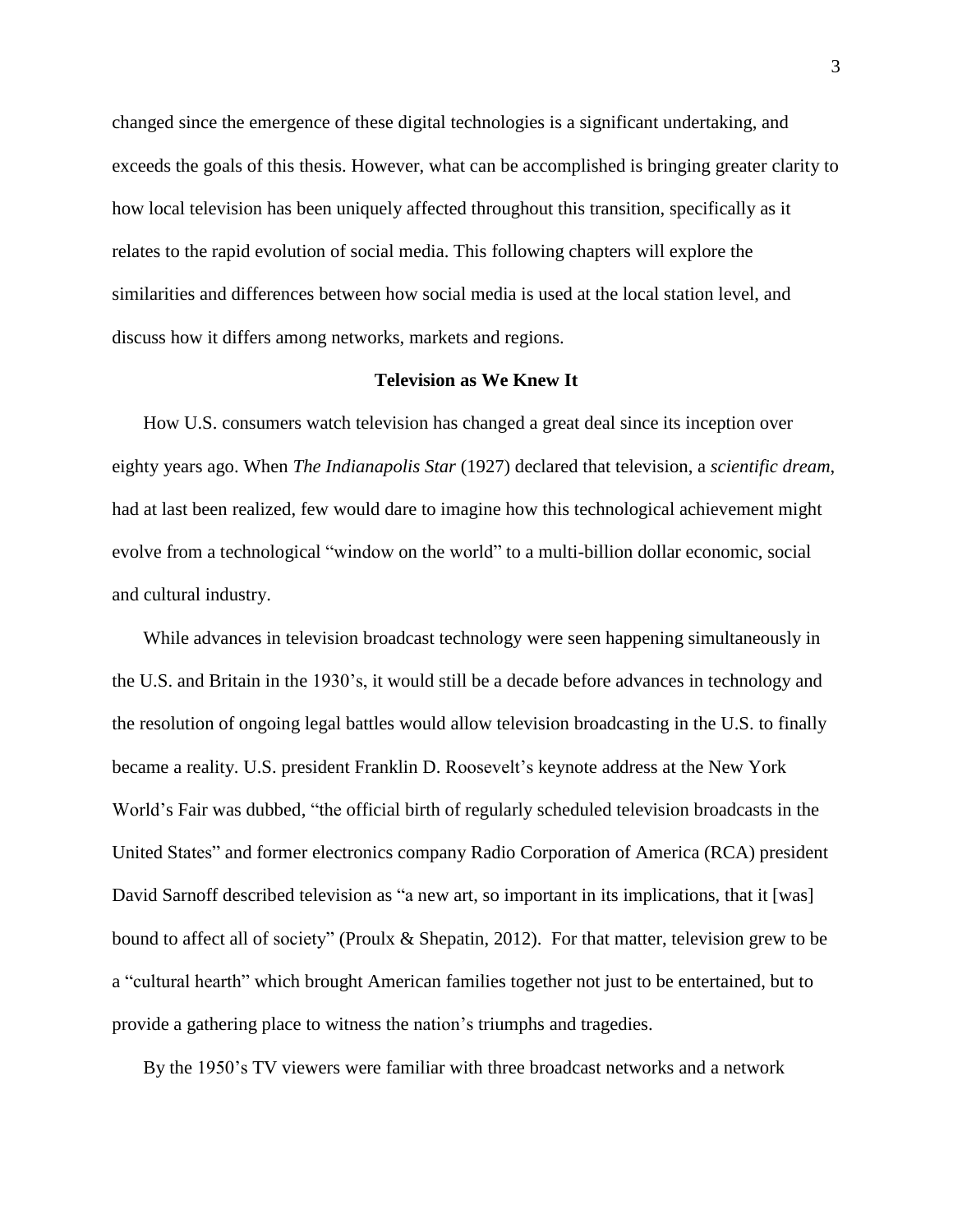programming model that remained relatively intact in terms of its offerings and its place in daily life, for three decades. By the 1960's, 87% of U.S. households owned televisions (Nielsen, 2000), and the family as a whole tuned in to watch a show as it was broadcast. The social commentary about the programming was understandably localized as well. Conversations were literally conducted at the workplace water cooler and over backyard fences. According to Lotz (2104), television was considered "the central communicative and cultural force in society" (p. 37). For many decades, three networks ushered in an era where audiences watched a program at set times and days, and often an evening's plans (dinner included) were scheduled around what might be airing that night.

Developments in technology appear to have played the most important role in shaping the current television landscape. Beginning somewhat innocuously with the introduction of the remote control in the 1960's, slowly the power to control what was "on TV" began to shift from the hands of the networks and local television stations to the viewer (Lotz, 2014). The paced quickened with the introduction of cable television, the video cassette recorder (VCR), digital video recorders (DVRs), interactive program guides, and now streaming services like Netflix and Hulu on TV's connected to the internet all made TV accessible virtually anywhere.

These emerging technologies affected the business of television as well. As new technologies began to fragment audiences throughout the 1990's, media conglomerates reacted by aggressively seeking to own several sectors of the media industry, including the development, production, sale and distribution of media. Commonly referred to as media *synergy*, Turow (1992) defined this as the "coordination of parts of the company so that the whole actually turns out to be worth more than the sum of its parts acting alone" (p. 685).

A mere decade ago, an average viewer would be hard pressed to imagine a viewing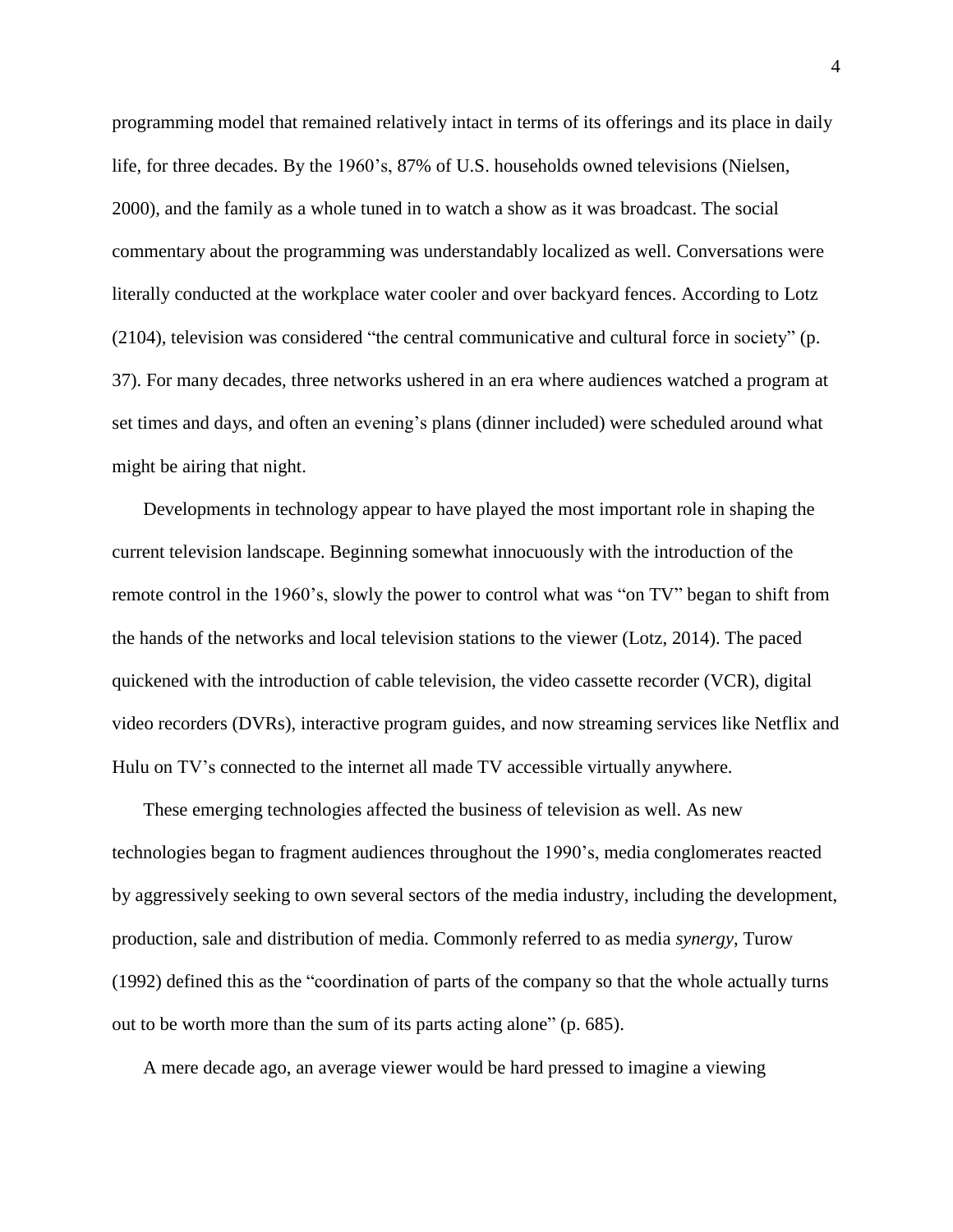experience where one could watch television where they want, when they want, and on a device of their choosing. Yet, that is exactly where we are today. High definition (HD) digital video is streamed over high-speed internet within seconds of a click on a user interface that is programmed to predict what an individual viewer 'might" want to watch. The decision as to where this video is displayed, whether on a 70-inch wall-mounted screen, a 9-inch wireless tablet, or even a 5-inch smartphone, is literally in the hands of the viewer, who is also afforded the opportunity to pause, play, rewind, and route video content to play on multiple devices at the same time in multiple rooms. The idea of "appointment television," where viewers make a conscious decision to watch a show at its originally programmed time slot is all but relegated to live sporting events, live newscasts or special event telecasts such as awards shows, season finales, and the like (Freedman, 2010).

In fact, saying that we simply "watch" television is a bit of a misnomer. In sharp contrast to the past, television is becoming much more than a passive experience, as content viewing now can occur on many other devices. Today, 84% of all smartphone and tablet users have used their devices as second screens while watching television (Nielsen, 2014a). These devices allow viewers to do many things, including interact with additional content. Audiences can easily search online for additional content about a particular show, and even join in on online conversations with other viewers. For the viewer, it means a more dynamic, engaging, inclusive way to experience and share a media event. For media marketers, however, this technological growth has fragmented audiences and made it more difficult to reach them. Technological innovations, the influence of the internet, and the emergence of social media have all played a part in the sweeping changes we are seeing in broadcast television at the network level (Proulx & Shepatin, 2012). Content development, distribution and marketing all been affected by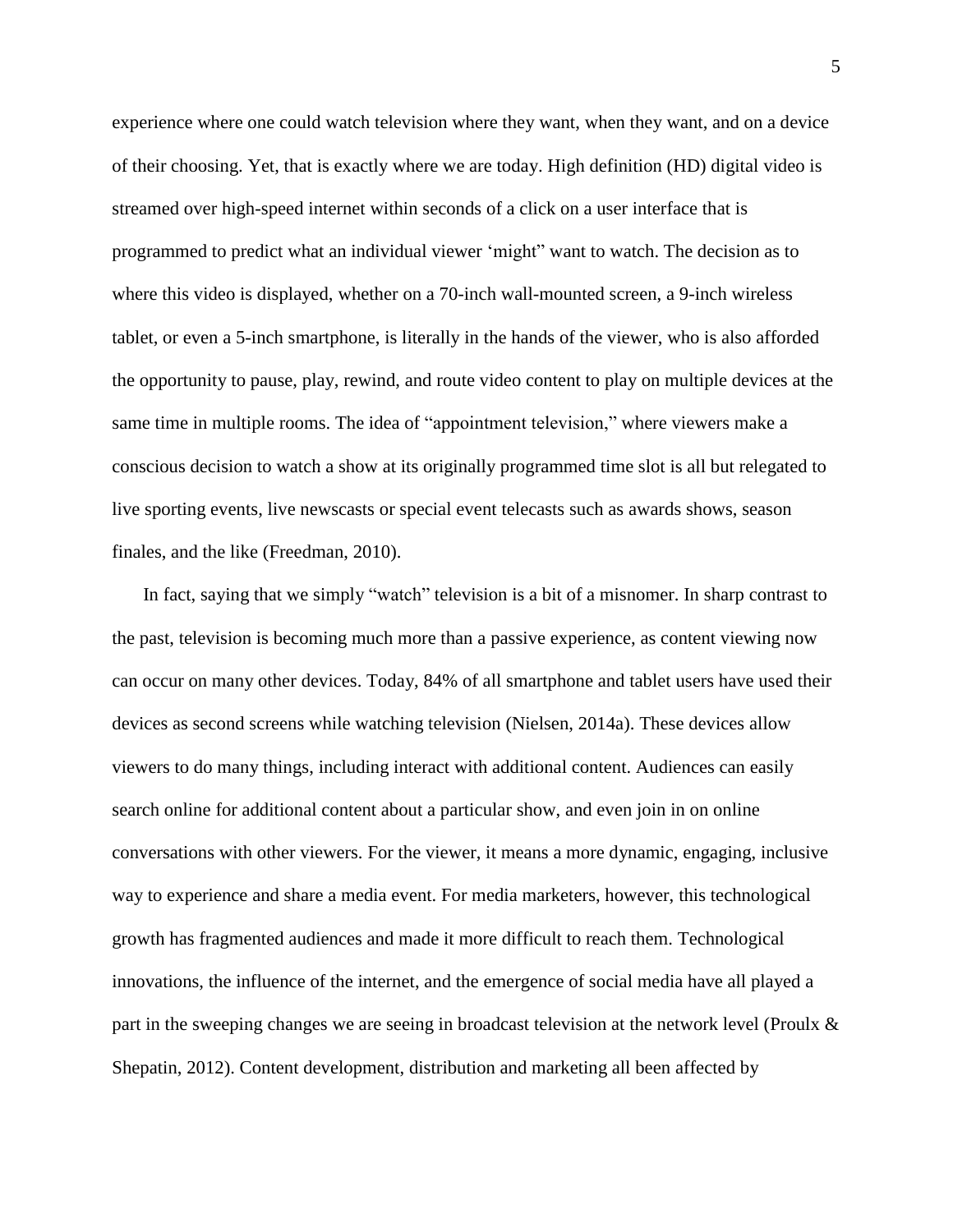fundamental shifts in how audiences consume media in general, and it provides a rich backdrop for the need to explore how local stations have been affected.

# **The Digital Transformation**

As Lotz (2014) observes, various industrial, technical and cultural forces described above had a slow, but radical effect on television beginning in the mid 1980's and lasted into the mid 2000's, which she describes as a "multi-channel transition" period. The transition was gradual, but very disruptive to a decades-old business model, and the three well-established networks of NBC, CBS, ABC plus relative newcomer FOX, all struggled to keep up with a media consumption model vastly different than they were used to. By the beginning of the new millennium, television viewers were able to time-shift their viewing, skip commercials and create their own libraries of recorded media. What was once a "linear" experience, meaning programs were broadcast at a certain time on a certain channel, television became non-linear, allowing programming to be watched at a time and place of the viewer's choosing. The changes in consumer behavior throughout the multi-channel transition even called for a change to the very theories of what scholars held regarding the fundamental characteristics of television. For example, Williams' (2003) theory of *flow* and the nature of an intermixed stream of storytelling, advertisements and promotional announcements are disrupted with the introduction of control devices like the remote control and the DVR.

Amid increases in internet speeds and advances in video compression technology, video streaming service YouTube launched in early 2005, and allowed users to upload and view content on their computers and on their smartphones over existing 3G and 4G mobile technology. A few months later, Apple announced \$1.99 music downloads on its iTunes service. These media services, combined with an increase in video-on-demand (VOD) offerings from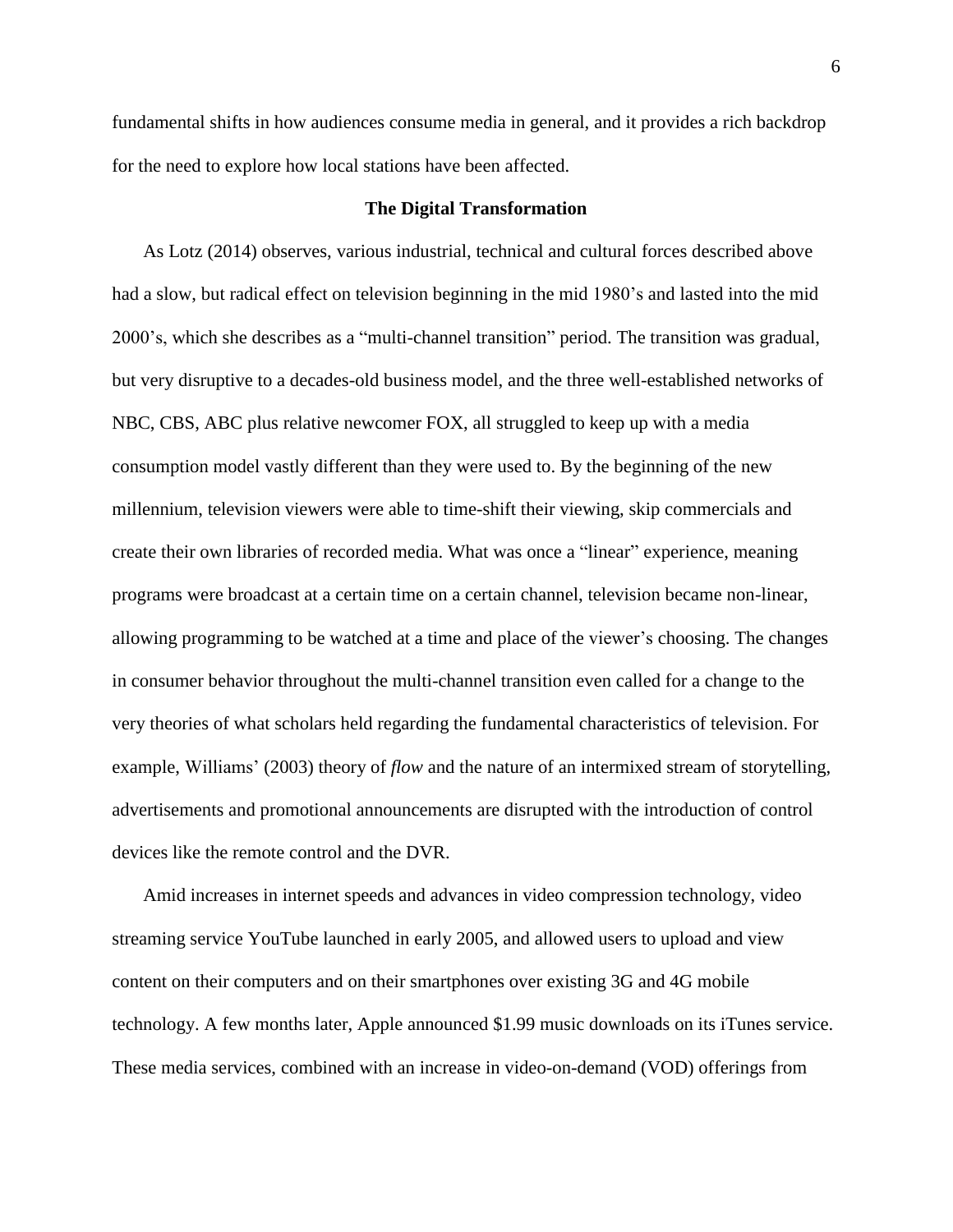cable and satellite providers, ushered in a wave of "convenience" technologies that further disrupted traditional television viewing patterns. Access to media in the home became more accessible, mobile access of online content became more efficient, and newer portable technologies like laptops and tablets were being developed to take advantage of this shift in consumer behavior.

Unbeknownst to many in the television industry at the time, the early 2000's were landmark years in the emergence from the "multi-channel transition" period into the beginning of a "postnetwork" era. The introduction of new content distribution platforms, advanced consumer electronics, and shifting television viewing behaviors was neither orderly nor easy to identify. However, Bennett & Strange (2011) makes note of the difference between the former "linear" network era of television which delivered mass audiences in a shared viewing experience, and a new era of non-linear "digital television." By their definition, we are able to distinguish a postnetwork era of television as the proliferation of digital media spread across multiple platforms, including mobile phones, game consoles, and online services such as YouTube, Hulu, Netflix as well as computer-based media players such as Apple TV. Lotz (2014) goes on to further note that despite the sweeping technological changes affecting even the very definition of television, the perspective of the consumer as to what television "is" has not changed. In other words, television isn't dying, but it has changed practically every aspect of the business and behaviors that surround it.

#### **Measuring the Post Network Audience**

One fundamental, and very important aspect of television that was affected by the industry's entrance into the post-network era was how this new audience was being measured. Well before the multi-channel transition, Nielsen Media Research and other audience measurement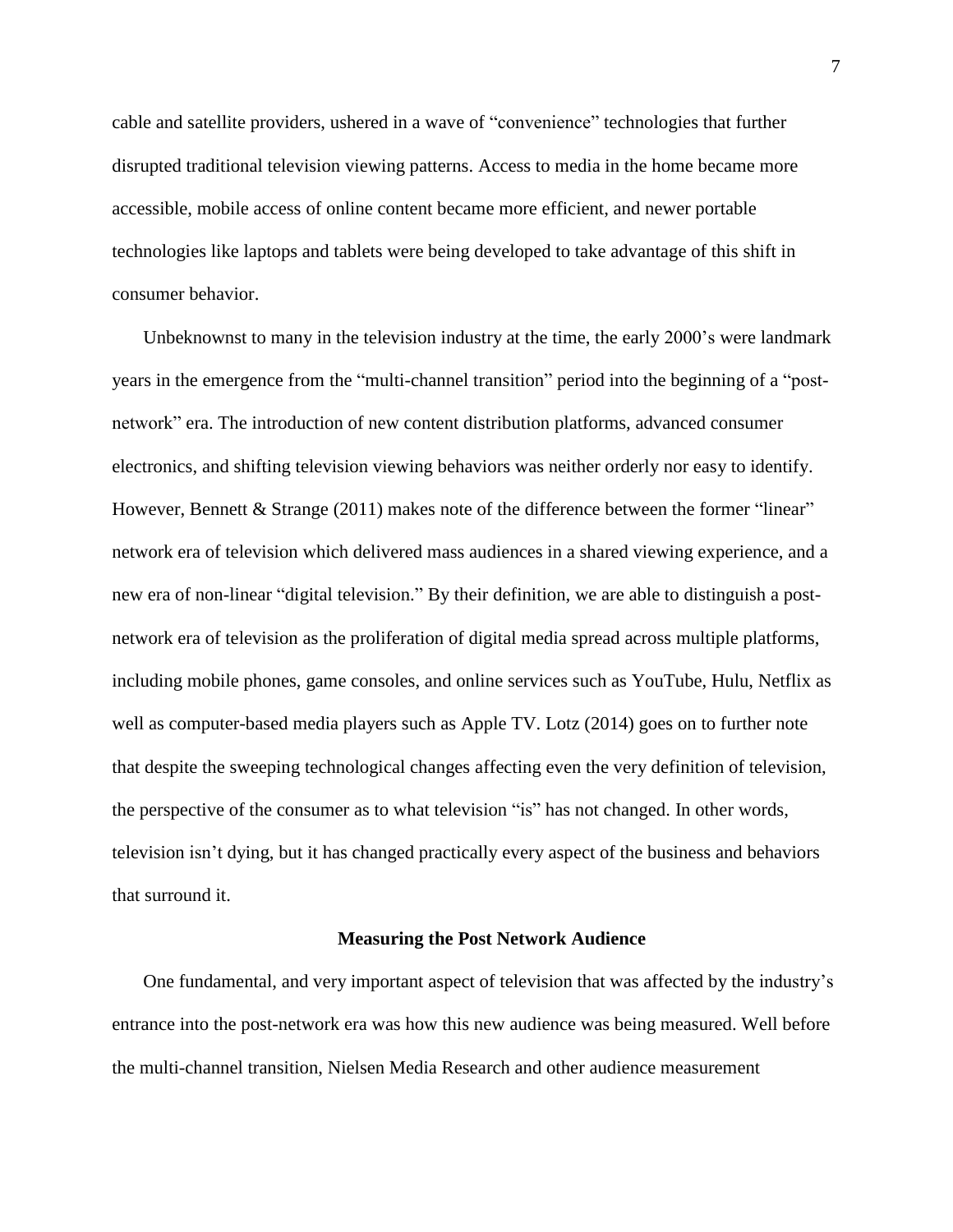companies printed, distributed and collected again handwritten diaries from across the country to extrapolate data as to who was watching television. Since then, Nielsen introduced more advanced measurement systems and methods, including the electronic People Meter (1986), a more advanced Local People Meter (2002), as well as the Portable People Meter, being used to measure TV and radio consumption. Over the years, these measurement tools have been plagued with inaccuracies and biases (Marszalek, 2013), along with a fair amount of discontent by advertisers and broadcasters (Moreland, 1995). In the post-network era, Nielsen is under more pressure than ever to to develop new technologies and revise methodologies to keep up with the changing ways viewers watch television. As more consumers began time-shifting their viewing habits with DVR technology, the traditional method of limiting household ratings to a show's original broadcast was called into question, particularly by broadcasters who imagined an important segment of their audience was not being measured. A 2005 push by Nielsen to measure commercial ratings plus three-days of DVR viewing, was met with stiff resistance, this time from advertisers who pointed out Nielsen's inconsistencies in data amounted to buying on a currency with no intrinsic value (Lafayette, 2005). Despite this resistance, Nielsen has not only continued to track DVR viewership, but has rolled out new systems of measuring both streaming and mobile consumption; the company's recent association with Twitter is part of these new efforts. In February 2013, Twitter spent \$90 million to purchase startup company Bluefin Labs, which combines television viewer data with Twitter user behavior metrics (Isaac, 2013). This is very valuable information for Nielsen, and not surprisingly, eight months later, Nielsen and Twitter jointly announced the launch of "Twitter TV Ratings," a measurement of total activity and reach of television-related conversations on Twitter (Nielsen, 2013a).

#### **Evolving Behaviors: Social Media, Mobile and TV**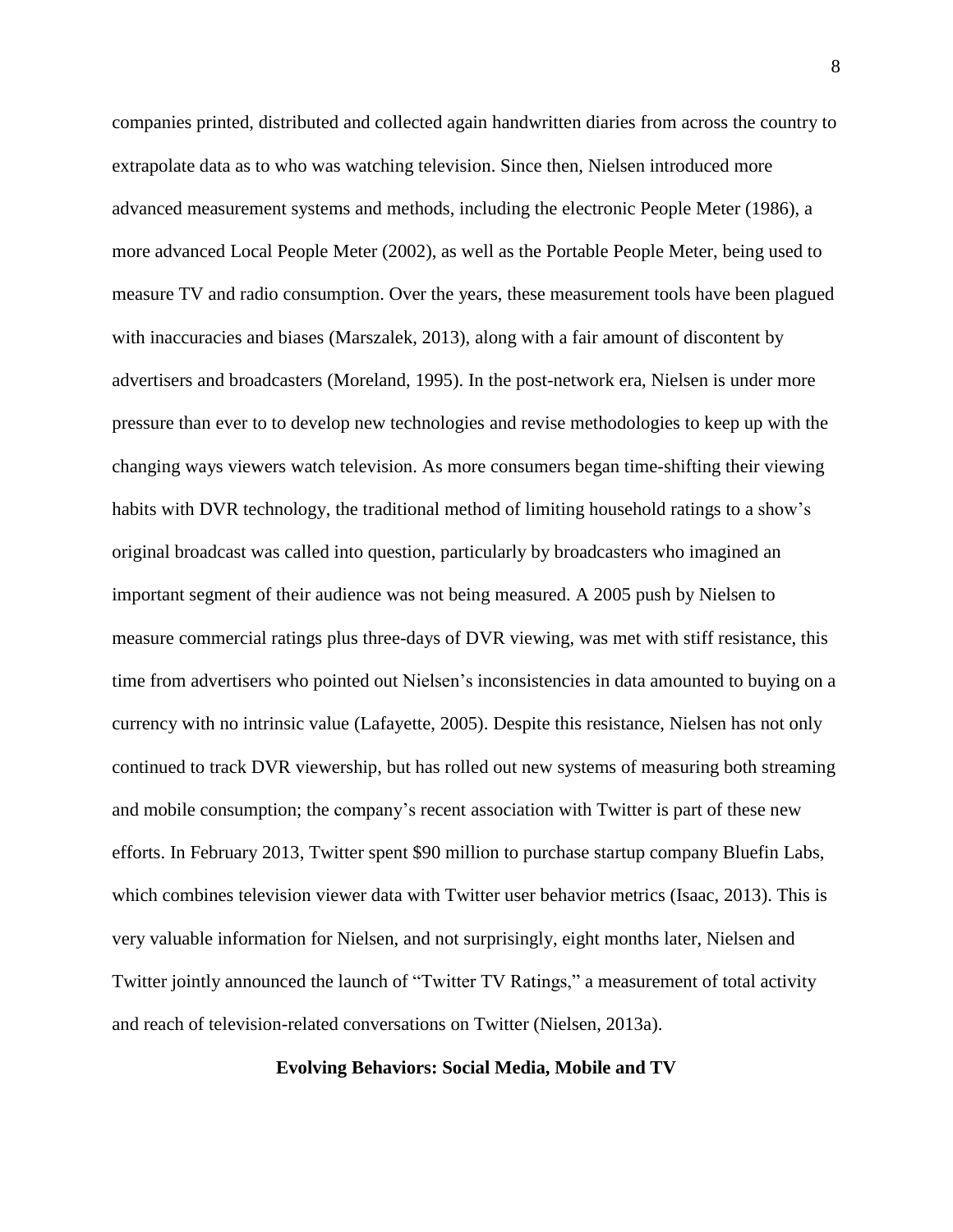On July 11, 2014, news broke that NBA basketball star LeBron James was traded from the Miami Heat back to his former team, the Cleveland Cavaliers. At their headquarters in Bristol, Connecticut, employees of cable sports network ESPN sent a push alert to 6.5 million phones. Instantly, more sports fans learned of the trade than the combined weekly circulation of *The Wall Street Journal*, *The New York Times*, and *USA Today* combined. At one point, there were more people on ESPN's website and app than watching the network's signature program, *SportsCenter* (Thompson, 2015). Today, major media companies are searching for ways to reinforce their brands, build audiences, and monetize their programming at a time when more people than ever are using web, mobile and social media to interact with their content. In fact, Nielsen (2011a) suggested that social media has become one of the highest co-usage mediums together with television.

As early as 2009, the extent of knowledge about social media, or even an agreed upon definition of "social media" was elusive. Given the growing focus that business executives place on the value of social media, Kaplan and Haenlein (2010) aimed to better define the concept, as well as differentiate the word's use among similar concepts like "Web 2.0" and "user generated content." They also saw the use of the internet and online communication taking on a more conversational and interactive mode of discourse, and it has only grown. Today, there are over two hundred million active Facebook users and almost fifty-three million active Twitter users in North America and these conversations has given birth to a real-time "backchannel" of opinions and expressions from an engaged audience, even becoming a participatory companion to the TV viewing experience (Proulx & Shepatin, 2012). They observed that online conversations about television programming are happening before, during and after shows air, and drew comparisons to the "word of mouth" promotion once prevalent in the network era.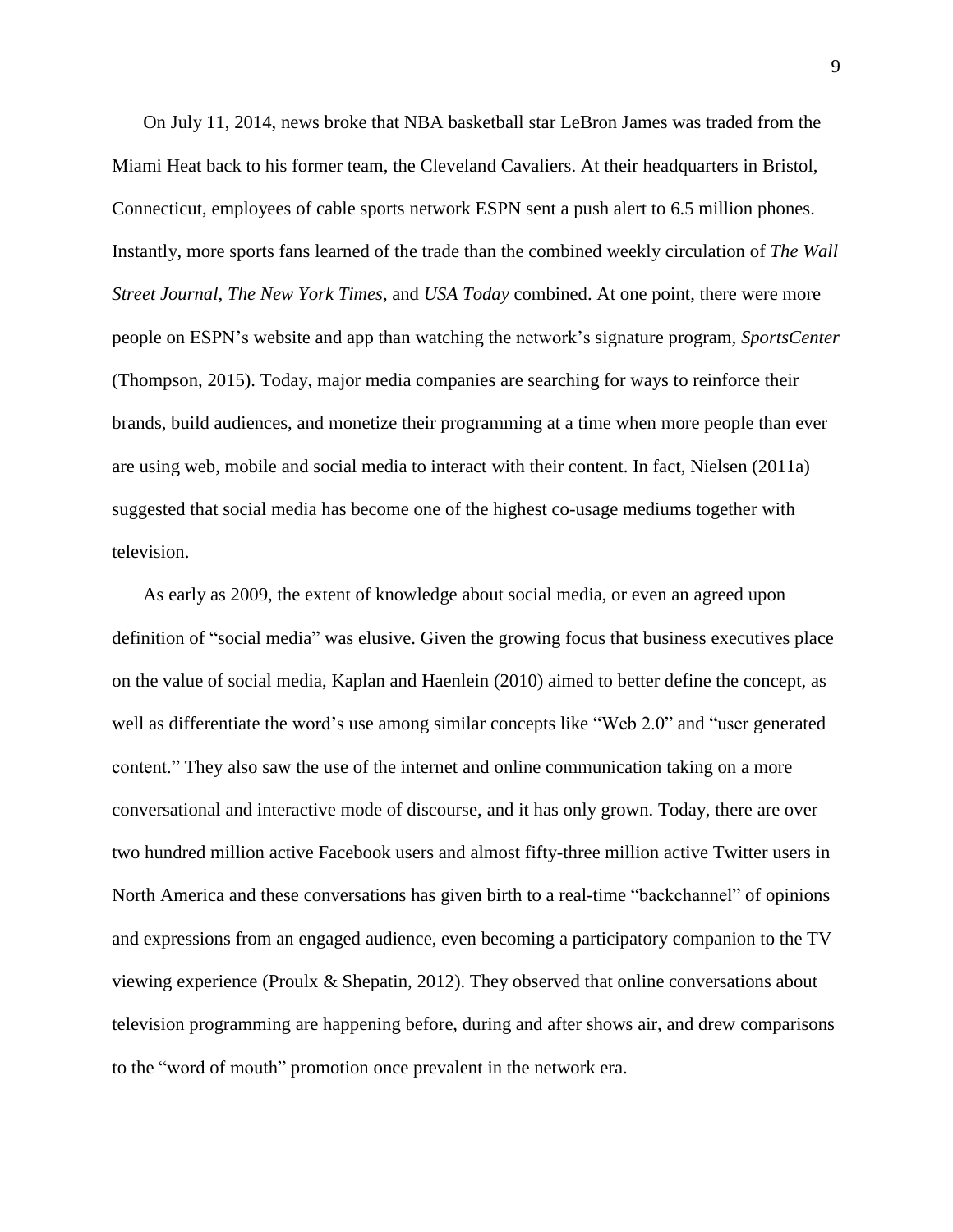Social media use brings with it a near constant stream of social impressions, and television marketers are eager to tap into the insights hidden within the data that online and social media use generates. This data brings with it opportunities to study social and cultural processes and dynamics in new ways. For the first time, we can follow imaginations, opinions, ideas, and feelings of hundreds of millions of people. We can see the images and the videos they create and comment on, monitor the conversations they are engaged in, read their blog posts and tweets, listen in on their track lists, and if so inclined, follow their movements in physical space. The avalanche of information that comes with social media user data collection is generally unfiltered, or as Moe and Schweidel (2014) put it, decentralized, and extracting meaning from it is a daunting task. Still, the idea of leveraging "big social data" for marketing use is a rapidly growing strategy, with 70% of all IT decision-makers consider their organization's ability to exploit value from big data as critical to their future success (Columbus, 2015).

Television networks and their affiliates have not been able to ignore the power of influence that a connected, engaged audience can bring in terms of awareness and promotion of the content it airs. It has become commonplace for programs to display Twitter hashtags on screen, both as a prompt for users to join in on a conversation, as well as a declaration of a trending topic, worthy of following and sharing. Additionally, Facebook has emerged as a mainstream social media tool that allows for more dynamic ways for fans to engage with programming content and to take advantage of algorithms to increase its chances for being seen on other users' feeds. For example, once a person "likes" a person's or company's page, they are in essence agreeing to see updates from these sources on their own newsfeeds. Local television station marketers take advantage of this by posting news and promotional messages, contributing to a 360% increase in video posts showing up in people's newsfeeds (Peterson, 2015).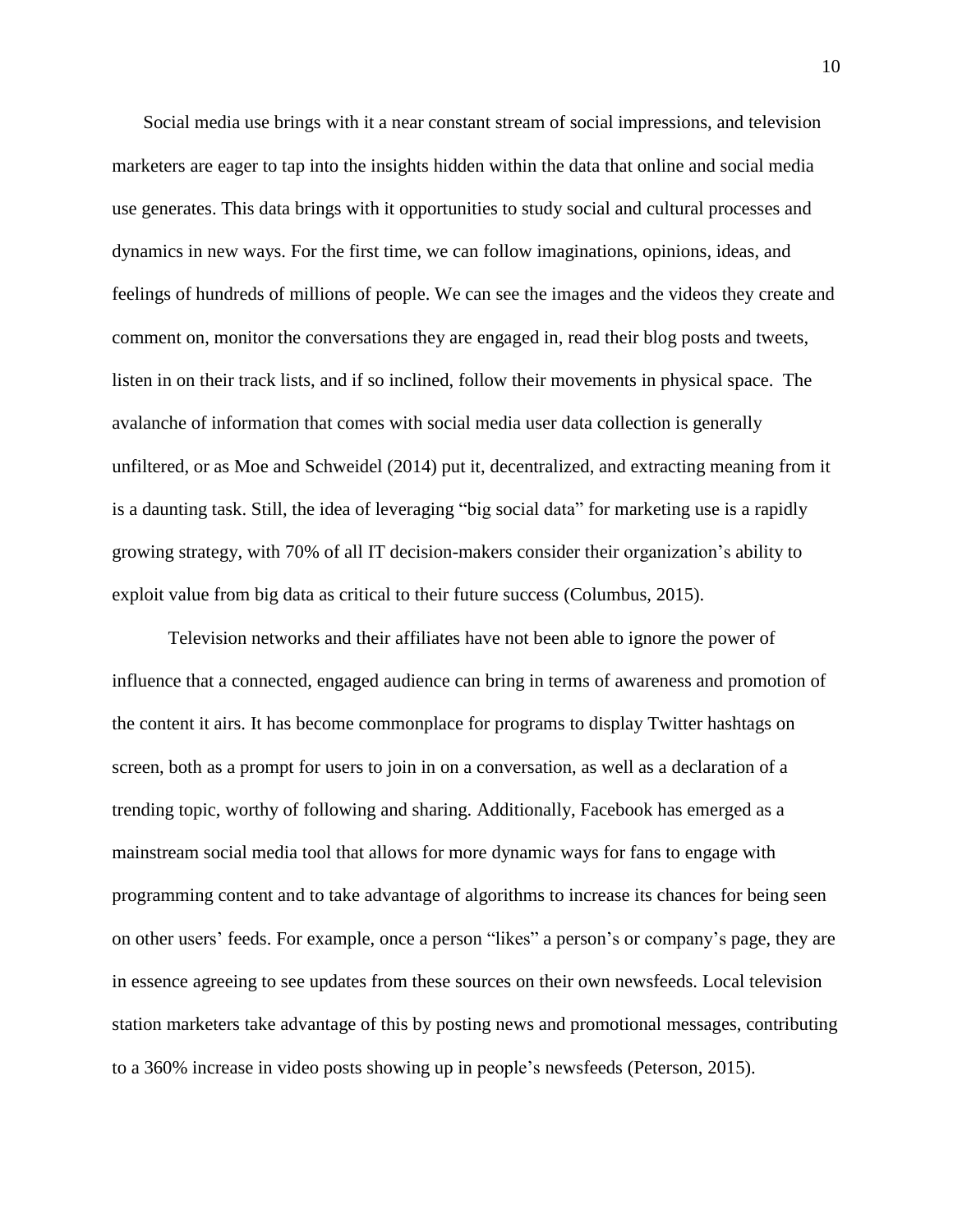## **Evolving Relationships: Networks and Their Affiliates**

The post-network era, by its very definition, marks a fundamental shift in how consumers watch, share and seek out the television experience compared to years past. And while a recent Nielsen measurement indicated that overall television viewership might be *increasing* (2011b), traditional broadcast networks, once a dominant audience driver, lament the fact that ratings for traditional prime time viewership is on the decline (Crupi, 2013). Because of this, networks are more aggressive than ever to develop marketing practices that target viewers and build brand loyalty. For local broadcast stations airing network programming, the challenge is even greater. Most local stations produce their own local newscasts to supplement network and syndicated programming, and rely on this programming to drive viewership ratings and lure local advertisers. Recent declines in audience ratings leading in from network primetime programming have put more pressure on local stations to promote their news product separately from the network. This is only one of several points of conflict that have emerged between local stations and the networks in the post-network era. Residual strains left over from changes in the network/affiliate reverse compensation model<sup>i</sup> in the 1990's are compounded by recent efforts by the network to re-air programs online soon after their original broadcast, plus a general reluctance by some networks to allow affiliates to explore alternative marketing models for network programming.

Each television network has more than two hundred local stations across the U.S. as their affiliates. Because of the collective audience reach of those local stations, those national networks rely heavily on their affiliates to promote network product both in outside media and on their own air. Each day, on-air promos are fed by satellite or made available to the station digitally to be inserted in local commercial breaks. When outside media is purchased, such as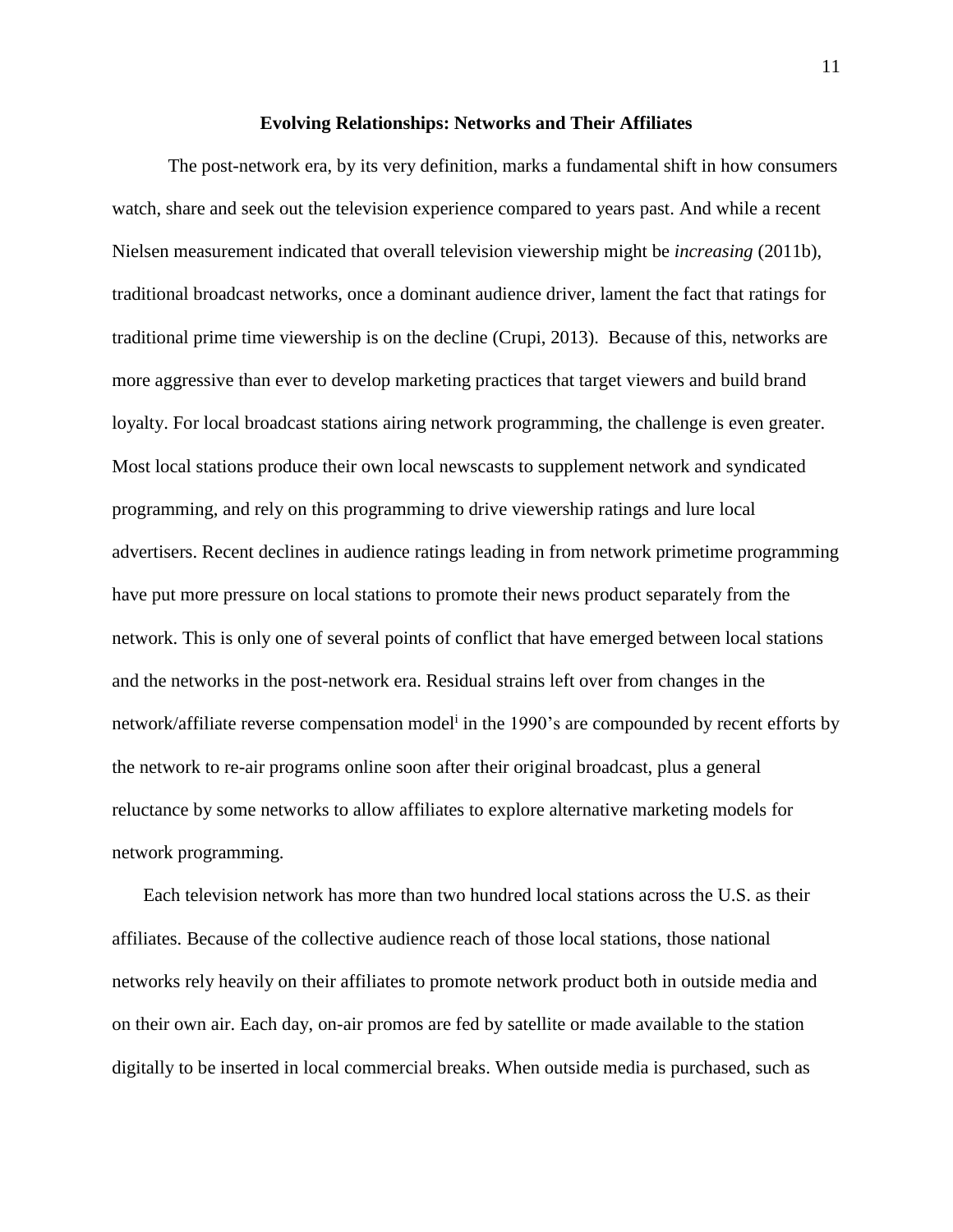radio, cable, newspaper, and highway billboards, networks will reimburse local affiliates up to 50% of all ad dollars placed by the station (Eastman, Ferguson & Klein, 2012). The media purchased by the station can also be used to drive tune-in for local news, but in order to receive reimbursement, a portion of the media must also be used to promote tune-in to network programming. This "co-op" agreement between the nets and their affiliates has been a standard for at least twenty years, but the networks have been slow to include digital advertising as "approved" outside media. This is the case despite copious amounts of research noting an overall increase in online advertising, totaling almost \$43 billion in 2013 (Interactive Ad Bureau, 2014; Lunden, 2014). With an array of options, including animated banner ads, rich media, and video pre-rolls, and better ways to track engagement, many local stations have folded online advertising into their traditional advertising mix. Unfortunately, as local stations embrace advertising on services like Hulu, Pandora, and video pre-roll ads on YouTube, they risk not being compensated by the network.

Finally, broadcast networks have also begun distributing their programming in new ways, drawing viewers to their shows on many digital platforms, and not just the primary airings on broadcast television. For example, networks offer their programs for immediate viewing on their own websites and have secured relationships with cable systems and "over the top" delivery systems like Hulu and Apple TV to allow shows to be accessed just days after their primary airings. This tactic makes sense for the network, particularly because of the additional exposure shows can receive, even after its initial airing. Finally, social media plays a significant role in the extended engagement of network programming as well, as Nielsen (2014b) notes that tweets during original airings continue well after the show airs.

# **Social Media and Television**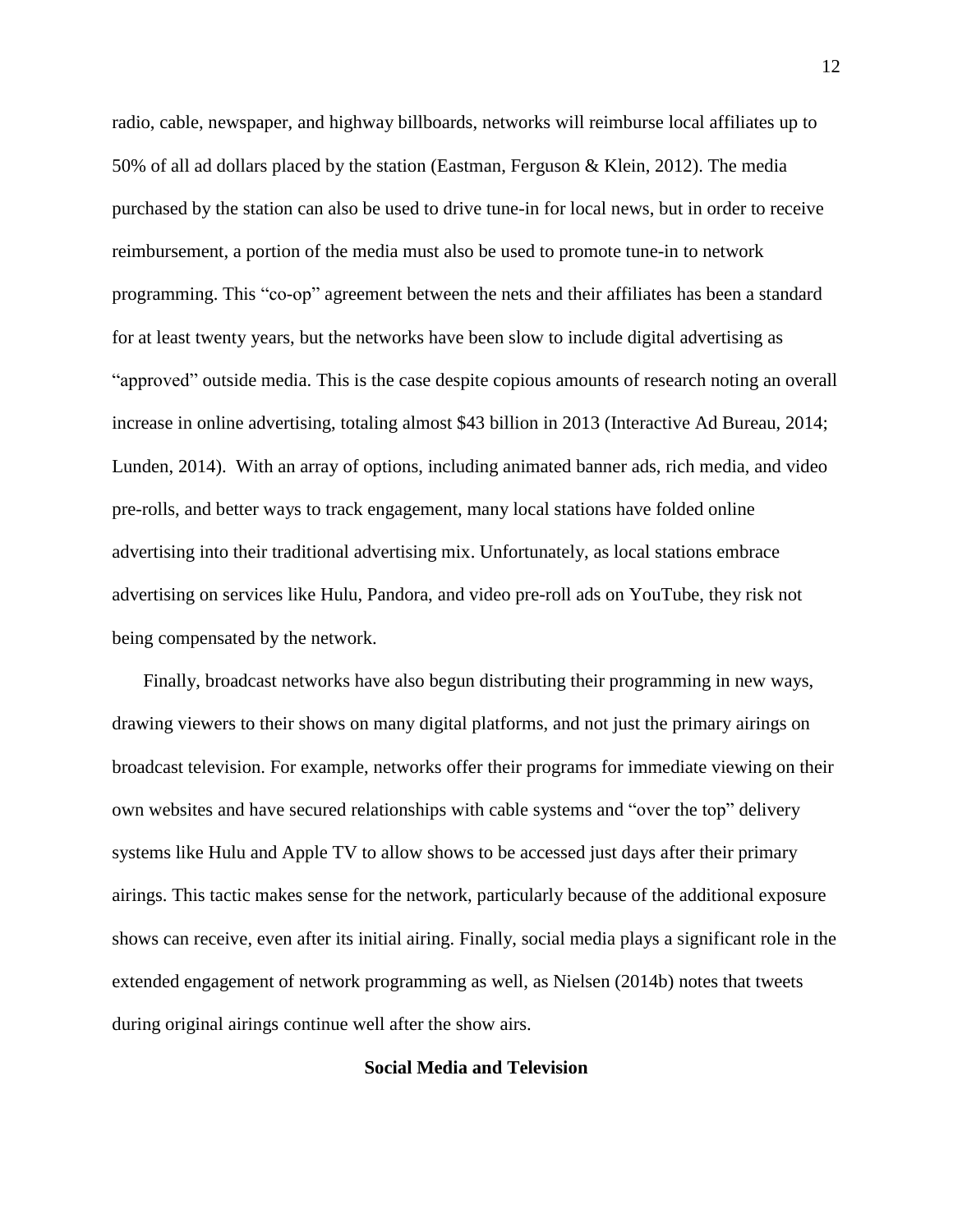While there is little doubt that driving social impressions and engagement will benefit a brand's position, much debate still exists among scholars and media executives alike regarding social media's ability to directly affect television ratings. In 2013, Twitter and Nielsen Media Research conducted a joint study that showed a direct correlation between Twitter use and TV ratings (Nielsen, 2013b), yet there is no independent study, professional or scholarly, that supports or refutes this. To add, one might call into question the validity of the study purely on the basis of both entities' potential to gain from a positive outcome. Academic literature that does exist relating to new media's effect on television viewing is limited, but Pynta et al. (2014) conducted a study measuring brain-activity of subjects who used social media (Twitter and Fango) while watching television. They conclude that their findings are in line with Nielsen's own regarding Twitter usage and viewer engagement, and suggest that "higher levels of program engagement also bode well for advertisers, with advertising spots also likely to receive boosts in performance" (p. 78). Online *engagement* is an important tool in measuring the value and impact of social media marketing efforts insofar as it tracks a consumer's interaction with a person or brand. In the case of Facebook, engagement is measured in "likes", "shares", and "comments" to a particular post that appears on a person's newsfeed. In the case of Twitter, engagement is measured by "mentions", "retweets", or "@replies."

Beyond promotion, Harrington, Highfield & Bruns (2012) further noted ways in which Twitter is reshaping television, from audience viewing behaviors to the ways broadcasters produce programming with Twitter followers in mind. Several networks have been quite creative in engaging a show's social media fanbase. Shows like ABC's *Modern Family* polled its Twitter base to decide on which episode to air. In addition, the *BET Awards* live awards show even decided on which artists to feature at certain points of the broadcast based on the assumed tweets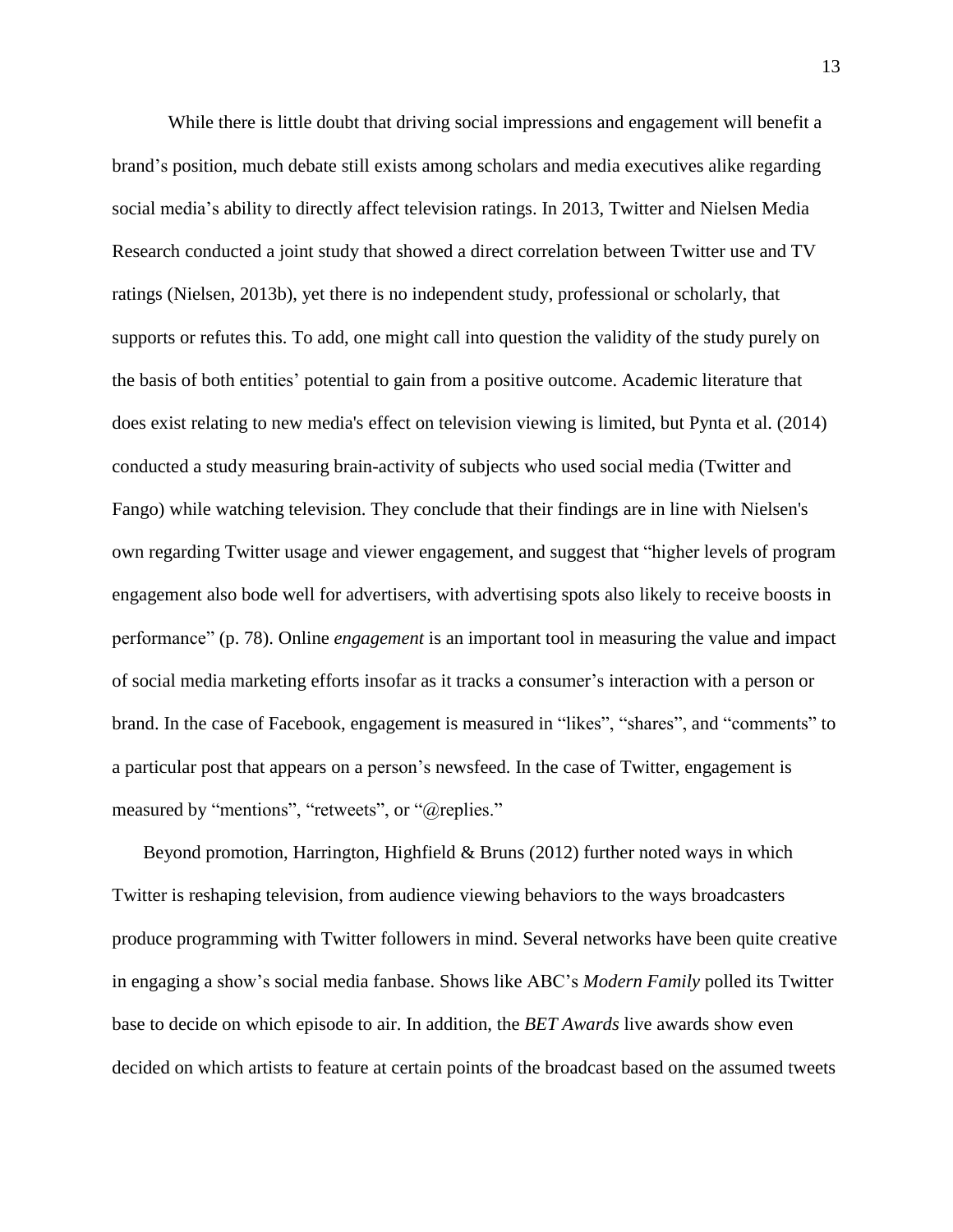that would be helpful in promoting broader tune-in (Proulx & Shepatin, 2012).

In addition to the discussion of social media's influence on television viewing, the very consumer behaviors that contribute to a person's decision to comment and interact in an online social space need to be better understood. Only then can organizations move from mere social media monitoring to a place where they can integrate and leverage social "intelligence" into their overall business strategies. Moe and Schweidel (2012) make note that posting comments in an online social space is voluntary and, understandably, does not represent the majority of opinions. Further, they note *extreme* opinions tend to be oversampled, with moderate opinions eventually being drowned out and replaced with negative opinions. This somewhat cautionary tale calls for social media researchers, marketers and strategists to have a "clear understanding of the motivations and social influences that drive participants in opinion environments like Twitter and Facebook, lest the conclusions drawn from social media monitoring would be flawed" (p. 65).

Despite the lack of consensus as to social media's influence on TV viewing behaviors, both networks their affiliates have invested heavily in time and resources devoted to social media. However, as social media use among the TV industry and their cherished viewers is skyrocketing, the divergent nature of their individual social media marketing strategies is also apparent. Varying programming models, competing promotional priorities, and corporate ownership mandates may each play a part in what causes differences in social media practices between networks and affiliates. As such, defining where the lines of demarcation exist and reflecting on the reasons behind it is a meaningful and worthy undertaking.

#### **A Call for More Study**

Other than discussion in the popular press, there has been little academic research regarding television's use of social media, particularly as it relates to local station promotion and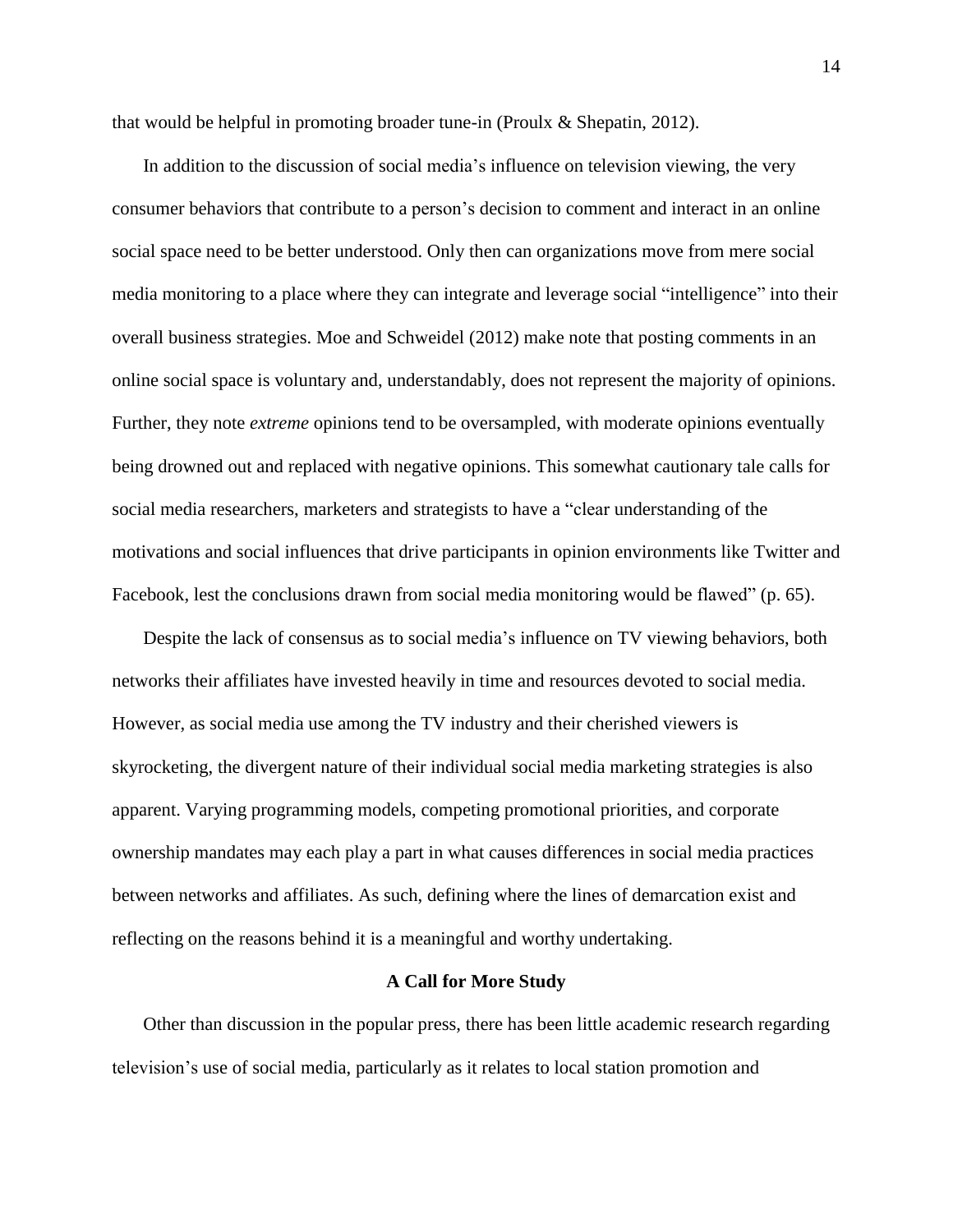marketing. Several years ago, Webster (2009) noted the rapid integration of Twitter in media companies' marketing and promotional efforts, but it is Douglas Ferguson and Dale Blasingame, both former television professionals, who are the relatively lone voices in the analysis of social media use by local TV stations for promotional purposes. While valuable data was collected through Ferguson's research, especially pertaining to insights on the content of Twitter posts by marketing and news personnel at the station level, his findings are now several years old. For example, Ferguson notes that in 2008, only 44% of TV stations were "involved" with Twitter (Greer & Ferguson, 2011). Today, that number is 99.3% (Papper, 2015). Additionally, both Ferguson and Blasingame's data does not take into account the *blend* of multiple social media platforms, including Facebook, or the station's obligation to promote the network's programming.

The study herein is more timely and broader in scope in order to shed light on how stationlevel marketing and news managers have evolved their social media promotion strategies, and how it may differ in form and function across the spectrum of markets sizes across the U.S. When exploring this, important discussions surrounding the current state of broadcast television promotion will take place, including the steady erosion of television viewership ratings over the past decade, corporate ownership of local television stations, and the phenomenon of generic brand promotion versus targeted tune-in promotion.

As of this writing, there are over 1,300 local commercial television stations in the United States (Federal Communications Commission, 2015), and access to a strategic sample of the marketing and promotion efforts at large-, medium- and small-market stations nationwide provides valuable information to researchers as well as media professionals. Not only does it reveal the theories and practices of local stations' social media efforts, but it also sheds light on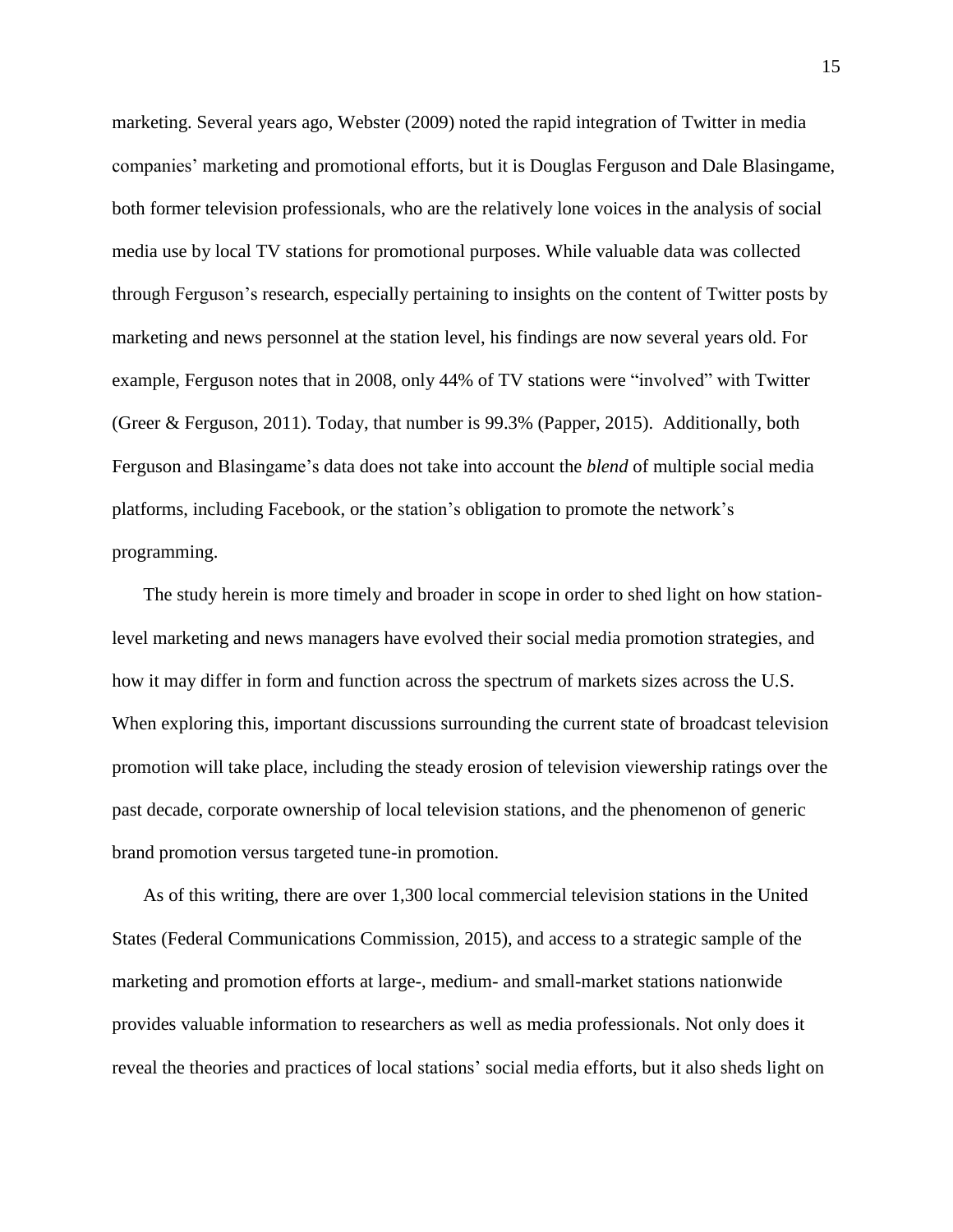the unique challenges of being a network affiliate in the post-network era.

# **Theory and Method**

While their programming philosophies differ slightly, national broadcast networks NBC, ABC, CBS, FOX and the CW all attempt to lure the audience that advertisers crave, often categorized as adults between the ages of 18 and 49 (O'Donnell, 2007). Local television stations, once paid by the networks to air their programs, and the network's only distribution platform for decades, were brothers in arms in a joint effort to promote that programming. Today, stations are now paying the *networks* for the rights to air their programming, first-run programming can be seen within hours of its original airing on several online services, and because of declining network ratings, an affiliate's local newscast can bring in more ad revenue than primetime programming. Thus, local television stations are rethinking their marketing and promotional efforts and becoming more self-reliant in terms of attracting audiences, particularly through social media.

The primary objective of my research is to investigate the social media marketing strategies of local broadcast television affiliates. As such, social media posts were reviewed as rhetorical texts being used for the purpose of marketing, and not necessarily the *effect* of those texts themselves. Therefore, I have chosen to approach the discovery and analysis of these social media strategies from the perspective of rhetorical criticism. Rhetorical criticism allows for close textual analysis, plus the exploration and examination of persuasive strategies. In addition, rhetorical criticism is effective in providing greater understanding through the analysis of case studies (Hart & Daughton, 2004).

From a rhetorical perspective, it is also valid in this study to consider Kenneth Burke's concept of *identification*. The social media promotional messages that I observed are, by their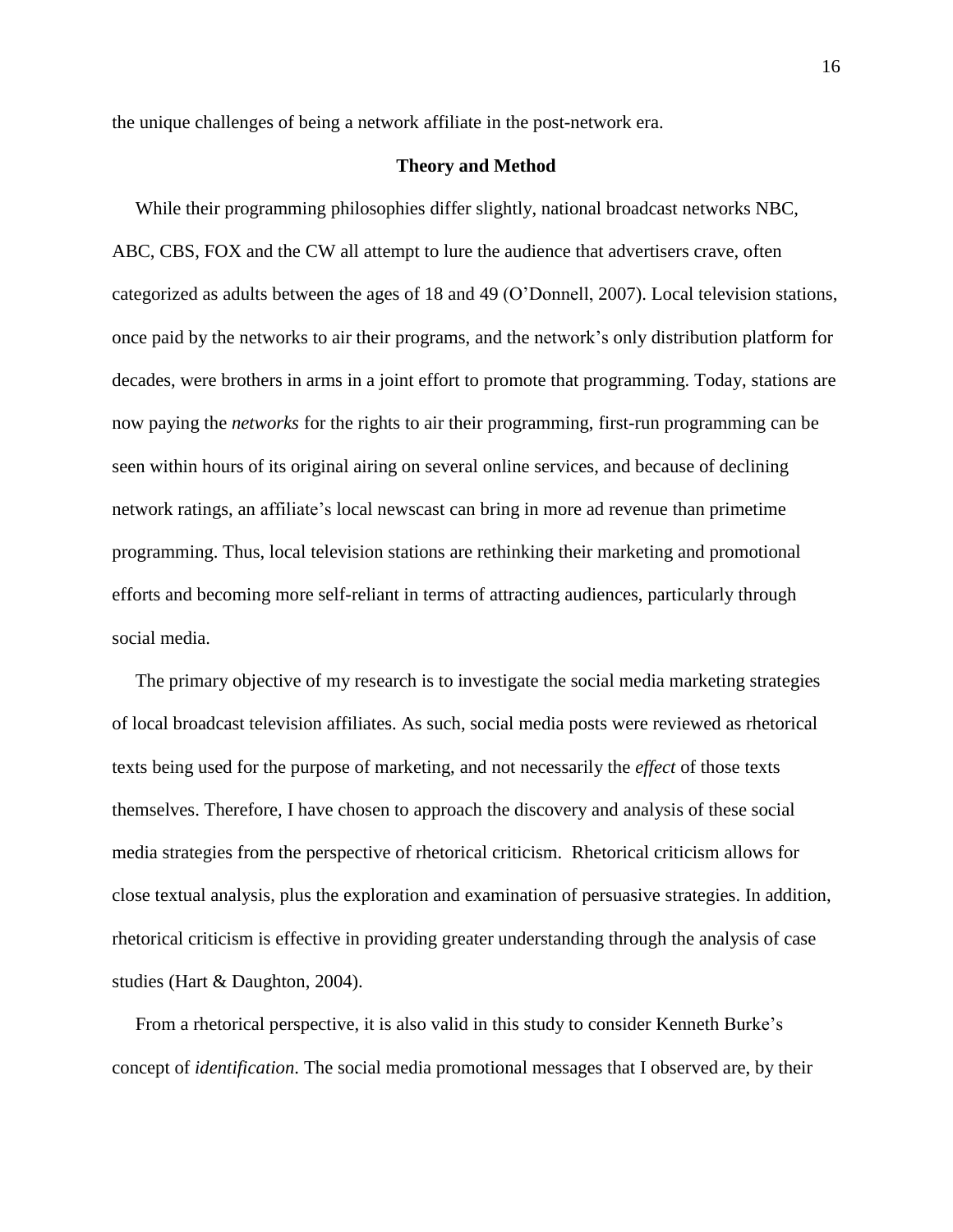very nature, persuasive, and while they are disseminated widely, marketers engage the audience on a very personal level, much in the same way as a consumer might interact with friends or family. Burke points out the strong correlation between one's connection to a common "substance" and the resulting ability to be persuaded, noting, "You persuade a man only insofar as you can talk his language by speech, gesture, tonality, order, image, attitude, idea, identifying your ways with his" (Burke,1969). Additionally, social media is *mass* media, and from that standpoint, Althusser's conceptual framework of *interpellation*, the concept of media "hailing" the subject and speaking to that subject directly, should be considered (2006). As digital marketers craft promotional messages to attract audiences and ultimately drive viewership, Althusser's conceptual framework provides a language through which we can identify and define the influence that this new media exerts over the public.

Lastly, while these are higher-level, even historical components within media theory, it is also important to call upon the various aspects of modern digital branding and how today's marketers are using interactive tools to not only listen in on consumer chatter, but digitally watch consumers in action. Adamson (2008) noted that regardless of the era, there is a fundamental need for marketers to gain insight into their customers' needs in order to generate business and build brand strategies, and the current digital era now affords them the ability to watch what people do, not just what they "say" they do.

Local television stations use social media in a variety of ways, primarily for the purposes marketing and to disseminate news stories. From a theoretical perspective, it is important to point out that I am using the above theoretical foundations to support my analysis of those texts that are dedicated to the advancement of the *marketing* efforts of the station and not an ideological analysis of news texts intended to inform the general public.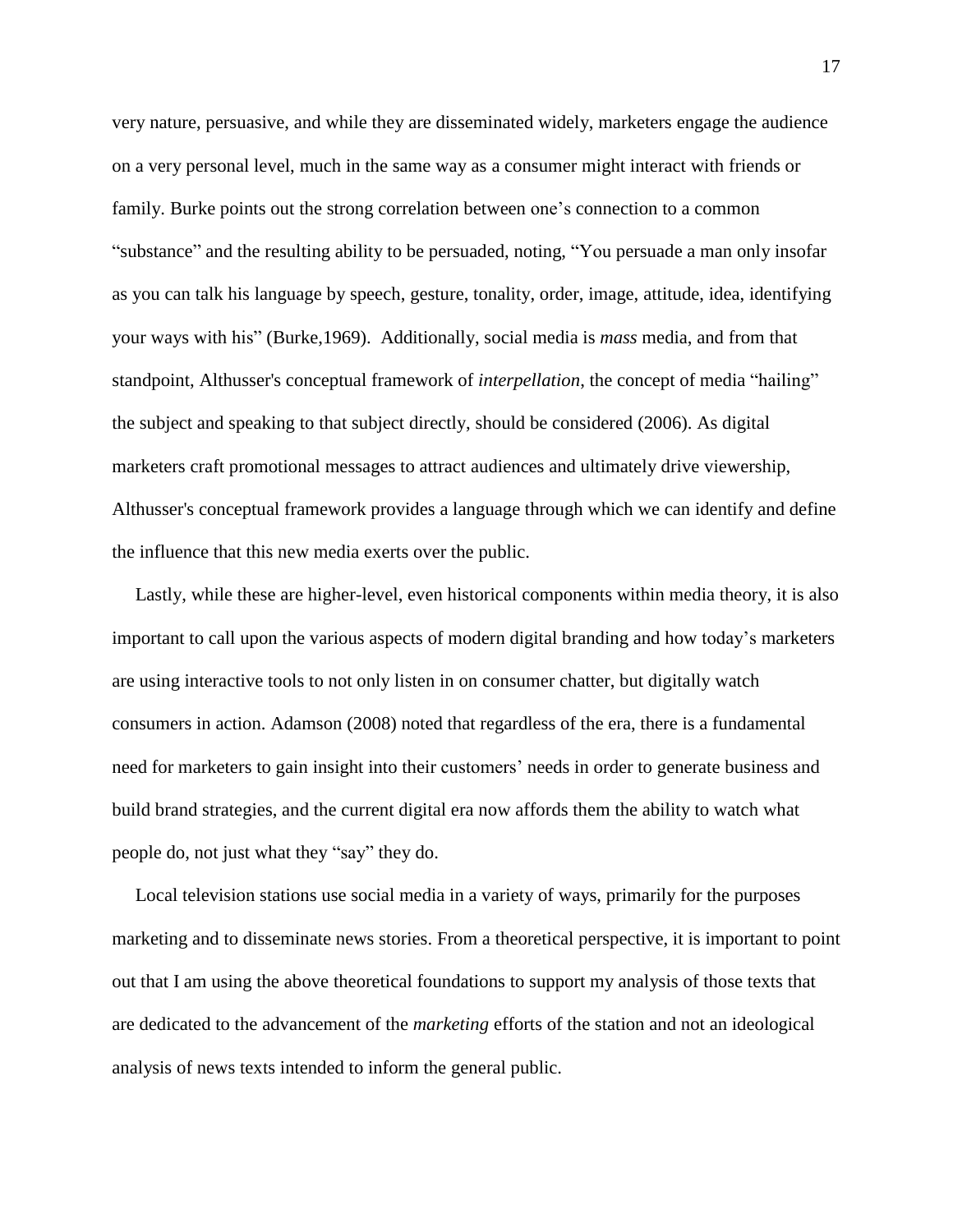From a practical standpoint, I observed the content of social media posts across each major network affiliate's Facebook page and Twitter feed across select large, medium and small television markets across the U.S. (see Table 1), as determined by the size of their respective Designated Market Area (DMA) as measured by Nielsen Media Research. This designation generally aligns with a city's metropolitan area, although in more rural areas, smaller cities are combined to create a separate DMA. Definitions of "large" versus "medium" and "small" market can be arbitrary, especially across different areas of the industry. In a general sense, large markets are considered those within the top 20 to 25 DMA's, medium markets are considered those ranked roughly from 25 to somewhere between 75 and 100, and small markets from markets greater than 100. Occasionally, the term "major" market is used to designate top 5 or top 10 markets. For the purposes of this analysis, I have isolated markets 1-25 as large markets, and markets 26-50 as medium markets, primarily because of the similarly in the size of newsroom staffs within that grouping (Papper, 2016b). For the same reason, I then identify a "small" market as one greater than 50. While it might have been simpler to randomly select markets across Nielsen's 210-station local television market universe, the above markets are selected based on several factors in order to reduce the potential for skewed results in observed social media content. First, the selected markets include variety in terms of geographic location as well as population. Additionally, since corporate oversight might dictate a station's social media efforts, the sample includes diversity in station ownership. Lastly, some duopoly<sup>ii</sup> markets are included in the sample with the understanding that a duopoly station might combine, duplicate, or crosspromote content from two networks across both stations.

The timing of the observation of social media activity took place during two periods: Monday, November 2, 2015, through Friday, November 6, 2015, and again from Monday,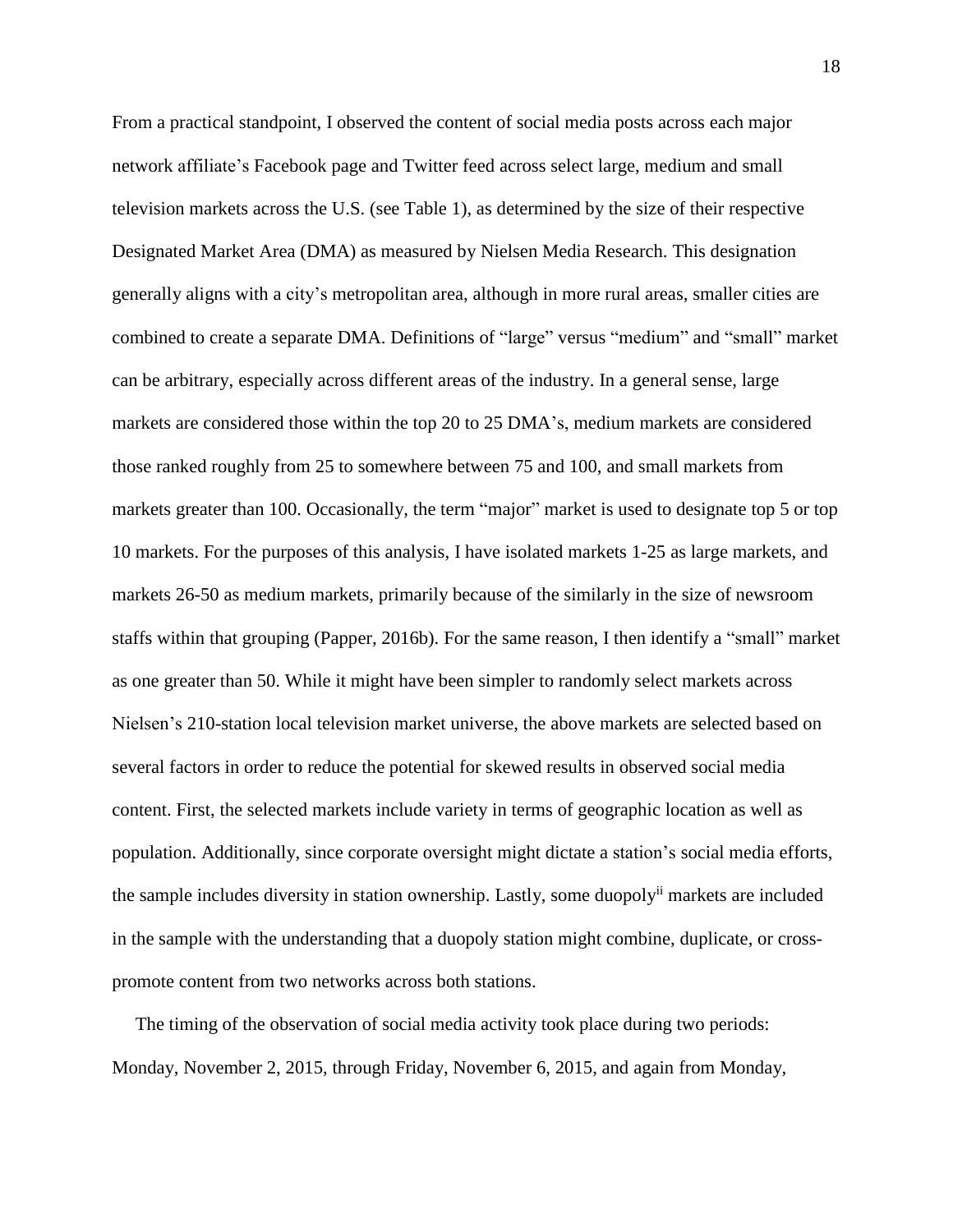# **Table 1**

# *Social Media Observation List*

| Market             | <b>DMA</b>   | Call Letters               | Network        | Ownership                                                     |
|--------------------|--------------|----------------------------|----------------|---------------------------------------------------------------|
| New York           | $\mathbf{1}$ | <b>WCBS</b>                |                | <b>CBS</b> Television                                         |
|                    |              | <b>WABC</b>                | (CBS)<br>(ABC) |                                                               |
|                    |              | <b>WNBC</b>                | (NBC)          | <b>ABC/Walt Disney Company</b><br>NBC/Universal               |
|                    |              |                            |                |                                                               |
|                    |              | <b>WNYW</b><br><b>WPIX</b> | (FOX)<br>(CW)  | <b>FOX/News Corporation</b>                                   |
|                    |              |                            |                | Tribune Media                                                 |
| S.F.-Oak-San Jose  | 6            | <b>KPIX</b>                | (CBS)          | <b>CBS</b> Television                                         |
|                    |              | <b>KGO</b>                 | (ABC)          | <b>ABC/Walt Disney Company</b>                                |
|                    |              | <b>KNTV</b>                | (NBC)          | NBC/Universal                                                 |
|                    |              | <b>KTVU</b>                | (FOX)          | <b>FOX/News Corporation</b>                                   |
|                    |              | <b>KBCW</b>                | (CW)           | <b>CBS</b> Television                                         |
| Indianapolis       | 27           | <b>WTTV</b>                | (CBS)          | Tribune Media                                                 |
|                    |              | <b>WRTV</b>                | (ABC)          | E.W. Scripps Company                                          |
|                    |              | <b>WTHR</b>                | (NBC)          | <b>Dispatch Broadcast Group</b>                               |
|                    |              | <b>WXIN</b>                | (FOX)          | Tribune Media                                                 |
|                    |              | <b>WISH</b>                | (CW)           | Media General/Nexstar                                         |
| San Antonio        | 33           | <b>KENS</b>                | (CBS)          | Tegna, Inc.                                                   |
|                    |              | <b>KSAT</b>                | (ABC)          | Graham Media Group                                            |
|                    |              | <b>WOAI</b>                | (NBC)          | <b>Sinclair Broadcast Group</b>                               |
|                    |              | <b>KABB</b>                | (FOX)          |                                                               |
|                    |              | <b>KCWX</b>                | (CW)           | <b>Sinclair Broadcast Group</b><br><b>Corridor Television</b> |
|                    |              |                            |                |                                                               |
| New Orleans        | 51           | <b>WWL</b>                 | (CBS)          | Tegna, Inc.                                                   |
|                    |              | <b>WGNO</b>                | (ABC)          | Tribune Media                                                 |
|                    |              | <b>WDSU</b>                | (NBC)          | <b>Hearst Television</b>                                      |
|                    |              | <b>WVUE</b>                | (FOX)          | Raycom Media                                                  |
|                    |              | <b>WNOL</b>                | (CW)           | Tribune Media                                                 |
| Green Bay-Appleton | 68           | <b>WFRV</b>                | (CBS)          | <b>Nexstar Broadcasting Group</b>                             |
|                    |              | <b>WBAY</b>                | (ABC)          | Gray Television, Inc.                                         |
|                    |              | <b>WGBA</b>                | (NBC)          | E.W. Scripps Company                                          |
|                    |              | <b>WLUK</b>                | (FOX)          | Sinclair Broadcast Group                                      |
|                    |              | <b>WCWF</b>                | (CW)           | <b>Sinclair Broadcast Group</b>                               |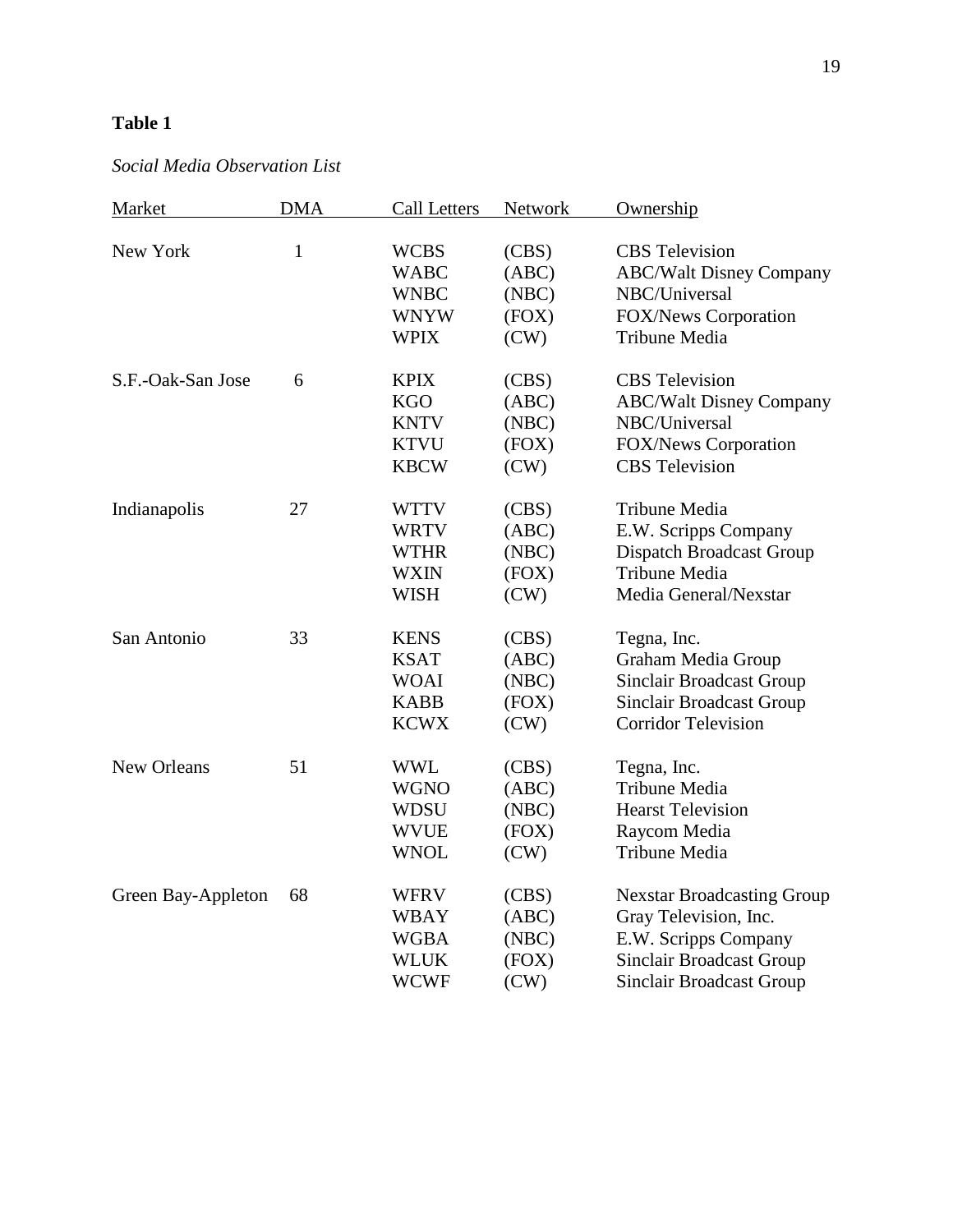February 2, 2016, through Friday, February 6, 2016. To ensure consistency in results across similar times during the broadcast day, stations within the sample located in the Eastern and Pacific time zones were observed at 6:00 a.m., 8:00 p.m. and 11:00 p.m., local time. Similarly, observations of stations located in the Central time zones in the sample took place at 5:00 a.m., 7:00 p.m. and 10:00 p.m., local time. Additionally, FOX and CW stations that air local news during prime time (which would be an hour earlier than ABC, NBC, and CBS), were observed during their respective airtimes. These dates coincide with the first full week of the Nielsen ratings period, commonly referred to as "sweeps," and is a time where all stations are compelled to maximize their promotion, marketing and newsgathering efforts. For example, during sweeps months, local newsrooms commonly air in-depth news stories that have been developed for weeks prior to air, local promotion departments may create contests or promotional events as an incentive to watch programming, and the networks themselves often schedule special events and first-run episodes of their shows. The window of time for observations throughout each day is also purposeful, particularly the start time of 6:00 a.m. Facebook notes that 79% of smartphone users between the ages of 18 and 44 reach for their cell phones within fifteen minutes of waking up, with Facebook being the third highest smartphone activity (2013). It is anticipated, then, that the content observed during particular times across a wide portion of the broadcast day will yield more valuable information than a small window, or perhaps a random sample.

Data to be analyzed was collected from Facebook and Twitter posts from the stations' verified primary accounts. Twitter posts that were to be analyzed were tallied on the days and times mentioned above and categorized into five separate areas. The first of these categories, *News Promotion*, include tweets that used specific language that drives a consumer to watch a newscast on television. The second category, *News/Weather Content*, include tweets that can be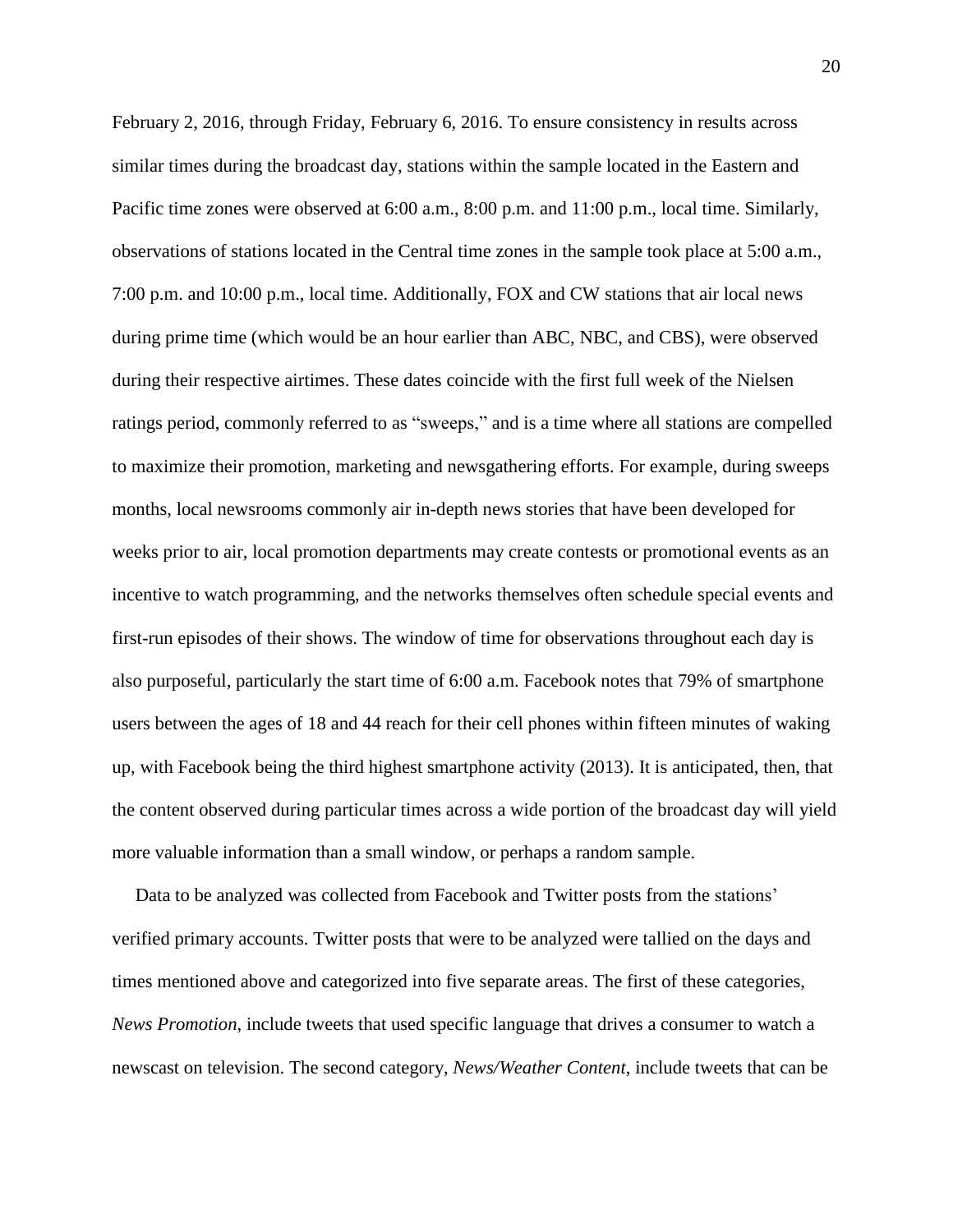described primarily as news stories or weather updates, and contained no messaging that could be defined as promotional in nature. The third category, *Network Cross Promotion*, included specific mentions (promotion or otherwise) that related to network programming. The fourth category, *Engagement*, included posts that actively solicited viewer feedback, sharing or other kinds of online participation. Examples of this included links to online polls, opinion statements, or encouragement to like or share someone else's tweet. A final category, Miscellaneous, allowed for the categorization of a tweet that fell outside the four other defined areas.

Facebook posts were recorded on the same days and times as those posts on Twitter. A computer screen recoding program captured all posts that each station made and were archived for analysis. Posts were loosely categorized in similarly defined areas of *promotion*, *content*, *network cross promotion* and *engagement*. Because of the nature of Facebook's media embedding capabilities, additional observations were made related to Facebook Live streams and uploaded video clips.

#### **Chapter Preview**

Eastman noted that the impact of a television promotional message must be instantaneous, because television itself only occupies ephemeral moments in time (Eastman, et al., 1999). While he wrote this well before television's emergence into the post-network era, the message has never been more relevant than in our current, "140-character" social media marketing landscape. Greer, Ferguson and their contemporaries have documented network cable, network broadcast and local broadcast promotion and marketing tactics during television's multi-channel transition period, and briefly touched on Twitter and even Pinterest's emergence as a promotional and marketing tool (Greer & Ferguson, 2011). Yet, to fully appreciate the scope of the changes in local and network television marketing in the post-network era, a deeper and more timely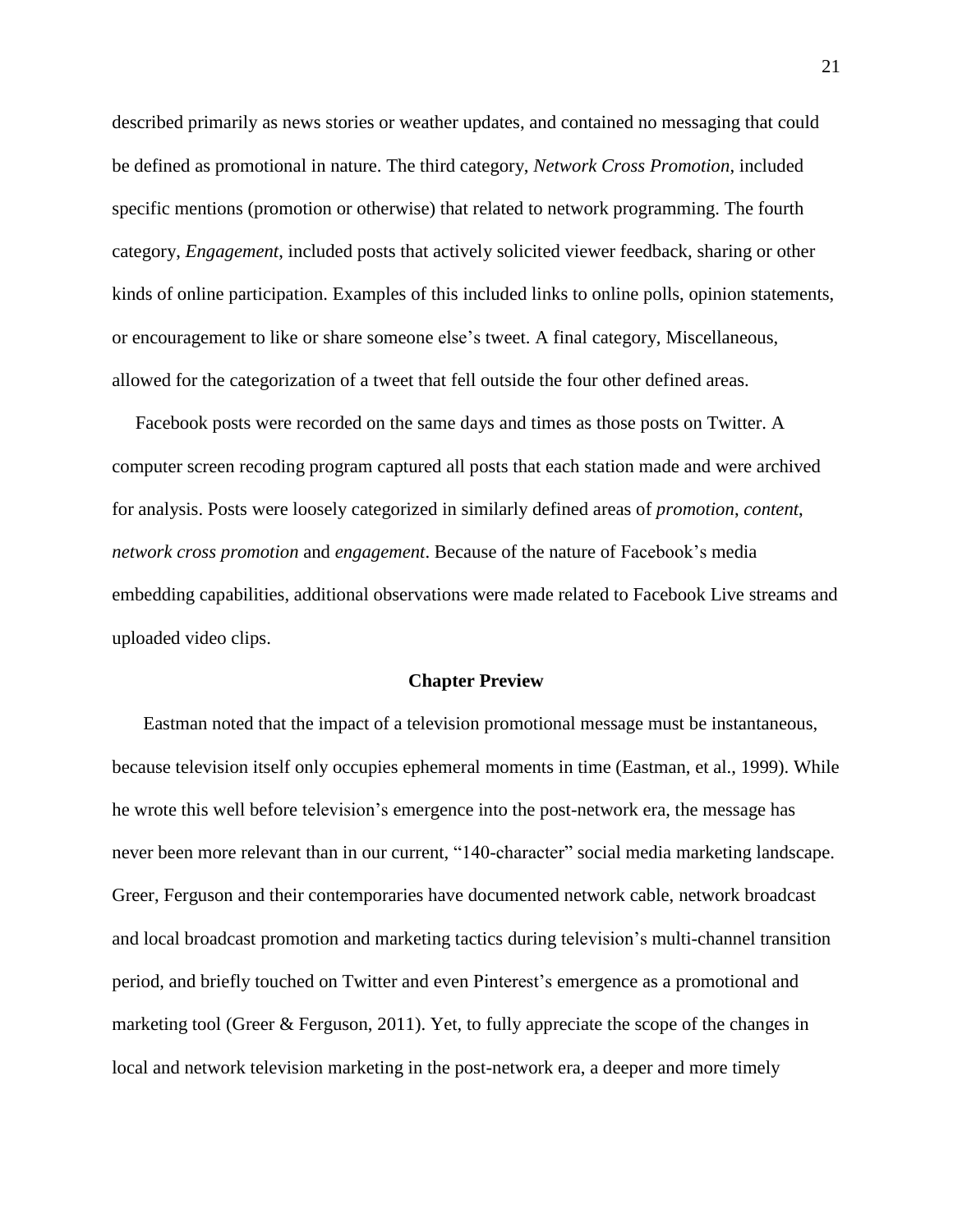exploration of the current promotional landscape is needed.

This body of work is a structured digital media critical analysis focused on promotional content contained within Facebook posts and Twitter feeds from local broadcast television stations, all during a period of time when all stations are hyper-focused on migrating audiences to various programming. As such, this will not provide an exhaustive examination and recategorization of the social media texts themselves, nor will it take the shape of a quantitative digital content analysis. Rather, I have drawn comparisons from digital texts in the form of social media posts from across a wide spectrum of local television stations, and will discuss the differentiating factors among them. This provides a valuable snapshot of the current state of broadcast television promotion, and adds to the scholarly discussion of an industry affected by such rapid change.

Subsequent chapters will review social media content observed by local TV affiliates (CBS, ABC, NBC, FOX and CW) during a traditional broadcast television ratings period. The content of these posts will be compared across several areas, with special attention given to finding similarities and differences across networks, market sizes, types of embedded media, and types of programming being promoted. Additional reflection on local social media strategies and executions will focus on possible external forces, particularly surrounding station ownership. While the promotion strategies of *local* programming to *local* audiences might seem straightforward, network owned and operated (O&O) stations' marketing efforts may come with corporate mandates to promote the network instead. Similarly, multi-station ownership within the same market (duopolies) may have an effect on promotion strategies.

The final chapter will bring into focus these observations and advance the discussion of social media's effect on local television promotion. Since its emergence in the mid 2000's, social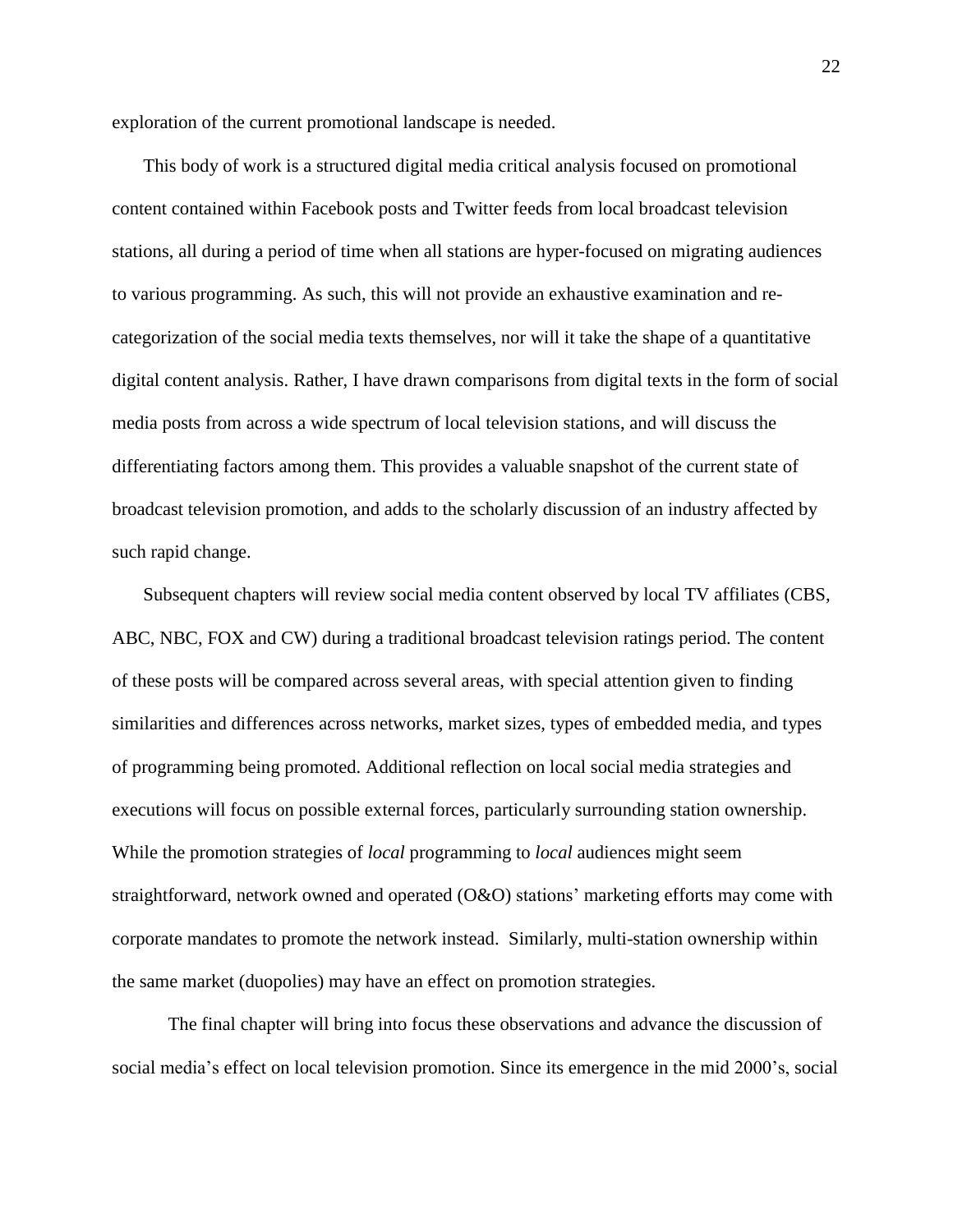media has been utilized more and more by television marketers and local newsrooms to attract, engage, and inform audiences. Additionally, the medium's ability to track its marketing effectiveness through the collection of consumer behavior and other data, while bringing expanded insights, is also challenging the very foundation of television ratings measurement methodologies. This data is crucial to the multibillion-dollar media marketplace and critically important to the successful operation of 1300 local commercial television stations across the U.S.

For decades, television viewing in the network era was a passive, collective experience. Programming was watched by millions at a time, and large groups, mainly families, watched simultaneously on a singular device. As viewing options increased and technologies afforded a much more convenient viewing experience, viewing patterned changed. DVR's, video-ondemand (VOD) and streaming services like Netflix fragmented TV viewership, creating much smaller niche audiences watching shows in a markedly nonlinear fashion. Today, among a flurry of new technology and program offerings, U.S. television networks and their local affiliates are strange bedfellows in what was once a much simpler, mutually beneficial relationship.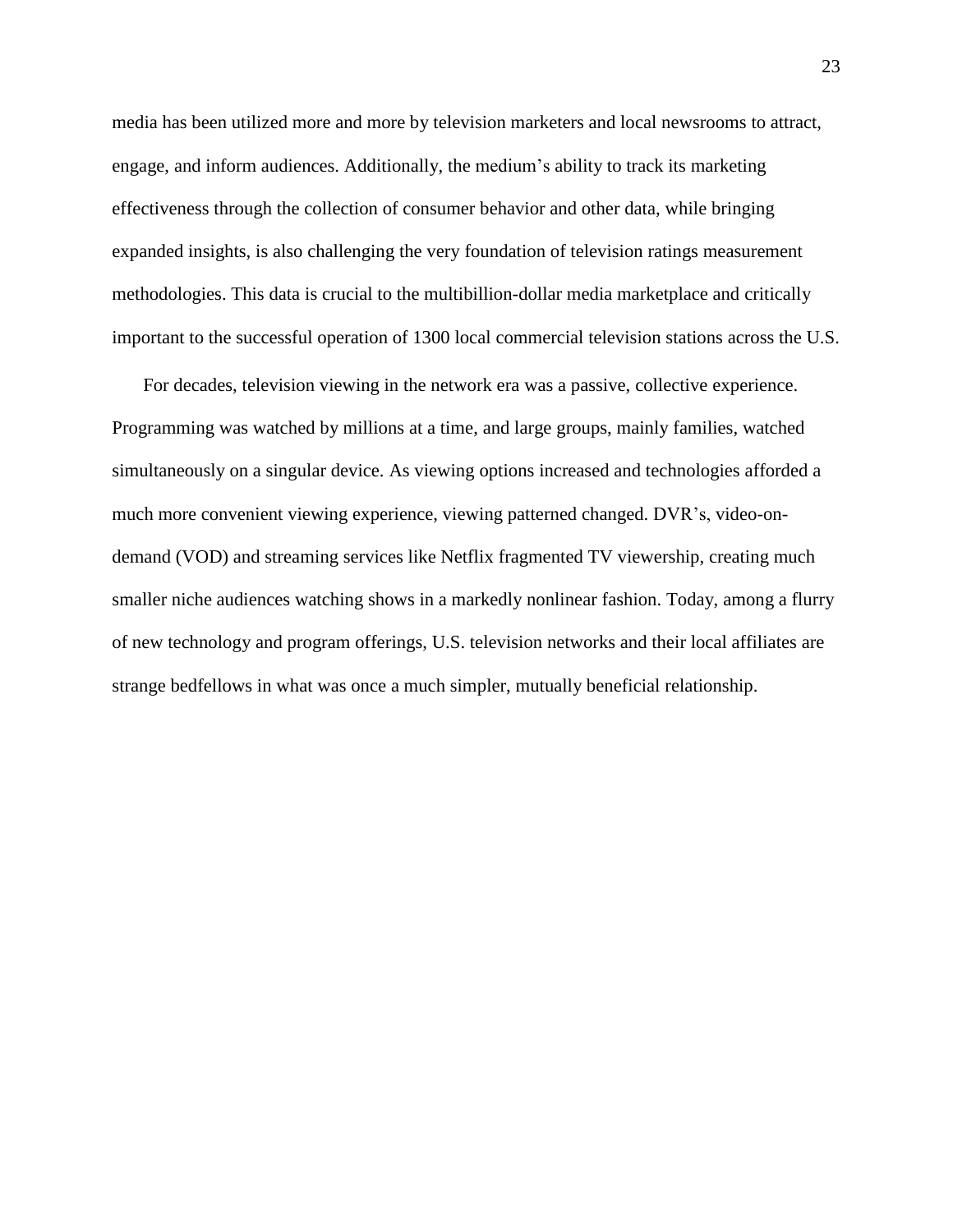#### CHAPTER 2: LARGE MARKET OBSERVATIONS

# **Introduction**

In 2004, a devastating tsunami struck off the coast of Indonesia, killing more than 230,000 people across 14 countries. It was also the defining moment in Veronica De La Cruz's career as a journalist. De La Cruz, then a young desk reporter for CNN, was tasked with connecting people who had been displaced by the tragic event and then generate news stories of the people reunited. The internet played a critical role in her efforts. According to De La Cruz, it was a revolutionizing moment because people "have a natural desire to share their personal stories," and the internet made it possible to reach out to them as well as give them a voice (Guthrie, 2014).

De La Cruz is a self-admitted early adopter of new technology and she realized the benefit of using the internet in her storytelling. Her career took off, taking her to other notable destinations in television news, including stops in New York City at cable news network MSNBC and NBC News. She eventually landed at San Francisco's owned and operated CBS affiliate KPIX-TV to help launch *Bay Area Nightbeat*, a 30-minute newscast which airs on their CW-affiliated sister station. *Bay Area Nightbeat* launched in 2014, labeled in a recent on-air promo as "built for speed," uses social media as key component in their newsgathering efforts, and features De La Cruz at the helm. The overall goal of *Bay Area Nightbeat* is to attract a younger demographic to local news, and recognizing the media consumption habits of that audience, the use of social media in the newsgathering process seems logical.

According to De La Cruz, the audience ratings for *Bay Area Nightbeat* are trending up, but like other stations around the country trying to produce similar fast-paced, younger skewing newscasts, finding the magic formula for ratings success is elusive. Still, the use of social media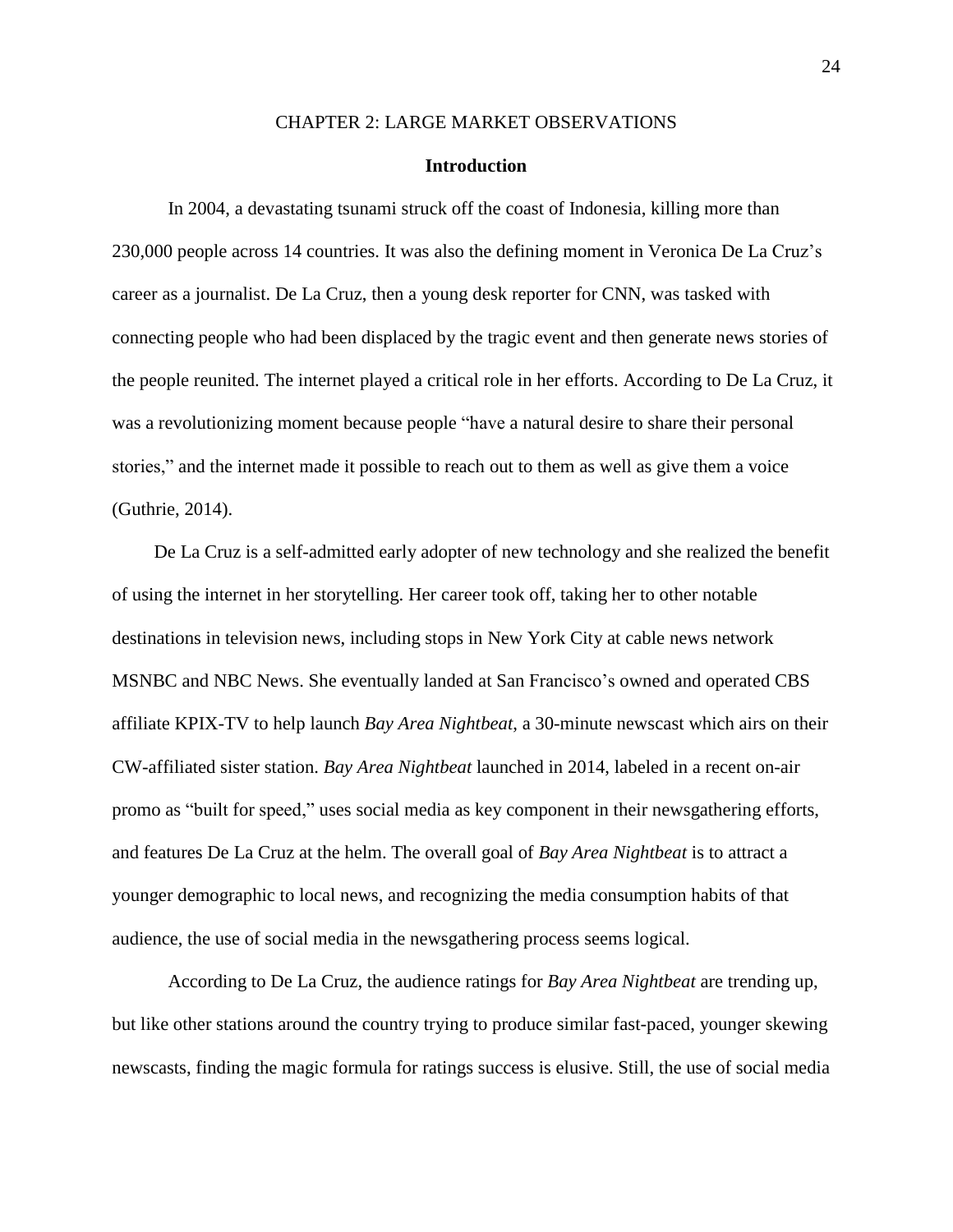is being recognized as a key component for local broadcast television stations to inform and more importantly, engage news audiences.

Veronica De La Cruz's home market of San Francisco is in the top five of all U.S. television markets, and offers ample opportunities to explore how major market television stations are using social media for newsgathering and promotional purposes. Large market stations generally have larger staffs, they have dedicated social media and digital content teams and are provided several avenues to obtain audience and marketing research. In this chapter, I will discuss the similarities and differences in how the major network television stations in two large markets, specifically San Francisco and New York City, and explore how they have utilized social media in their newsgathering and promotion efforts. I will consider several factors in this discussion, including the issues related to social media use across different periods of time throughout the day, the content of social media posts themselves, as well as an exploration of the goals and objectives of the posts and the social media platforms stations choose to use.

#### **Big Markets, Big Social Footprint**

Ask the people who live there, and it appears the cities of New York and San Francisco have very little in common. New York Magazine calls San Francisco it's "dorky, behoodied, west coast cousin" with overpriced coffee and poor public transportation. Conversely, a notable San Francisco-based blogger/satirist countered by making reference to New York's unsightly mountains of garbage and harsh winters (Roose, 2014). While these coastal loyalists may never agree on whose city is best, there is one particular area where these cities are strikingly similar: both are tech savvy. San Francisco and New York lead all other U.S. cities in terms of overall social media use (Socialbakers, 2012) evidenced also in the manner by which New York's and San Francisco's television stations use social media to communicate to their audiences. When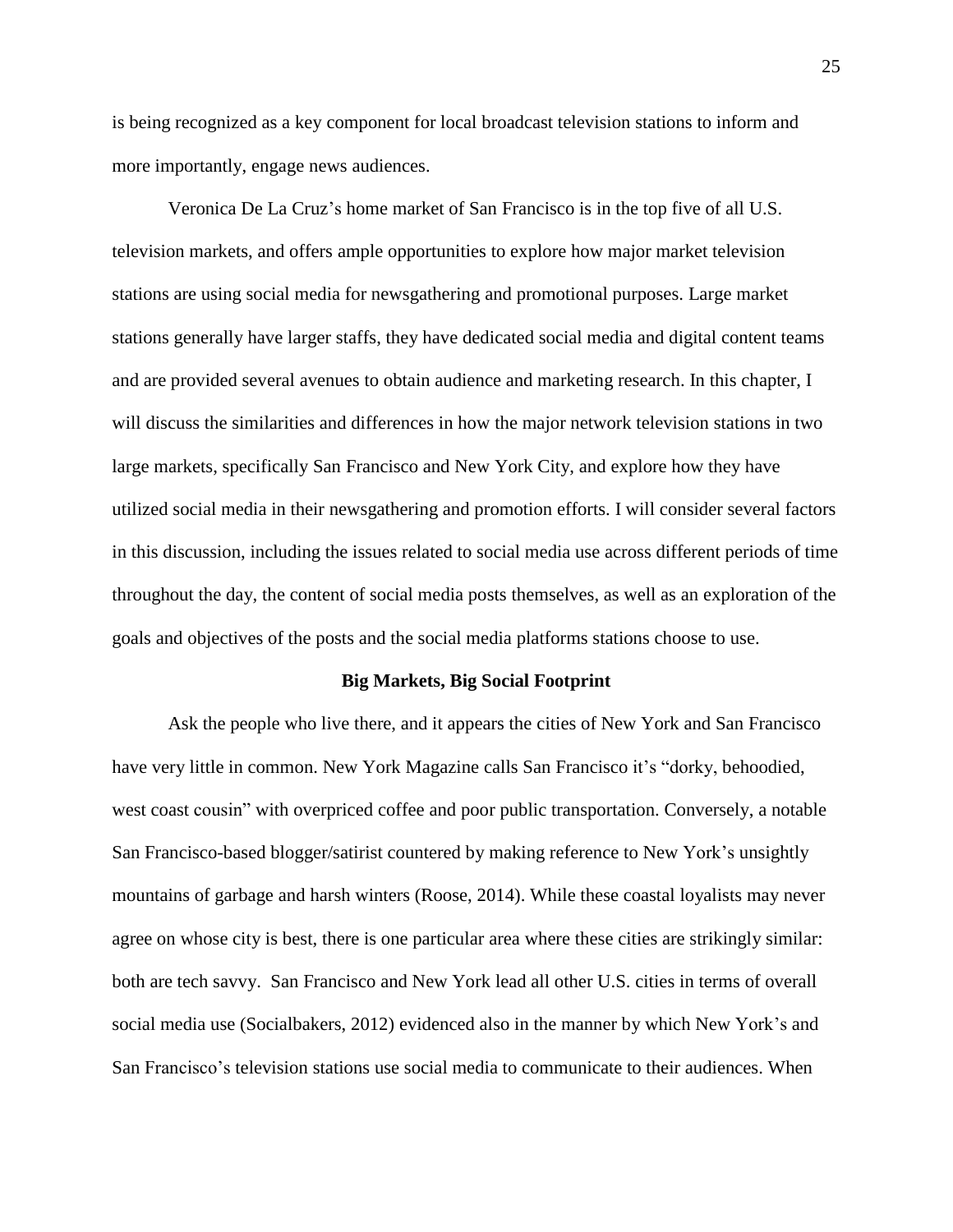these stations post digital content, millions see their message and engage with them.

The New York City television market reigns supreme as the largest broadcast television market in the country, reaching over 7 million households (Nielsen, 2016). No other market brings in more local ad revenue, pays the most for its talent, or is a more coveted career destination for aspiring, network-level news reporters and anchors. On the opposite coast, the San Francisco/Oakland/San Jose television market is considered by many in the industry to be just as prestigious. It may be only a third of the size of New York in total households, but the sixth largest television market commands similar salaries for their anchors due to similar cost of living. Additionally, the San Francisco market actually surpasses New York City in terms of total social media followers of local TV stations as a percentage of total households. It is not surprising, then, that social media is not merely considered a lightweight addition to the serious business of news in these markets. It is recognized as a central pillar that the newsroom, and its marketers depend upon to operate.

#### **Sweeping Up Ratings Through Social Media**

I observed social media posts from the New York and San Francisco markets during a traditional ratings month called "sweeps." Back in the mid 1950's, television ratings juggernaut Nielsen Media Research began the process of mailing out millions of diaries across the country as an attempt to measure audiences watching television. Once filled out, Nielsen would gather, or "sweep" them back up to tabulate the results, thus coining a term that the industry would use to identify the three major (and two minor) ratings periods that occur throughout the year. Since local advertisers use the results of these ratings periods when placing their buys, stations go the extra mile to execute special promotions and programming stunts to attract new audiences. Newsrooms also get into the act, creating in-depth stories and multi-part news series. In and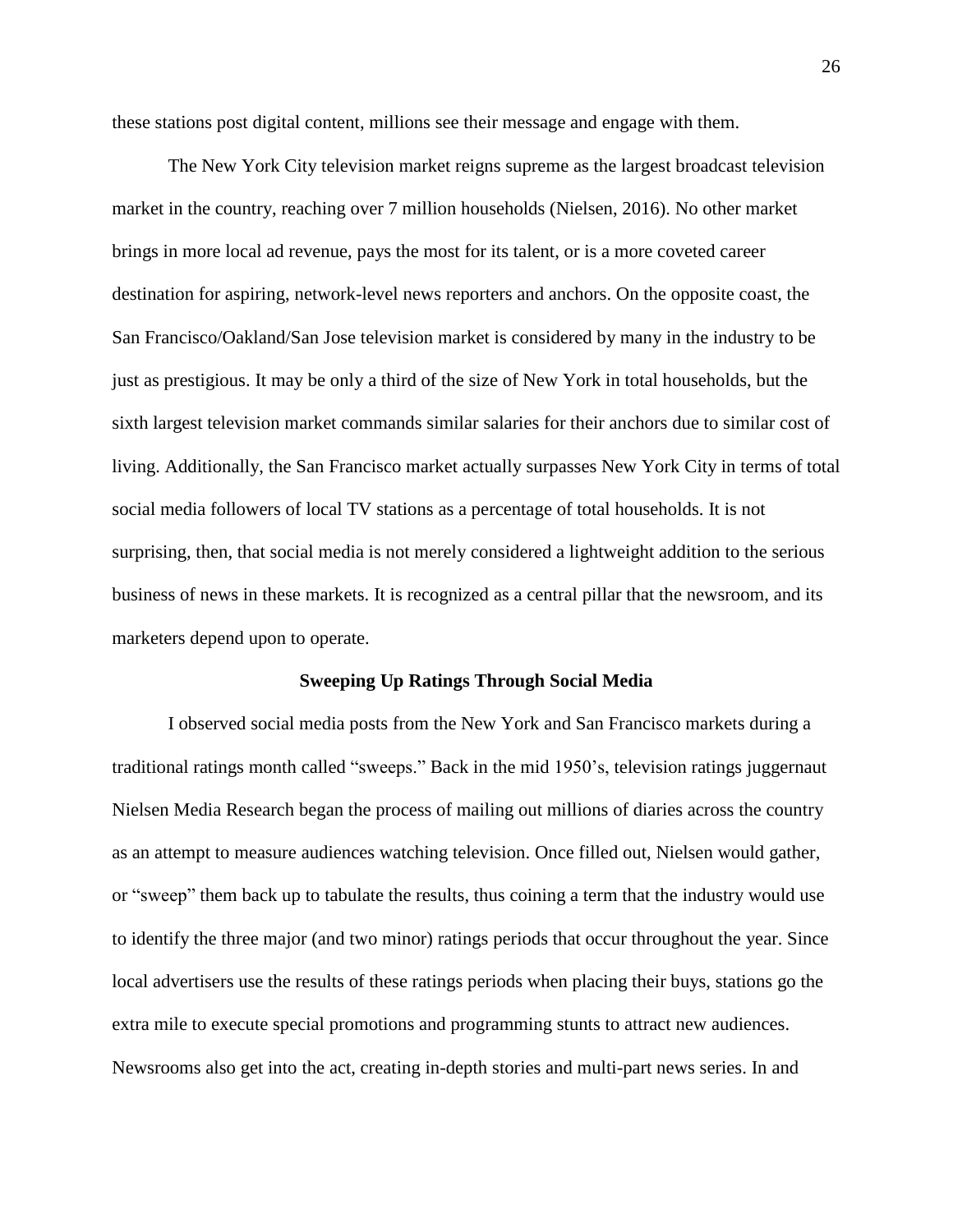around sweeps months, promotional efforts by the station are ramped up to bolster the viewing of loyal audiences and recruit new ones. To do this, stations typically invest in the placement of outside media, particularly through radio, cable and digital advertising, but the strategic use of social media has grown to be a primary tool to provide content to consumers, increase a station's brand awareness, drive engagement, and migrate those audiences to other content offerings. A recent study notes that almost 80% of all smartphone users reach for their mobile device within the first fifteen minutes of waking up (Taylor, 2013), a fact which is not lost on the social media marketers at New York and San Francisco television stations. Since many local television stations see the greatest percentage of their revenue come from the hours spanning their morning news coverage, these local stations ramped up their efforts to reach them through Facebook and Twitter. Is a station's Twitter feed simply a second-screen news aggregator? Can the broad reach of a station's Facebook page truly be a viable tool to migrate audiences to another (and more profitable) station property? Can news brands be built on such a rapidly changing medium? Simple answers to these questions elude even the most veteran local TV marketers, and vastly different social media philosophies become apparent when one looks closely at large market practices such as those in New York and San Francisco.

From the very first day of the February 2016 ratings period, NBC/Universal owned and operated WNBC-TV and Tribune Media's WPIX-TV posted a steady stream of tweets during the overnight hours, up to and through the important 6:00 a.m. hour where local morning news tunein often peaks. The content of the stations' tweets was diverse, ranging from simple story headlines with hyperlinks to the full story on the stations' websites, to embedded video weather forecasts that were pre-recorded and posted online. This tactic demonstrates a clear standard operating procedure in their newsrooms to devote resources, even during overnight hours when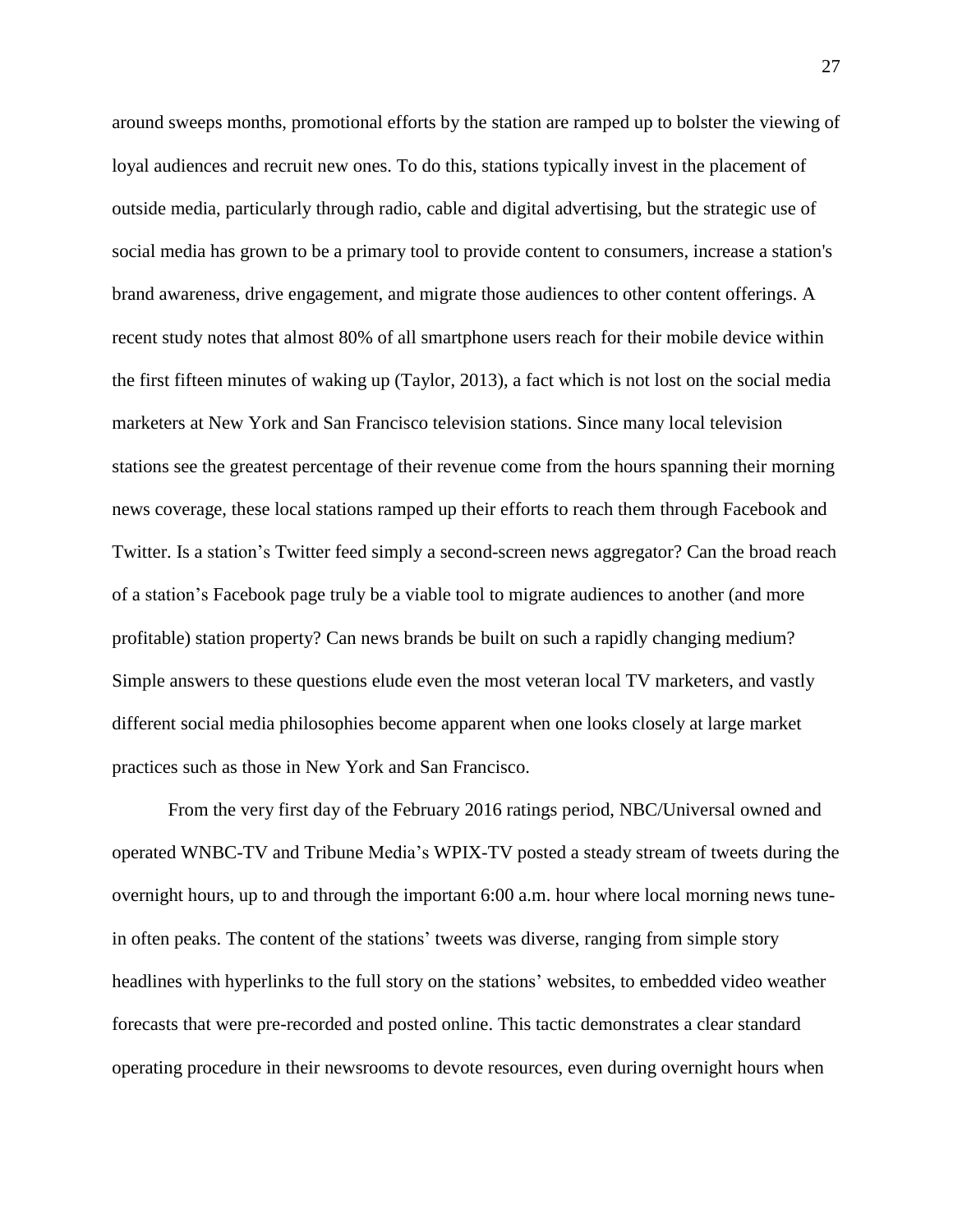social media use wanes, so they can be the go-to source for news. Whereas WNBC-TV and WPIX-TV were observed posting tweets with some regularity during the overnight hours, this is in relative contrast to their in-market competitors whose social media presence in the overnight hours dropped to a scant few. This appears to mirror the habits of the consumer— slow in overnight hours, and spiking in the waking hours. The one outlier was WCBS-TV, whose overall Twitter and Facebook presence throughout many mornings was surprisingly small.

As it relates to use of Twitter in the newsroom, the San Francisco market was remarkably more active, or better yet *interactive*, in the way stations informed and engaged followers first thing in the morning. Stations used a higher percentage of embedded video, retweeted network news stories, and promoted investigative series. They also eagerly encouraged viewers to watch live online streaming of their newscasts. During one morning, ABC-owned KGO-TV tweeted a remarkable eighteen times in the 6:00 a.m. hour alone— more than all other stations combined. One possible reason why San Francisco stations seem to have embraced Twitter so strongly as a news communication tool might lie in the fact that San Francisco commuters simply have more time on their hands in the morning to engage in social media. Earning its place on the list of U.S. cities with the longest commutes, San Francisco beats even New York City in time spent in traffic at over 78 hours a year in traffic jams (Gorzelany, 2015). An increase in commuters means an increase in mobile use which, according to Twitter brings with it a more engaged audience who tweet, share, click on links compared to non-mobile users (Twitter, 2013). Perhaps a simpler reason that users in San Francisco are more Twitter-centric may be the result of their city being the corporate home of such a high percentage of internet and technology firms, including Twitter. Either way, San Francisco TV stations out-tweet their New York City partners by more than 3-to-1 on an average day during sweeps.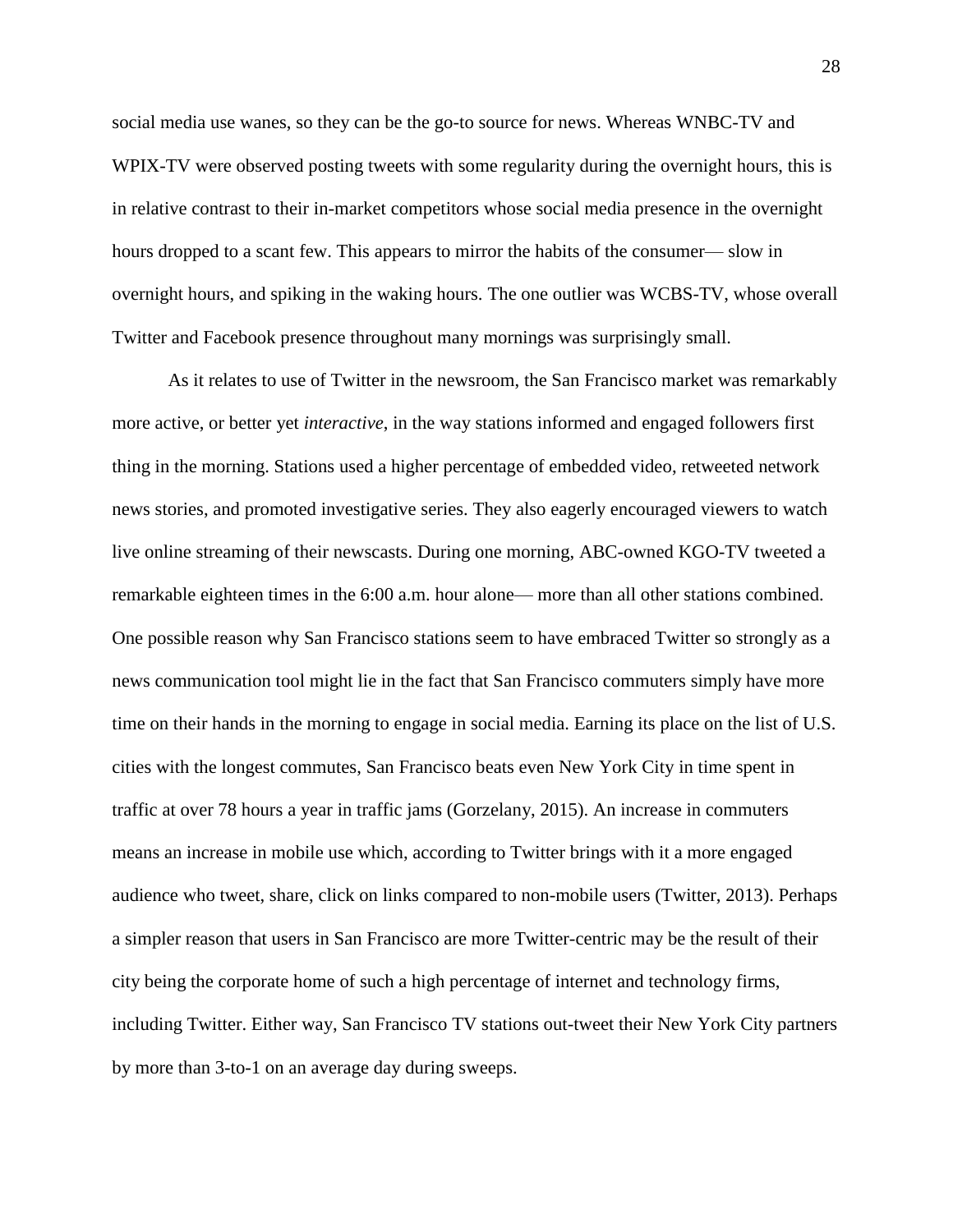# **Facebook: Different Platform, Different Content**

In addition to Twitter, the use of Facebook in local news distribution and audience engagement is a key focus in today's newsroom as well. One reason is because of the sheer audience reach Facebook provides. According to recent Pew Research, 76% of all U.S. adults use social networking sites, with Facebook users leading the way by a margin twice that of all other social media sites (2015). Additionally, while news consumers are known to use Twitter more than Facebook to follow breaking news in real time, Facebook affords news producers a wider range of options to add embed video and images from stories, and most importantly, receive immediate audience feedback. As a result, newsrooms in New York and San Francisco were observed to create a majority of posts that solicit commentary, include hyperlinks, and graphics and video clips. All of this suggests the goal for newsrooms is twofold— create posts that contain news content that consumers are hungry for, and craft them in such a way such that it will boost engagement. This is a logical marketing strategy overall, but it also may be geared to tap into Facebook's built-in algorithms that will determine the likelihood of those posts appearing on a person's newsfeed.

Every day, as each one of Facebook's 170,000 daily active users in the U.S. logs on, one of the world's most influential, misunderstood, and ever-changing algorithms comes to life. It scans and collects everything posted in the past week by each of a user's friends, everyone they follow, and every Facebook page that person has liked. For the average user with a few hundred friends, that can be in the range of 10,000 posts. Then, according to Facebook's closely guarded formula, their newsfeed algorithm ranks them all in what it believes to be the order of how likely a user is to find each post worthwhile. Facebook tops all other websites in referral to news sites (VanNest, 2016), so this algorithm is immensely influential for content publishers looking to get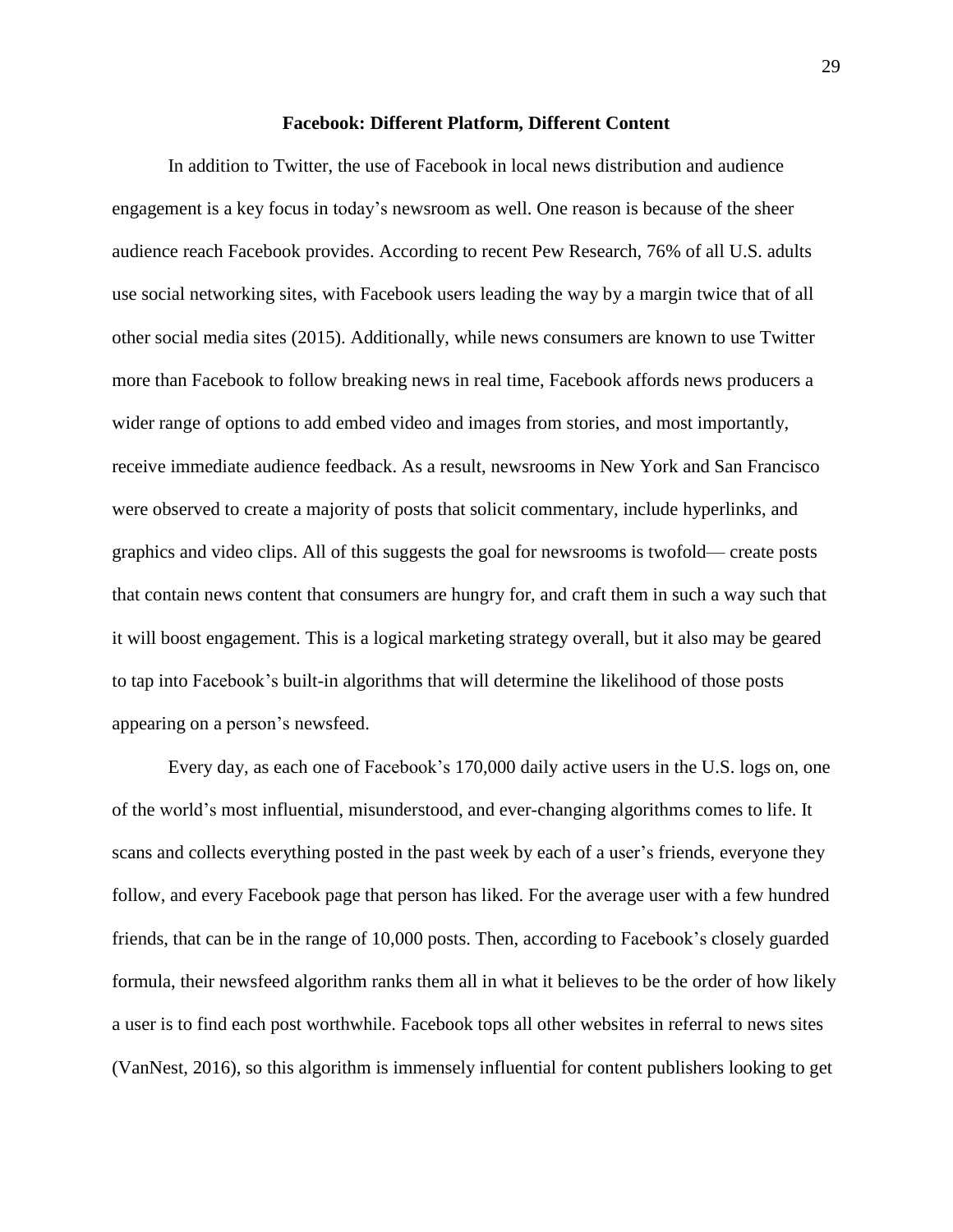their posts on as many newsfeeds as possible.

For local TV news marketers, Facebook's update to its newsfeed algorithm in late 2013 seemed logical— Facebook wanted to favor what they deemed "high-quality content" in determining what would show up on users' newsfeeds. After polling users, Facebook determined "quality content" as being relevant, worthy of sharing with others, generally interesting, and not overly promotional in nature. Facebook then applied the results to the algorithm. Knowing that low quality posts would most likely not show up on consumers' newsfeeds, social media producers based in TV newsrooms began rethinking the kinds of posts that they should write.

While most television marketers would consider these changes to Facebook's newsfeed algorithm as positive, subsequent changes throughout 2014 and 2015 were seen to limit the efforts of television marketers to find effective tactics to get their posts seen, liked, and shared. For example, in an effort to cut down on people trying to rig the system, Facebook cracked down on pages that explicitly asked for likes, and comments. Television stations across the country were using this easy trick regularly, racking up tens of thousands of followers using Facebook as the point of entry for contests and promotions. Facebook also went after posts that overtly teased followers to follow a link. Newsroom copywriters are well-trained at writing in this style, but Facebook was not in favor of allowing "clickbait" to unfairly benefit the station. Facebook warned pages against posting "overly promotional" updates, saying that such posts would be shown to fewer people. For those who want to reach people on Facebook with a promotional pitch, they provided a simple option: buy a Facebook ad.

It would be difficult to overstate the importance of Facebook's newsfeed to marketers. Facebook's aim, of course, is to create the most interesting stream of content possible, personalized for each of its 1.5 billion worldwide users. The "perfect personalized newspaper" is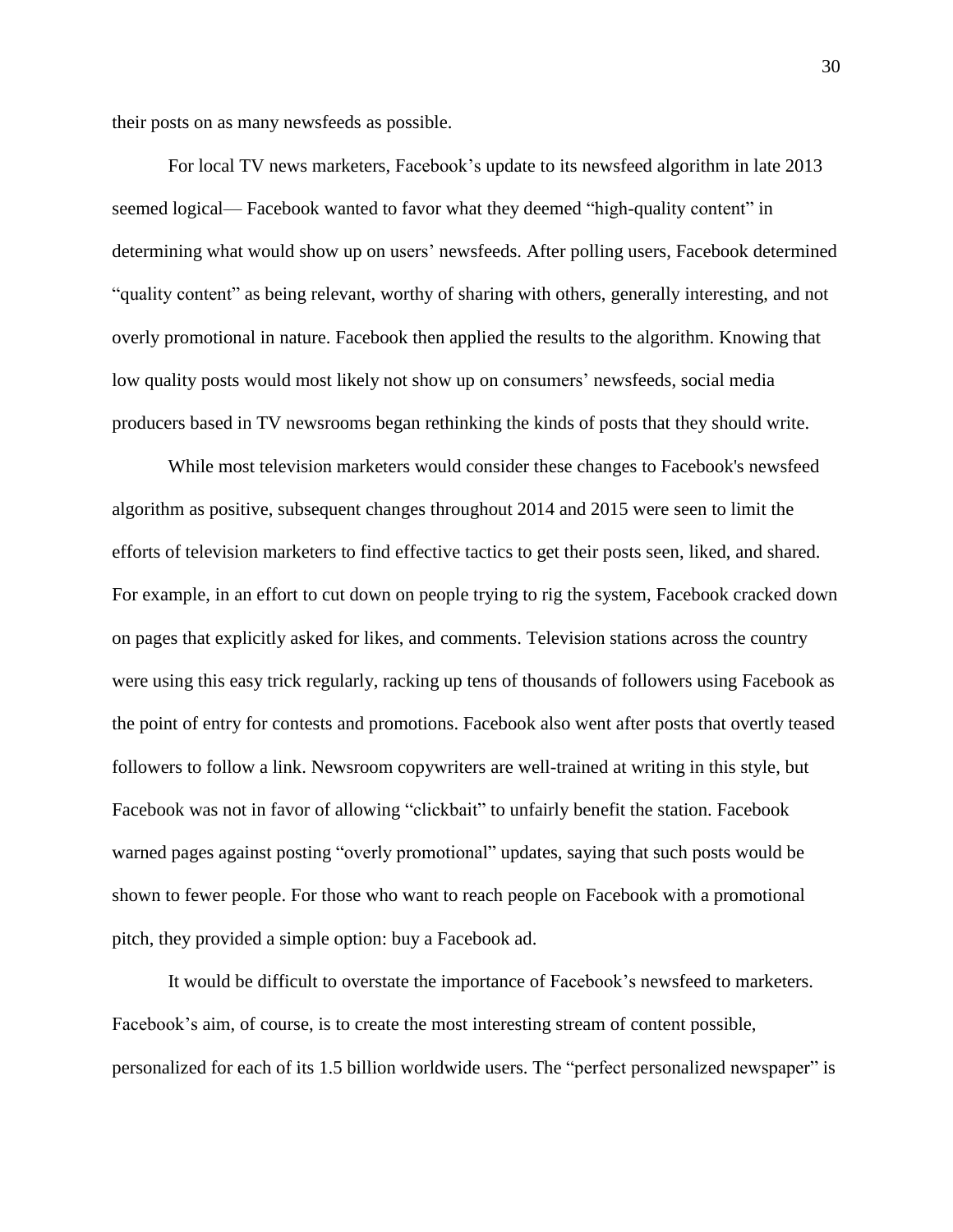how Facebook CEO Mark Zuckerberg termed it (Shontell, 2013), and for TV news stations, the ultimate quest is to earn a place on the "perfect front page," and muscling in where other stations want to be.

In 2015, yet another adjustment to the algorithm was announced, and this time it was received as a huge opportunity for news marketers: Facebook said it would show more video to people who liked watching video. Viral video views were growing steadily at that time, with Facebook reporting twice as many people were watching video compared to six months previous. In January of 2016, Facebook announced the launch of a new feature, Facebook Live, a live streaming video feature, not unlike the separate Twitter-owned app, Periscope (Fitzgerald, 2016). This was the first time Facebook opened up live video streaming on its newsfeeds to its general consumer base, but it wasn't the first time Facebook offered live streaming. Seven years earlier, Facebook and cable network CNN joined forces to stream the U.S. presidential inauguration on CNN.com, enabling its users to update their Facebook statuses directly from the CNN.com Live player, where they also could see status updates from their friends and other Facebook users (Time Warner, 2009). The effort netted a record 27 million live streams. Unlike the live video streaming application Periscope, Facebook users can see the live stream embedded in their current newsfeed without downloading any additional software, and they can comment below the stream in real time.

Once Facebook Live was launched, reporters and anchors wasted no time grabbing their mobile devices to begin experimenting with streaming video on Facebook. Savvy newsroom personalities began responding back to comments and questions, creating a unique two-way news experience that brought a new level of engagement and brand awareness. The experience is live and unedited, and because it is recorded on a smartphone the video is shaky and the audio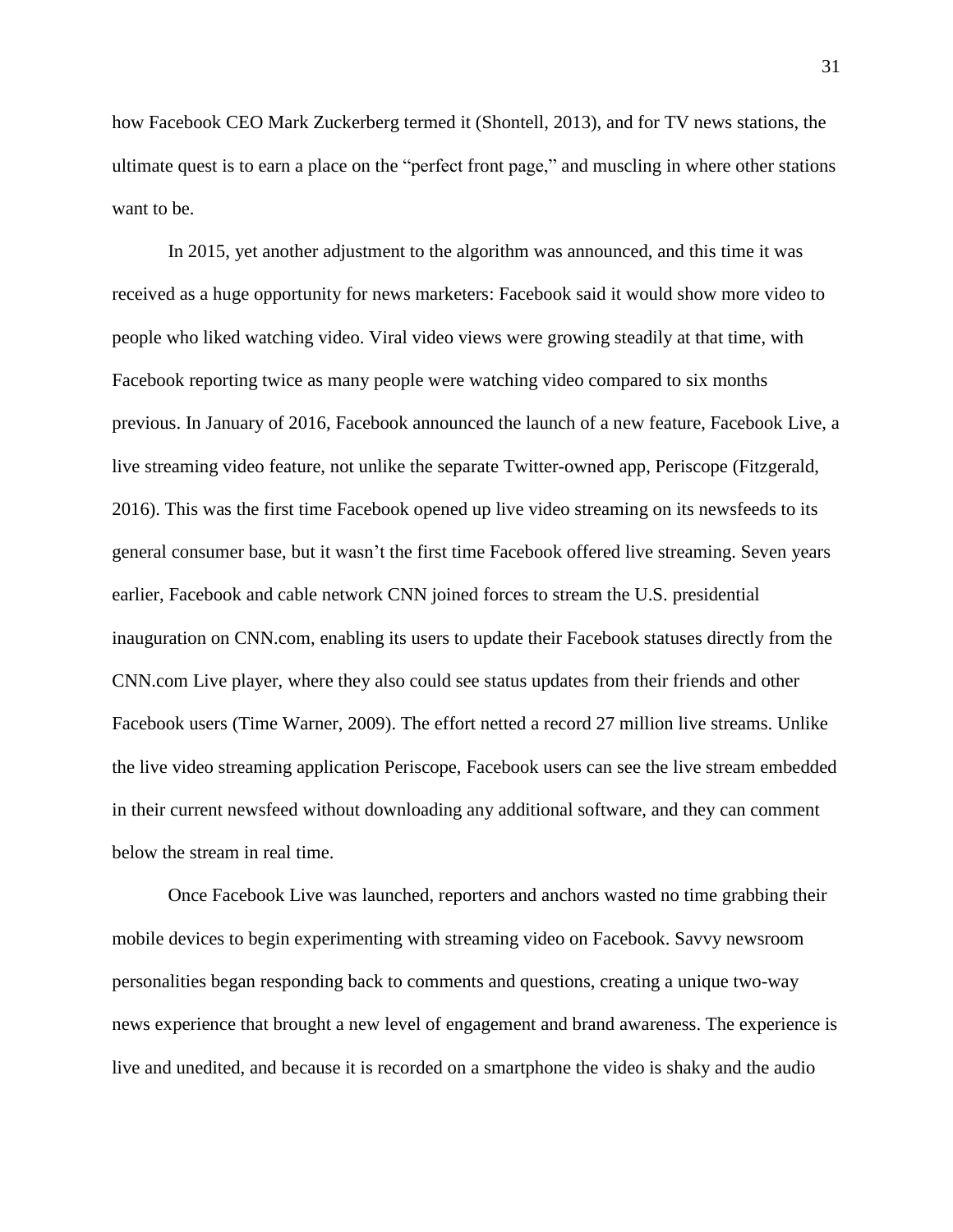substandard. This may not be a significant deterrent, however. Viewers are spending more time per day watching online media each year while time spent watching traditional TV shrinks ("Mobile Continues to Steal," 2014), making it safe to say that an unpolished media product is not a problem for traditional TV consumers watching media on mobile devices. During the 2016 February sweeps, Facebook feeds from most New York City and San Francisco stations were observed using Facebook Live to stream a variety of breaking news, behind the scenes and to a lesser extent, conversational interactions with their viewers. It was experimental, certainly, but the instant feedback in the event's comments seems to be overwhelmingly positive. Live streaming, especially with a live comment feature is affording newsrooms a level of engagement with their product which, up to now, have struggled to achieve.

### **Facebook Live and the Super Bowl**

Super Bowl 50 marked the golden year for the National Football League's biggest spectacle. True to its form, the event drew huge audiences and unprecedented demand for advertisers and marketers to get in on the action. Played on Sunday, February 7th at Levi's Stadium just south of San Francisco Bay, Super Bowl 50 was the third most watched event in U.S. television history (Kissell, 2016). The game was special, pitting the Denver Broncos' veteran quarterback Peyton Manning against league MVP and young upstart quarterback, Cam Newton from the Carolina Panthers. Outside of this compelling narrative, the game was also significant because for San Francisco stations, the biggest game of the year was played in their hometown in the middle of the February sweeps period. Super Bowl 50 presented a unique opportunity to woo advertisers, build brand loyalty and showcase the myriad of local events in the week leading up to the big event.

Even though the game was broadcast locally on CBS-owned KPIX-TV, all of the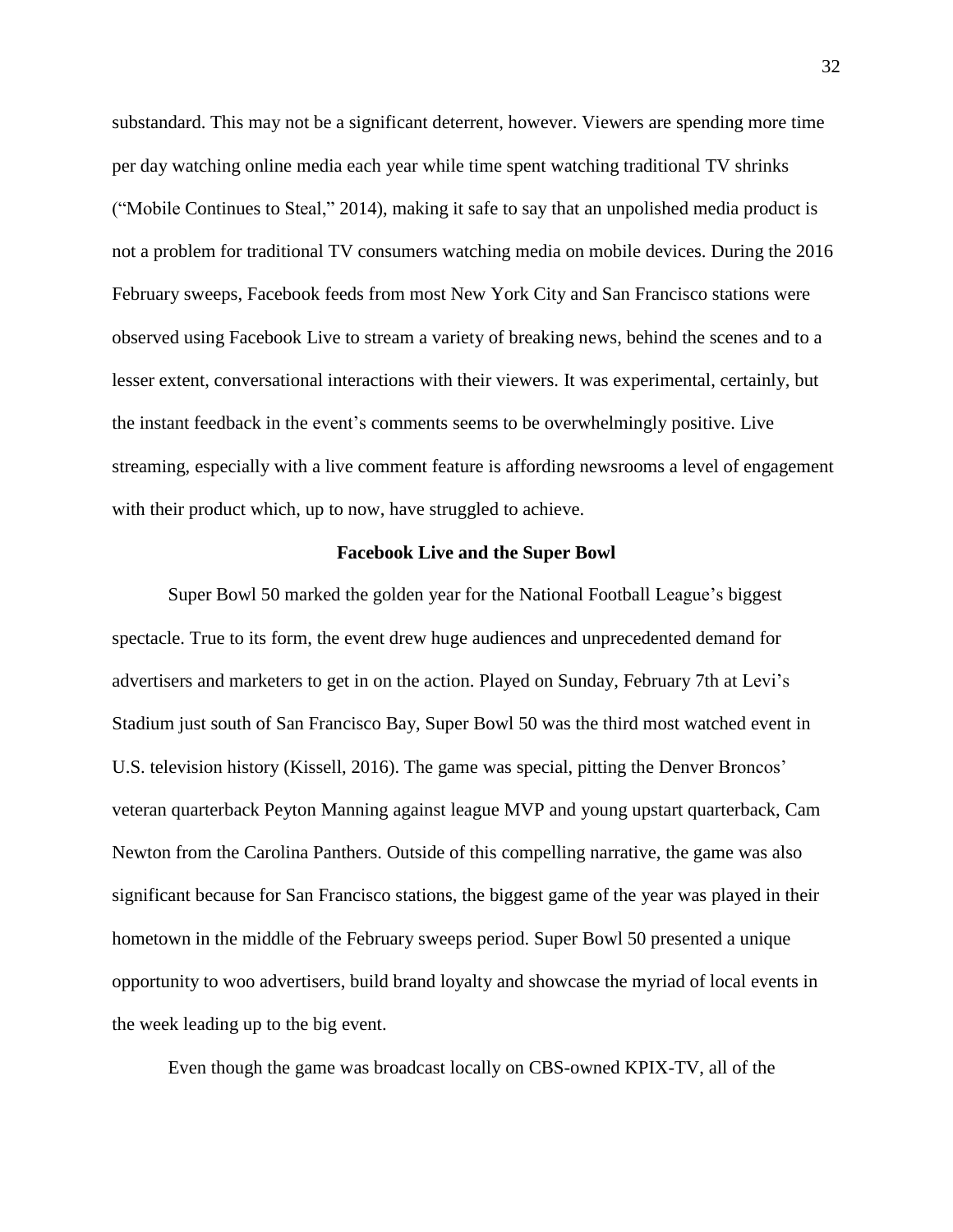television stations in San Francisco went the extra mile to connect with local news viewers. Several stations broadcast live from temporary news sets erected in the *Super Bowl Village* erected nearby the stadium. Other stations live-streamed fireworks displays on their websites, while reporters recorded and tweeted video clips from music concerts. One station was observed flying their news helicopter over the stadium to spy on rehearsals of the halftime show. In the social media space, it was no different. All five local news stations eagerly uploaded content to their various social media platforms, and three stations— ABC affiliate KGO-TV, CBS affiliate KPIX-TV, and FOX affiliate KTVU-TV, took immediate advantage of the newly launched Facebook Live.

Because Facebook Live was only a few weeks into its release, the content of Facebook Live streams across the San Francisco stations varied greatly. The length of streams ranged anywhere from a minute or two in length, to over twenty minutes. Some of the streams were narrated, offering insight into what the viewer was watching, and yet others had no narration. ABC affiliate KGO-TV appeared to be very eager to embrace Facebook Live, posting an average of four live streams per day in the three days leading up to Super Bowl 50. The content focused on unique and trending topics such as behind the scenes preparations at the stadium, weather outlooks for the many outdoor evening events, and even viral footage of cable network Animal Planet's "Puppy Bowl"— a somewhat lesser known, but popular event featuring puppies frolicking on camera within a football-themed enclosure. To a markedly lesser extent overall, CBS affiliate KPIX-TV and Fox affiliate KTVU-TV did take advantage of Facebook Live, but not with any great regularity. They did, however, join others in showcasing behind the scenes access to the *Super Bowl Experience*, a vast interactive, football-themed activity space geared mostly towards young fans and families.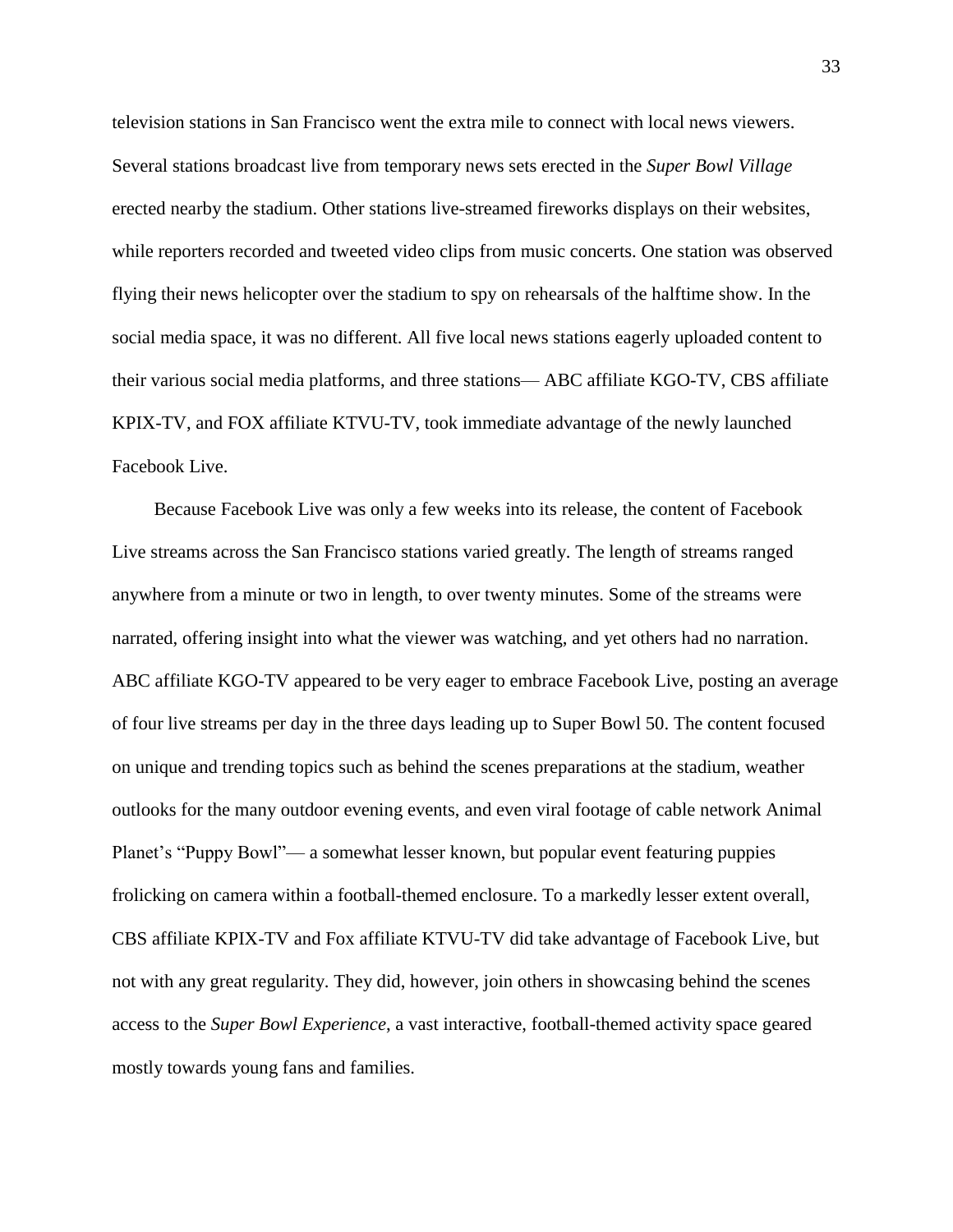Since launching its livestream service, Facebook provided several suggestions to its users on how to best utilize Facebook Live and generate the most compelling and interactive content, including the tip to give fans early notice on when a live stream would begin and to make sure the signal strength of the mobile device is strong when streaming (Facebook, n.d.). Stations heeded these tips, and one other important one: talking back to fans throughout the stream. KGO-TV heeded the advice when the morning anchor team streamed for approximately seventeen minutes, engaging with fans who posted comments on Facebook during the live stream. The content of the live stream was simple: a behind the scenes tour of the KGO-TV studios. However, the engagement was significant. The stream was viewed over 22,000 times, liked by almost 700, and the event saw almost 400 comments and questions. Facebook made it clear that engagement and high-quality content will be rewarded by being positioned on a higher percentage of users' newsfeeds. In the case of KGO-TV's initial foray into Facebook Live, they seem to have benefitted from their efforts.

### **WABC-TV & KGO-TV: Same Ownership, Contrasts in Execution**

In 2014, just in time for the May ratings period, the Disney/ABC owned and operated station group unveiled a new website platform on each of their eight stations, including New York's WABC-TV and KGO-TV in San Francisco. It was a project eighteen months in the making, and took advantage of a new "responsive design" which, for mobile users, afforded users a much richer experience. The term "responsive" comes from a website's ability to automatically scale text and images to be most readable within the environment on which it is viewed, whether mobile, tablet or desktop. The concept is not new. As early as 2000, web designers knew that the way users surfed the web was changing, as were the devices on which they did it. As such, web designers foretold their future, noting, responsive web design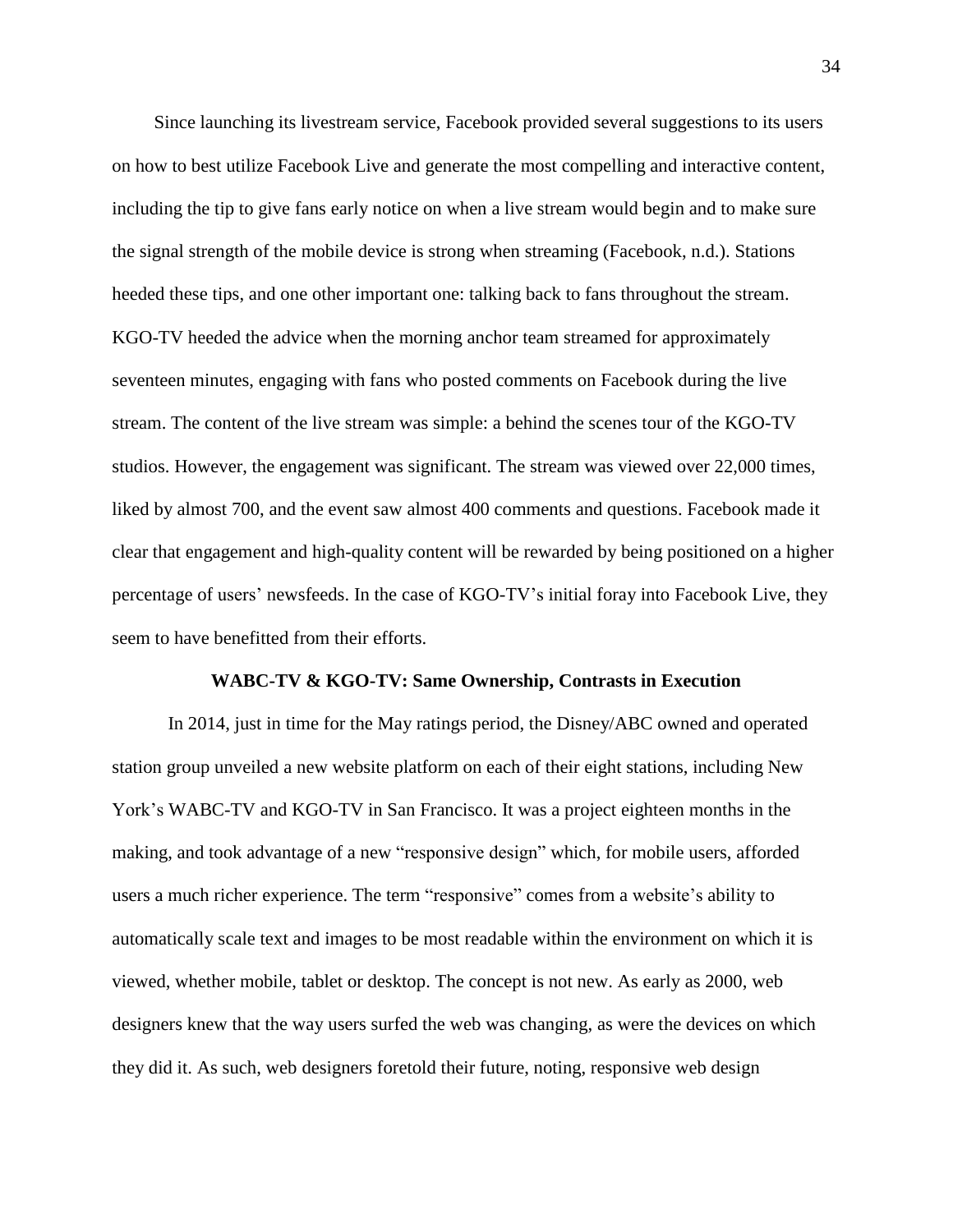represented a "fundamental shift" in how websites would be built for decade to come (Veen, 2000). The ABC station group websites were now built with a mix of flexible grids and layouts, so as a user switched from their desktop to a tablet or a smartphone, the website was easier to view and navigate. Perhaps more importantly, Google announced use responsive design as a signal for website rankings in search results, rewarding websites that are fully optimized for mobile platforms ("Now is the Time," 2015). The Disney/ABC ownership group saw immediate benefits, and growth in the use of their mobile websites tripled over the course of the year.

It's not unusual for large broadcast station groups to develop a singular internal system and roll it out to their stations. This can include a similar station logo design, common finance software, or even station music. Station groups have also been known to consolidate and roll out a singular website content management system and user interface. The efficiencies in consolidating web development, group ad sales, training and implementation are obvious, and with it often comes a common philosophy on how to best use these tools in local markets. This common philosophy may be communicated as very broad strategies (such as how many web story posts per day are optimal), to very specific best practices (such as the directive to all oncamera talent to promote corporate programming).

While it is a safe bet to assume that Disney/ABC execs communicated preferred digital and social practices to their stations, it appears the message was not received by all. Most striking was the observation that KGO-TV in San Francisco was significantly more aggressive in its use of Twitter as a social media communication tool than sister station WABC-TV in New York. Outside of such occurrences like breaking news or special events, KGO-TV regularly posts more tweets per day. KGO-TV also demonstrates a much more engagement-based Twitter philosophy— one that is much more focused on offering a variety of posts, not just news stories.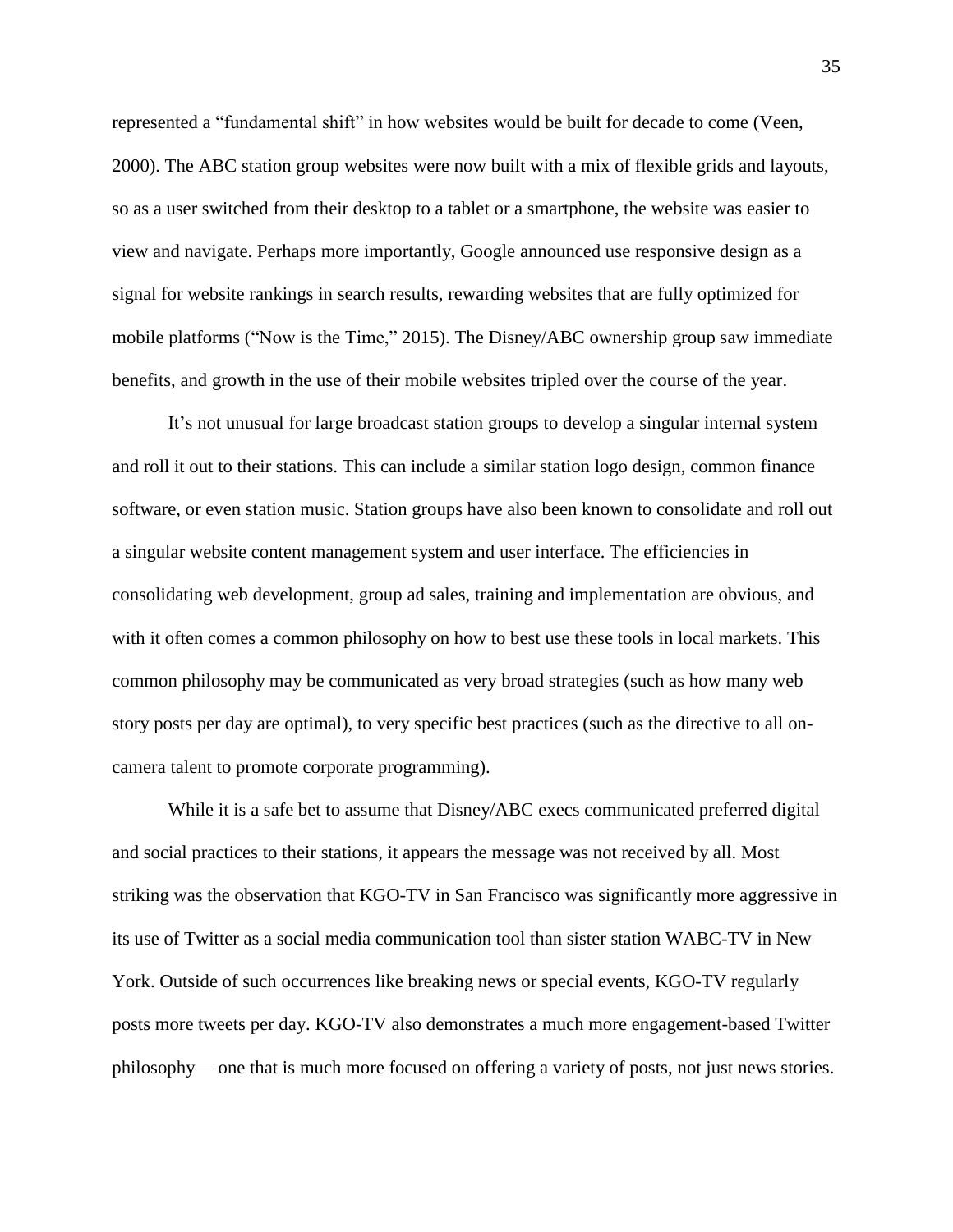Examples of this include "selfie" snapshots of anchors between segments, video messages and short stories shot on mobile devices, plus promotion of special in-depth reports made just for airing in the sweeps ratings period. In contrast, WABC-TV generally adopts a much more utilitarian, news-only Twitter philosophy, posting links to web stories, multi-day weather forecasts, and occasionally a pre-recorded forecast shot professionally in-studio. One reason behind this may lie in the fact that San Francisco is home to Twitter and, coincidentally, a higher number of Twitter users than New York (Brandstotter, 2014). Another reason may lie in KGO-TV's strategy of retweeting its *on-air personalities* more than creating original content directly from the newsroom account. Not only do these retweeted posts bring a greater overall total and wider variety of tweets to KGO-TV's feed, the tactic also subtly encourages KGO-TV's 230,000 followers to follow other personalities, which widens the audience base further. Lastly, KGO-TV also surpasses its New York counterpart in terms of using it as a cross-promotion tool. KGO-TV's tweets regularly promote ABC network programming, alert viewers to upcoming streams on the live video app Periscope, and even prompt followers to follow specific anchors and reporters.

#### **Twitter and Breaking News**

Osborne and Drezde (2014) note that several social media platforms are used to communicate breaking news, but Twitter is shown to dominate all other social media platforms in providing timely news. Perhaps driving this home further, when Alabama-based newspaper *The Tuscaloosa News* lost power to its offices following a record-breaking tornado event, it forced journalists to rely on social media alone to post minute-by-minute updates. A newspaper, resorting to using Twitter as its only distribution platform during such extraordinary circumstances, earned the organization the Pulitzer Prize for breaking news (Reynolds, 2012).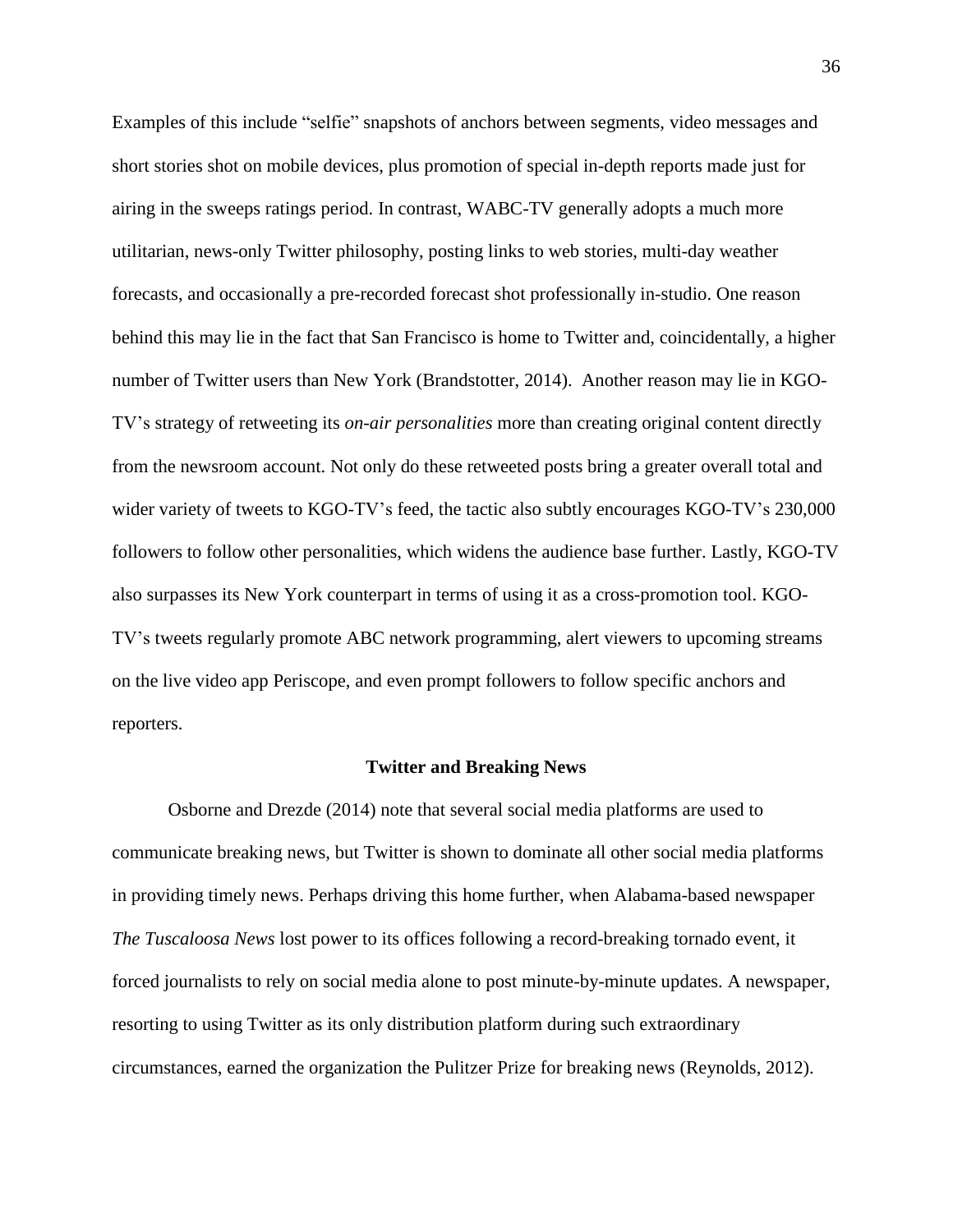Twitter's prominence as a breaking news tool for traditional television stations was also evidenced in New York City. This time, on a cold and blustery February morning.

February 5, 2016, offered New York City commuters a wet, miserable start to their day. This particularly gloomy morning turned deadly, however, when a 600-foot construction crane collapsed, crashing down on buildings, pedestrians and cars in the Tribeca neighborhood in lower Manhattan. Within moments, the news stations of New York City raced to the scene to cover the event, along with many police, fire and other first responders. As is usual during highprofile breaking news situations, each news station interrupted regular programming with live coverage from their studios. Similar efforts were used in the social media space. WCBS-TV was the first to post a text-only tweet noting the breaking news, followed by WABC-TV three minutes later. WPIX-TV and WNYW-TV tweeted four minutes later, and WNBC-TV finally tweeted their own breaking news alert a full 17 minutes after WCBS-TV.

What is interesting to note are the different roles Twitter played in the coverage of this event among the stations. Throughout the morning, market leader WABC-TV tweeted 23 times about the event, posting many compelling photos from eyewitnesses. Additional tweets addressed concerns for the many commuters coming into the city during a normally busy weekday morning, particularly alerting of street closures and potential dangers of gas leaks that were being investigated. The social media tactics employed by WPIX-TV and WNBC-TV were similar— twelve and fifteen tweets apiece, each passing along photos and promoting live coverage on TV. Fox affiliate, WNYW-TV's coverage seemed sparse by comparison, with only six tweets throughout the morning, driving followers almost exclusively to tuning to live TV coverage. The New York City station that used Twitter in the most complete and comprehensive way was by far, WCBS-TV. Not only did they break the story first (always a bragging point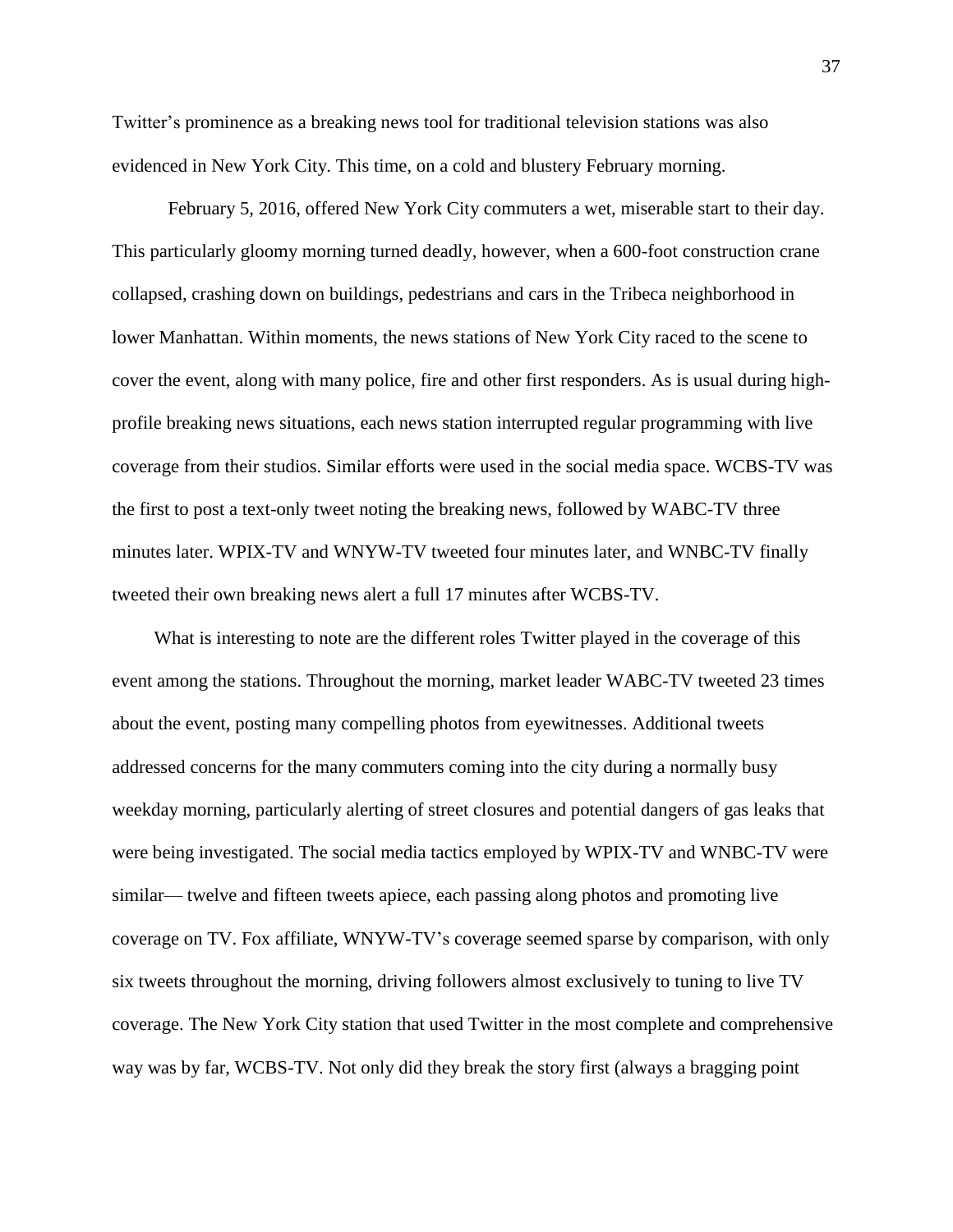among newsrooms), but they tweeted a total of 31 times during the morning hours with a wide variety of content, including several photos not seen on the feeds of the other stations. Most notably, WCBS-TV included several eyewitness accounts, quotes from the mayor, and stories of heroism from first responders. Although WCBS-TV generally commands almost a third fewer followers than WABC-TV's total of 290,000 followers, they appear to be producing far more complete and engaging coverage.

### **WPIX-TV: Social Media with a Twist**

Most large market newsrooms staff 7 or 8 digital content producers across a typical broadcast day to develop web content and organize social media efforts (Papper, 2016b). Other members of the newsroom are typically assigned social media responsibilities during off hours. These efforts include those typical to newsgathering— monitoring other stations' efforts, communicating with reporters and anchors to create content in the field, and discussing tactics with producers to maximize cross promotion. All of this is aimed at developing content that engage followers while promoting content on the station that drives awareness, demand and viewership to the channel, plus traffic to websites and mobile apps.

At Tribune Media-owned WPIX-TV, social media staffing levels are similar, with one exception— a separate, dedicated social media producer that reports directly to the marketing department, and not the news department, as is the norm (V. Mountzouros, personal communication, June 12, 2016). This particular employee works side by side with station brand managers, consumer marketers and creative staffers, and is tasked with the sole responsibility of driving station awareness and building audiences across its distribution platforms. Journalism is noticeably absent from the role. According to WPIX-TV station research, it became evident that an extremely high percentage of the station's viewers also engage with the station's other digital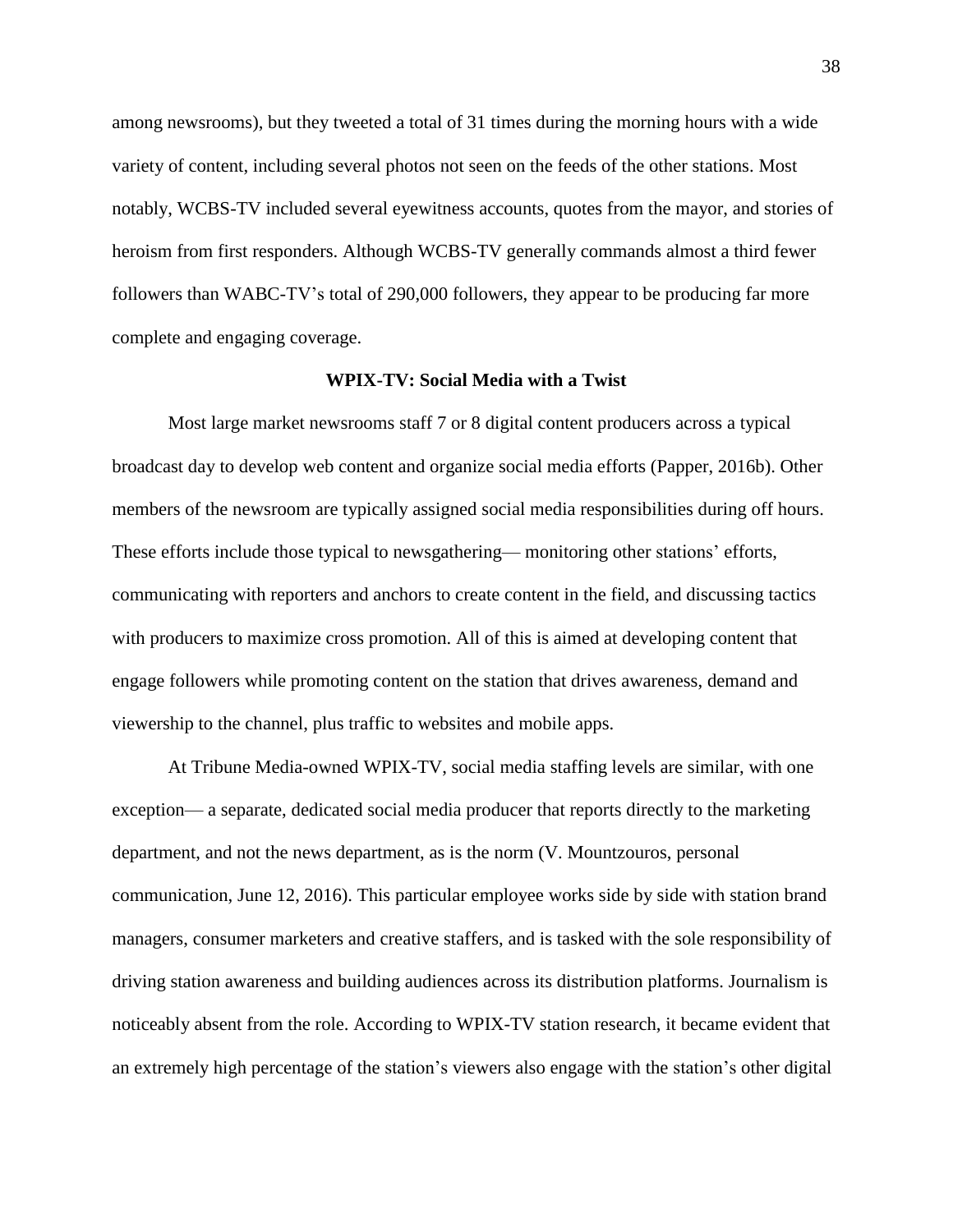platforms, including Twitter, Facebook, and streaming media on the station's website. This, along with demographic data that showed a high percentage of station viewers residing in hardworking neighborhoods, prompted the social media producer to develop a promotional campaign that relied almost exclusively on digital assets to spread the word. Dubbed #pixpowerwomen, the campaign included behind the scenes interviews and candid moments featuring female members of the news team noting their passion for covering local news. Aside from only a few on-air promos and subway posters, the campaign lived primarily online and drove viewers to WPIX-TV digital assets. There was no tune-in message— only a message about hard working local women journalists aimed at an audience to which the station knew they could relate. While this is only one of many tactics in WPIX-TV promotion and marketing efforts, the station showed recent ratings growth, especially in morning hours, surpassing CBS-owned WCBS-TV and Fox-owned WNYW-TV.

## **Promotion: Digital to Digital or Digital to TV?**

Melissa Crawford, WNBC-TV's vice president of marketing, took the stage at the 2015 Promax/BDA Station Summit along with several other local station marketers to comment on how the rapid acceleration of technology has affected the way television marketers reach audiences. The Station Summit is a yearly event for television station marketing and promotion professionals to meet with networks, program syndicators, and station group owners to discuss trends, share insights and best practices. Crawford passed along recent research that confirmed what many assumed— that digital media consumption is driving viewers away from the television (Edison Research, 2015). In front of her counterparts from across the country, she boldly explained how, in this increasingly fragmented media landscape, local TV station marketing directors need to abandon once tried and true promotional thinking when dealing with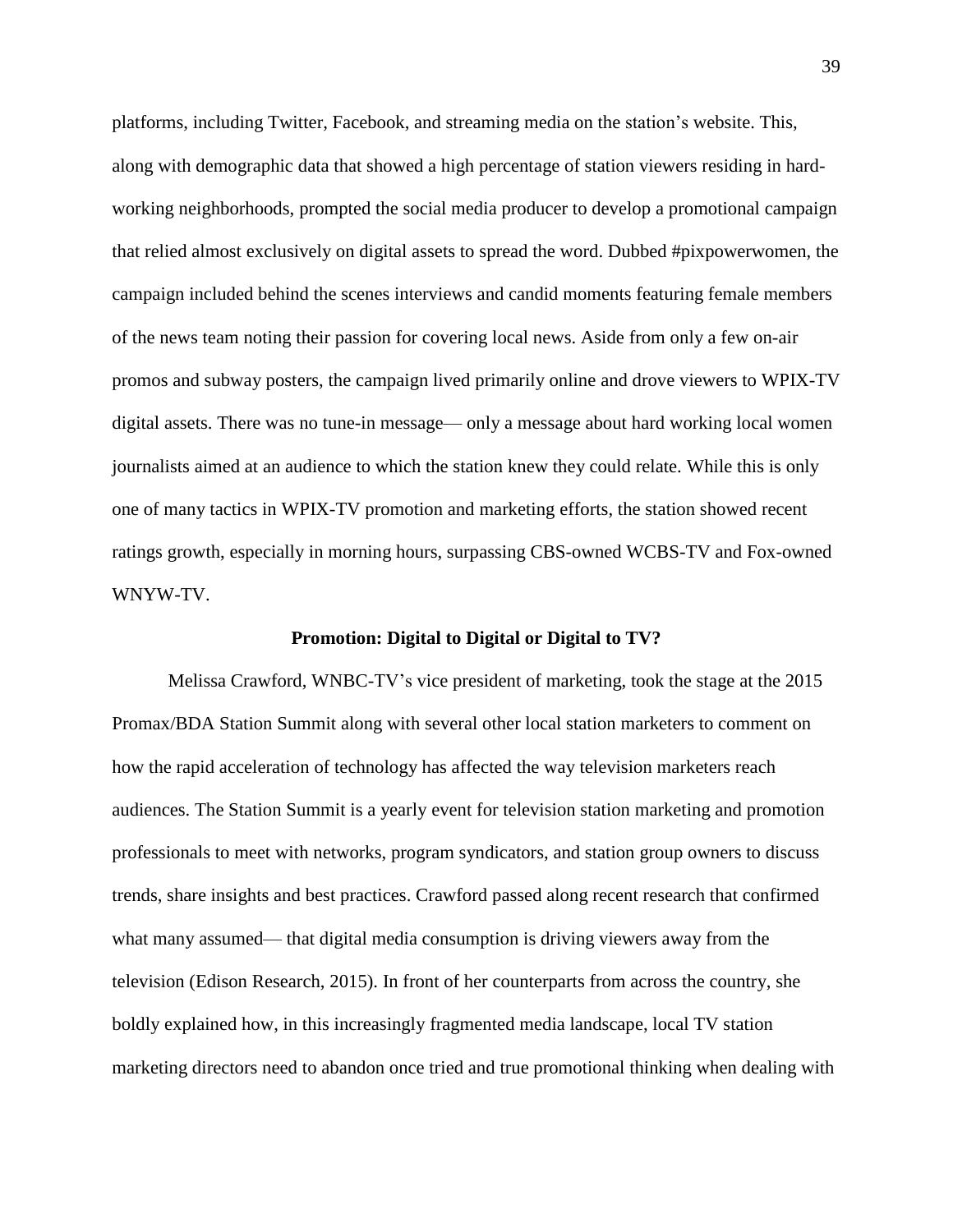digital media consumers.

Crawford shared how WNBC-TV once embraced a relentless, laser-focused strategy of using all available on-air and off-channel resources to drive tune-in to traditional television. Over the past decade, this meant using emerging digital and social media in this effort. According to Crawford, however, the message was all wrong. For example, in traditional local TV news marketing, the primary objective is to entice viewers to watch a particular newscast at a particular time, quite often several hours later that night. Whether on radio, highway billboards, or web video pre-roll ads, the message "Watch tonight at 11" is generally delivered the same way, regardless of the medium.

Crawford told the group that WNBC-TV had begun migrating away from this kind of message, replacing it with one that catered to the "always-on" digital consumer— actually *giving* the consumer the promoted news story (or at least a part of it) immediately. Put another way, rather than trying to get a potential TV viewer to put down the digital media device that they were currently using and turning on a legacy medium like television, her suggestion was to go ahead and tell the consumer the story was only one click away. In the case of WNBC-TV, a reporter would pre-record a message telling the web or mobile consumer about the story, and told the viewer to click to be taken directly to the station's website to see the story, or at least a portion of it. Once at the website, further messaging would prompt viewers to tune in to more content on the TV news later that night. In this sense, traditional tune-in messaging took a digital detour.

Her idea was radical and it raised eyebrows throughout the room. The logic was sound, however— while a basic tenet of marketing is to take your message to the masses, it is important to take into account the behaviors of the consumer within the medium where they are receiving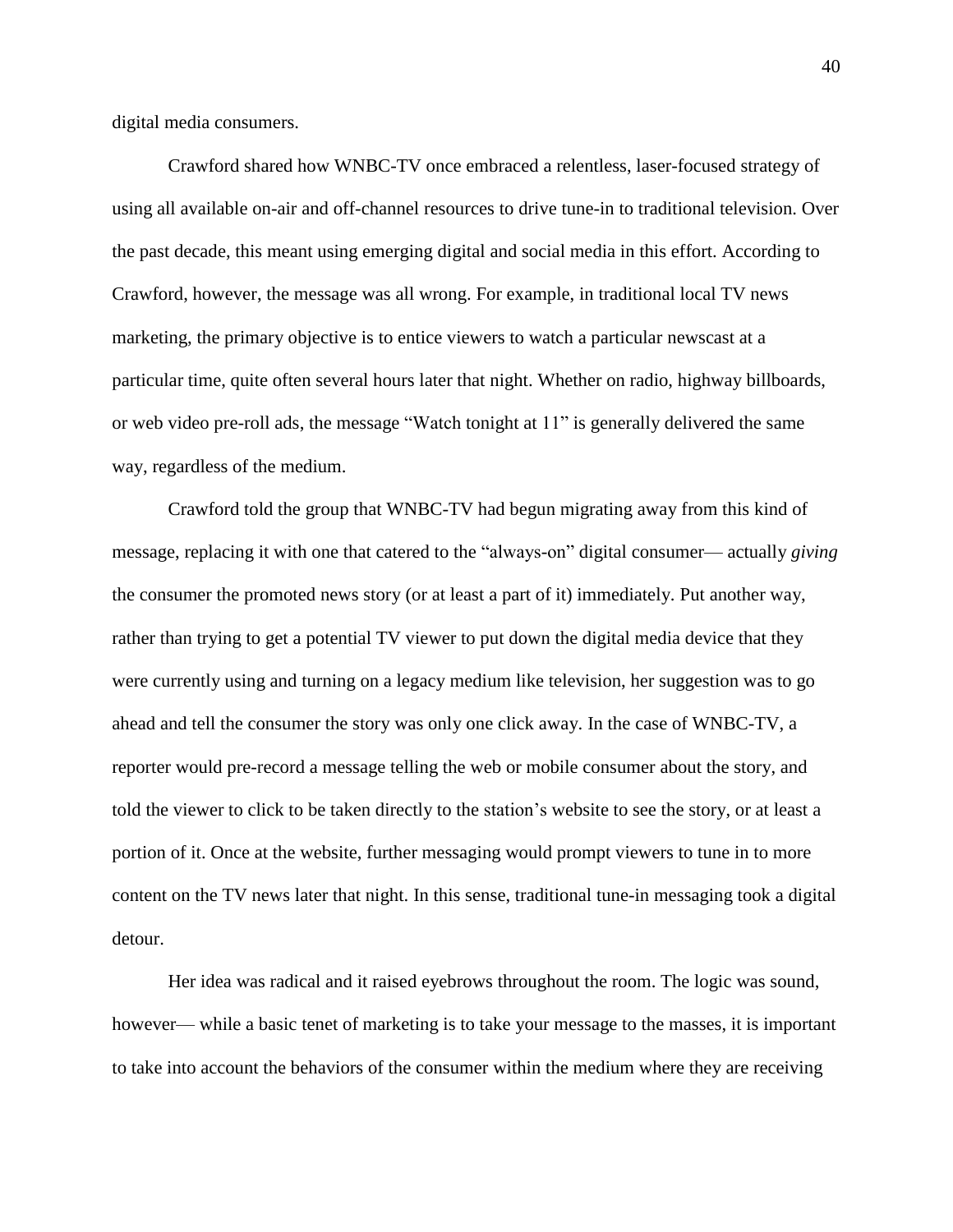the message. Crawford recognized the fact that consumers of digital media are increasingly able to get content when they want it, and to deny a potential TV news viewer the instant gratification of retrieving the media does that consumer a disservice. That said, even Crawford some apprehension at the theory. She went on to say this practice may, over time, actually *erode* customer loyalty, and instead of growing an audience, even become a contributing factor in seeing TV viewership shrink. Conversely, she also recognized that by giving a viewer a complete, positive user experience, the station has the potential to rise above being an advertiser, and become a valued content provider. Melissa Crawford has taken a big step in breaking the mold of traditional tune-in marketing by promoting "digital content to digital content" as opposed to "digital content to television." She acknowledged that not everyone at her station is convinced this is the right path, and time will tell if this strategy will pay off with increased TV viewership, reminding everyone that growing station revenue is paramount.

Throughout the observed sweeps period, Crawford and WNBC-TV employed this tactic on Facebook quite often, but not exclusively. Perhaps it was to appease a protesting news director, not comfortable with promoting news content that lives away from the television set. I believe the more realistic answer is that WNBC-TV, and an increasing number of stations, are showing a willingness to craft their digital marketing message to better fit the behaviors of the digital consumer. Unfortunately, that's not where the money is. As more local TV viewers abandon traditional viewing habits for *always-available* content on alternative digital platforms, stations are stuck in the reality where they are hyper-dependent on advertising revenue that is tied to traditional viewing.

# **Large Market Summary**

The pressures of producing and marketing local news in the nation's largest television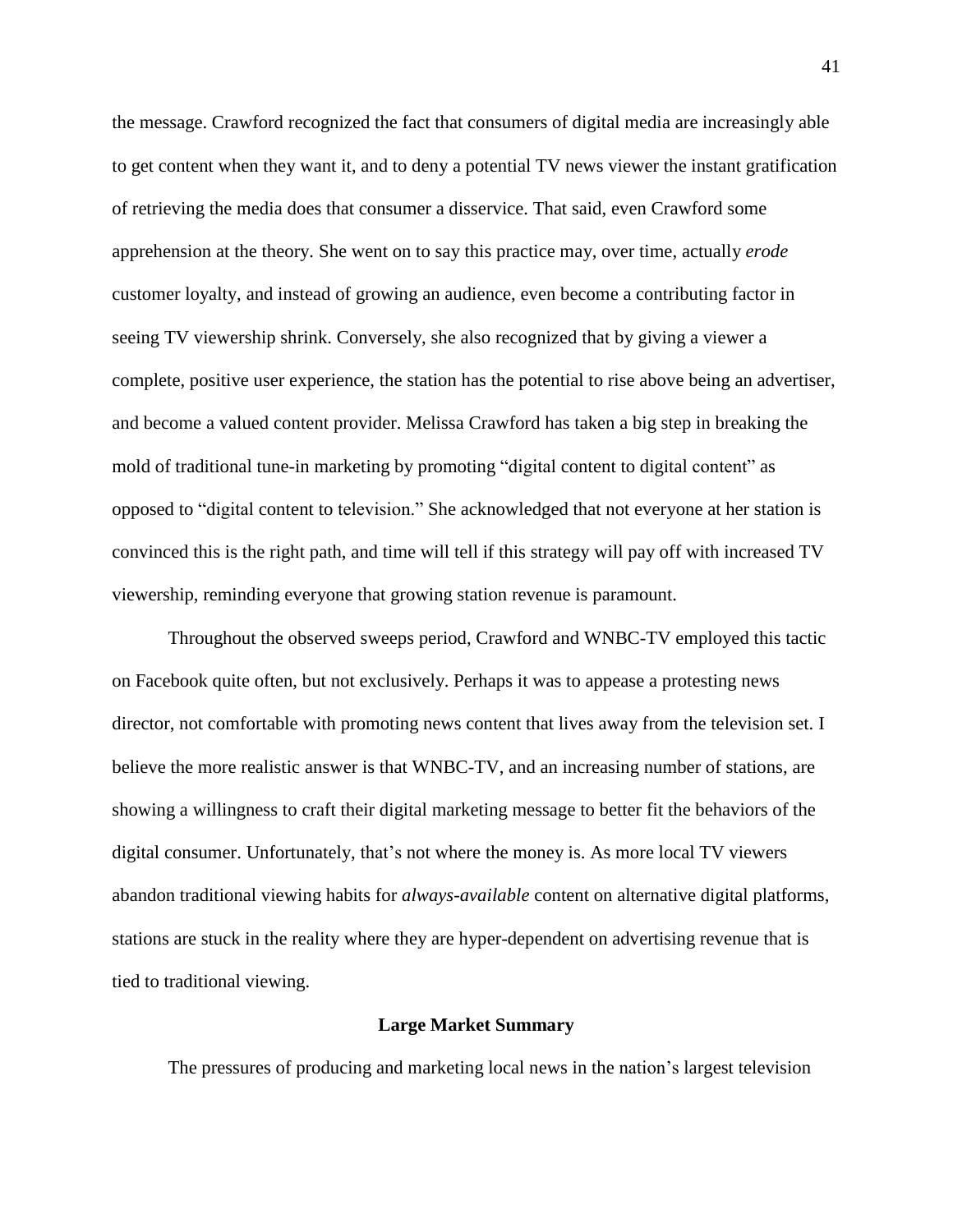markets are immense. The competition for viewers equates to a battle for ad dollars, where the slightest growth (or slip) in ratings translates into huge revenue windfalls to the victor. Cue the nation's top digital content producers, news personalities and promotional minds to exploit any resource they can to inform, entice, and engage with audiences. The rapid growth of social media, particularly Twitter and Facebook, has created a new digital battleground in the fight to lure traditional television viewers in large markets of New York and San Francisco. Large staffs and skilled employees in these markets churn out compelling content twenty-four hours a day.

Large markets also come with the added benefit of social audience research, providing a work environment full of informed, savvy content creators who then have the ability to take strategic risks with their social media tactics. And while there is a certain amount of experimentation allowed at the station level, corporate ownership groups also provide valuable guidance and best practices for newsrooms and promotion departments to follow, although not all stations appear to blindly follow the corporate lead.

Newsrooms' rapid fire use of Twitter in alerting audiences to breaking news in real time is contrasted with the conversational give and take of Facebook. Both increasingly provide the ability to embed video, but Facebook appears to get the most attention— allowing newsrooms in large markets to add a much richer level of audience engagement, which Facebook, in turn rewards by passing station content on to other local audiences.

Finally, the recent emergence of Facebook Live has afforded stations yet another opportunity to engage with audiences in a way that further blurs the line between Facebook and legacy television. Mark Zuckerberg is seeking to usher in the new "golden age" of video (Honan, 2016), and large market television stations seem happy to help see his vision realized. On the surface, it appears to be a symbiotic relationship. For stations, video clips on Facebook Live help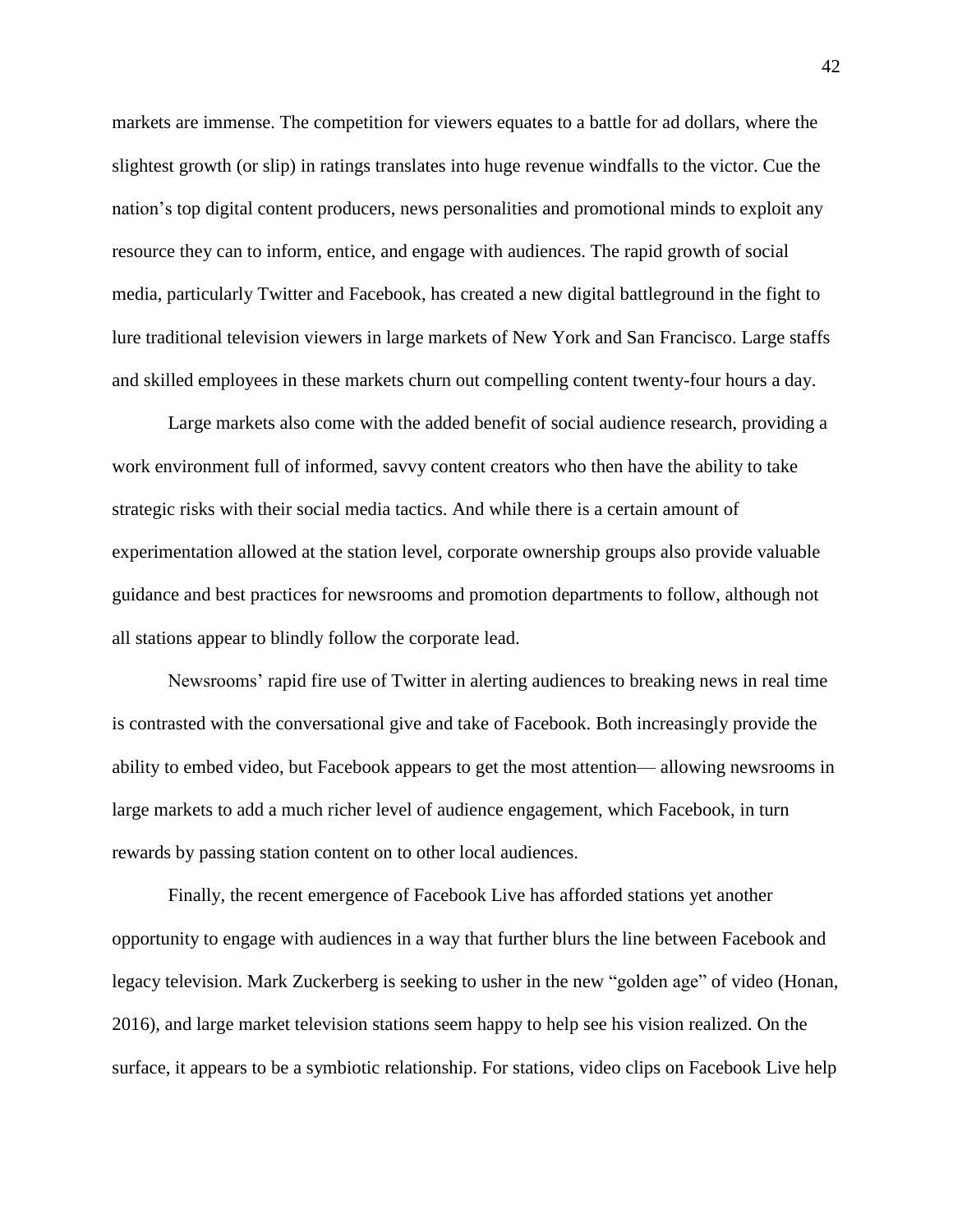increase brand exposure and engagement and may offer an opportunity to lure viewers to the television set. Conversely, Zuckerberg knows that big market stations have large staffs to keep a steady stream of live, compelling original content. For him, that means consumers stay on Facebook for longer stretches, and more eyeballs on ads that he sells.

Aside from isolated success stories, there does not seem to be a magic formula in large markets such as New York and San Francisco on how to use social media in promotion, branding and curating local television news. Six months into the launch of Facebook Live, and more than six *years* following a broader emergence of social media use for business, stations employ a dissimilar range of tactics. They all seem to agree on one thing— more and more potential TV audiences are getting their news in the *social* space, and getting them to experience that content in the *television* space is harder than ever. Is this true nationwide in medium- to small-markets? Do traditionally smaller staffs in these markets make it harder to exploit new digital media offerings from Facebook and Twitter? In the next chapter, I will examine if the "wild west" of using social media to promote and brand TV news gets even wilder.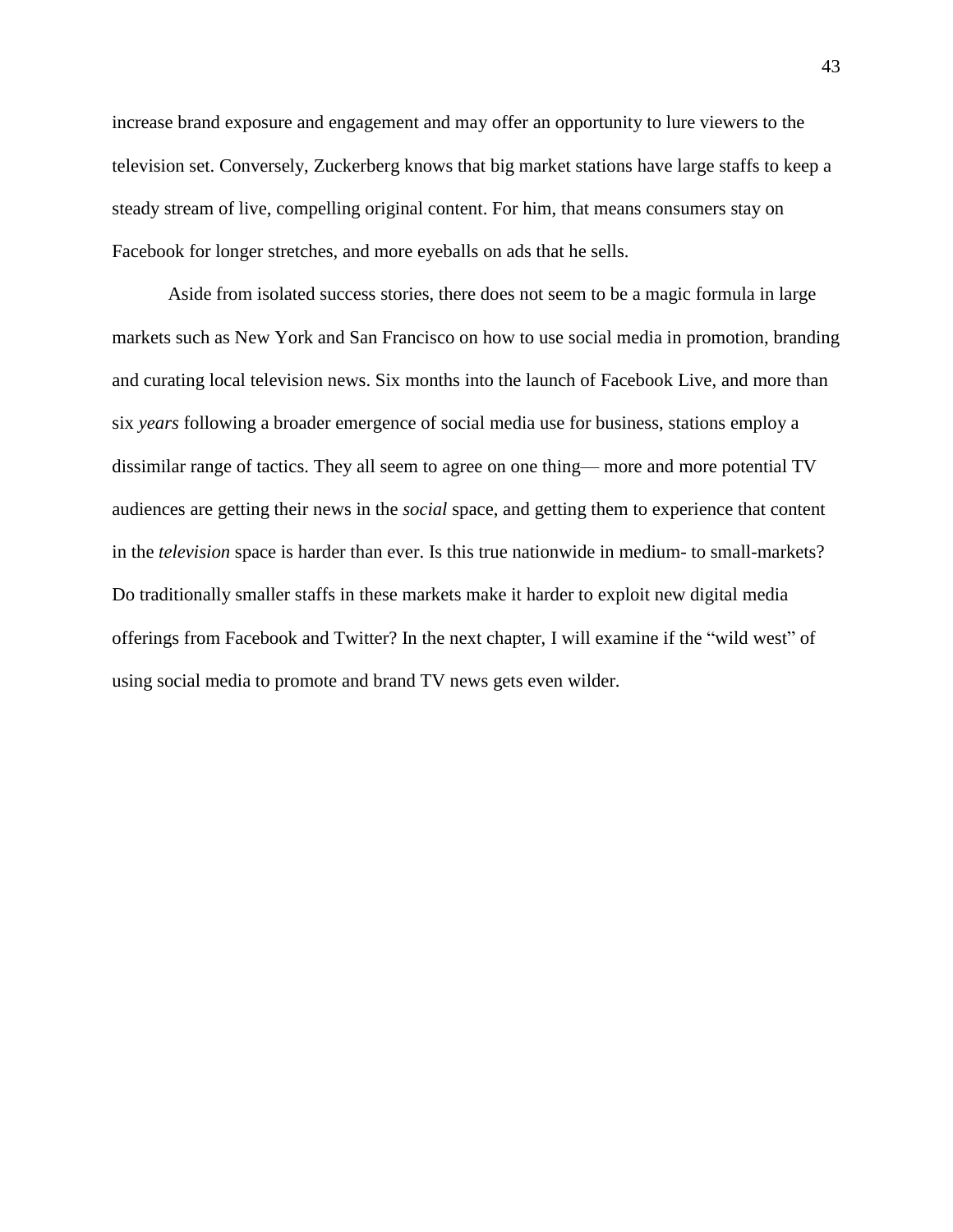### CHAPTER 3: MEDIUM MARKET OBSERVATIONS

### **Introduction**

August 11, 2014, was a rather ordinary morning for most employees at Tribune Media's duopoly WXIN-TV and WTTV-TV, except for a select group of anxious senior managers who were gathered in the station's spacious conference room. The key leaders of news, marketing, advertising sales, engineering and finance were alerted the night before of the emergency meeting, but no additional information was given. What they didn't know was that Larry Wert, Tribune Media's president of broadcast media, was flying into Indianapolis to make a major announcement.

The group was rightfully nervous, as big announcements seemed to happen often at Tribune. Just two years earlier, Tribune Company emerged from a difficult four-year stretch of bankruptcy proceedings, which included the sale of the Chicago Cubs professional baseball team, and iconic local brand and valuable programming asset for flagship Chicago station WGN-TV and national cable superstation WGN America. Tribune had also recently inked a \$2.7 billion deal to acquire the Cincinnati-based Local TV, LLC and its 19 television stations, essentially doubling its total portfolio of broadcast stations. And only a few days prior to the Local TV, LLC announcement, Tribune finalized the spinoff of its entire print division, including the venerable Chicago Tribune and Los Angeles Times, which came with layoffs of several hundred employees across the country. With such bold, sweeping announcements, the managers of Tribune Media's two Indianapolis-based broadcast stations couldn't begin to imagine what news the president of the Tribune's powerful broadcast division had for them.

Always energetic and affable, Larry Wert entered the room and strode purposefully into the conference room, joked as to why everyone looked so serious, and matter of factly made an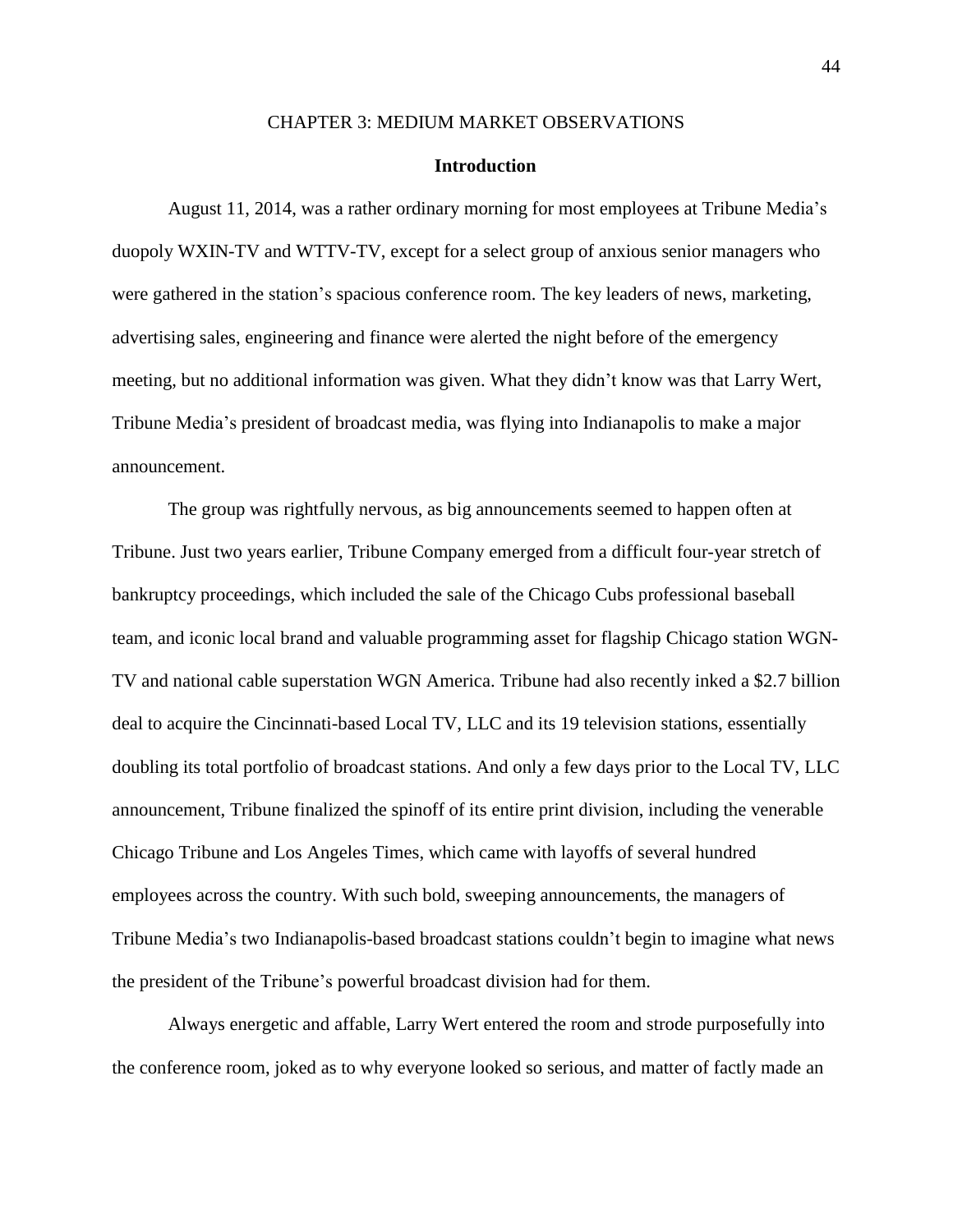announcement that would forever change the Indianapolis television landscape: Tribune Media had acquired the CBS Network affiliation from local competitor WISH-TV. The announcement was staggering. WISH-TV had been the CBS affiliate for almost 60 years, but was now left without a network affiliation. It was a programming, ratings, and revenue windfall for Tribune's properties in Indianapolis, and adding to the enormity of the situation, Wert ordered the station to build a newscast for the newly named "CBS4" in four short months. It was a herculean task, and within hours, Tribune Media tapped into its vast corporate resources to assemble a team of engineering, programming, financial and marketing consultants to assist in what would be a whirlwind project. Alongside the fully-functional newsroom for WXIN-TV, another separate, complete newsroom infrastructure was built, including a new set and the hiring of dozens of reporters, producers, and support personnel. Amid a flurry of behind the scenes preparations and harried rehearsals, CBS4 and their new news launched on January 1, 2015, and with it, added an unprecedented fifth newscast to the Indianapolis television market.

The decision behind CBS pulling its affiliation from then LIN Media-owned WISH-TV was born out of difficult negotiations surrounding its affiliation contract, specifically as it relates to reverse compensation payments from LIN to CBS. According to industry sources, LIN was unwilling to bow to CBS's demands for increased affiliate fees (Swiatek & Lindquist, 2014), prompting the network to shop its affiliation rights to Tribune Media. With solid network ratings, including those that come from lucrative *NFL on CBS* broadcasts of Indianapolis Colts football games, Tribune Media was more than willing to pay the affiliation fees that CBS demanded, and simultaneously locked up affiliate contracts in its other markets where it owned CBS-affiliated stations.

Not surprisingly, WISH-TV saw many changes in the year following the affiliation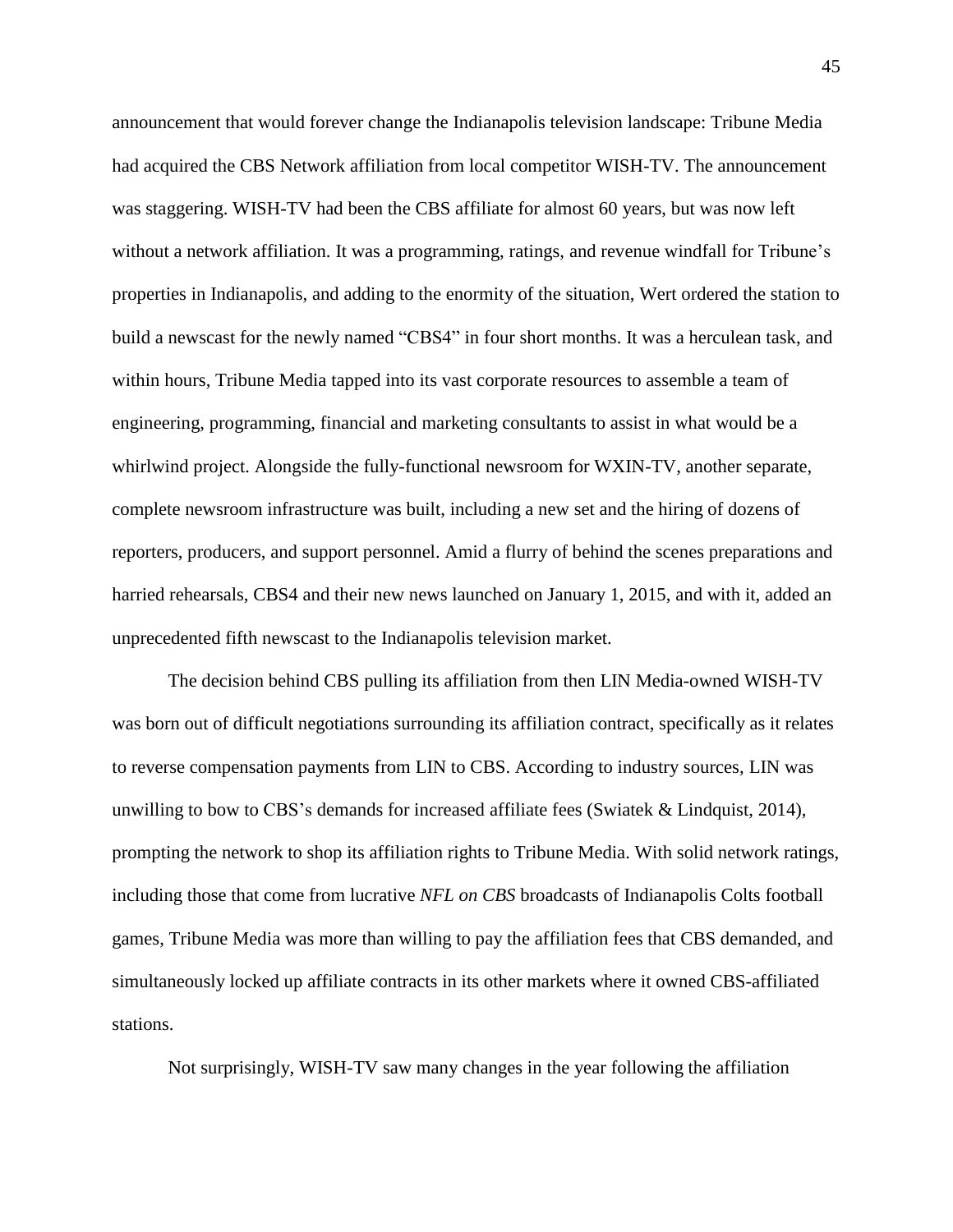change, including several staffing and programming changes: the assignment of a new general manager and news director, plus the decision not to renew contracts of several of its anchors and reporters. Despite the overall reduction of its newsroom staff, WISH-TV actually *expanded* the total news hours it produces, mostly because of the need to fill holes in its programming lineup after losing its CBS affiliation. Sweeping changes such as these traditionally result in an immediate drop in audience ratings, and in many dayparts, especially at 11p.m., this was the case. However, one full year after the affiliation change, WISH-TV has surprised many industry observers with ratings that demonstrate an appetite for local news that exceeds a that of a midsized market, and even those that are much larger.

Indianapolis is the 27th largest television market according Nielsen Media Research, and bucks the trend among local TV news stations both in terms of total news hours offered as well as total news viewers. Until last year, the national trend has been to decrease its total hours of news per week (Papper, 2016b), however Indianapolis has seen a significant *increase* in news hours in the past five years, mostly due to the addition of newscasts by WTTV-TV as noted above, WISH-TV and Fox affiliate, WXIN-TV. Fox offers over 60 hours of news per week, ranking in the top five of stations nationally. Because of this, Indianapolis viewers choose from among five stations that air an 11 p.m. weekday newscast. New York, by comparison, has three.

Just over a thousand miles to the south lies another television market that has seen its share of ownership shakeups. San Antonio, Texas, is the nation's 32nd largest market, and since the mid-1990's, the market has seen more than *ten* ownership changes, bringing with it staff consolidation, changes in senior management, and importantly, changes in how local viewers have their newscasts delivered.

Market leading ABC affiliate, KSAT-TV, has been the most stable of the San Antonio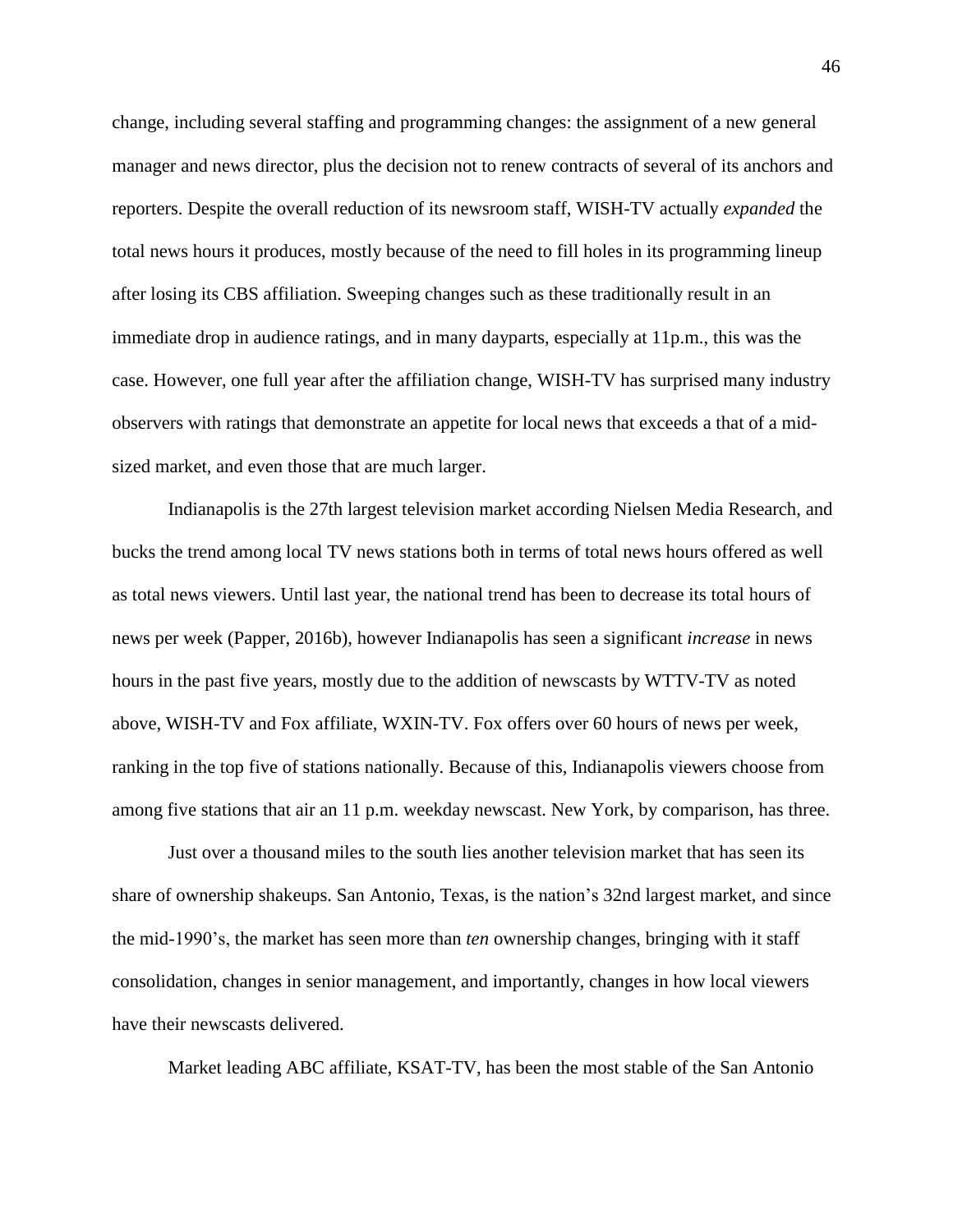stations in terms of media group ownership, being part of the Graham Holdings Company portfolio (formerly Post-Newsweek), for over twenty years. By contrast, KENS-TV (CBS), the very first station to sign on in the market, had been held by no fewer than six station groups since local owner Harte-Hanks Communications sold the station to E.W. Scripps Company in the mid-1990's. After the sale, Scripps immediately traded KENS-TV to the Belo Corporation as part of a controlling interest swap with the cable channel, Food Network. In 2013, newspaper/TV giant Gannett Company acquired Belo, only to split and be assigned under the newly created media company, Tegna, Inc. While the aforementioned media chess match was unfolding across town, longtime Fox affiliate KABB-TV and NBC affiliate WOAI-TV were valuable pieces in a series of station swaps spanning twelve years that included five separate companies. In the end, it is Sinclair Broadcasting who owns not only KABB-TV and WOAI-TV, but also operates CW affiliate KMYS-TV under a shared services agreement (SSA). Television ownership duopolies, prevalent in many mid-sized markets, have been created primarily out of a nationwide trend of media ownership consolidation.

## **Sizing Up Social Media**

With only 100,000 television homes separating them, Indianapolis and San Antonio are similarly sized in terms of total population, and are also comparable in terms of local ad spending (Borrell Associates, 2016). In the social space, however, Indianapolis has a noticeably higher total of social media followers than San Antonio. Stations in the two markets are separated by roughly 400,000 total followers on Facebook, and 300,000 followers on Twitter, a 30% and 20% difference, respectively. This could be a result of numerous factors, but one likely reason is because there are simply more news *stations* in Indianapolis. The CW station in Indianapolis, WISH-TV, has chosen to continue to produce its own newscast following its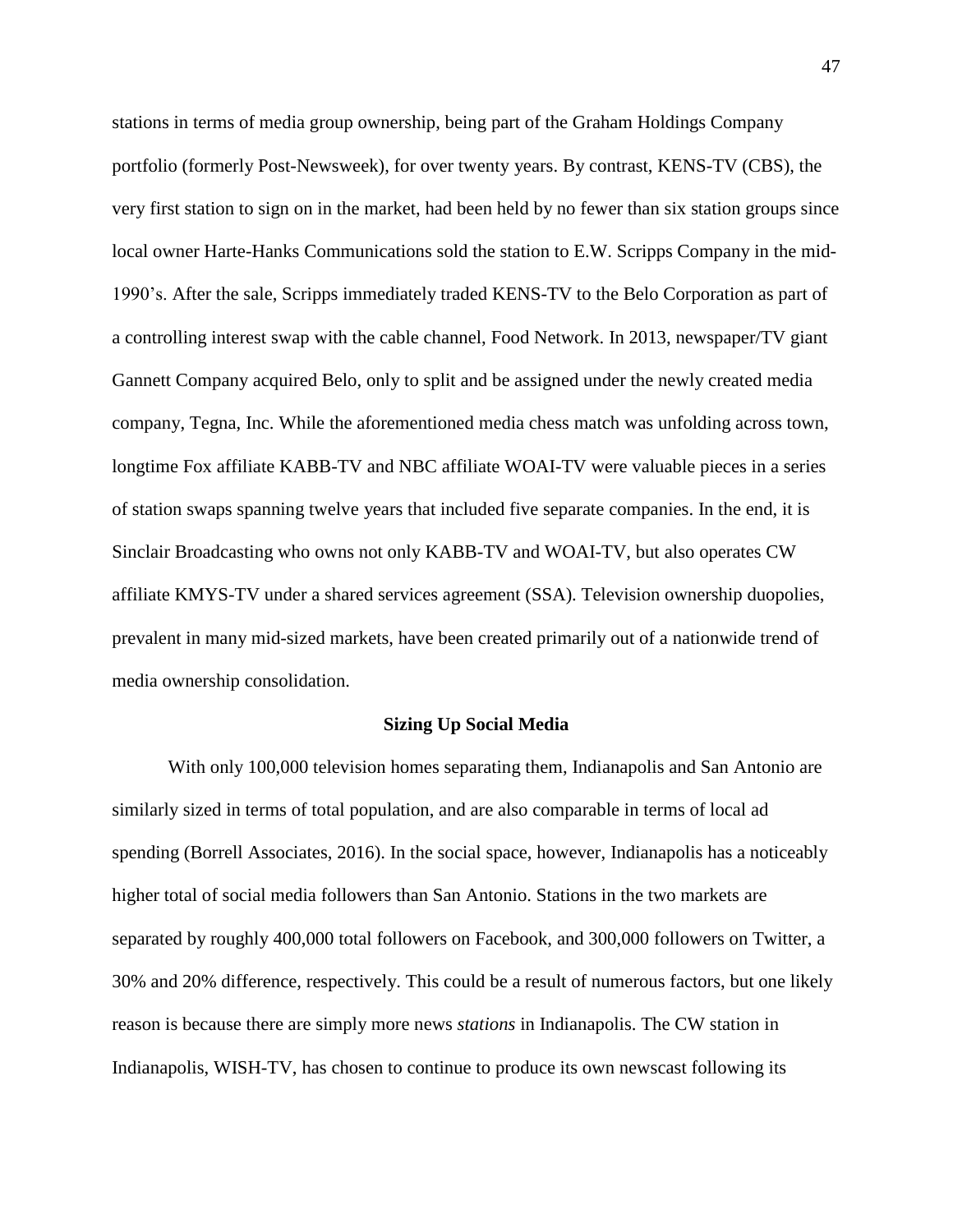affiliation change. KMYS-TV in San Antonio, a long time independent station, currently does not.

In this chapter, I will discuss the similarities and differences in how television stations in these two comparably-sized U.S. television markets have utilized social media in their promotional efforts. As in the previous chapter noting efforts in large markets, I will consider several factors in this discussion, including the issues related to social media use across different dayparts, the content of social media posts themselves, as well as an exploration of the goals and objectives of the posts. Additionally, I will explore some differences in promotional tactics in these mid-sized markets, particularly due to duopoly ownership.

# **Media Consolidation and the Duopoly**

When deconstructing the various social media habits of mid-sized markets, it is important to first understand various outside influences that might affect the staffing and strategic direction of these efforts. Logically, a driving force behind the strategic direction of a station comes from its local senior management. This makes sense, as these individuals understand their market best, with existing relationships within the local community and a keener sense of the forces driving local business. In a perfect world, a local decision maker would use this intelligence to guide the efforts of the station, including promotion and marketing. This is not always the case, depending on the ownership structure of the station, particularly if it is a duopoly. There is often a call for strategic alignment to the corporate vision.

TV station duopolies are a byproduct of Federal Communications Commission (FCC) rules relating to media ownership in order to promote competition, localism and diversity. Three rules have steered this, particularly newspaper/television cross-ownership, local TV ownership limits, and local radio/television cross ownership. A number of studies have been conducted to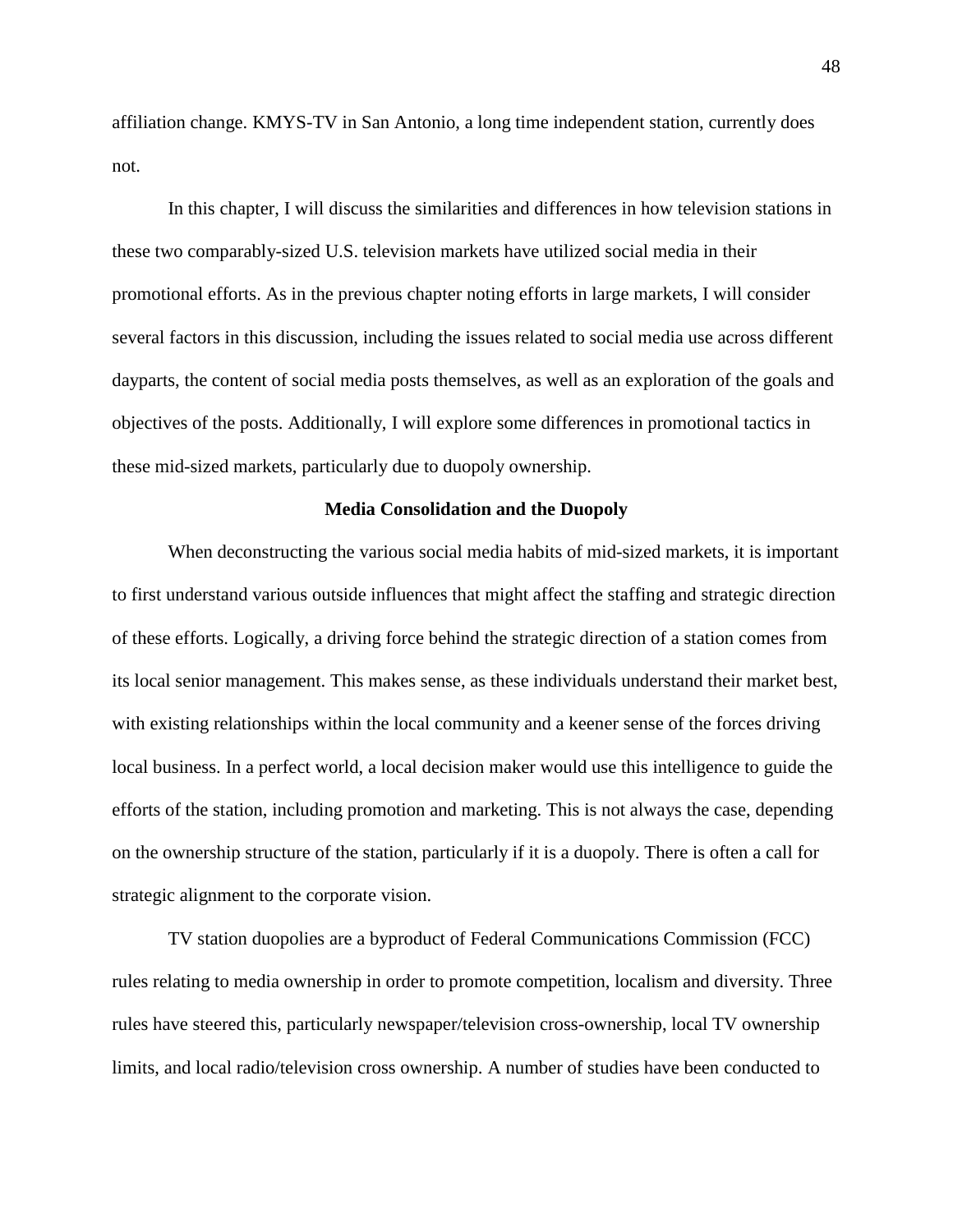analyze how these rules and resulting consolidation affect content, consumer behavior, and profitability, but these studies have been conducted with mixed results. For example, Gal-Or and Dukes note that media profits and advertising rise in markets with less consolidation (2006). Separately, Dukes (2006) contradicted this with his own study noting that advertisers may actually be *better off* with media consolidation. In terms of news content, the FCC commissioned their own study, noting that TV stations cross-owned with newspapers or radio stations indeed provided more news than other stations. However, to even a casual observer this content is not always unique, meaning stations in consolidated media markets often repurpose the same stories across more than one channel. For example, a station may choose to send a reporter from one station who will simply swap out their branded microphone flag for the other station, and send back two stories to be broadcast separately. While there have been several studies relating to news content, advertising, and profitability due to media consolidation, it is important to note there is a notable absence in research relating to how cross-ownership has affected overall station promotion, particularly social media use.

### **Structure, Workflow and Social Efforts at Duopoly Stations**

Local television stations with combined newsrooms can collect and share content in many ways, and each of them have an impact on how the consumer receives the news and its subsequent promotion. Exactly how these combined newsrooms structure this effort is dependent on several economic, competitive, structural and even brand-related factors. For example, Indianapolis-based WXIN-TV (FOX) and new CBS affiliate WTTV-TV make up Tribune Media's duopoly. Both stations have strong local brand recognition and enjoy solid ratings, especially in prime time. Simply combining newsrooms and co-branding a singular newscast would certainly bring significant cost savings, but it might also diminish the equity of each of the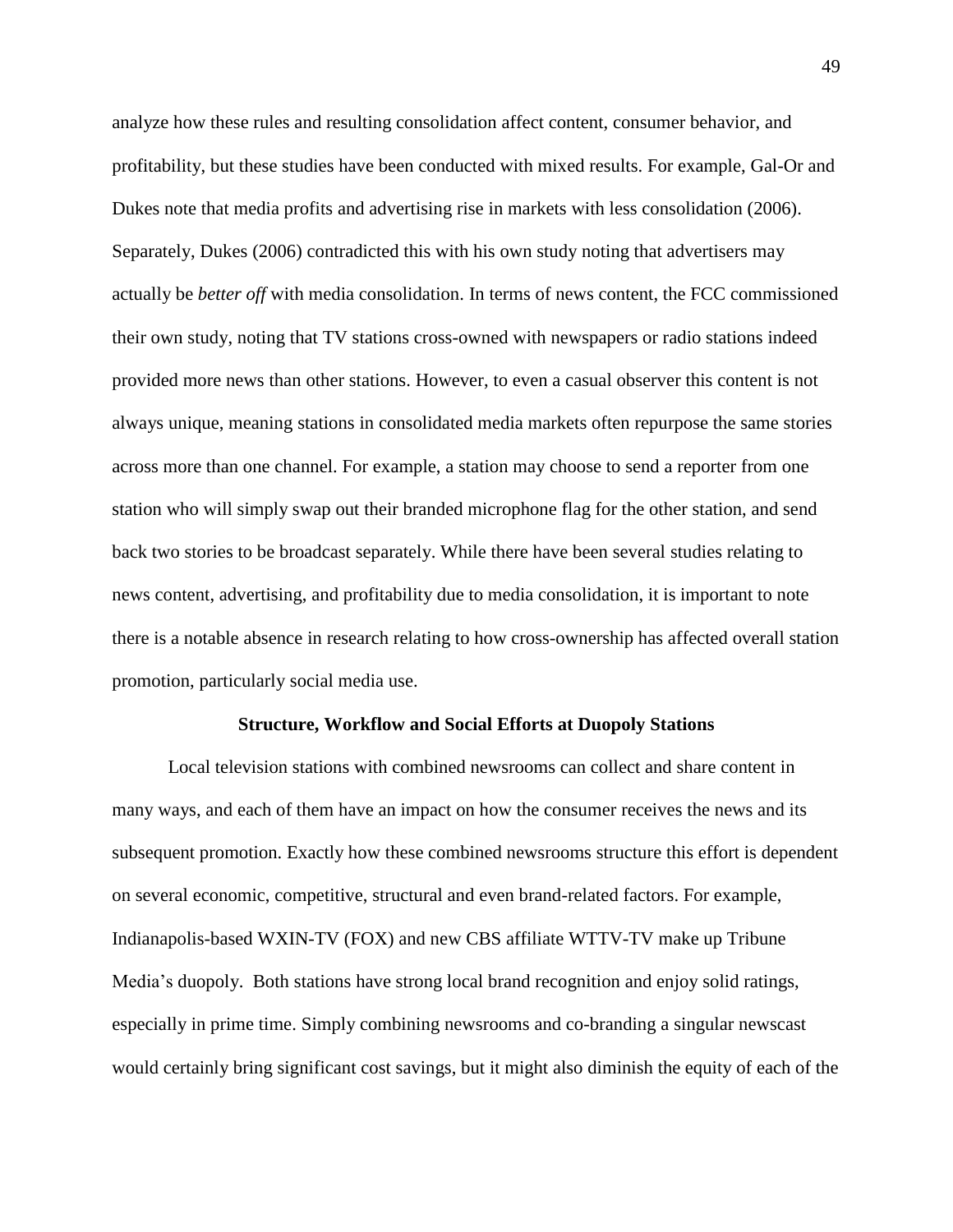stations' brand position in the market. As such, Tribune decided to house two *separate* news operations under the same roof. Operationally, there are two distinct assistant news directors who oversee different newscasts for each station, with daily operational and editorial oversight from a singular vice president of news. Indianapolis TV viewers watch two distinctly branded newscasts, complete with different graphic treatments, that emanate from two separate studios. That is not to say there is no sharing of resources between the stations. While each newscast has main anchors that appear almost exclusively on that station, reporters in the field can often be seen on either, taking advantage of the efficiency of only having to send one crew to a story. This structure is strategic for that market, finding a sweet spot between operational cost savings, while still maintaining a station's identity.

The WXIN/WTTV duopoly newsroom model is somewhat rare, and not all duopoly newsrooms see such brand and operational separation. A much more consolidated newsroom is the norm, with a very streamlined staff producing news for two stations. Following the 2008 merger of Honolulu, Hawaii, stations KGMB-TV and KHNL-TV, Raycom Media essentially eliminated one newsroom entirely and began simulcasting identical morning and evening newscasts across both stations. The only difference between the newscasts is the corner logo displayed on-screen. This model saw the elimination of almost seventy newsroom positions (Chiem, 2009). In other mid-sized and smaller markets, a slightly different model exists where a dominant news station may produce a standalone newscast for another station, aired at a different time. The producing station uses their own anchors to deliver the news across multiple stations. And while efficient, it often leads to somewhat confusing promotion. For example, in Chico, California, ABC affiliate KRCR-TV produces a 10 p.m. news for the market's Fox affiliate, but brands it as, "KRCR News Channel 7 on FOX 20."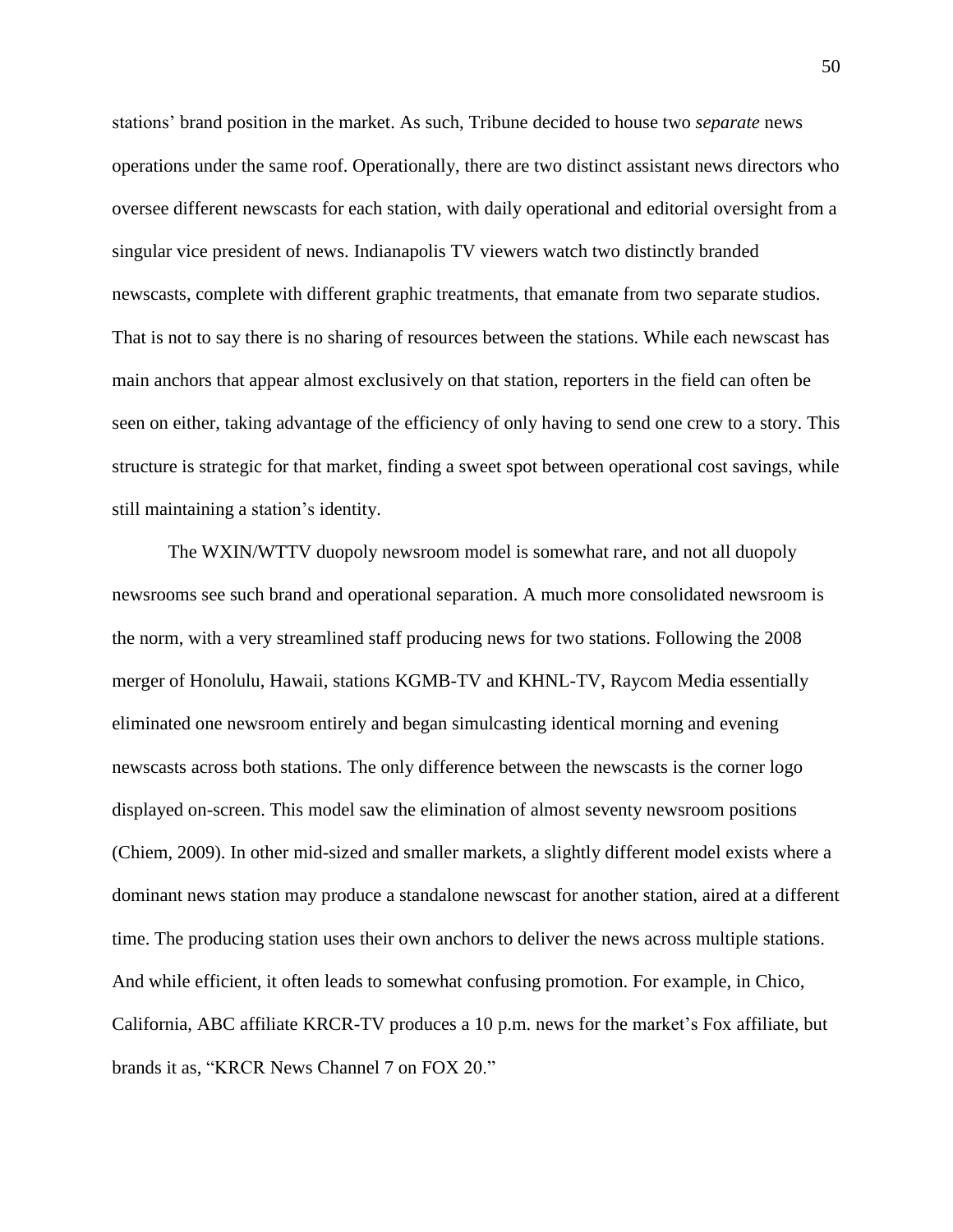Aside from newsgathering, newsrooms also tend to share digital content and social media across multiple stations, demonstrating efficiencies in local staffing and content creation. In both Indianapolis and San Antonio, duopolies WXIN-TV and WTTV-TV, plus KABB-TV and WOAI-TV share the same website content management systems (CMS), but are "skinned" with logos, graphics and color schemes unique to each station. The layout and story content is practically identical, with the exception of select customizable areas for video clips and other items unique to the station.

In the social media space, duopoly stations are also observed simply posting stories on both stations' newsfeeds. This is especially true in breaking news situations. For example, in the aftermath of a hostage situation in San Antonio, duopoly stations KABB-TV and WOAI-TV simultaneously streamed a station reporter live from the scene on Facebook Live. To maintain station anonymity, the reporter did not hold a branded microphone or wear branded clothing. An almost identical scenario plays out on Twitter. Perhaps because Twitter is used by stations as more of an immediate, virtual news ticker with short bursts of stories, duopoly stations are observed to push station tweets to both stations' accounts simultaneously. The textual content and embedded images that are posted are identical, demonstrating a simple cut-and-paste by the social media or digital content personnel at duopoly stations.

#### **Staffing for Digital Content in Mid-Sized Markets**

In 1995, an internet revolution was taking shape. Widespread access to the internet was growing, and today's mainstay internet brands were launching in rapid succession, including Ebay, Amazon and Yahoo. Most importantly, a new web browser, Microsoft's Internet Explorer was also launched, making the act of surfing the web easier and more accessible than ever (New Media Institute, 2014). It was also the year that the very first website for a local television station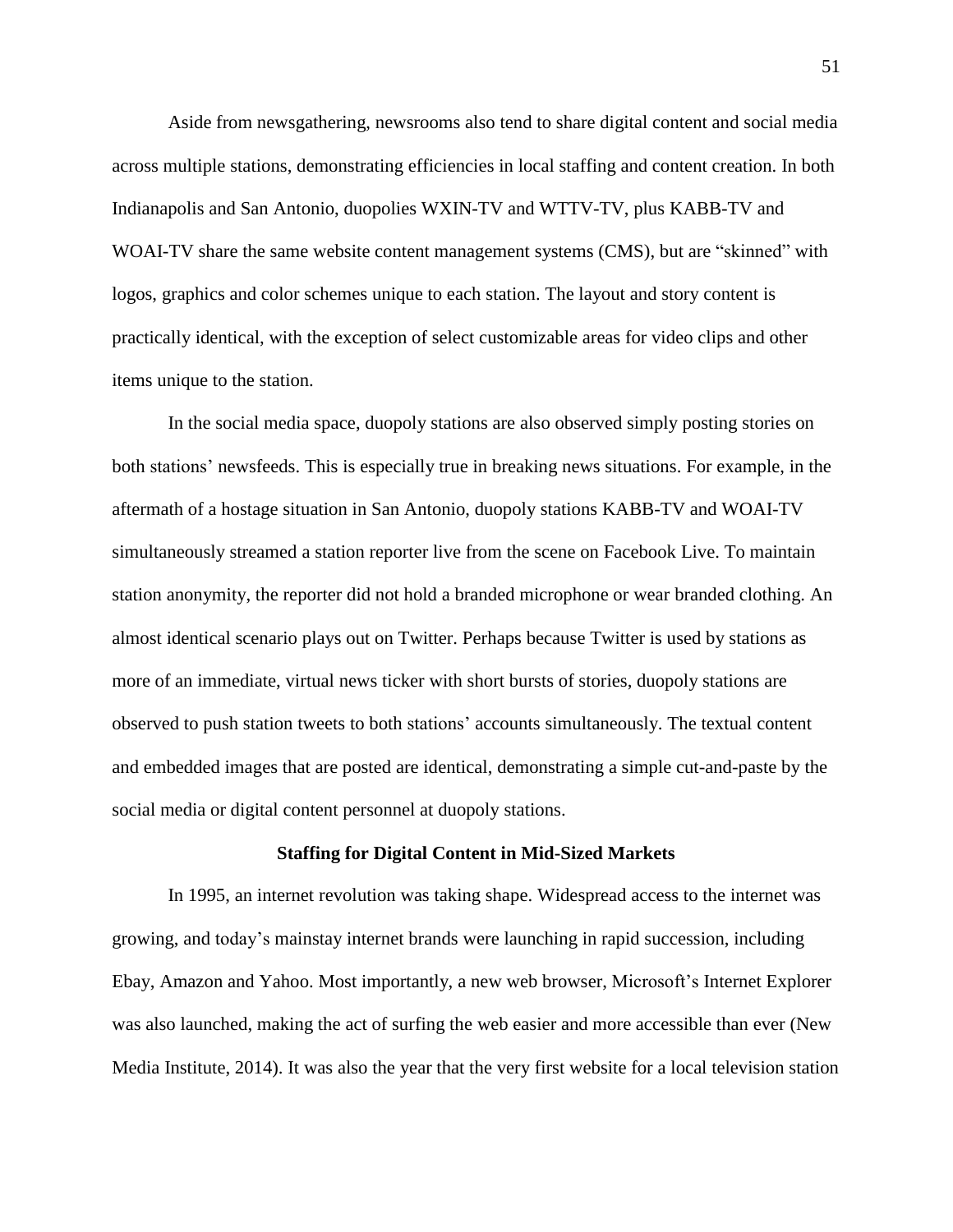was launched. At Chicago-based WGN-TV, creative services director Rick Felty understood the value of engaging with the local audience. He was also a self-admitted early adopter of new technology and at the time was tinkering around with a rudimentary website for the station. Quite humbly, *www.wgntv.com* launched in 1995 as a labor of love created by a lone marketing director, and drew a small following made up mostly of curious coworkers. Today the website and associated digital platforms push content curated by a team of seven full-time "digital-only" employees and attracts approximately four million visitors to its website every day (WGNTV.COM Analytics, 2016). Today, over 97% of all television stations have websites, and almost 40% of them are devoting significant resources to create original content for those sites (Papper, 2016a).

While large market television stations utilize anywhere from seven to ten full-time employees to create and manage the dissemination of digital content, medium-sized markets employ staffs roughly half the size to do the same. The titles of these individuals vary from executive producer of digital, digital content manager, or social media producer. Additionally, these employees can be found in a variety of departments, including marketing, creative services, news, and in some cases advertising sales. Staffing levels aside, local television stations focus squarely on the strategic use of their digital assets, specifically their main website and social media, to reach consumers with information and a way to remain engaged with the station's brand. As such, a station's digital content manager now has a seat at the table alongside other senior managers in developing and implementing strategies to engage audiences and drive the business forward.

## **The Evolution of Social Media Use in Mid-Sized Markets**

In the few years since social media's emergence in 2007, television stations in mid-sized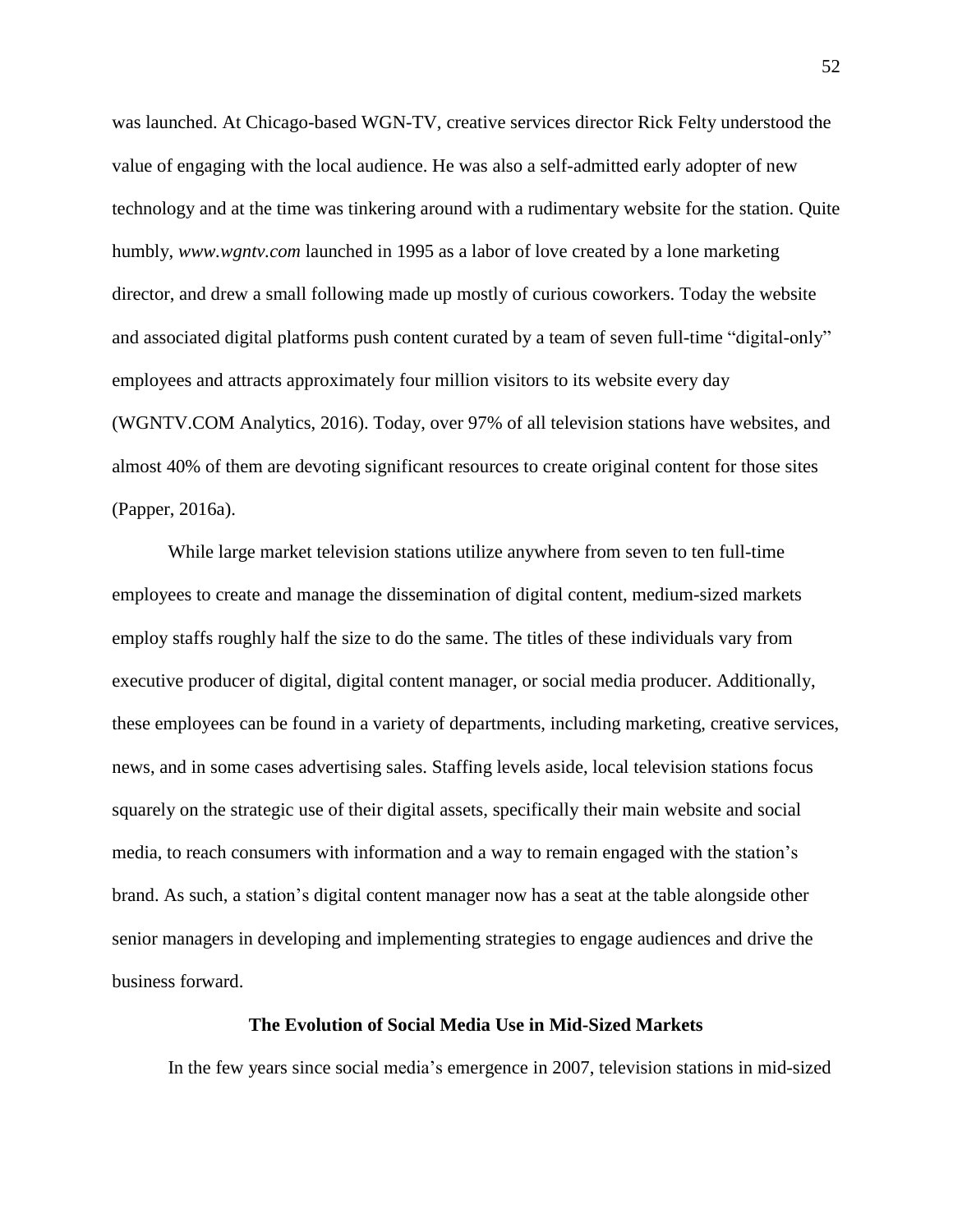markets, including San Antonio and Indianapolis, looked at the web and social media enthusiastically, but in rather simple terms. Originally, these platforms were thought of simply as an alternate distribution platform to house stories that were being generated for the station's televised broadcasts. Even more, it was considered a useful promotional tool used to encourage potential audiences to put down their mobile device and turn on the television. Taking a valuable early snapshot of Twitter use in the San Antonio television market, Blasingame (2011) studied thousands of tweets from television stations in San Antonio and noted that 92% of them were strictly promotional in nature. In the five years since this study, we now see the opposite— the overwhelming majority of Twitter posts by television stations in San Antonio (and Indianapolis as well) are content-driven. Practically all station tweets contain a photo or embedded video, plus hyperlinks to to stories on the station's main website. By contrast, purely promotional tweets are almost nonexistent, and very rarely do they urge the audience to watch a traditional television broadcast. The exception to this are tweets posted by station talent, or on a night where special live programming was being aired, such as a sporting event, news event or awards show.

A similar scenario exists when observing station use of Facebook. During the February 2016 sweeps, all of the stations in Indianapolis and San Antonio were seen incorporating a blend of social media content, but like Twitter, only a very small percentage of this content was structured to build audience interaction and engagement, using it instead as a news aggregator. One example of this was a series of posts by CBS affiliates WTTV-TV and KENS-TV during the 2016 Grammy Awards telecast noting winners of major categories. Rather than try to use Facebook to lure viewers to the television, these and posts simply included a textual announcement, accompanied with a pre-made "congratulations" graphic of the award winner.

#### **Impressions Versus Engagement**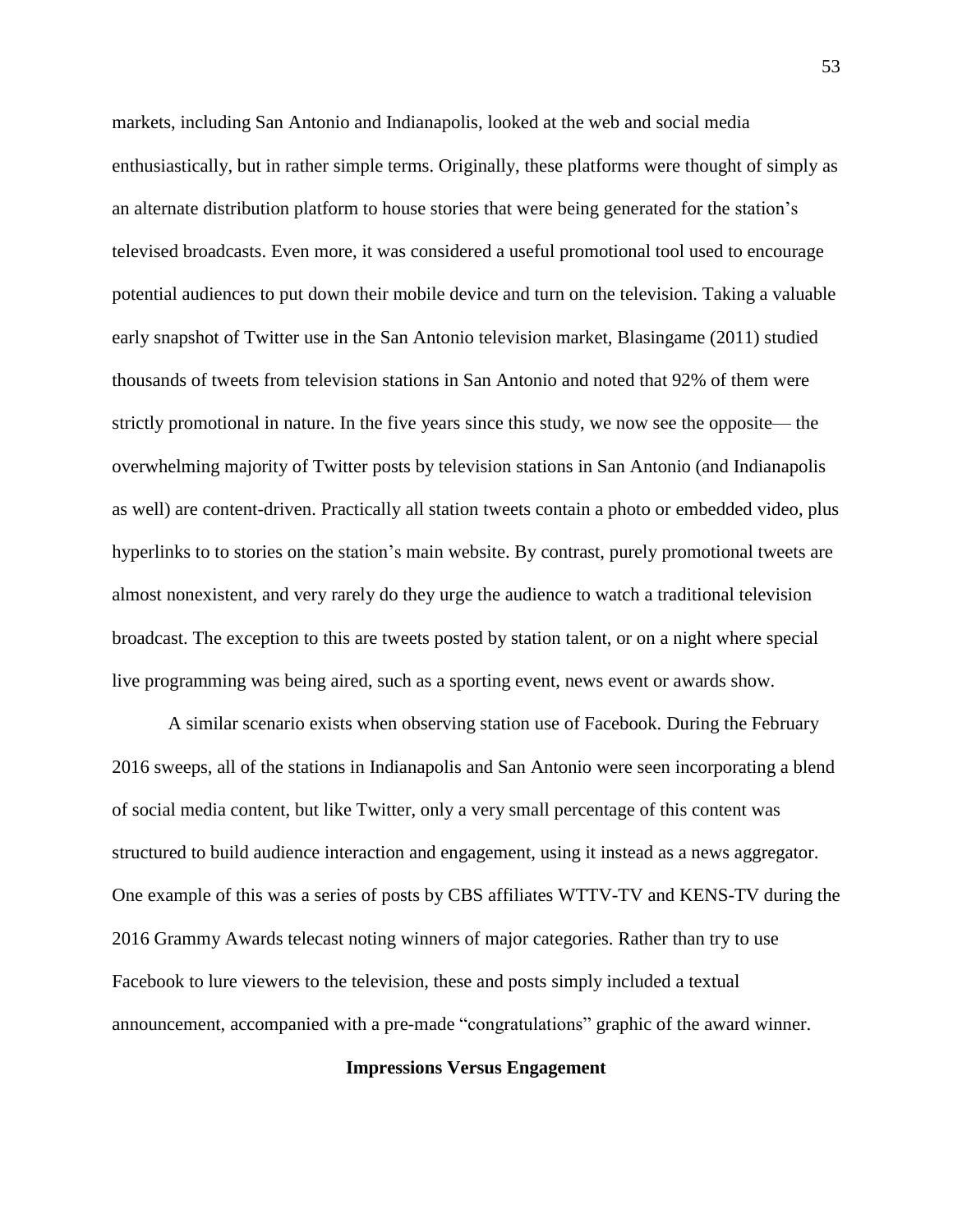There's an old saying when it comes to increasing sales and building audiences: If you want to catch fish, fish where the fish are. Put another way, it's easier to increase sales by placing one's ad messaging in a place where it would be seen by the most people— wherever that place may be. In a strict sense, mass-media is sound advice. As broadcasters in the early 2010s began to notice a slide in traditional TV viewership, combined with an increase in social media consumption, the logical path for television marketers was to join the trend and race to increase the station's social media base, particularly on Facebook and Twitter. Stations aggressively drove television viewers to their Facebook page by displaying station and anchor Twitter handles in a barrage of promotional messages, inside and outside their newscasts. The goal was simple and focused: increase the social base, and use it to drive viewership to traditional television. Over time, many stations' social footprints grew, but it was difficult to determine if there was any relationship between a station's social media following and its influence in television viewership. By some metrics, an increase in gross social impressions brings some marketing value, especially in terms of elevating a station's overall exposure. But today, stations are observed using social media to tap into the changing behaviors of their audiences, and striving for a deeper level of consumer *engagement*iii *.* As mentioned earlier, social media engagement is an important measure of a consumer's interaction with a person or brand in the social media space. Facebook and Twitter define this in slightly different ways, based on the nature of their individual platforms. Facebook, for example, generally measures engagement based on *likes* and *shares*, whereas Twitter measures engagement based on *retweets*, *likes* and *@replies*, which is the process of tweeting directly to another user. Stations continually strive to increase their social engagement by creating polls, cross-posting other users' content, and simply writing social media headlines and content in a more conversational way.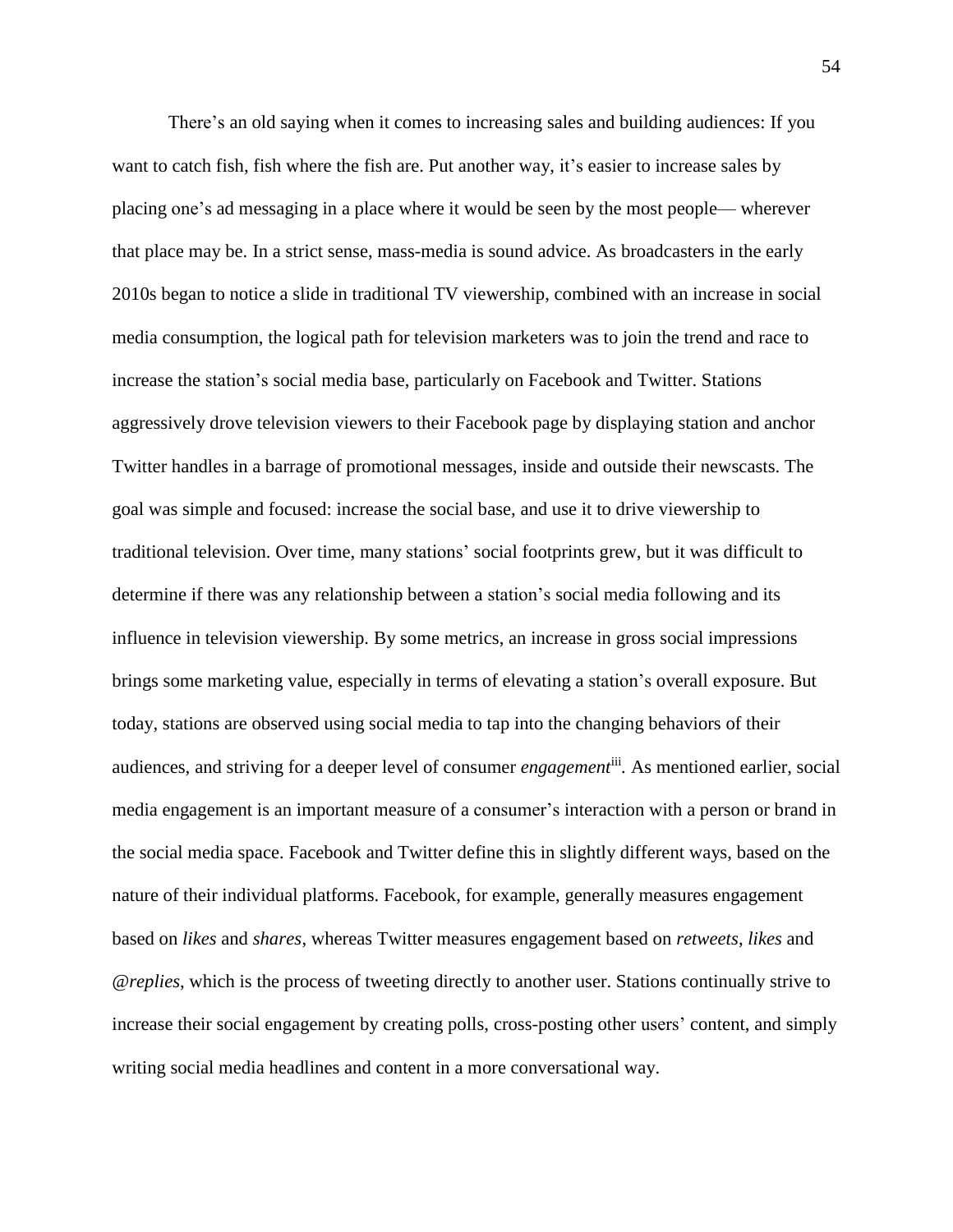Another way stations in Indianapolis and San Antonio have increased engagement on Facebook and Twitter is through contests and promotions. Online sweepstakes and promotional campaigns, while eye catching to a consumer, require stations to comply with state or federal laws and can often tap valuable station resources in the execution of the promotion. Still, KSAT-TV in San Antonio and WXIN-TV in Indianapolis have each been recognized as stations who have used social media (Facebook in particular) in innovative ways to drive audience engagement, increase followers and even generate non-traditional revenue for the station. KSAT-TV devised a 12-day holiday Facebook contest that brought in more than \$30,000 for the station, plus 8,000 new likes to the station page. WXIN-TV created a Facebook 'Fan of the Day' sweepstakes social media sponsorship package, which reportedly brought in \$6,000/month for the station — a total of \$72,000 in extra revenue for the year ("Major Sponsors Sign," 2015).

### **Snackable Content**

One recent way newsrooms in Indianapolis and San Antonio have captured the attention of social savvy consumers, especially on mobile, is through the use of shorter, "snackable" pieces of content created to draw them into a story. In today's fragmented, distraction-rich lives, television stations have to work harder and faster to grab the attention of their target audience, particularly older millennials. The average millennial is spending 5.4 hours on social media per day, and that time is largely spread out in short stints of scrolling (Taylor, 2014). While that may seem like a long time, the average attention span of an adult has actually shrunk to around eight seconds, or roughly the amount of time to read two or three tweets (McSpadden, 2015). Taking this into consideration, TV journalists and their marketing counterparts have begun cutting down their stories into a much shorter, bite-sized segments, giving rise to the buzzword, *snackable* media. By creating snackable content, today's consumer-savvy stations are engaging millennials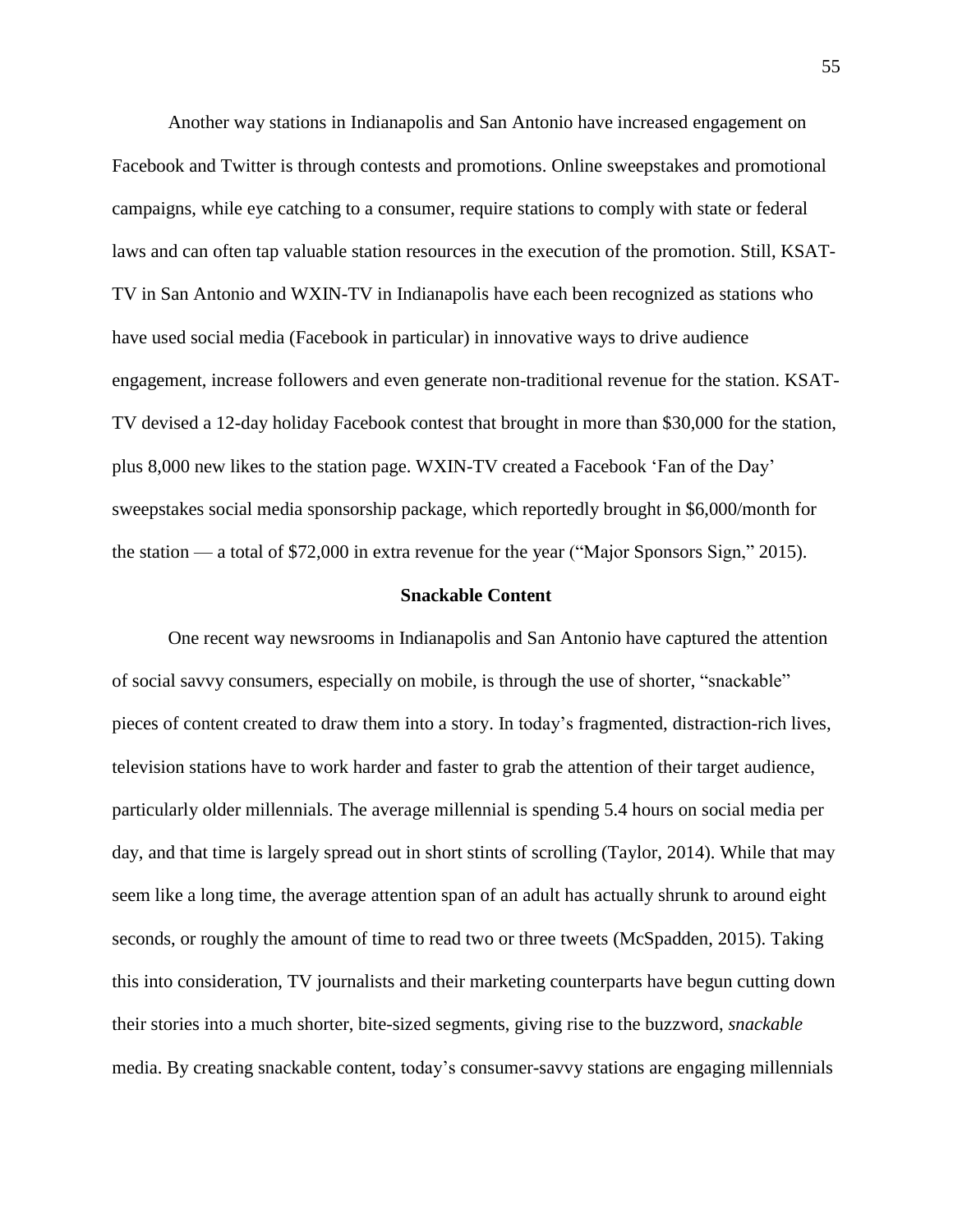on their terms. They play to their audience's shrinking attention spans and gain traction during those few moments people spend scrolling throughout the day. Mindful of the user's mobile experience, media is literally being consumed at arm's length, with dozens of media posts scrolling by with a few flicks of a thumb. As the scrolling stops, embedded video plays automatically (with muted audio), and remains muted until the video is tapped. If that media does not capture the attention of the audience, the scrolling process begins anew. Editors of mobile-friendly video content have adapted new ways to appear more attractive in this environment.

All stations in Indianapolis and San Antonio were observed posting these short snippets of video to their social media outlets. Their "snackable" clips were generally short (less than 60 seconds), often included bold imagery, and many included simply animated text to stand out and allow the consumer to easily follow along. Good snackable content can be easily and quickly understood without tapping on the clip itself. An excellent example of this was observed from Indianapolis Fox affiliate WXIN-TV, who created a short video to remind viewers to set their clocks forward in observance of U.S. daylight saving time. The one-minute, seven-second clip was not narrated, but used animated text, video clips and photography to note the history and trivia about the 100-year old, bi-annual event that affects almost all U.S. residences.

Throughout November 2015, only a handful of stations created these digital-only, snackable news stories, but the trend spread quickly early in 2016 as stations noted several benefits from creating content specifically to be seen on social. First, snackable video supports actionable engagement that drives website traffic and lifts brand awareness much more than a static frame, or a piece of edited video that requires a narrator to tell the story. This requires steps that a mobile user may not be able to take. And while creating snackable content requires an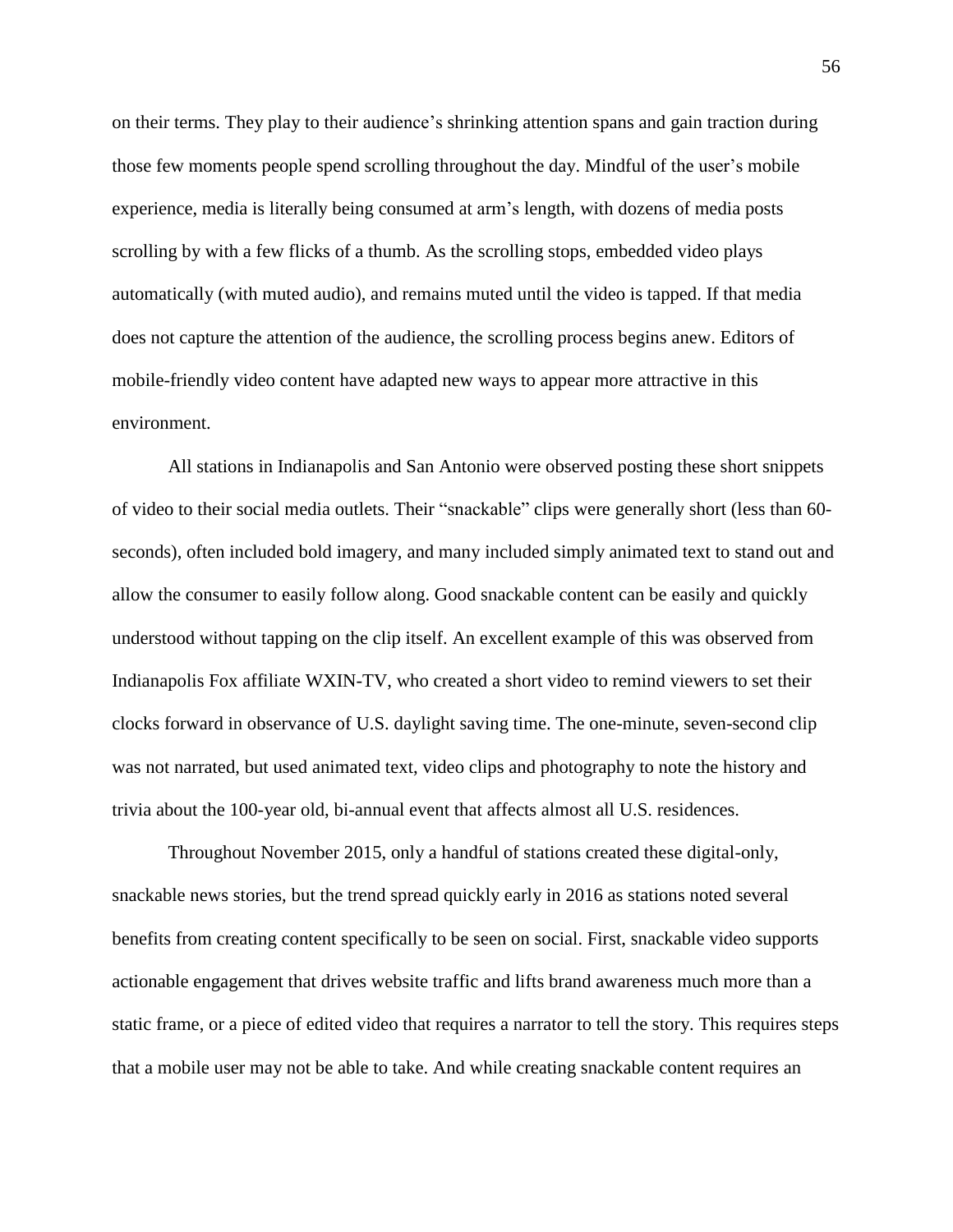incremental step in the newsroom workflow, mobile media strategists note that creating digitalonly content like this is easily sharable, scalable across a variety of devices (mobile, web, desktop and apps), and tells a complete story in a smaller timeframe (Middough, 2014).

### **Facebook Live**

Increasingly throughout newsrooms across the U.S., on-camera talent are picking up their mobile devices and streaming everything from behind the scenes tours to entire newscasts, demonstrating a willingness by producers and talent alike to tell stories in a different way. Since its rollout in the beginning of 2016, Facebook Live and similar streaming apps like Instagram, Snapchat and Periscope have proven to be much more than a novelty. It has, as the New York Times puts it, "catapult[ed] technology into the center of news— and [has begun] to inexorably alter much of television news as we know it" (Manjoo, 2016). Recent high-profile events, such as the horrific moment of a gunman's point-blank shooting of police officers in Dallas, Texas, and a Black Lives Matter leader streaming his own arrest in Baton Rouge, Louisiana, were both streamed live on Facebook and Twitter's streaming app Periscope by eyewitnesses. Because of social media's reach, and the vast number of people with the ability to easily shoot and instantly stream live video, these events were thrust into the national spotlight. It has also prompted many industry thinkers to reflect on how this new technology is altering newsgathering as we know it, including former CNN president Jonathan Klein who declared Facebook Live essentially becoming "the most intelligent cable news network ever built. (Manjoo, 2016)"

As noted in previous large-market observations, Facebook Live was used extensively during coverage of big events like the Super Bowl, allowing stations to bring audiences access and information well outside traditional broadcast news slots. The effort netted stations tens of thousands of views per session in markets like New York and San Francisco, but would smaller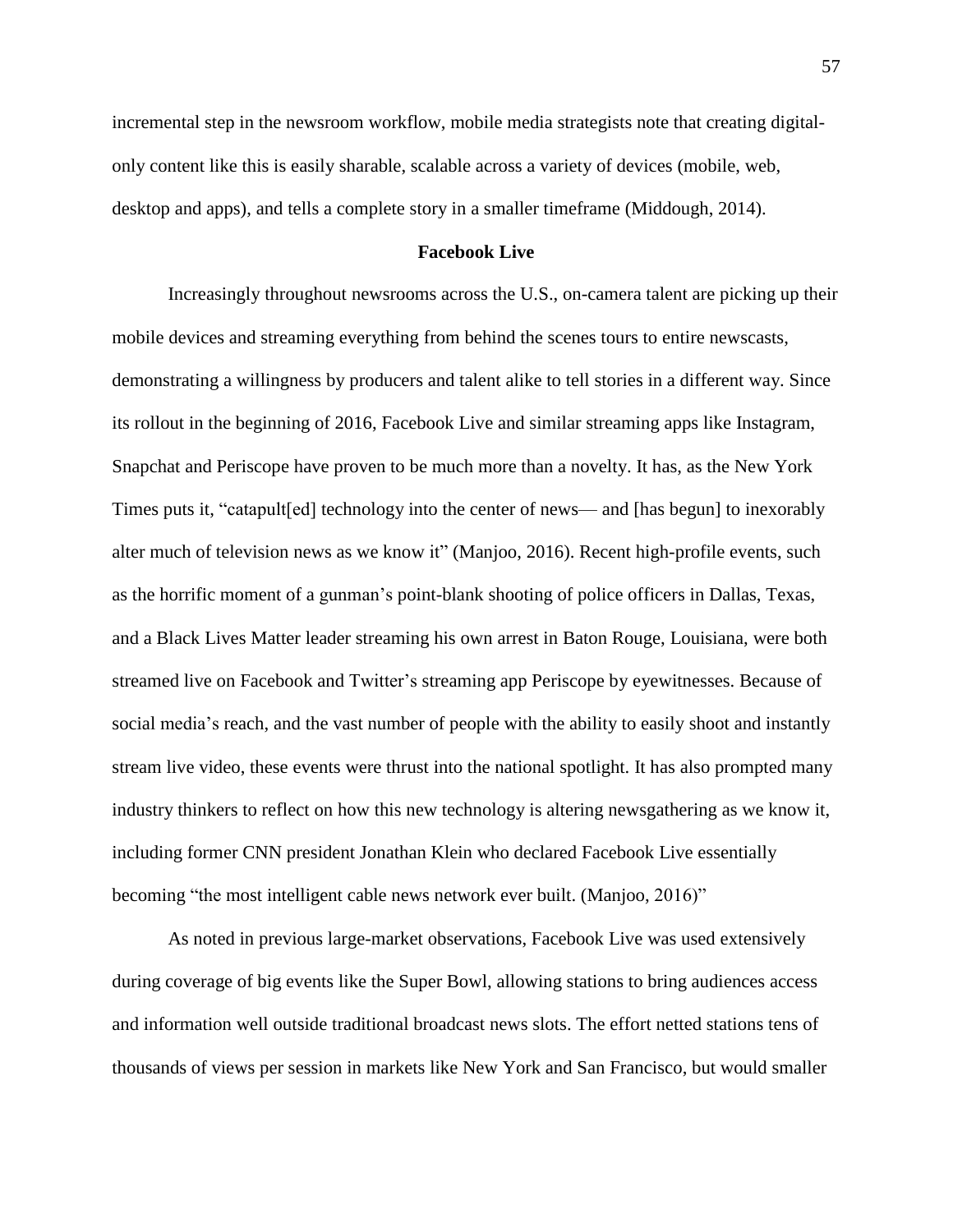markets far from these big and bustling coastal cities see similar results? Would they simply adopt the best practices observed elsewhere? As it turns out, mid-sized markets like Indianapolis and San Antonio have taken a rather creative approach to using Facebook Live as part of their presentation of the news and events from their markets, and it appears they have been rewarded for their effort.

Weather generally dominates local news coverage, especially in Indiana where extremes are the norm. As thunderstorms rolled into the western parts of Indiana in late spring 2016, WTHR-TV meteorologists Angela Buchman and Sean Ash broke into late night television programming to notify viewers of approaching severe weather to the area. These on air "cut-ins" generally last just 30-seconds, and air during commercial breaks. If events warrant, cut-ins can last several minutes or more. On this night, when not on the air, they took to Facebook Live with continuing coverage of the weather event, but with a much more conversational approach. WTHR-TV's digital content staffers acted as photographers on four separate Facebook Live "sessions" each lasting an average of 12-15 minutes in total. In addition to shooting video, these staffers were able to monitor feedback from viewers and ask the meteorologists questions. This created a conversational, almost *personalized* level of engagement, garnering positive viewer feedback. WTHR-TV's four videos, spanning the entire weather event were viewed almost 100,000 times.

In contrast to using Facebook Live during breaking weather situations, WOIA-TV and sister station KABB-TV, have begun experimenting with streaming *entire newscasts* on Facebook Live. The execution of these streams took the appearance of "raw video" with long stretches of video with no direct interaction with the camera. WOAI-TV's views-per-stream were generally lower than breaking weather streams like those seen by WTHR-TV, presumably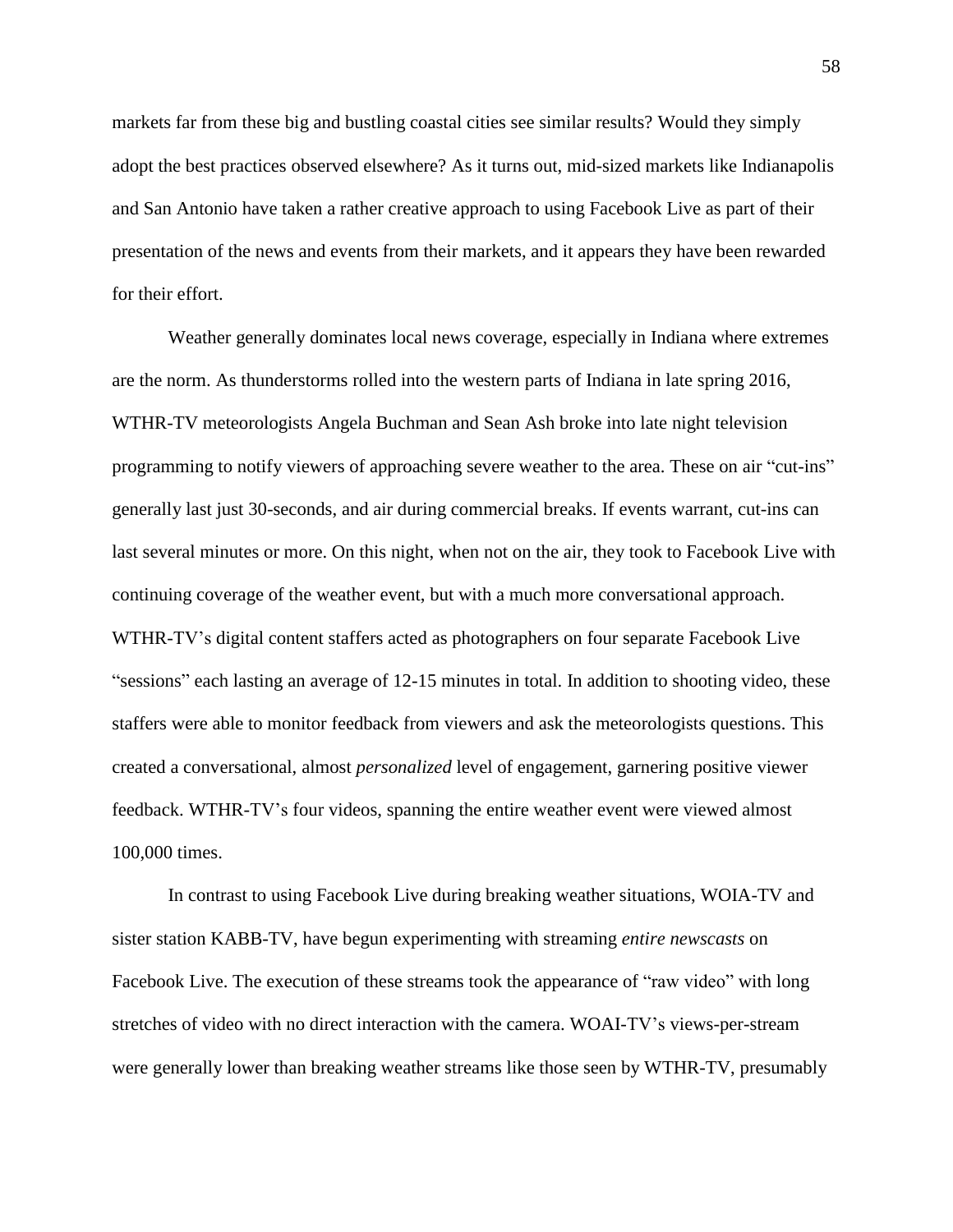because of the more disassociated, voyeuristic nature of the video stream, as well as fact that the WOAI-TV has 150,000 fewer Facebook followers. While no other station in San Antonio and Indianapolis streamed entire newscasts, other stations in San Antonio did use Facebook Live to stream long potions of select newscasts. This was observed by San Antonio ratings leader KSAT-TV, which streamed full half-hour segments of their morning news, featuring their morning anchor responding directly to the "streaming" camera during commercial breaks. KENS-TV conducted a similar stream of their early evening newscasts.

#### **Mornings Mean More (Social) Media**

The idea of TV program "dayparting" is familiar to even the most casual of viewers. The idea is a simple one, where networks and their stations schedule particular programs in certain times of the day geared to attract the demographic most likely to watch. For example, children's programming dominates the lineup on Saturday mornings, coincidentally when a high percentage of kids are home. Similarly, TV stations digital teams are using dayparting as a method by which to plan the rollout of daily social media content, and morning hours are key for newsrooms.

Four out of five smartphone users check their phones within the first fifteen minutes of waking up, and 80% of those say it's the first thing they do in the morning (Stadd, 2013). Additionally, video consumption on smartphones peaks in the morning hours, again around the noon hour, and once again in the evening ("For Devices," 2015). This coincides with observations of TV stations in San Antonio and Indianapolis, but only in the morning. There is parity among almost all stations with regards to the total amount of tweets and posts in the morning, with an average of five posts per hour during the 7:00 a.m. hour, presumably coinciding with the high volume of smartphone users at that time of day. Conversely, this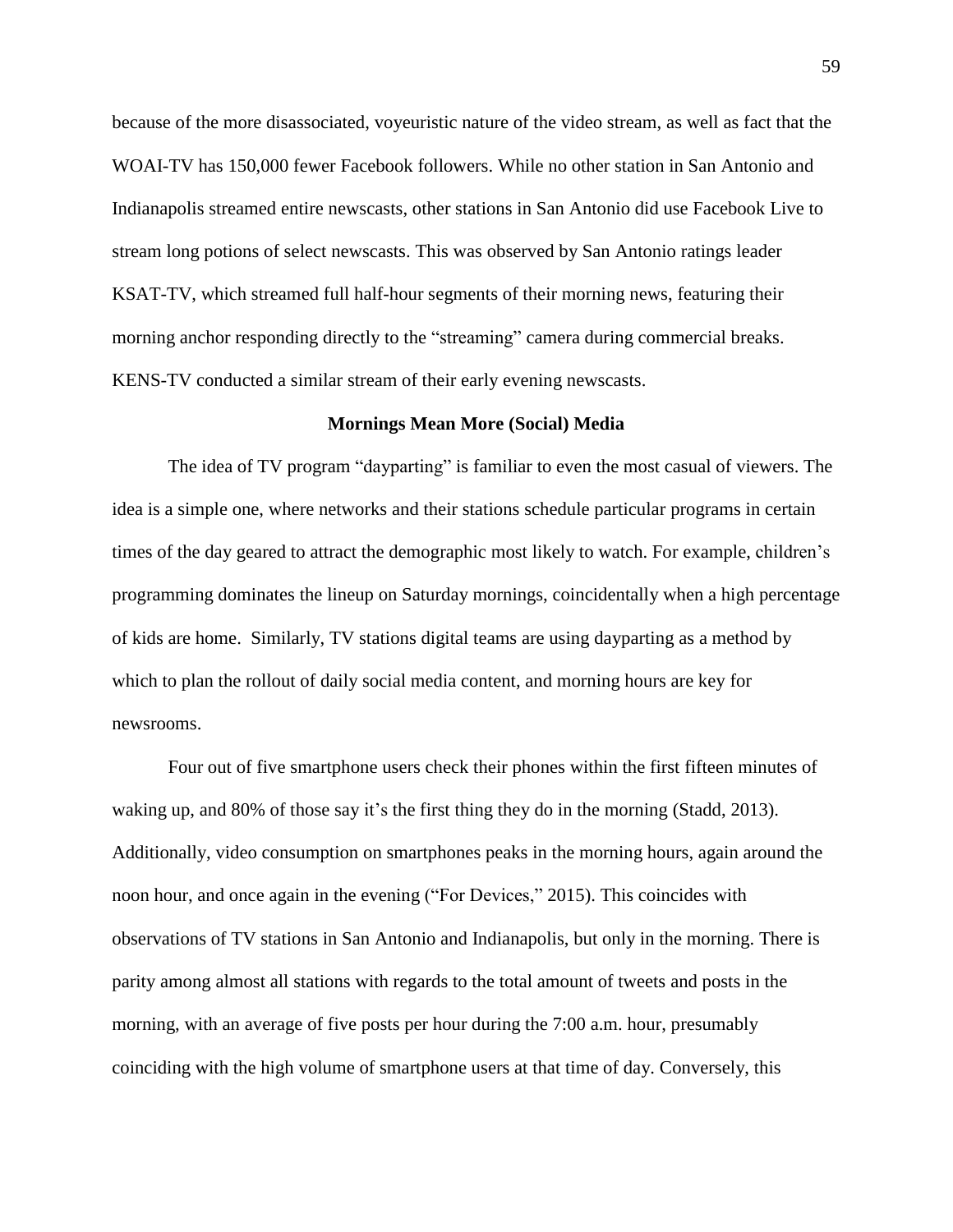number goes down significantly in the early evening hours, with all stations averaging only two or three posts on average leading into the 7:00 p.m. primetime hour. Tweets and posts leading into the late news hour of 10:00 p.m. vary wildly, with some stations posting upwards of five posts in the hour, and others with one or none at all.

While most posts can be categorized as primarily as a steady flow of news content throughout the day, regardless of the daypart, there are some observations that suggest a shift in content philosophy, or possibly a shift in staffing levels and newsroom priorities. For example, San Antonio duopolies KABB-TV and WOAI-TV were observed posting the same content in evening hours across both stations' sites, and retweeting/reposting the same content from their own sites, several hours earlier. This was not seen when observing the Indianapolis duopoly stations, WXIN-TV and WTTV-TV. While these two stations presumably share similar levels of newsroom resources to produce their daily newscasts, there were clearly a different amount of social media posts in total, and the posts did not appear to be the same text simply posted to two separate feeds.

### **Medium Market Summary**

The job of a social media marketer at a mid-sized local television station must bring with it equal parts frustration and opportunity. The pressure to drive traditional television ratings is just as high as one might expect in any market, including the need to bring higher engagement to the station's social media platforms. However, staff sizes at TV stations' "digital" departments can be half of that as seen in large markets. This results in less resources to provide original content for the station, especially during off hours. On the other hand, one observation coming from mid-sized markets is that they are willing to take more calculated risks in their efforts, meaning stations seem either more willing, or have the freedom to experiment with alternative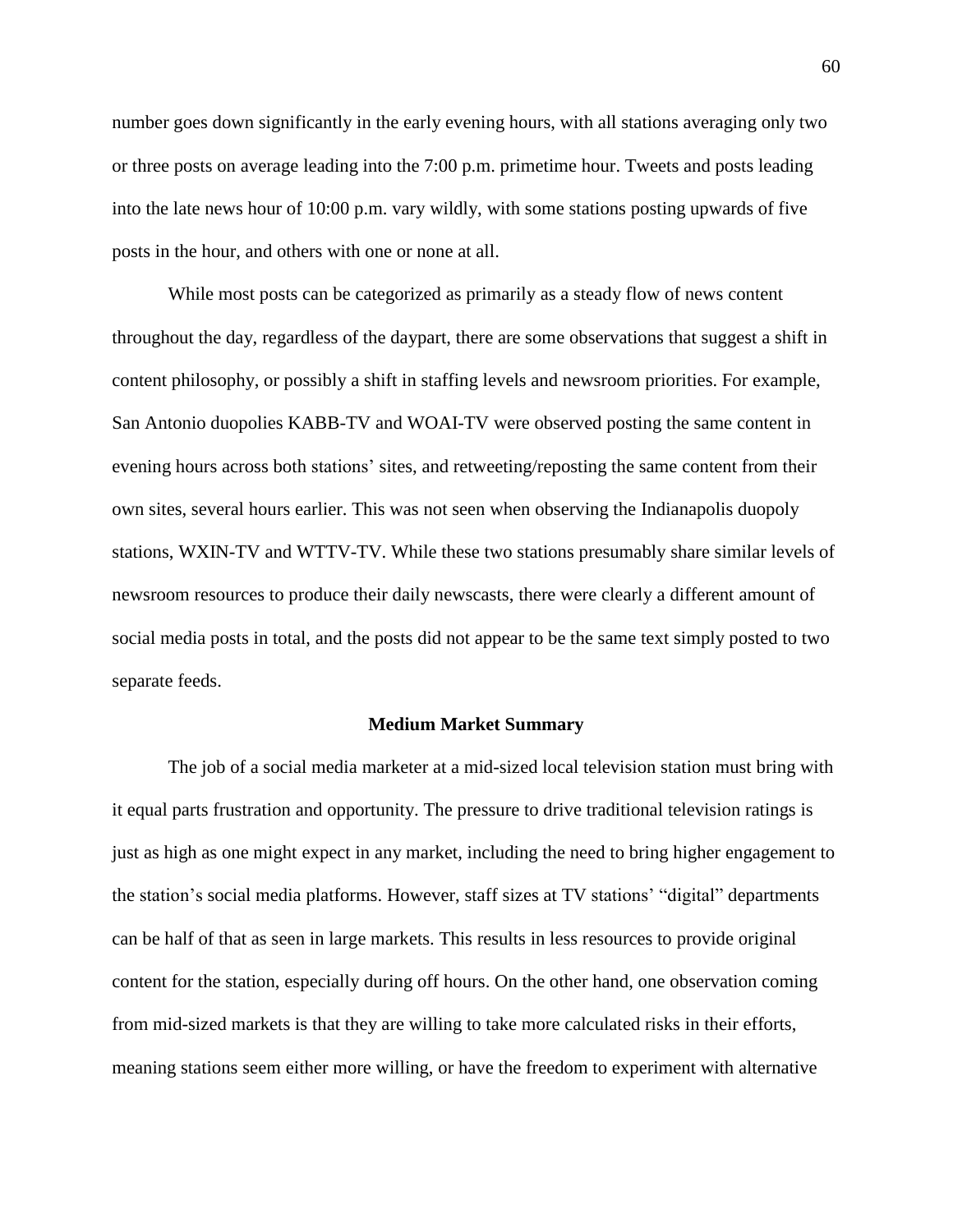social media executions. This was demonstrated in several ways, including KABB-TV (FOX) adopting a Twitter posting strategy where the station rarely posts original content itself, opting instead to retweet the posts of their reporters and anchors. Another observation included Indianapolis station WRTV-TV (ABC) posting many Facebook Live entries of varying lengths, seemingly in an effort to find a balance between how much time is needed to maximize live user engagement, and still provide content that is compelling over a long period of time.

Because of a general lack of consistency observed in how local stations utilize social media, it appears there is little overt, structured corporate involvement in the social media promotion strategies in mid-sized markets. This, in turn, puts more control of social media strategies in the hands of the station. What emerges, then, is a picture of a more *entrepreneurial* approach to how a station navigates the relationship it has with its viewers and their rapidly changing media consumption habits. The next chapter will explore social media tactics, structure and philosophies in smaller television markets. Will digital staff sizes be leaner still, resulting in even more creative social media practices, or will there simply be less content created overall? Will the smaller audience sizes in these markets allow stations to engage on a more personal level, something presumably more difficult to do in larger markets? Do stations in smaller markets rely more heavily on resources and guidance from their ownership groups and their network affiliate groups?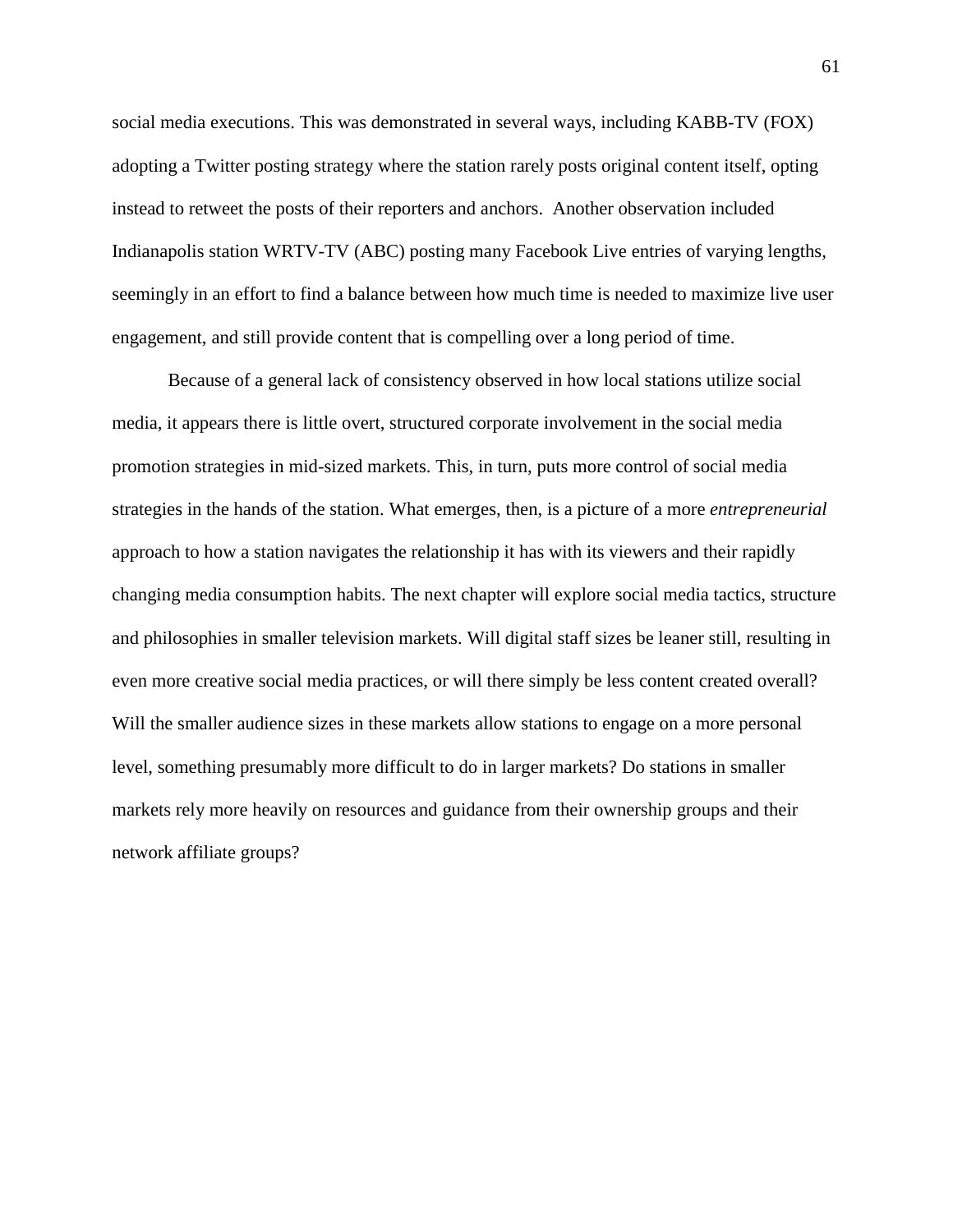# CHAPTER 4: SMALL MARKET OBSERVATIONS

### **Introduction**

Gottfried and Shearer note that over 60% of adults get news from social media (2016), with Facebook and Twitter as two of the top three sources. Combine that with Facebook's stated 'mobile first' mantra in 2012 and their newly announced 'video first' strategy in 2016, and it is not a stretch to legitimize social media as an emerging tool for actual newsgathering as well (Guynn, 2016). Social media's presence in the news cycle is nothing new. It has actually broken some of the biggest national and international events in recent history. One of the earliest examples of this came in 2009 when a Twitter post captured the immediate aftermath of a stricken passenger jet which has just crash landed in an icy Hudson River in New York City. Mass posting of photos and information of the incident appeared close to 15 minutes before the mainstream media alerted viewers and readers. The first recorded tweet about the crash, by user @highfours, "I just watched a plane crash into the hudson rive [sic] in manhattan," came just four minutes after the plane went down and gave the world an immediate, first-person account to a live breaking news event.

According to Rosenstiel, Sonderman, Loker, Ivancin and Kjarval, the immediacy of using Twitter to track news in real time is one of the primary reasons that people say they use it, and is the reason it is the most common form of news that is followed (2015). Local television stations across the country have observed and adapted to this, and have restructured their newsgathering workflow to include social media, including Twitter and Facebook. To the outside observer, these new "front line" tools to distribute breaking news content have benefitted the quality and scope of breaking news coverage, and some might say overall consumer wellbeing. An illustration of this can be seen by contrasting two major breaking weather events affecting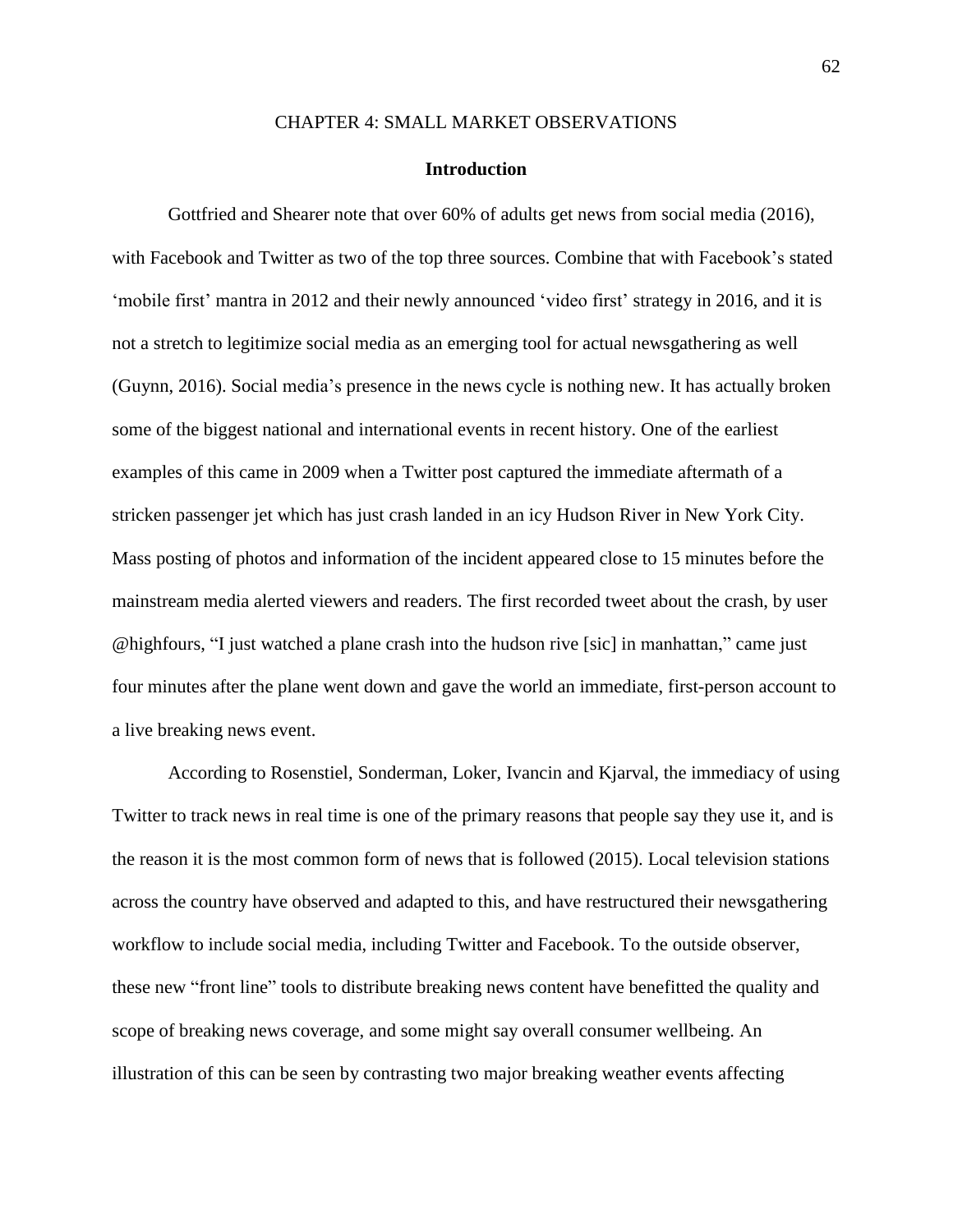southern Louisiana. The first event, Hurricane Katrina, destroyed much of the New Orleans metropolitan area in 2005, occurring just eight months before Twitter was launched. The other event, catastrophic flooding across much of southern Louisiana in the summer of 2016, and considered by many as equally as devastating as Katrina, particularly affected particularly Baton Rouge, just 90 miles to the west of New Orleans. Local TV stations, tapping into the inherent power of their mass-media reach, were instrumental throughout both events in informing residents of the coming dangers, guiding them through the event itself, and providing valuable tools to assist in the aftermath, but the latter event incorporated social media in a way that was not available in the events of Katrina, eleven years earlier.

At \$108 billion, Hurricane Katrina was the costliest natural disaster in U.S. history. What the sustained 175 m.p.h. winds didn't destroy, the water that rushed in behind over 50 failing levees did. In 2005, social media's reach was far smaller than it is today, and millions had very few resources to stay informed of the dire situation approaching their city. As the storm hit, only people with battery-powered radios and TV's could receive WWL-TV's broadcasts from their temporary studios 90 miles inland. Even then, their broadcasts were critical in informing the public of current emergency relief efforts *after* the event occurred. With only their websites as an alternate news distribution platform, local stations had little other means to communicate to the general public.

Contrast this with the recent catastrophic flooding across southern Louisiana in August of 2016, occurring almost eleven years to the day of Hurricane Katrina. As 31 inches of rain fell across the area over 15 hours, the damage left tens of thousands homeless and more than a dozen dead. During Katrina, viewers witnessed only the footage that station crews were able to gain access to, but during the 2016 event, people witnessed dramatic rescue efforts in real time and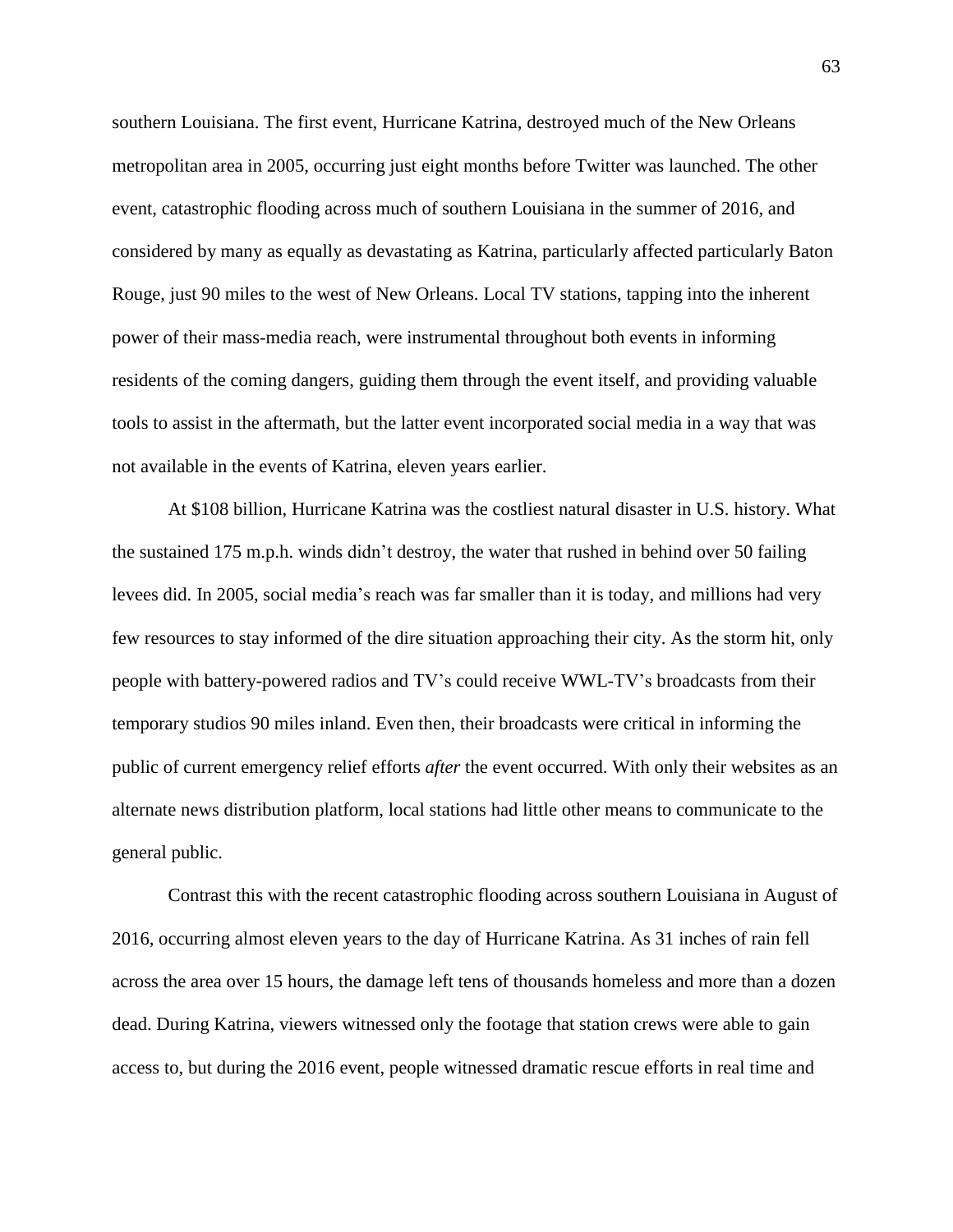personal video accounts of people trapped because of rising waters. One widely seen example of this came when WAFB-TV reporter Robbie Reynold shot dramatic video of a rescue of a woman and her dog from her submerged vehicle. The video was posted to Facebook and quickly became the most engaged post in the *world* for a short time (Greeley, 2016a). More importantly, perhaps, local stations used social media to alert viewers across a wide geographic area to shelters, relief efforts, and links to online resources for victims. Several stations posted animated weather radar loops noting areas of heavy rains in real-time as the multi-day event unfolded. Additionally, Twitter users included local media stations in their own tweets, encouraging it to be retweeted by the station to their wide base of followers. For example, user @gyptzy alerted WWL-TV that local ham radio operators were needed at shelters. WWL-TV retweeted this, assisting in the effort.

In large scale breaking news events, social media appears to be an effective tool in every station's news gathering effort, affording newsrooms and marketing departments large and small the ability to communicate, inform and engage huge sections of the populace. While newsroom and marketing staffs in smaller markets may not be as large and often less seasoned than their large-market counterparts, the relative reach and effect of their efforts due to social media are the same. In this chapter, I will explore the social media habits of two small market local broadcast television stations, New Orleans, Louisiana and Green Bay, Wisconsin— two markets which are similar in size, but possess unique geographic and cultural characteristics. Additionally, I will observe staff roles and possible industry forces which might affect how broadcast television stations in these markets use social media in their daily efforts.

## **Markets in Contrast**

New Orleans is a city that has faced its share of cultural, economic and social turmoil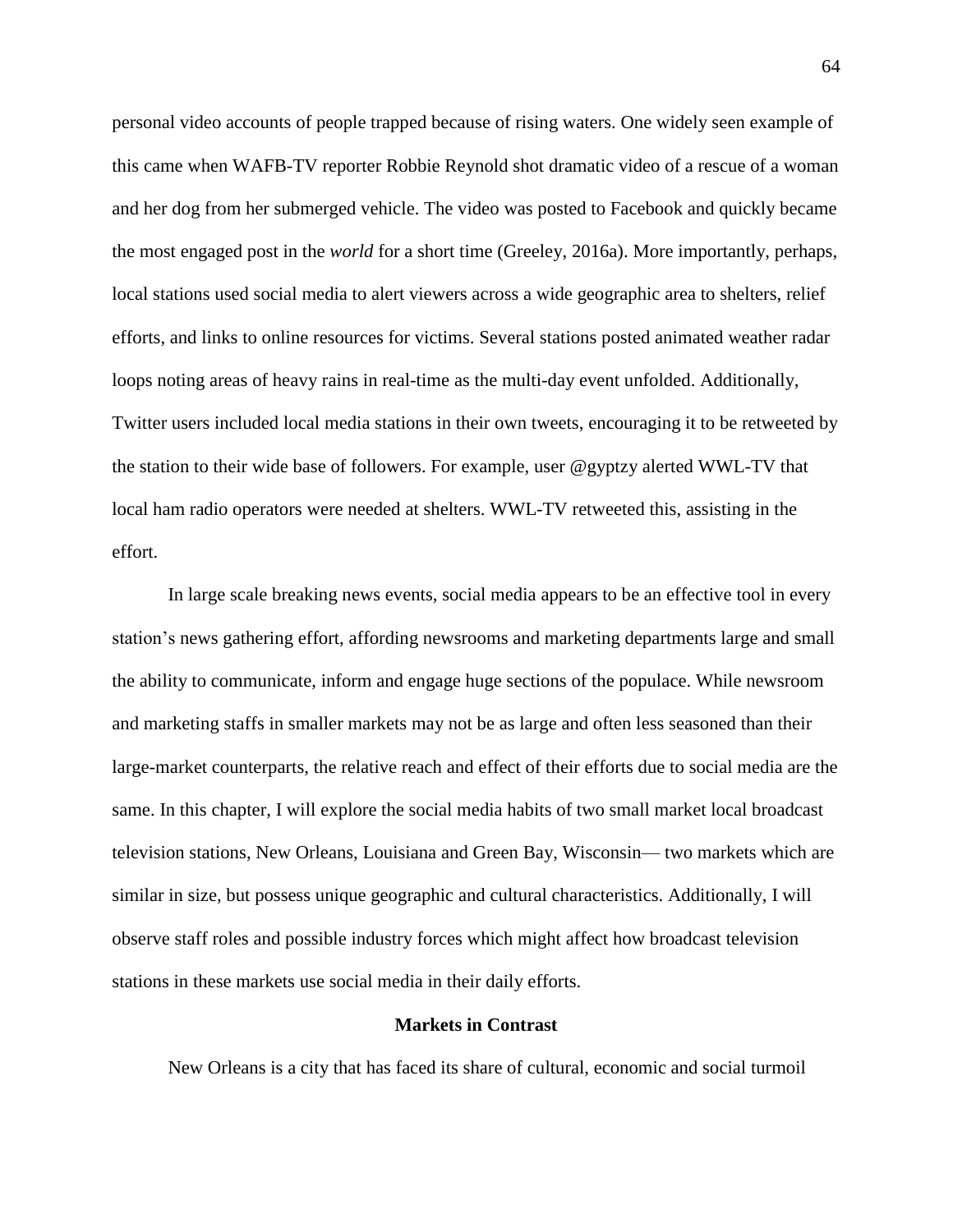over the past decade. Eleven years after Hurricane Katrina, some of the areas affected are still abandoned, and the current population notes over 100,000 fewer people living in the city than before the storm. Despite these societal and cultural setbacks, New Orleans as a television market has been largely stable, with a 40-year dominant legacy station and until recently, many years of stable ownership. WNGO-TV (ABC) and WNOL-TV (CW) have been a Tribune Media duopoly for over twenty years, and WDSU-TV (NBC) has been owned by Hearst Television for sixteen. Only recently have ownership changes affected WVUE-TV (FOX), who became part of a Shared Services Agreement (SSA) between local owner Louisiana Media Company and operated by Raycom Media in a deal brokered in 2013, and longtime market leader WWL-TV (CBS) was owned by Dallas-based Belo Corporation since 1994, but is now owned and operated by Tegna (formerly Gannett) which purchased Belo, also in 2013. WWL-TV remains the dominant station in New Orleans, commanding the lion's share of both the market's ratings and revenue. For almost 38 years, the Tegna-owned station has lead all newscasts across all dayparts, an unprecedented streak in modern local television. That streak ended in the summer of 2016 as Raycom-operated Fox affiliate WVUE-TV beat WWL-TV at the coveted 10 p.m. time slot, albeit by the slimmest of margins (Greeley, 2016b). Still, it was a relative newcomer to the market that achieved this feat. WVUE-TV's 10 p.m. newscast premiered in 2010, compared to WDSU-TV and WGNO-TV, who have had newscasts in that time period for decades.

One thousand miles to the north lies Green Bay, Wisconsin, a metropolitan area that in many ways has very little in common with New Orleans. Most famous as being the home of the Packers, one of the National Football League's most storied franchises, Green Bay is known for its affordable cost of living, moderate quality of life, skilled workforce, and strong, diversified economy. Additionally, its population is younger, experiences less violence, is more religious,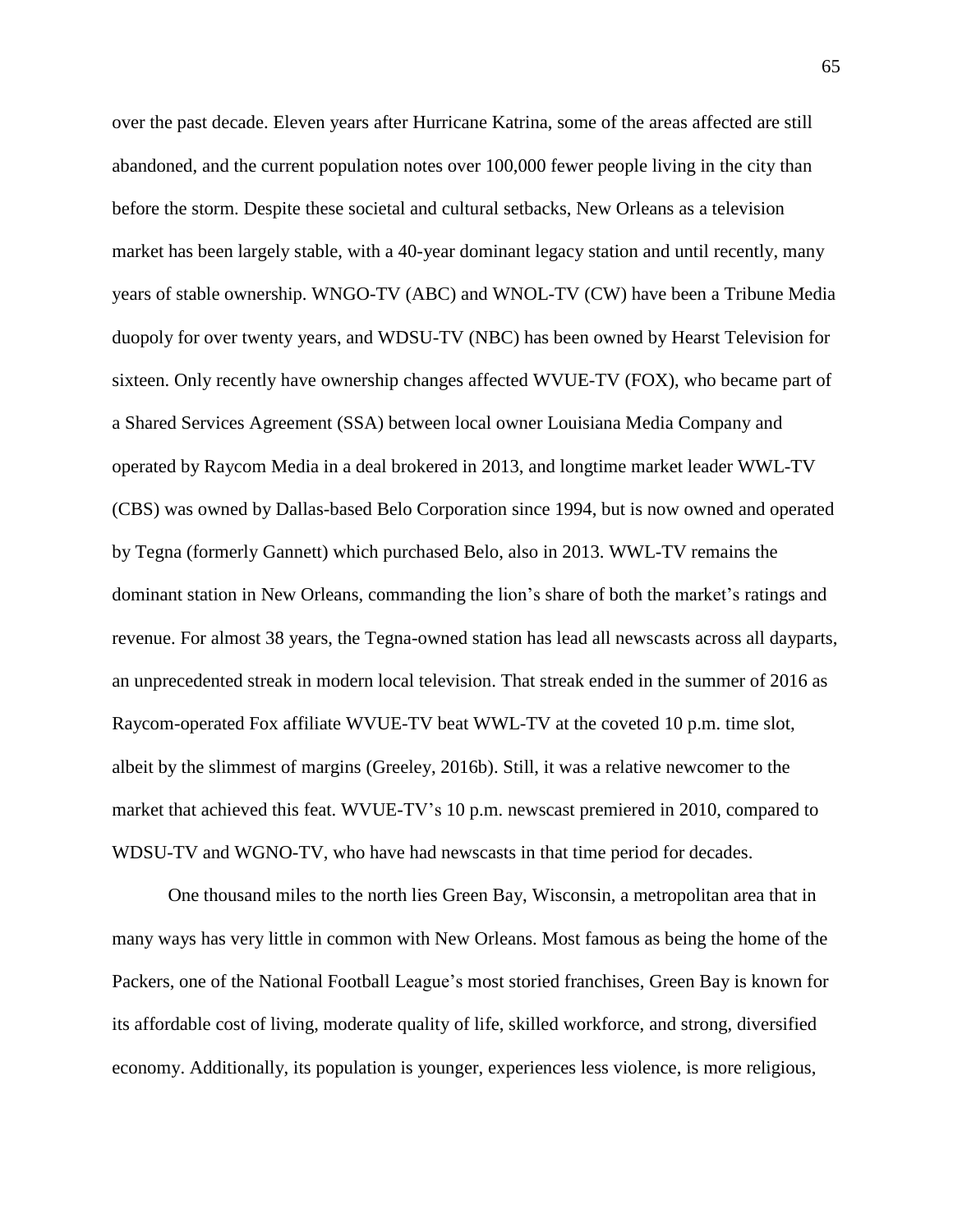and is much less racially diverse than New Orleans, with a population that is over 80% white (Sperling's Best Places, 2016).

The contrasts between these two cities are also apparent when comparing the cities as television markets. Whereas New Orleans has been relatively stable in terms of ownership and ratings, each station in the Green Bay television market has experienced the challenges of different corporate ownership, all in just the past five years. In a complicated series of station swaps, WBAY-TV (ABC), WLUK-TV (FOX), and WFRV-TV (CBS) all came under new ownership as a result of Media General's purchase of Lin Media in 2013 and the subsequent hostile takeover of Media General by Nexstar Broadcasting Group in 2016. Today, WBAY-TV is owned by Gray Television, WLUK-TV is owned by Sinclair Broadcast Group, and WFRV-TV is owned by Nexstar. Separately, NBC affiliate WGBA-TV, owned since 2004 by Journal Broadcasting, came under control of the E.W. Scripps Company when they purchased Journal in 2013.

It is worth pointing out that when a station comes under new ownership, the viewer often sees little in terms of immediate, dramatic changes to the product. Behind the scenes, however, station employees are often faced with many challenges. A station's senior management is often the first to go, usually the general manager, and is usually replaced by a corporate-aligned executive. More often than not, a station also has to deal with a change in some of the back-end operational systems as well, including day to day financial reporting, commercial trafficking, payroll, and human resources systems. Additionally, depending on the new company, some of these responsibilities may be centralized in other markets as part of a regional hub, resulting in additional layoffs, forced retirements, and other changes to preexisting job structures.

Despite such turmoil in the Green Bay television ownership landscape (WBAY-TV has had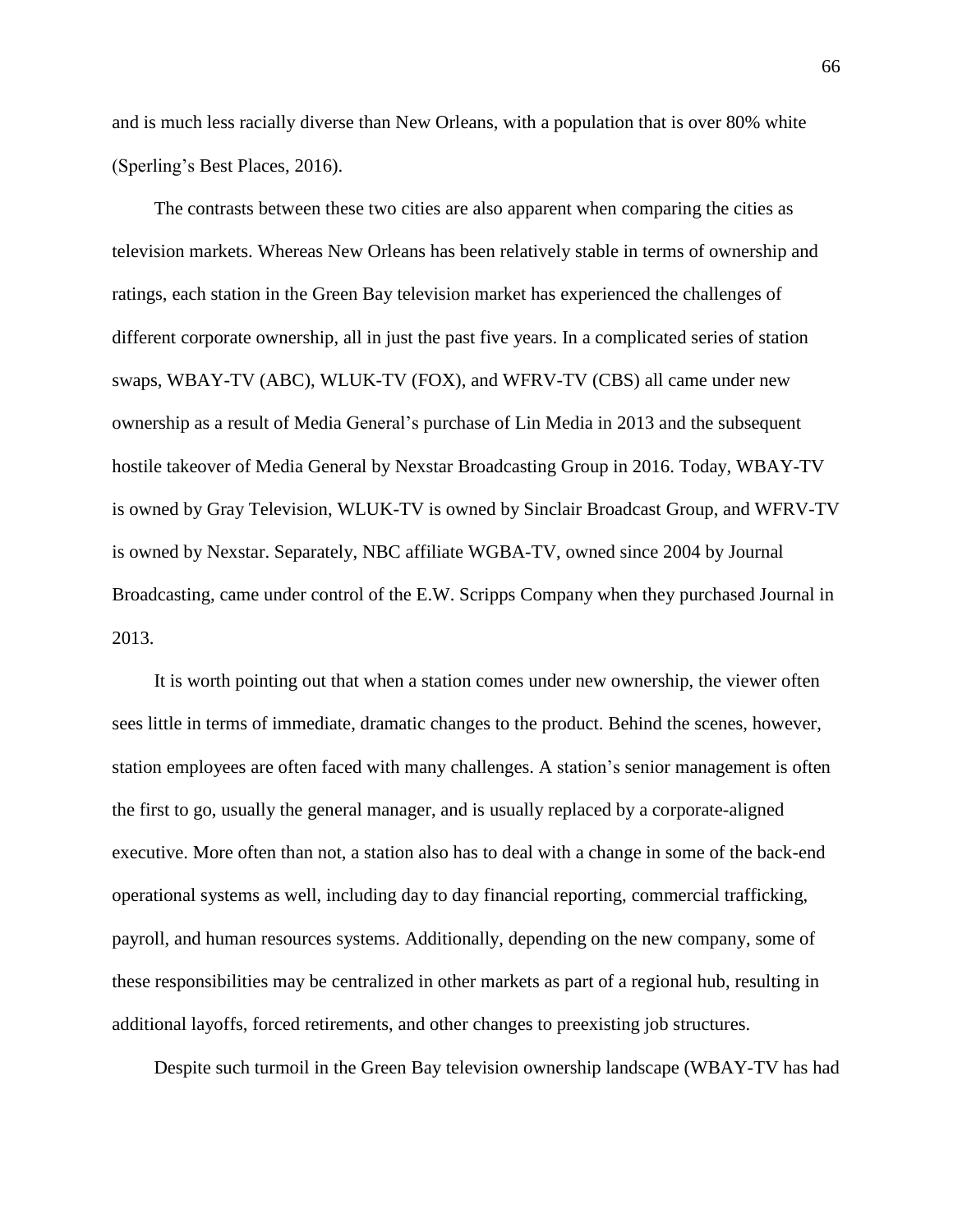three owners in as many years), two stations have remained competitive through it all. With years of momentum behind it, market leader WBAY-TV has been dominant for years and continues to be the top rated and top grossing television station in the market. Fox affiliate WLUK-TV, while number two in the market, has increased its news hours per week in recent years, and has enjoyed several years with strong ratings at 9:00 p.m. and in the morning hours, and is the broadcast home of highly-rated Green Bay Packers football games. WGBA-TV and WFRV-TV each fall well behind their competitors in the ratings.

#### **The Small Market Social Media Scorecard**

While WBAY-TV holds most of the market's TV ratings and revenue bragging rights, the highest share of social media followers and engagement belongs to the market's number two station, WLUK-TV. With over 125,000 fans on Facebook and 30,000 followers on Twitter, WLUK-TV tops WBAY-TV by over 15,000 total followers/fans, and surpasses the total combined number of social media followers at the NBC and CBS affiliate (and its duopoly CW Network sister station). WLUK-TV also dominates the total number of social media actions, which includes retweets, comments and shares, with almost 972,000, 29% of the market's 3.3 million total. WBAY-TV follows next with over 746,000. To illustrate the significant gap between these two dominant stations and the rest of the Green Bay television market, WKSZ-FM, the Woodward Communications-owned Top 40 *radio* station comes in third place in the social media engagement rankings, and surpasses each of the remainder of television stations in the market with just over 222,000 total social media actions ("In Green Bay," 2016).

New Orleans is a modestly larger television market than Green Bay, with just over 200,000 more television homes. In terms of social media followers, however, the gap is considerably larger. With over 1.2 million total social media fans and followers on Facebook and Twitter,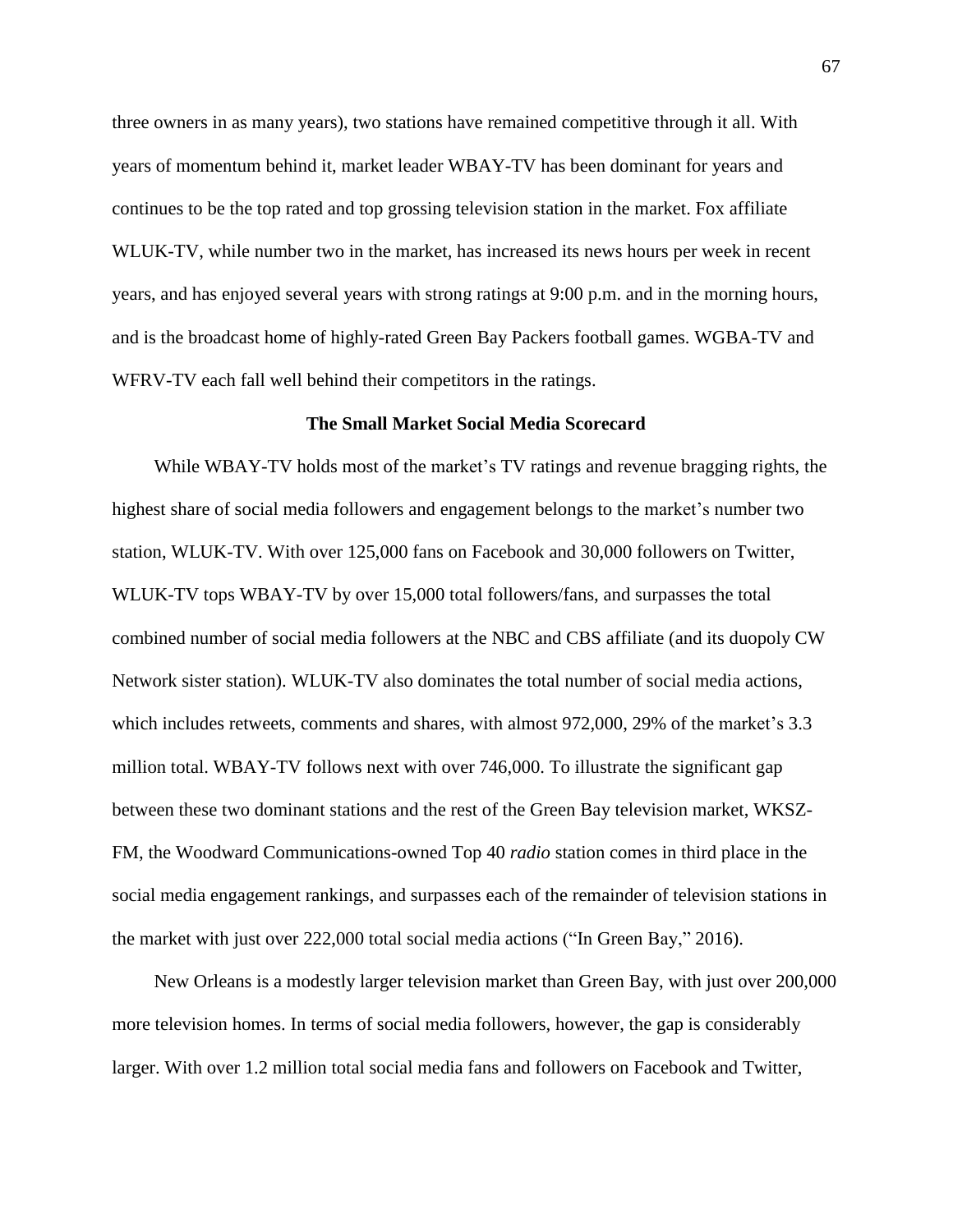New Orleans has over three times that of amount of Green Bay (412,000). Mirroring the ratings landscape, legacy CBS affiliate WWL-TV leads the market with 277,000 total Facebook fans, with WVUE-TV (FOX) and WDSU-TV (NBC) in a virtual tie for second place with just over 222,000 Facebook fans each. Tribune Media-owned duopoly stations WGNO-TV (ABC) and WNOL (CW) trail considerably with 137,000 and only 7,500 followers, respectively. WWL-TV and WVUE-TV have an almost identical amount of Twitter followers, with all other stations falling behind, with WGNO-TV and WNOL-TV again trailing by a large margin.

As mentioned previously, longtime market leader WWL-TV has seen WVUE-TV close the ratings gap between the two stations. The same scenario plays out in terms of total social media engagement. While WWL-TV leads the television market in total social media fans and followers, WVUE-TV actually surpasses WWL-TV in engagement and actions (Depp, 2015). WVUE-TV's 2.5 million social actions in the last six months account for a full 28% of the market's total social actions.

When asked about their success in the social media space, WVUE-TV digital content director noted the strategic *separation* of broadcast content and digital content, particularly when it is presented in the social space. In other words, it is was less about repurposing for Facebook and Twitter news content originally created for TV. Digital content teams at stations were instructed to post stories and write headlines that would engage an audience on Facebook, even if it didn't fit into the editorial news model established for TV. Striking that balance appears to be successful for WVUE-TV. According to Kietzmann, Hermkens, McCarthy & Silvestre (2011), there are seven fundamental building blocks of social media, and understanding how they interrelate allows business strategists to formulate plans to realize growth. Five of those seven elements relate to an interpersonal engagement with an audience, whereas only one of the seven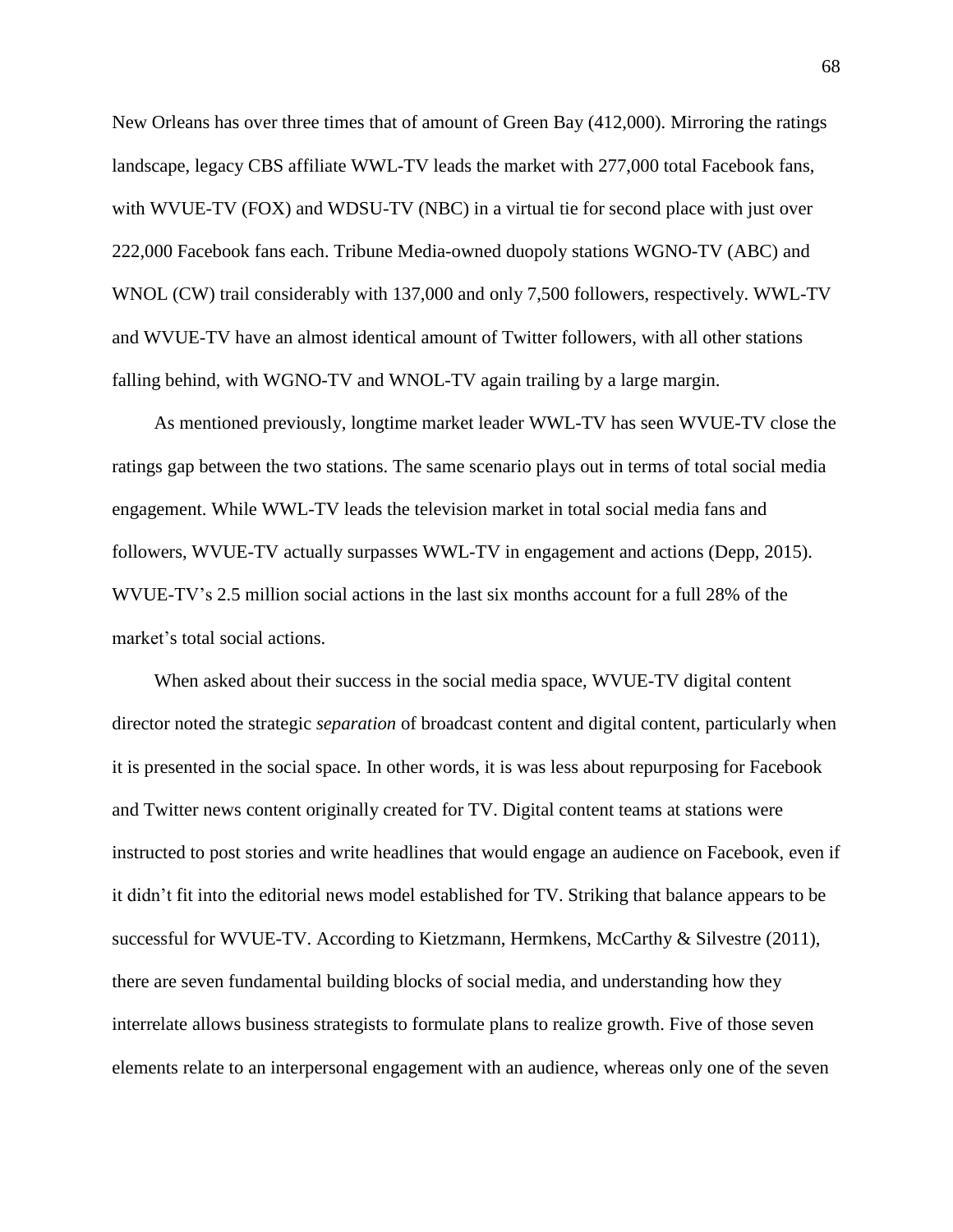included an aspect referencing the need to foster a "membership." In other words, social media is not about providing a service, but nurturing a relationship. What WVUE-TV has done in the social space is invested more in the aspects of interpersonal engagement than strict news dissemination. This is in contrast to all other stations in New Orleans and Green Bay, who rely more on utilizing social media more as a newsfeed than a tool of social engagement.

# **All Hands on Deck: The Team Approach to Small Market Twitter Use**

Regardless of market size, the fractured nature of digital news consumption has local television stations across the U.S. scrambling for ways to structure news, sales and marketing departments in order to develop content, grow the station's brand reach and ultimately monetize the effort. Several media companies are rethinking the entire broadcast news model in order to efficiently report the news, instantly distribute it across multiple platforms, and fold in social media in a seamless effort. Frank Mungeam, Vice President of digital content at Tegna noted, "We recognize our audience increasingly doesn't distinguish screens: they might get something from our newscast, or from our mobile app, or from being a fan of our local station's Facebook page, or an Instagram video" (Wang, 2016). Tegna, along with an increasing number of other local television station groups, have earnestly begun to beef up staffs to develop original news for its digital distribution sources, recognizing that news stories told on digital platforms cannot simply be repurposed "TV news" for mobile or web. Large ownership groups like Tegna have essentially reinvented the traditional newsroom structure to include more "multi-platform" editorial staffers to create and push unique aspects of the same news story simultaneously across web, mobile, and on traditional television. Reinventing the television newsroom of the future in a manner that Tegna has may be plausible in a large market, flush with talent and resources. However, can a small market station remain nimble, relevant and efficient in this dramatically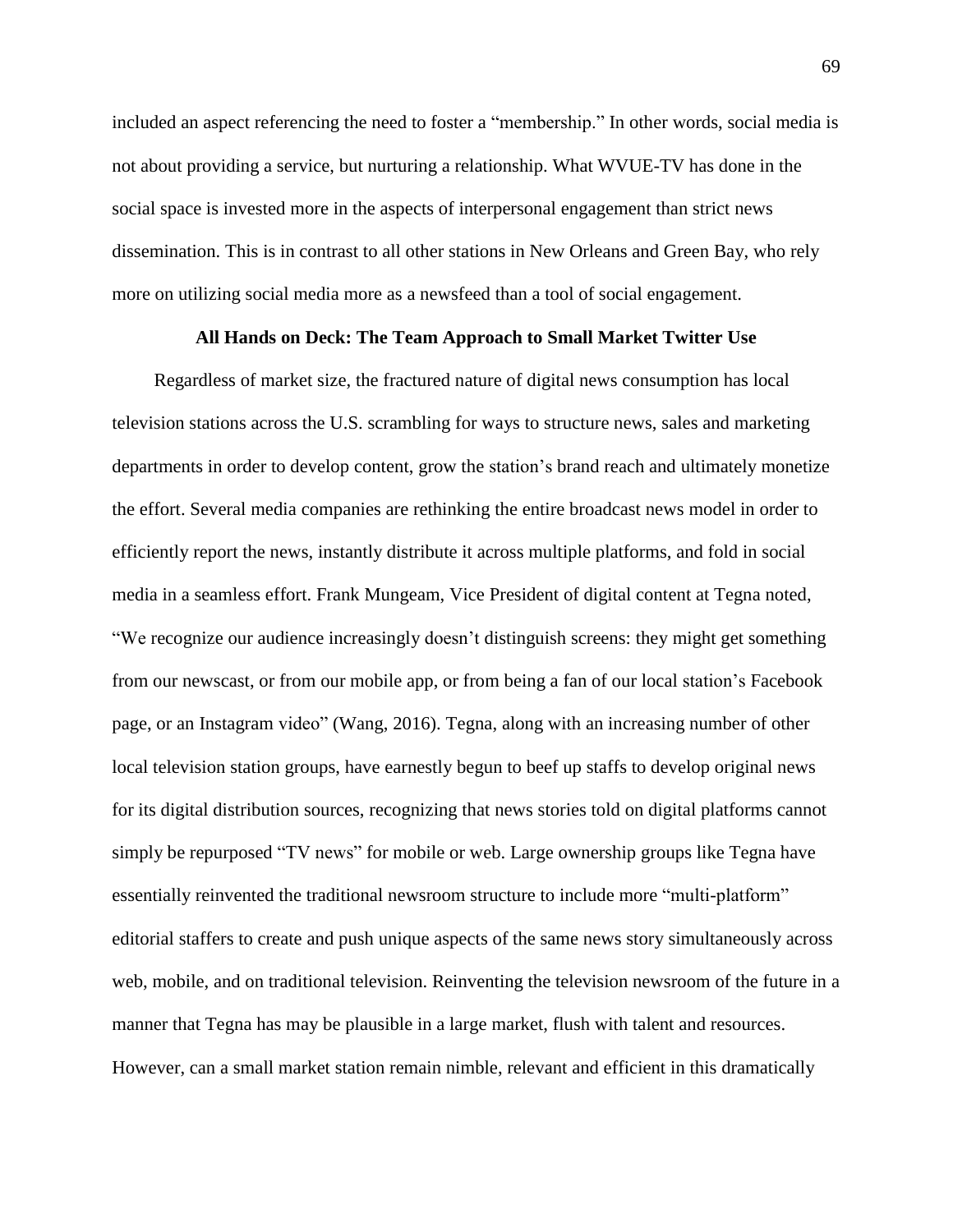changing news environment? Stations in smaller markets such as New Orleans and Green Bay have not made these dramatic changes, and appear to fall short in their ability to push large quantities of original digital content compared to stations in larger markets. They have, however, demonstrated a creative resourcefulness not seen in large markets, particularly in how they use social media.

On average, all stations in the New Orleans and Green Bay television markets post far fewer original messages on Twitter than their medium- and large-market counterparts. This is consistent across all dayparts and days of the week, including days with breaking local news or notable national events. By comparison, on a typical news day the total amount of tweets by a large market station can easily exceed 20-25 posts or more in total during the 6 a.m. hour *alone*. Medium markets post just slightly less total tweets, in the neighborhood of 17-20 or so per hour. When adding the total number of tweets by *all* stations in small markets, totals rarely exceed 15 per hour, with averages closer to only 10 total posts per hour. Higher-performing stations generally tweet more than lower-performing stations, suggesting that higher rated stations have larger staffs, but that is not always the case. Some small market stations appear to have perfected the art of the retweet— taking content posted by the station's reporters or network and passing it along via the station's social media accounts. In fact, on one day in the February 2016 ratings period, Green Bay's third place NBC affiliate, WGBA-TV, posted nothing generated from their own newsroom, but only tweets from national networks NBC News, MSNBC and even CNN throughout a large part of the day. More often, small market stations smartly balance tweets originated from the station's digital content staffers alongside select retweets from reporters, meteorologists and network partners. This allows for a wider variety of content from which to choose, shows a particular "do more with less" resourcefulness, and may also demonstrate a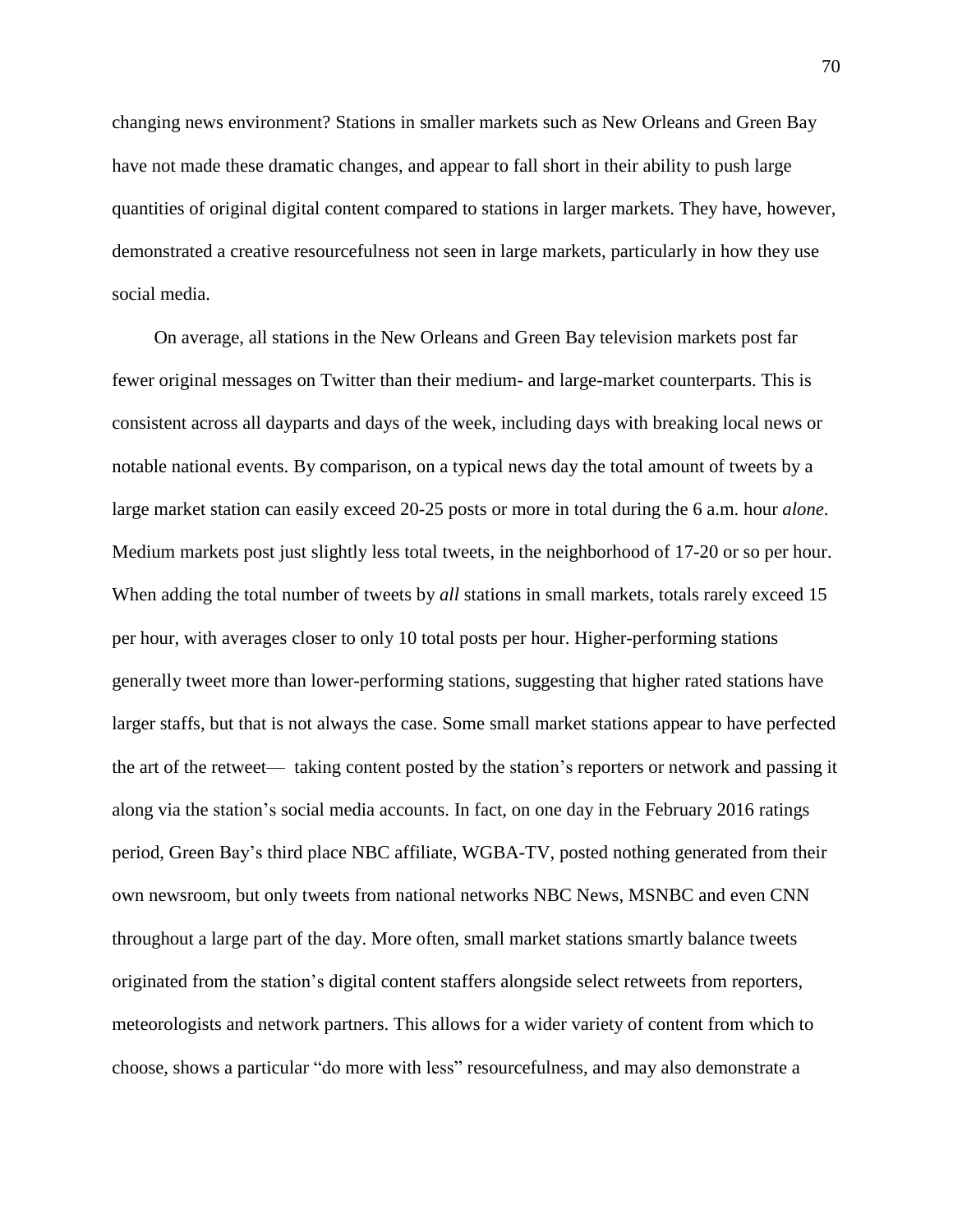fairly strategic approach to their social media efforts. Aggregating reporter and network tweets requires less effort overall, but also allows station talent to gain additional exposure for their personal accounts, increasing their followers, and expanding the social reach of the station.

After observing the habits of Twitter use by stations in Green Bay and News Orleans, one sees the extreme level of *inconsistency* in their efforts, particularly in terms of tweet content, and regularity of posts. Some stations were observed demonstrating a consistent pattern of tweets per daypart with predictable content in those tweets, generally in the form of weather and traffic tweets in the morning, followed by 1-2 tweets per hour of local news stories and the occasional cross promotion to network programming or a push to drive TV viewership tune in. This strategy was observed for a handful of days, but was then followed by days with virtually no tweets throughout the day. This was observed in both the New Orleans and Green Bay markets. Other oddities were observed, including select stations which avoided the opportunity to tweet in the hour immediately prior to a high-value daypart (such as late news or prime time), yet the station elected to release a barrage of tweets *two* hours before.

#### **Small Market Use of Facebook and Facebook Live**

For years, the ultimate goal of a local television marketer has been easy to describe, but more difficult to execute: drive and maintain ratings on traditional television in order to generate advertising dollars for the station. Stations have often practiced purchasing advertising space on other media including radio and cable TV in order to attract audiences, but local stations considered their *own* air as the most effective way to migrate audiences to their newscasts— an undisputed practice for decades (Tyler Eastman, Newton, & Bolls, 2003). Steadily, however, TV viewership has shrunk (Crupi, 2015) and online users are spending more time on the service each year, currently almost an hour a day (Stewart, 2016). As discussed, Facebook is very aware of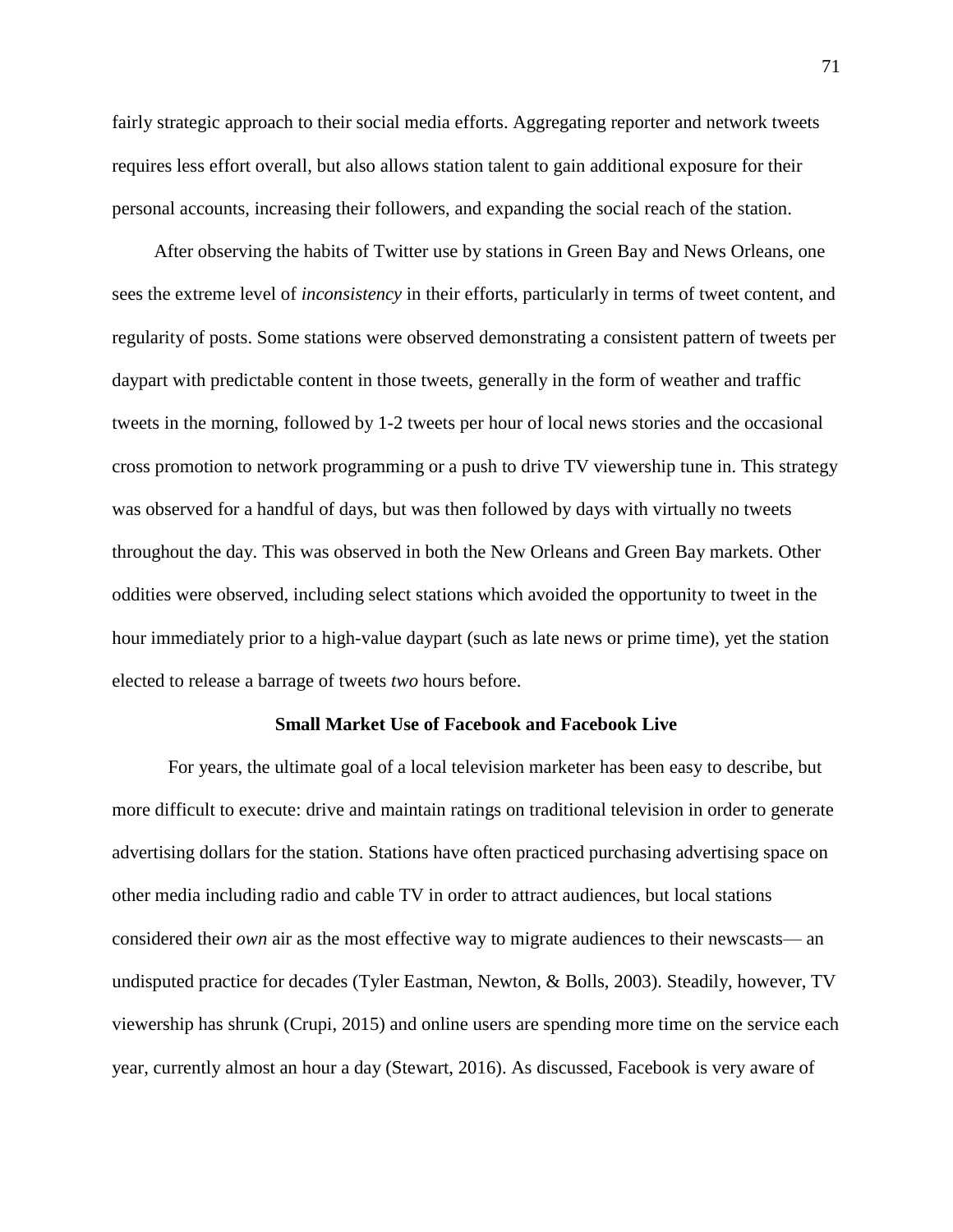this, and is showing no signs of slowing its efforts to use video to engage audiences, and some might say replace traditional television in total. Like their counterparts across the U.S., station newsrooms and their social marketers have shifted significant resources to utilizing the growing reach of Facebook and Facebook Live.

All of the major affiliates in Green Bay and New Orleans post a wide variety of content on their Facebook pages with an eye on informing and engaging audiences. This content includes video posts— brief pre-recorded video messages from anchors and reporters. Many of these messages appear in the morning and contain messages from station meteorologists passing along weather conditions for the day. Additionally, all stations post "snackable" news content in the form of simple video and graphic animations that can tell a story easily, especially on mobile devices. Some posts include promotional messages that attempt to drive viewership to an upcoming newscasts, and others still, contain no discernible "news" content and are simply viral posts repurposed from other websites. The majority of all Facebook posts from stations in Green Bay and New Orleans are links to the stations' websites, and for good reason: it pays. The top eight social media sites, including Facebook and Twitter, drive over 30% of all traffic to websites, and this number is higher at local television stations (Wong, 2015). Local stations can monetize this traffic, and guide users to other stories on the station's website.

While all stations in the Green Bay and New Orleans markets post similar content to Facebook, there are wide discrepancies in the frequency and percentages of the *kind* of content they post. While some stations demonstrate creative thinking in their approach to using Facebook, other stations appear to use Facebook sparingly, and even others as an afterthought. The respective ratings leaders in Green Bay and New Orleans, WBAY-TV and WWL-TV demonstrate a rather conservative approach in the content and frequency of posts to Facebook: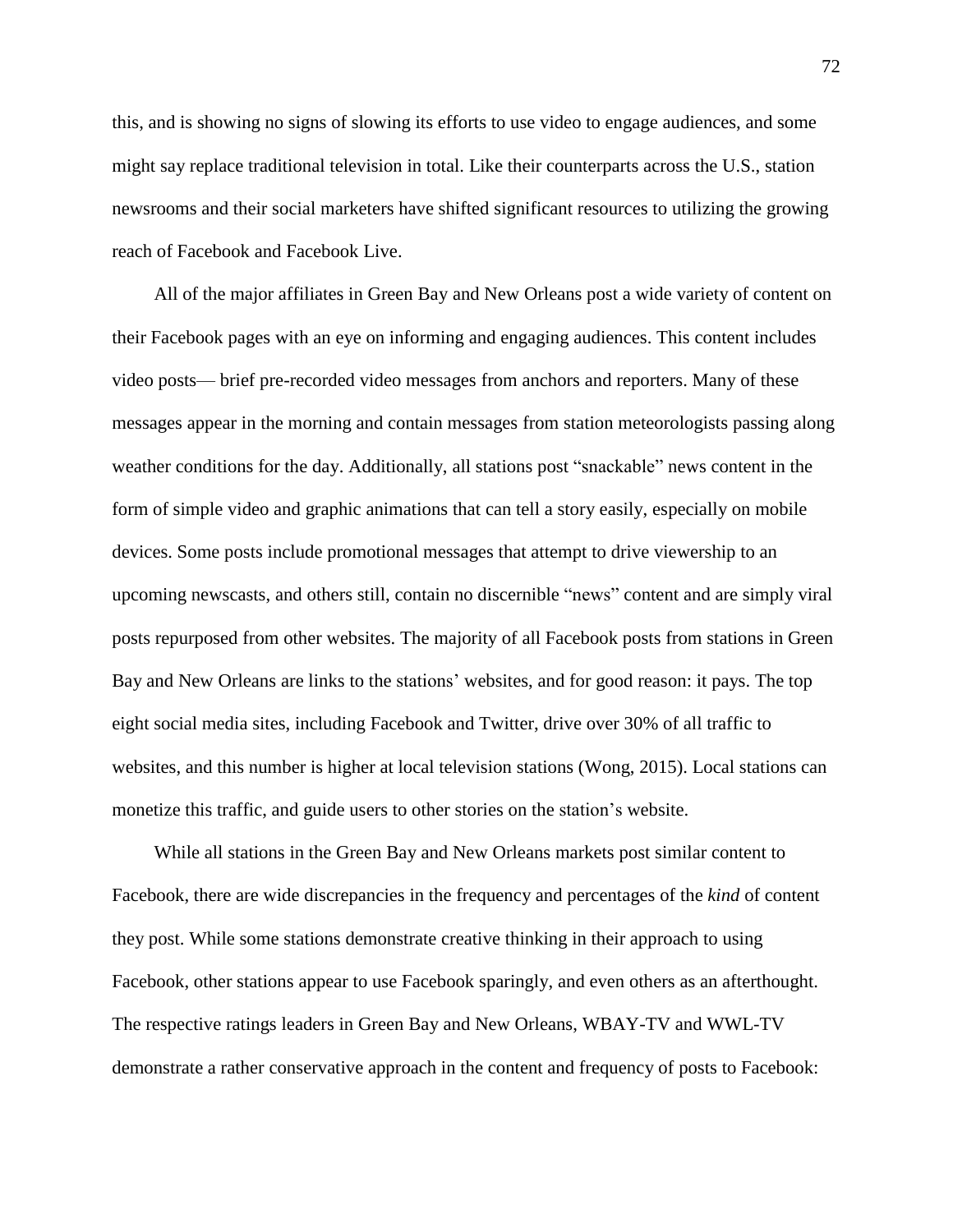news, weather, and traffic stories with most linking back to the station's website. Few instances of Facebook Live were seen. For example, during a one-week span in the February 2016 sweeps period, WWL-TV only posted three live feeds, each rather brief, and only featured a message from the two main anchors, shot on set, delivering an off the cuff promotional pitch to the TV broadcast about to begin.

WBAY-TV posted a wide variety of news-related content, including local and national stories, but very few posts appeared to be geared towards driving engagement. Compared to other stations in the Green Bay market, WBAY-TV generally posted fewer times a day, often less than one post per hour, and very rarely overnight. Clusters of posts generally appear only during the morning, midday and evening hours— traditionally high social media usage dayparts. This tactic reflects either a digital staffing shortage in the overnight hours or a strategy to only focus resources during dayparts when social media use is highest. Instances of Facebook Live on WBAY-TV's feed were practically nonexistent, except for one series of short feeds from the station's entertainment reporter on the night of the station's highly viewed annual Academy Awards show.

By contrast, New Orleans NBC affiliate WDSU-TV actively posted a healthy mix of entertainment and viral posts repurposed from other sites. These are mixed in with traditional local and national news stories, but at a much greater percentage than seen on other stations' Facebook feeds. The station is clearly looking to post content that will get a reaction and encourage engagement, which Facebook uses to gauge if a story is worthy of appearing on other users' newsfeeds. WDSU-TV does not hide this. One clearly non-news post titled, "Who Killed Selma Hayek's Dog?" received a comment asking, "Is this news?" only to be answered by a post by the station's Facebook administrators noting, "Just like many TV stations' Facebook sites,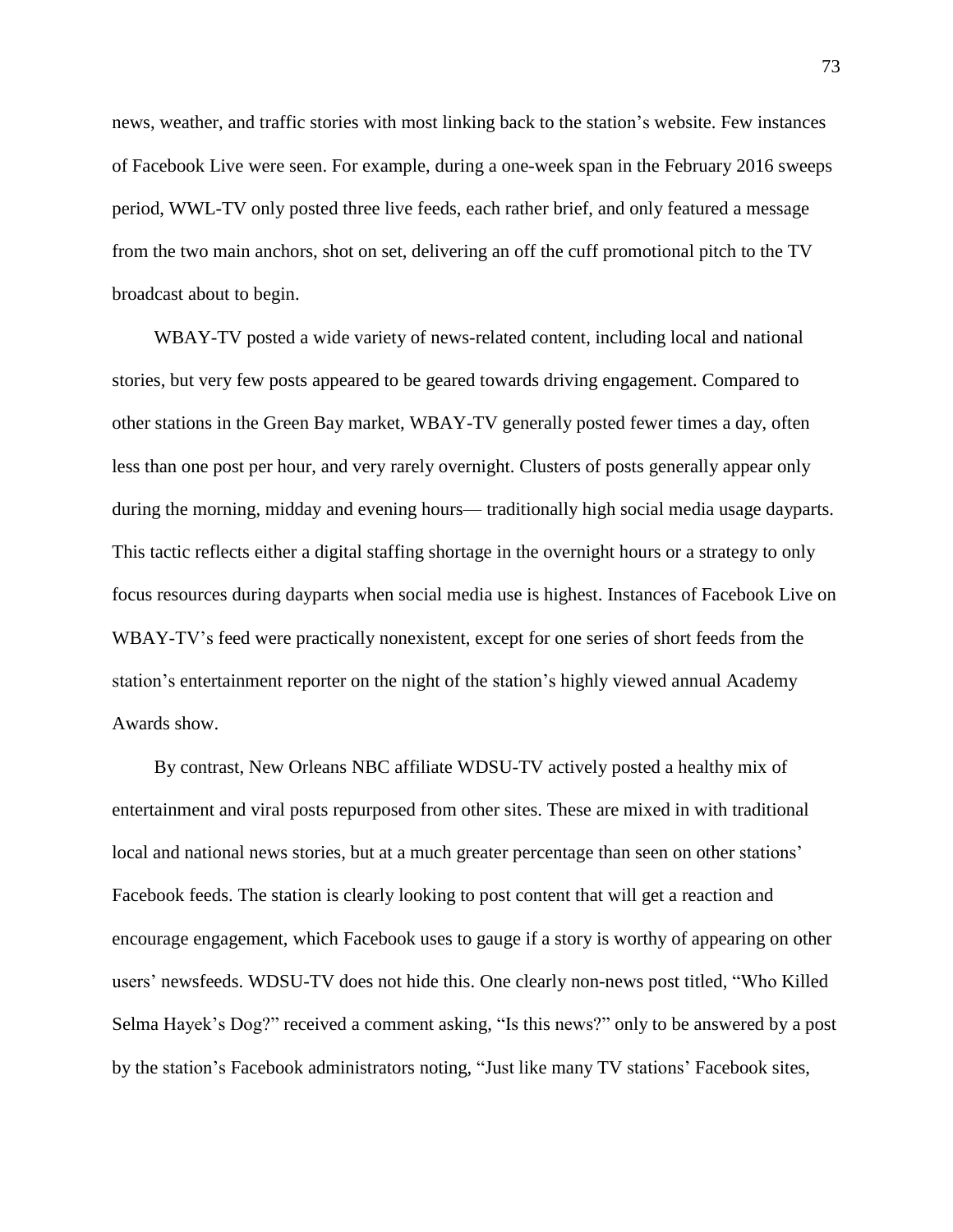WDSU offers a wide variety of content." WDSU-TV also embraces the short, mobile-friendly "snackable" video clips to not just deliver the news, but also to promote tune in of special reports in evening newscasts.

The remaining strategies demonstrated by Green Bay and New Orleans stations seem to diverge widely. Green Bay's WFRV-TV (CBS) posts seem void of clear direction. There are often clusters of posts in the middle of the day when traditional social media use is low, and few when one would expect it, generally in the late afternoon, evening, and morning hours. Some days, the WFRV-TV feed goes for hours without a post, and even when the station takes to Facebook Live, the stream receives little in terms of views. In Green Bay, WLUK-TV sits on top of the rankings in terms of social media engagement with a high volume of posts with many more local stories than their competitors, and will drop in select viral stories that would seem to see higher engagement and comment. The station did not appear to embrace Facebook Live at a level seen by other Green Bay stations, however. Aside from a small handful of lengthy weekend Facebook Live feeds (up to an hour or longer), WLUK-TV most often preferred to post much shorter pre-recorded videos, often a minute or less, all shot on a mobile device, and each including a reporter standup.

Of all the local television stations across Green Bay and New Orleans, it seems that it is the offbeat content on WVUE-TV's Facebook feed which propels it over WWL-TV in terms of allimportant metric of audience engagement (Depp, 2015). WWL-TV actually surpasses WVUE-TV in total followers and fans, but the number two station in the TV ratings leads all station in the market with over 28% of all social media interactions. Chris Finch, the digital content director at WVUE-TV, says the station's Facebook strategy doesn't mix broadcast content with social. "We try to find a story that we know is going to reach out to the audience we know is on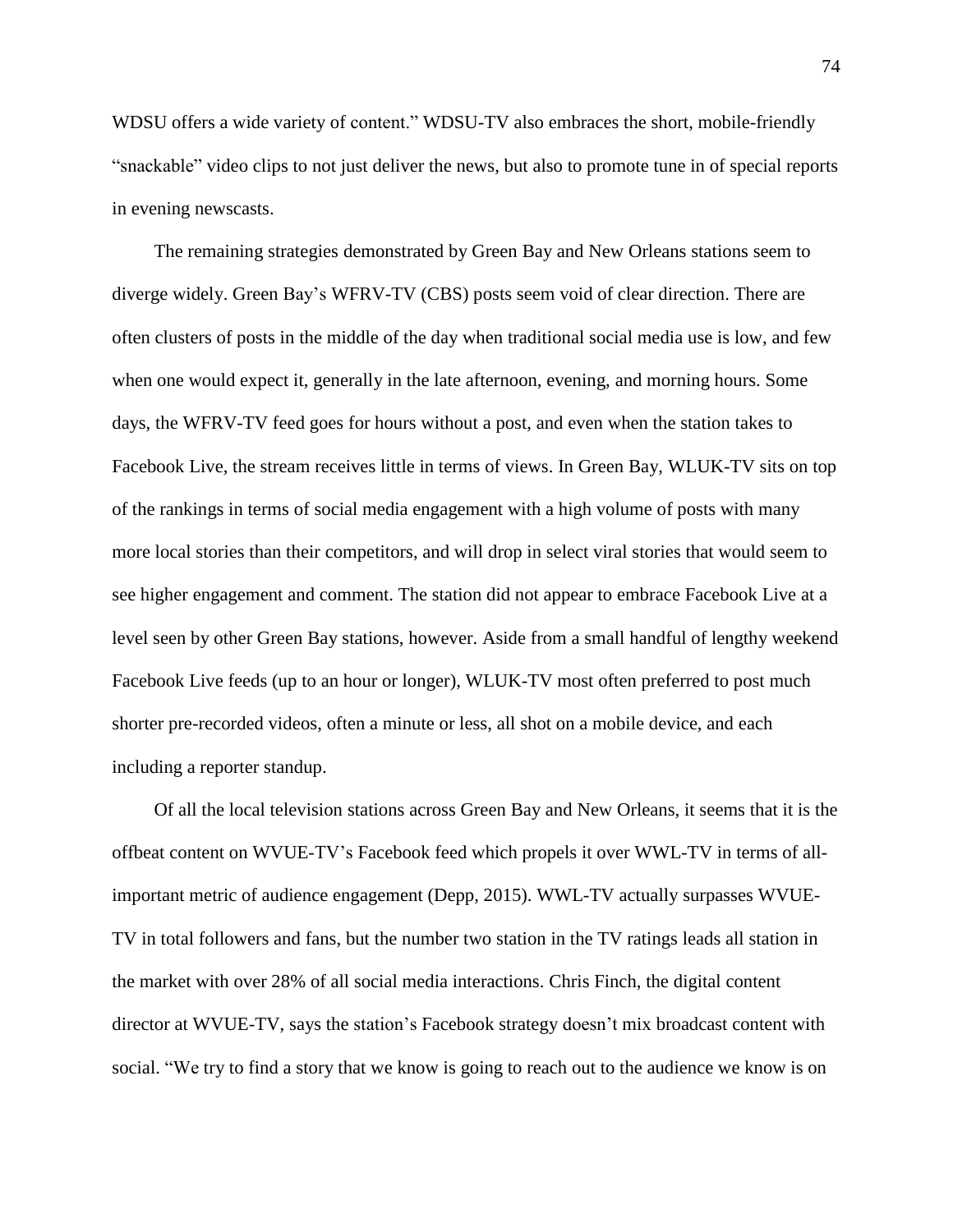Facebook," WVUE's feed is usually quite different from the feeds of the other stations in the market, typically including more unusual, less "newsy" content that's inherently more shareable.

Lastly, like most stations in small markets, WLUK-TV's entire social media and digital content producers are based in the news department and are focused squarely on developing stories for the station's website and social media outlets, including Facebook, plus cull stories from around the web to generate engagement. That said, WLUK-TV also recognizes the importance of using Facebook to help spread brand messages and locally-produced viral content, including Facebook Live streams. These efforts prompted WLUK-TV's marketing department to create a separate "FOX11 Behind the Scenes" Facebook page which contains mostly promotional content from the network, Facebook Live streams and lighter local-interest and viral videos. Rather than immediately post these "promotional" videos to the markedly news-centric main page, the digital content editorial staff chooses content it deems appropriate and repurposes it on the station's page.

#### **Getting into the Act at the Oscars**

The 2016 Academy Awards broadcast on ABC saw its smallest television audience since 2008 (Fitzgerald, 2016), but the annual event set records in the social media space. By the time actor Leonardo DiCaprio took home his long-awaited first Academy Award, the television audience had waned considerably, but the Twitter conversation spiked with 184,000 tweets. The vast popularity of an event like the Oscars is newsworthy in its own right and generally warrants a mention by every TV news outlet, but some interesting observations of how this event was covered by small market stations, especially on social media, are worth noting.

WBAY-TV in Green Bay and WNOL-TV in New Orleans, both ABC affiliates, were the stations in their respective markets that aired the broadcast. Interestingly, WBAY-TV did not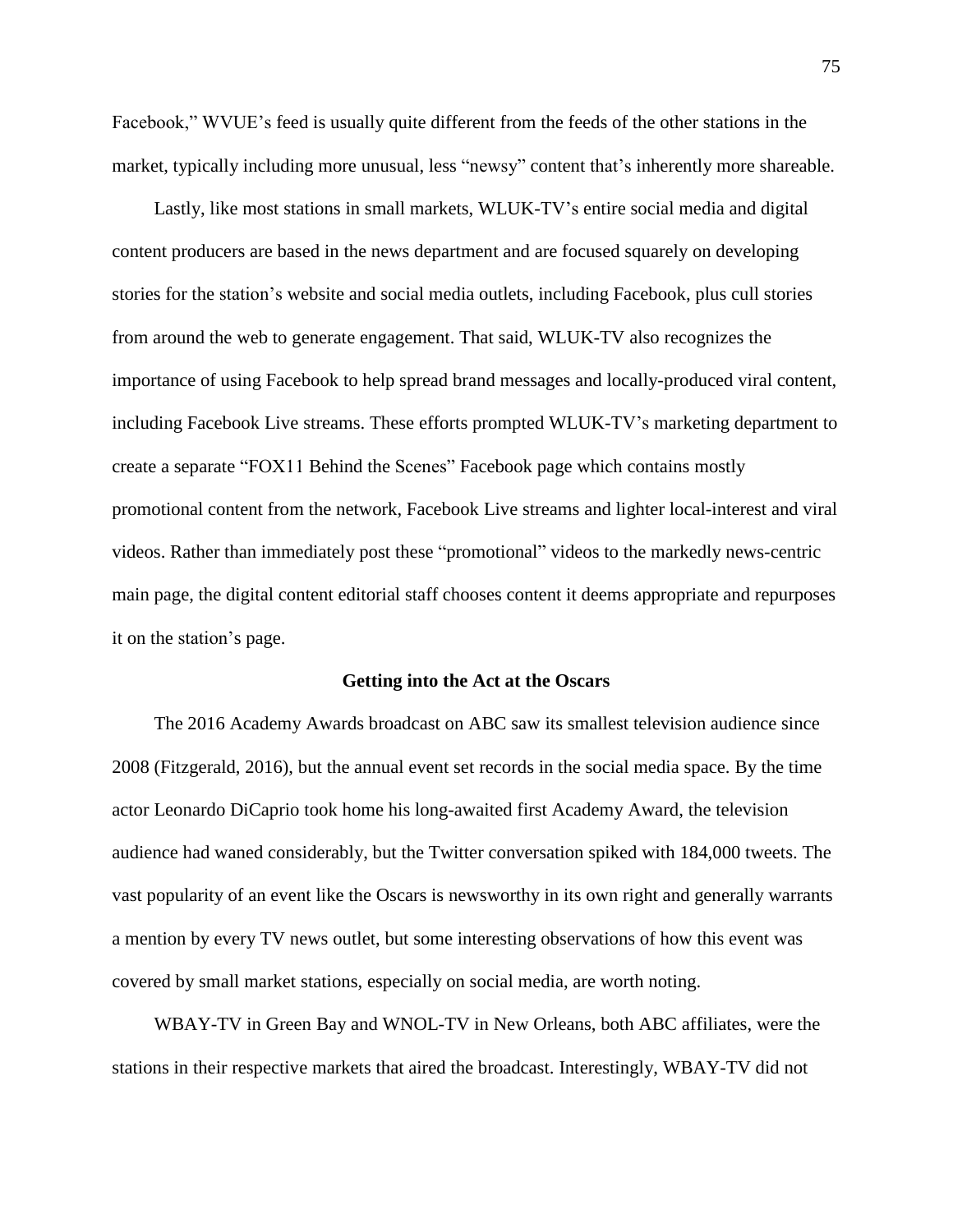utilize their Facebook or Twitter feeds with Oscar-related posts, opting more for a Twitter-based "live-tweet" strategy on Facebook Live. A WBAY-TV reporter streamed brief updates and commentary on the goings-on from the event several times throughout the evening. Averaging at around two minutes each and shot from the reporter's cubicle, this strategy did not attract much in the way of views and engagement. The New Orleans ABC affiliate, WGNO-TV, took a more traditional approach, with a steady offering of Oscar-related posts on Facebook (and re-posted to Twitter) that included winner announcements in real-time, plus popular photos from the red carpet and commentaries on the ceremony itself.

Even stations that did not air the event were active in the social space, choosing to be part of the conversation with their fan base over any risk of sending viewers to the live broadcast on the competition. New Orleans NBC affiliate, WDSU-TV, was particularly active on Facebook, posting "congratulations" messages to award winners on their newsfeed in real-time, and New Orleans CBS affiliate, WWL-TV, posted no fewer than ten Oscar-related posts throughout the evening and into the next morning. The remainder of stations in both markets generally ignored the event, posting considerably less posts related to the awards, other than those that were considered newsworthy, specifically actor Leonardo DiCaprio's first Oscar win. Notably, Green Bay stations WGBA-TV (NBC) and WLUK-TV (FOX) posted photos of local icon and Green Bay Packers quarterback Aaron Rodgers and actress/wife Olivia Munn who appeared at the starstudded event.

#### **Small Market Summary**

Small market television stations appear to be in a perpetual state of needing to do more with less. Digital and social staff headcount at these stations are generally smaller than their medium- and large-market counterparts, and are often made up of employees who are at the very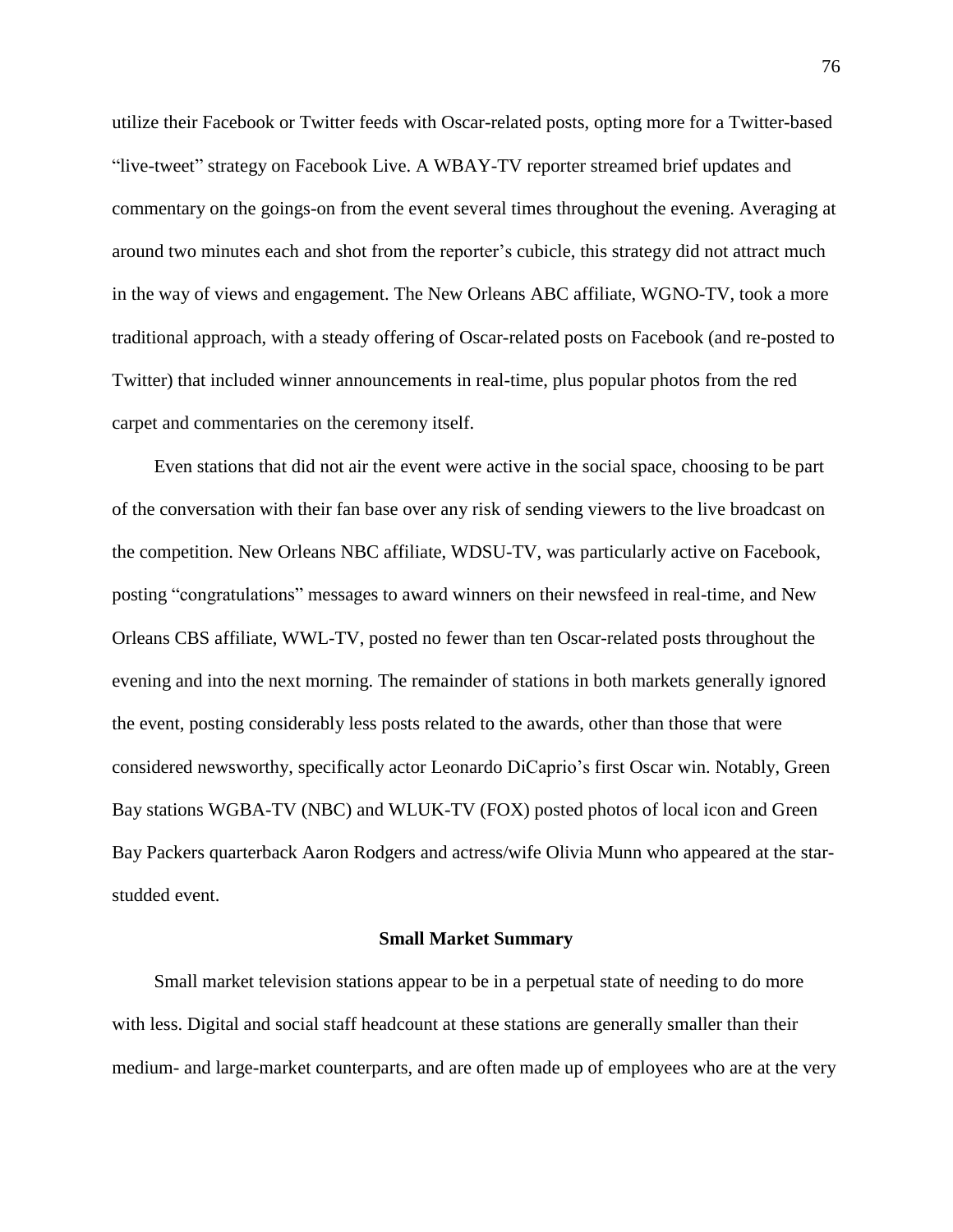beginning of their careers. Recruiting fresh, skilled talent can be difficult in a smaller market, as is retaining skilled talent after they've been sufficiently trained. These employees often leave for bigger markets after only a few years in search of higher pay and greater responsibilities. As a result, turnover in small markets can feel continuous, requiring managers to regularly re-train new employees, or settle for less-skilled recruits.

All is not bleak in small markets, however. The environment described above appears to create a culture that is more collaborative and creative, where calculated risks are being taken in their social media and digital content efforts. In this collaborative setting, responsibilities are spread over a wider group of contributors which are pulled together and shared on the main station page, to the station's collective benefit. Small market stations seem unafraid to use new social tools, particularly Facebook Live, in unique ways, showing a willingness to take risks that a station in a larger market. Sometimes small market social media efforts can appear misguided and a little haphazard. However, some of their best practices would be well suited being adopted in larger markets. One example of this is the practice of aggressively repurposing the social media reports of the *reporters* and other talent from the station as the primary source of station social media content and promotion. This may be a necessity at a smaller market, but it has the effect of bringing more personality (and brand connectivity) to the station's social efforts, regardless of market size.

As stated earlier, there is a fairly wide gap in ratings and resources between top performing stations and poor performers in small markets. Put another way, strong stations appear to utilize social media smartly, and stations that struggle in ratings generally seem to struggle with using social media well. That said, no small market station was immune from appearing to wander off course. Is this because of a lack of a well-communicated or constantly-changing local digital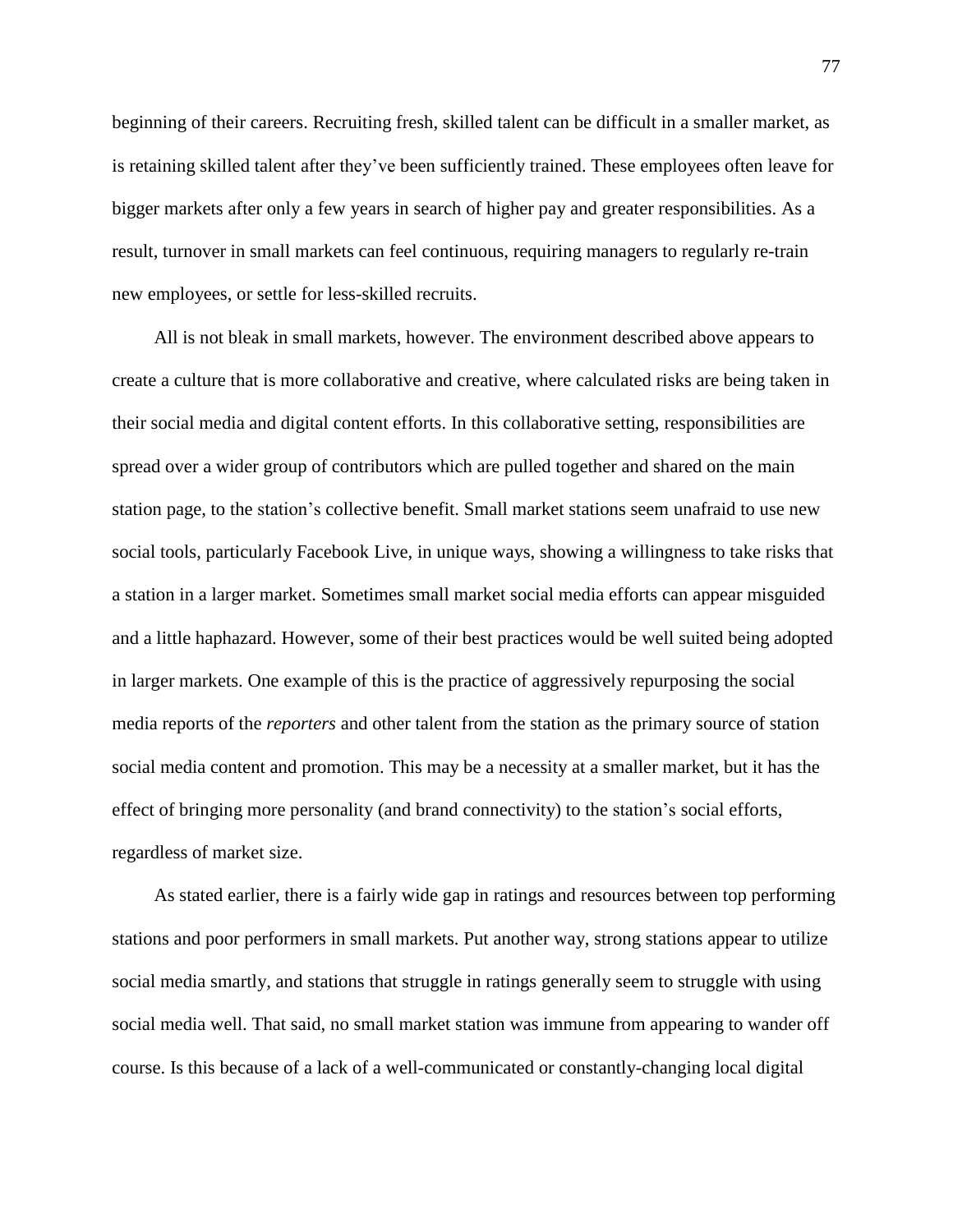strategy? Is it a result of poor managerial follow up, or possibly regular employee turnover? Perhaps it is simply the kind of *entrepreneurial* approach to social media that makes smaller markets a dynamic, vibrant proving ground for fresh ideas? Either way, smaller markets seem to have a high percentage of free-thinking multitaskers who fill a wide variety of roles and valuable new ideas that can bubble up and benefit the parent company's station group. It is interesting to ponder on the idea that the very kind of nonlinear thinking found in small markets may very well be what is necessary industry-wide to ensure the survival of local broadcast television as a whole.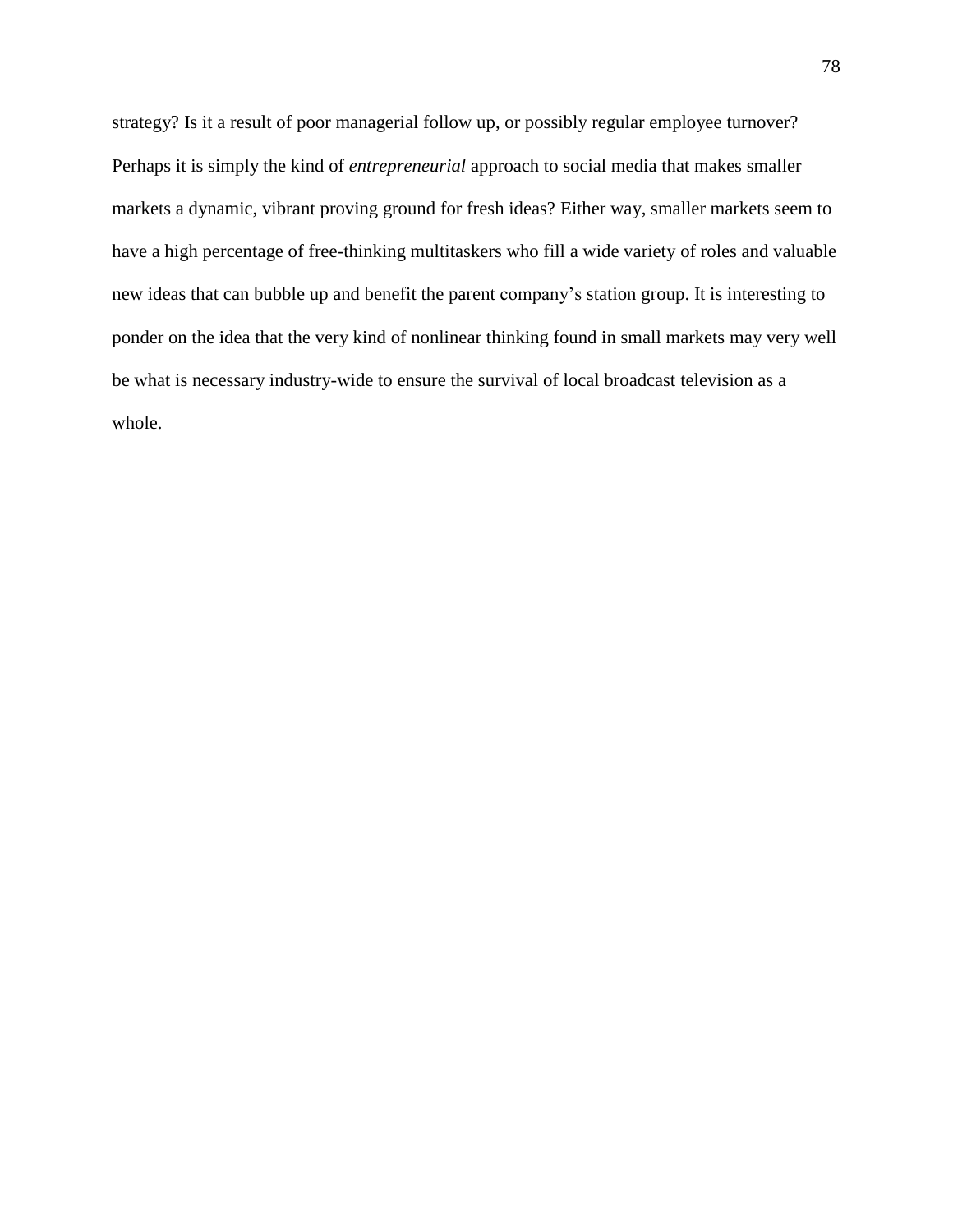### CHAPTER 5: DISCUSSION

#### **Introduction**

As stated earlier, this body of work has focused on the observation of news and promotional content contained within Facebook posts and Twitter feeds from local broadcast television stations, particularly during a period of time when those stations are hyper-focused on migrating audiences to various programming. This final chapter will draw comparisons from these digital texts across the wide spectrum of local television stations in large, medium, and small television markets. Each of the stations observed produce and air local newscasts, they are all affiliates of major television networks, and all are staffed with dedicated personnel to create multiple instances of digital content every day, including social media posts. Understanding the differentiating factors among these variables provides a valuable snapshot of the current state of broadcast television promotion at the local level, and adds to the scholarly discussion of an industry affected by such rapid change.

Subsequent to the review of these texts, there are a several key observations that have emerged regarding the structure, strategy, and execution of social media content distribution and promotion at local television stations:

- 1. Since its introduction in the mid 2000's, there is a noticeable decrease in the use of social media for the expressed purpose of tune-in promotion.
- 2. The level of social media *entrepreneurship* demonstrated by a station appears to be inversely proportional to size of the market in which the station is located.
- 3. Corporate ownership certainly plays a role in a local station's social media strategy, structure and executional philosophy, but local stations appear to be at the mercy of their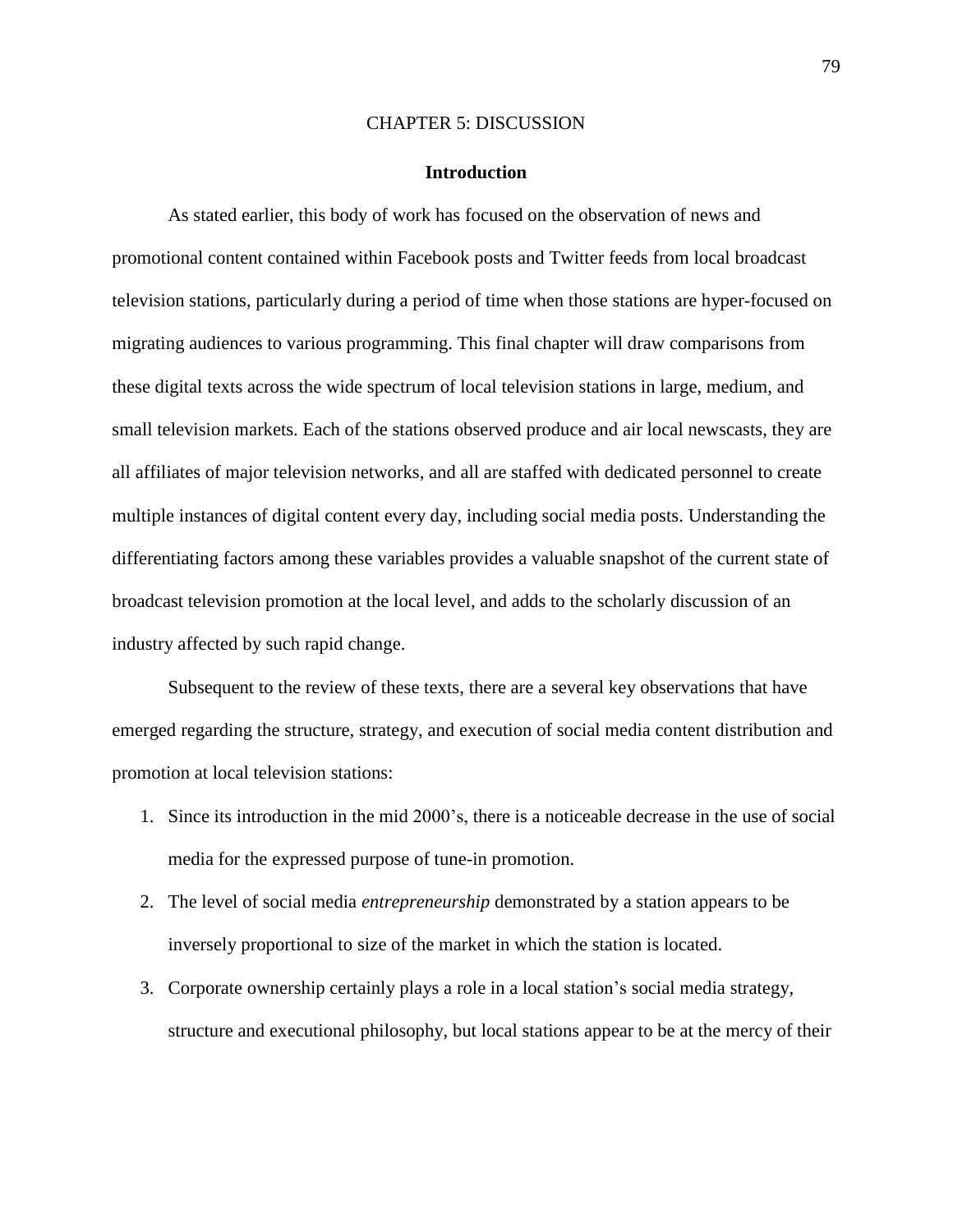unique market and local ownership influences in determining a rightful course of action with social media.

4. Facebook and its streaming video spawn Facebook Live receive a significant percentage of social staff resources to manage and maintain. Twitter seems to receive much less. Are there long term risks to this?

## **Observation 1: Moving from Promotion to Engagement**

In sharp contrast to just a few years ago, the use of social media's mass audience reach by television marketers appears to have shifted from that of a *promotional* model to that of an *engagement* model. In other words, stations appear to be steadily shifting away from simply using social media as cross-promotion vehicle to migrate audiences to the television. Instead, social media content from stations is increasingly story-based, written in such a way as to solicit feedback, "shares" by the consumer, and links to the station's website. This is significant, as it is fairly well documented that since the time of social media's emergence, television networks not only used social media to connect with their audiences (Coffey & Cleary, 2011), but Greer and Ferguson (2011) note that commercial stations were more likely than public stations to post tweets promoting newscasts. Blasingame (2011) may have been the first to notice a shift away from Twitter as a pure promotional platform, observing that while stations in San Antonio primarily used Twitter for promotional purposes, the greater potential for Twitter was for the immediate flow of breaking news.

Today, local television stations today are using Twitter almost exclusively as a news aggregator. This is the case across all stations regardless of market size, ownership, or position in the market rankings. Exceptions to this were during periods of extreme local interest, including local breaking news and special events, and all stations seemed to use Twitter to remind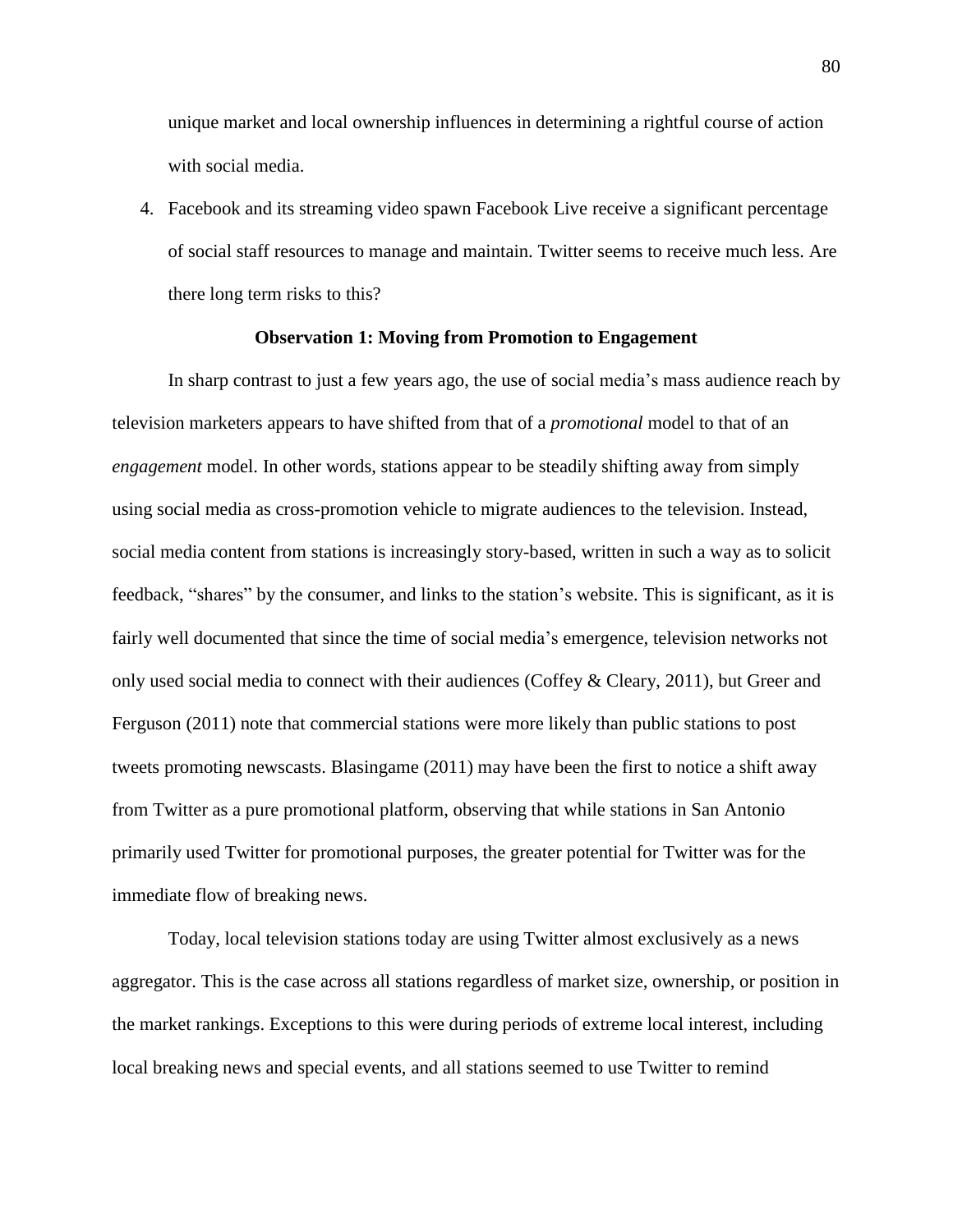followers of additional news coverage available from the station on other platforms. It's also interesting to note that when the stations did use Twitter to promote station programming, it was often to promote a station's live stream, or other *web-based* offering. This seems to indicate that stations are finding it more desirable to migrate audiences from "digital to digital" as opposed to "digital to TV." Other select cross-promotion efforts, when they were observed, were for traditional TV sweeps news stories— usually a special investigation that would air during an evening newscast. In smaller markets, these cross-promotion tweets were simply the on-air promotion (made to run on TV) embedded in the tweet, but in medium- and large-markets, separate videos were made with large, simple text and animation, made to be effective on mobile. These video-based tweets were smartly scheduled in the hour (sometimes minutes) immediately prior to the newscast in which the story would run.

When stations weren't using Twitter or Facebook to push news content, they used it simply to engage with their audiences. These posts were more organic and unscripted, and featured lighter moments that reinforced a more personal "relationship" the station shared with their viewers. Stations in Indianapolis and San Antonio especially seemed to embrace this, with anchor "selfie" photos, behind the scenes video commentaries, rallying cries for local sports teams, and even links to "bloopers of the month" videos. While these posts may seem to appear off-the-cuff, there is clearly a strategy (and many station personnel) behind this. At the 2016 Promax/BDA Station Summit, John Kukla, Vice President of Creative Services for KDFW-TV (FOX) shared best practices in this exact area, urging station marketers to create social media posts that showcase the true personality of their station talent. In his words, these social posts must be honest, open, and embracing of interactivity, even if it is unflattering or self-deprecating.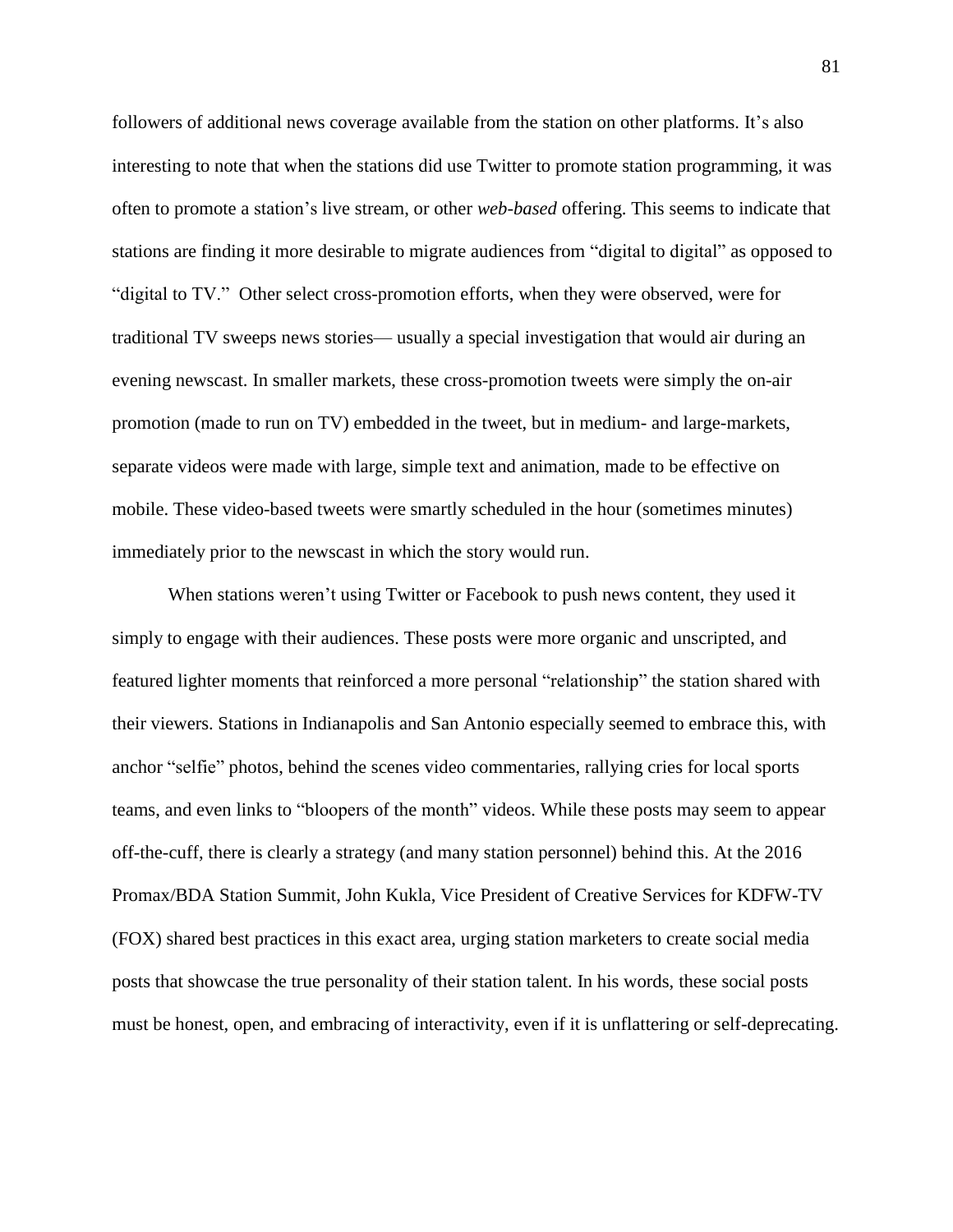He notes this effort strengthens the emotional bond with the consumer, and as a result, builds brand loyalty.

One might argue that over the past few years, local TV stations have become wiser to the purpose that social media was intended: a way to interact and engage with friends, family, and potentially a much larger audience. As companies continue to enter into this social environment in new ways, it would seem that the *business* benefit of this new mass media is starting to come secondary. In the beginning of the Web 2.0 era, television stations considered social media as *mass media*, a tool by which to build traditional TV ratings through promotion. Local stations are now focusing their efforts to build relationships first, and let the benefits of consumer brand loyalty do the "promotion" instead.

## **Observation 2: Social Media Entrepreneurship by Market Size**

Large market television stations generally have more people in their ranks, they pay their employees more money, and they are able to hire employees with more experience than their medium and small market counterparts. According the RTDNA, large market stations average almost eight full-time employees devoted to the station's web and digital upkeep. Medium size markets have almost half of the staff size, and smaller markets have even less (Papper, 2016c). As such, one might surmise that large market stations would be better equipped to perfect the art of social media marketing by taking a more aggressive, *entrepreneurial* approach to their social media effort. Put another way, is social media success easier to achieve in a larger market due to the higher quality resources and research available to them? Interestingly, this does not appear to be the case.

In spite of the prevalence of highly-paid, well-seasoned professionals found in great numbers at large market television stations, the strategies executed in these markets actually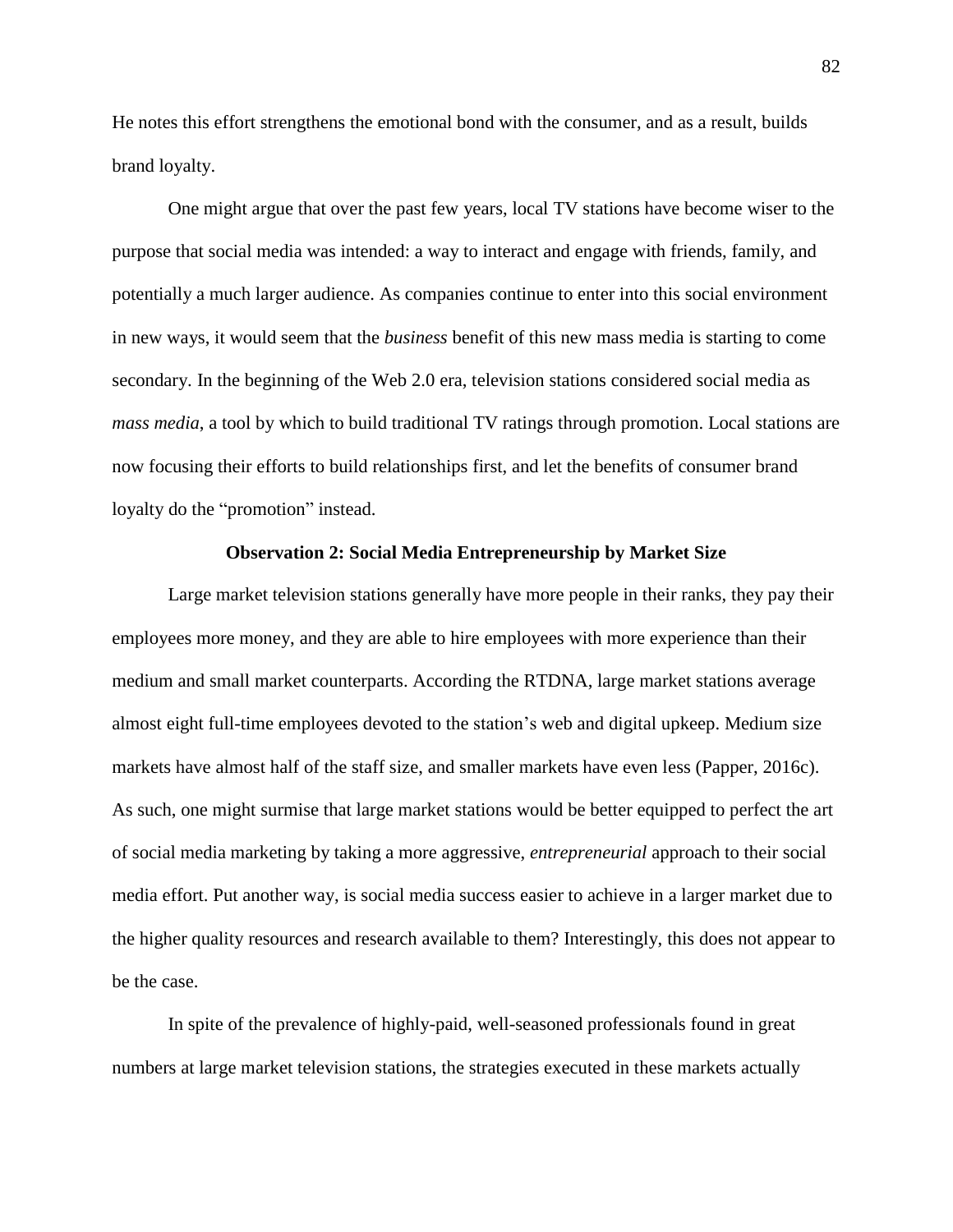appear *conservative* compared to their medium and small market brethren. For example, immediately following the launch of Facebook Live in January of 2016, stations across the country scrambled to find ways to incorporate this new streaming technology into their social repertoire. Stations in New York City and San Francisco immediately began using Facebook Live as a way to broadcast behind the scenes video, but the majority of them were somewhat simplistic in nature: short video snippets from the newsroom noting "what we're working on" for that evening's newscast. That's not to say the stations did not use Facebook Live in unique ways. KPIX-TV (CBS) posted a 30-minute video of a roving camera traveling through a stationsponsored hospitality event the week of the Super Bowl. Their crosstown competitor KGO-TV (ABC) streamed video of halftime rehearsals for the game. Putting the novelty of this kind of video aside, it was actually medium and small markets that showed a greater sense of creativity in terms of using Facebook Live. Indianapolis market leader WTHR-TV (NBC) was quick to begin streaming what they call "2-way" Facebook Live streams knowing that they would be able to talk back to viewers in real time. This is seen especially during breaking weather situations, where meteorologists mention online viewers by name during the stream, creating a more interactive experience. KSAT-TV (ABC) took this a step further in San Antonio and streamed *entire* morning newscasts on Facebook Live from a small camera propped on the news desk. During breaks, co-anchors would address the camera and give personalized greetings to viewers of the stream, and return to newscast anchoring duties once commercial breaks were over. In Green Bay, WFRV-TV (CBS) streamed in a similar way throughout their morning newscast, but with a much lower quality of production. This leads one to assume that while smaller markets demonstrate a more aggressive approach to adopting new social media technologies like Facebook Live, occasionally, the execution is less polished.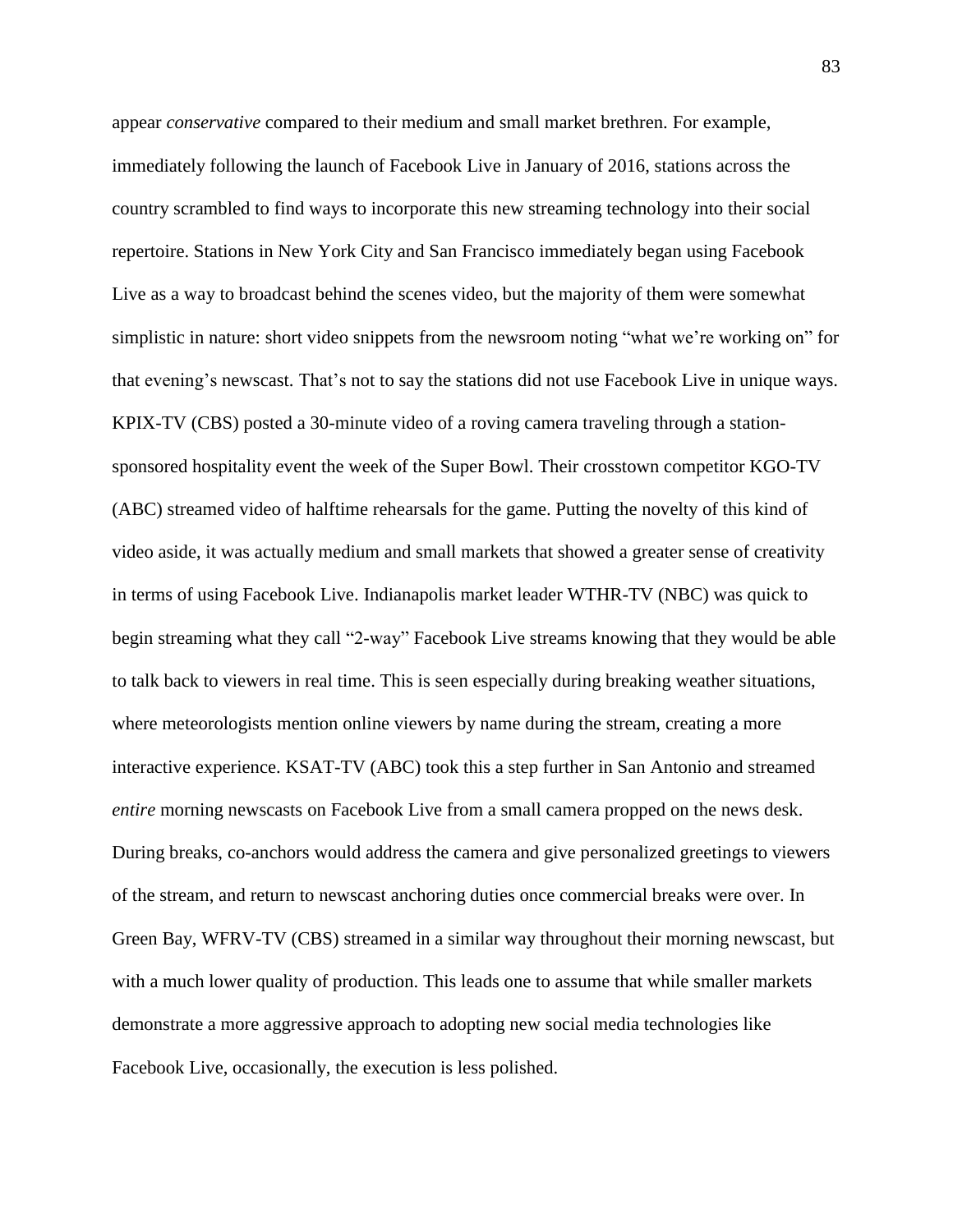What small market television stations sometimes lack in overall studio production quality, big budgets and technical polish, they seem to make up in savvy. There is a noticeable, forward-thinking orientation in their social media strategies that are not often seen in large markets, and it may actually begin with the age of the talent pool in many smaller market stations. In these markets, many of the positions are entry-level, and are often filled by recent college graduates all too familiar with social media best practices. Dan Spangler, Director of Creative Services at WLUK-TV (FOX) in Green Bay put is best when he said, "[If] you want to know how to best connect with someone on social media, ask a millennial. Or better yet, hire one" (phone interview, September 1, 2016).

## **Observation 3: Ownership Effect on Social Media Strategy**

Tegna, Inc. is a year removed as the digital and broadcast television spinoff of Gannett, and has been quite vocal regarding its vision of how to reinvent how its 46 television stations (including seven duopolies) develop, distribute and promote news and other digital content. Touting its "digital first" model, Tegna stations are redefining department structures, re-training and beefing up digital staffs, and in some cases offering buyouts to ensure their success. The process is not entirely one directional; Tegna has also surveyed its employees for new ideas and have even asked some of these forward-thinking employees to travel the country to train and test out these new ideas. In a relatively short time, this progressive thinking has made its way into the social media strategies at their stations. According to Emily Mower, director of marketing at Tegna's station in Norfolk, Virginia, the company has turned a long standing and generally agreed upon brand strategy upside down. The station's common marketing practice of cultivating its brand position first as a way to attract customers has now changed to one where the company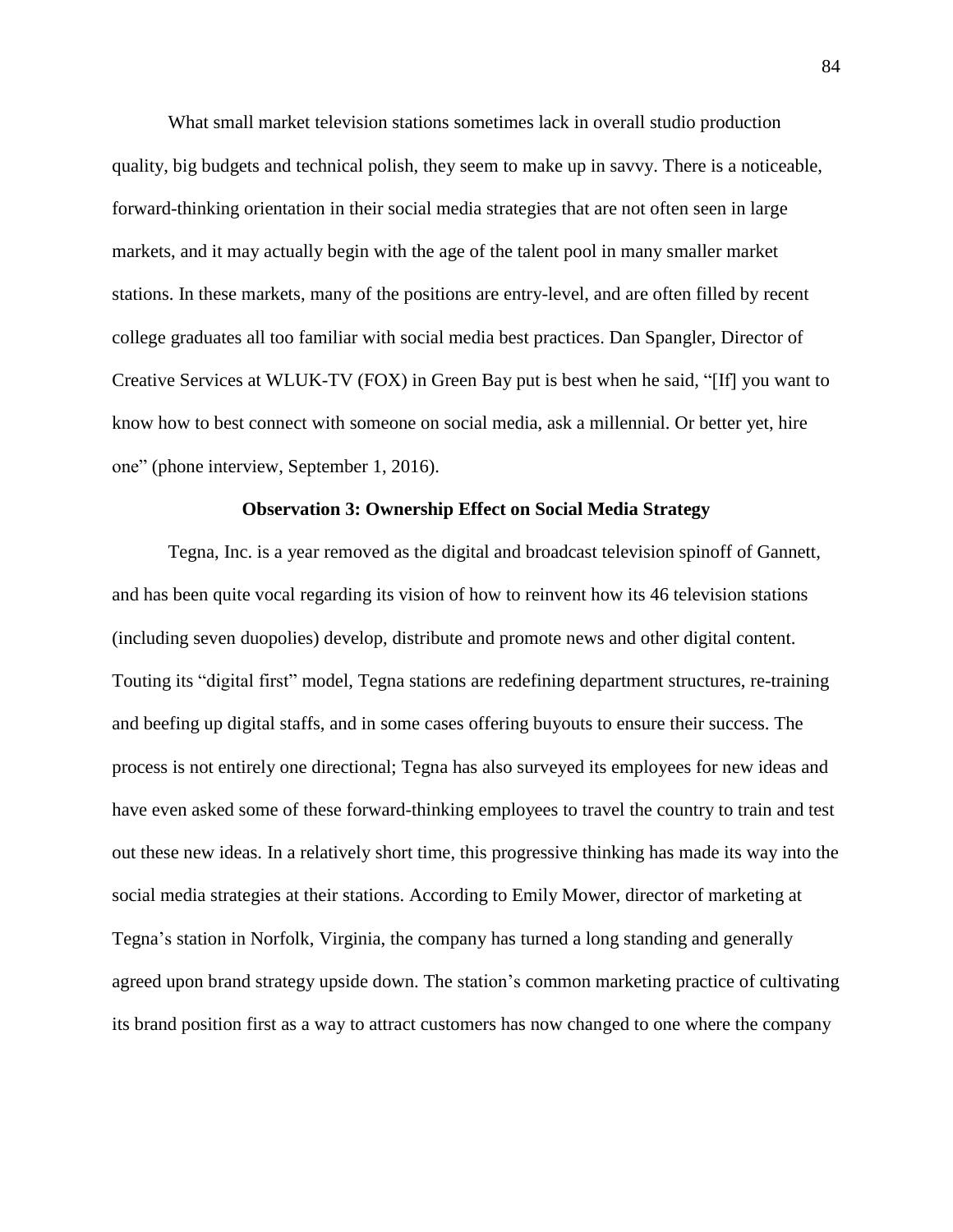is charged with creating *customers* first (particularly through social media) and then allowing them to contribute and build the station brand" (Mowers, 2016).

While Tegna has made headlines with their far reaching and highly coordinated plans, there was almost no indication of a common social media strategy across *any* ownership group during the period of time stations were observed, including the two Tegna television stations observed for the purpose of this analysis: WWL-TV (CBS) in New Orleans and KENS-TV (ABC) in San Antonio. To be fair, these stations were part of a spinoff that saw several new corporate appointments *during* the observation period, so a unified Tegna effort would not have been in place. Still, it is striking to see so many stations adopt such diverse methods and strategies in their social media promotion, regardless of ownership or market size.

One would expect that a network owned and operated station to be well connected to that network's priorities. As such, one would expect to see similarities in how network programming, along with high-value local news content is created and promoted. In New York and San Francisco, *each* of the major network affiliates are owned and operated by their respective network, but there are practically no indications of likeminded social media strategies among them. For example, during a standard weekday, WABC-TV (ABC) in New York rarely tweeted in the hour leading into primetime, whereas KGO-TV (ABC) in San Francisco used this particular hour of the day to tweet often. This may indicate any number of things, including one station feeling that entertainment-minded audiences are not looking for news content immediately before primetime, and another reacting to a natural post-workday spike in social media habits in the late afternoon. It could also simply mean that, due to scheduling, social media staffers are between shifts at that hour. Regardless, this was only one of many examples that seemed to indicate that there was little coordination between these important stations, and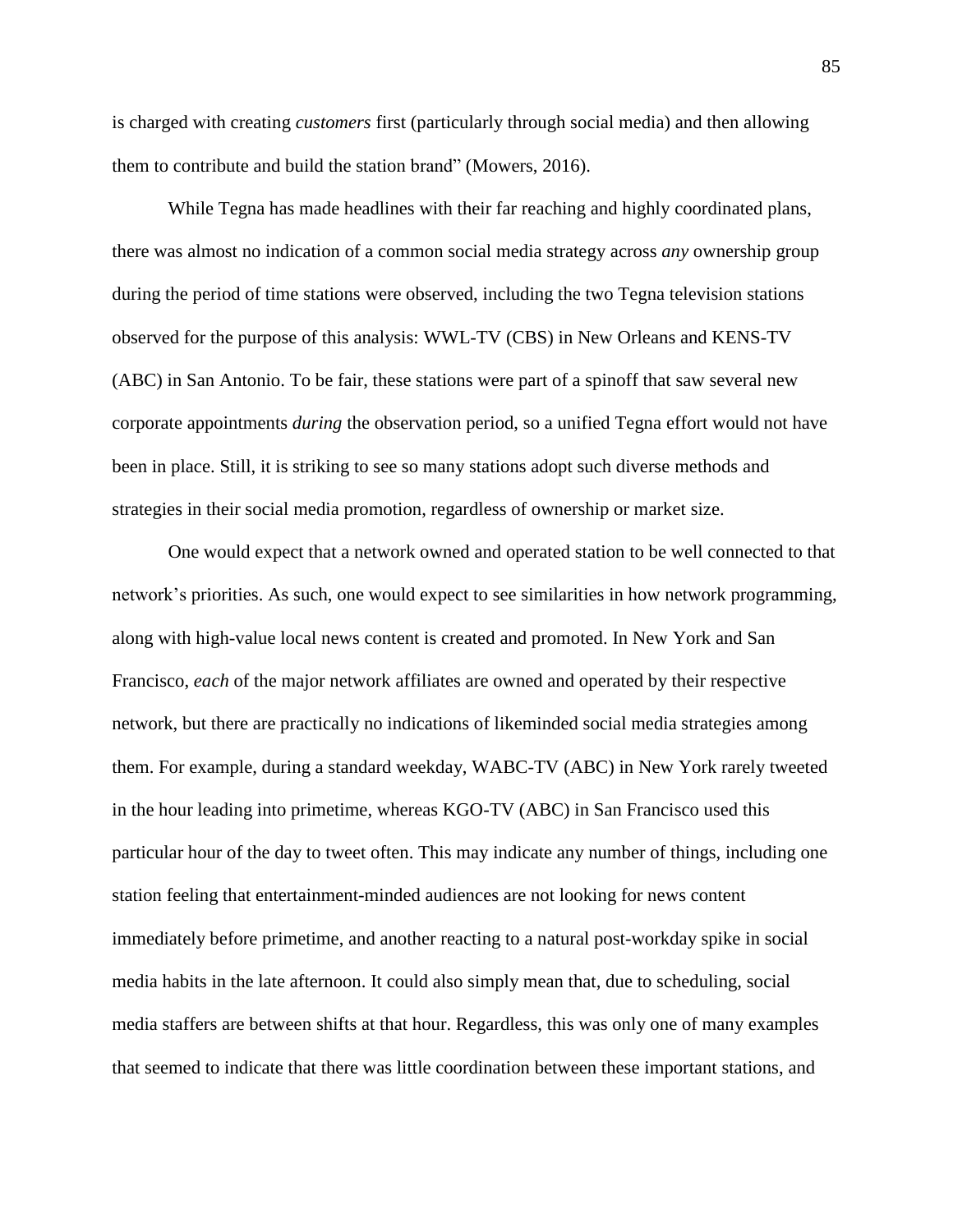perhaps that the network plays little role in communicating a priority in the effort. It is important to point out that there are significant differences in total tweets per daypart, content of those tweets, and even a lack of network cross promotion across *all* of the major networks' owned and operated stations in New York and San Francisco.

It would be naive to think stations operate with no input from any station's corporate ownership. Built-in efficiencies abound, from group purchasing of social media monitoring tools to monthly conference calls sharing best practices, so there is a built-in dialogue with the stations on how to best curate and promote content. Still, if a corporate group is recommending a common strategy among its stations, it has not been observed here. Rather, I believe it is the unique operational realities at the local level have more of an impact on how a station executes a social media plan. Could a weak manager be responsible for not communicating that day's digital plan? Could a station's internal network infrastructure be experiencing technical problems? Could employee turnover and training be wreaking havoc on the rest of the digital team? Many of these issues plague newsrooms and marketing departments at local stations, regardless of market size or network affiliation. Therefore, I am willing to conclude that in addition to any corporate direction, a successful station generally knows how to use social media successfully and then reaps the rewards. Weaker stations generally do not. This seems logical, as strong legacy stations in a given market have a large, established, skilled employees with a loyal audience base that's eager to engage. Weaker stations are not afforded the same luxury, and must build the audience first. The truly successful stations in my opinion are those like WVUE-TV (FOX) in New Orleans, who steadily built their social following with smart, relatable content (some of it decidedly non-news related), and as a result saw their TV ratings increase to a virtual tie in the 10:00 p.m. hour with the market's legacy station, WWL-TV (CBS).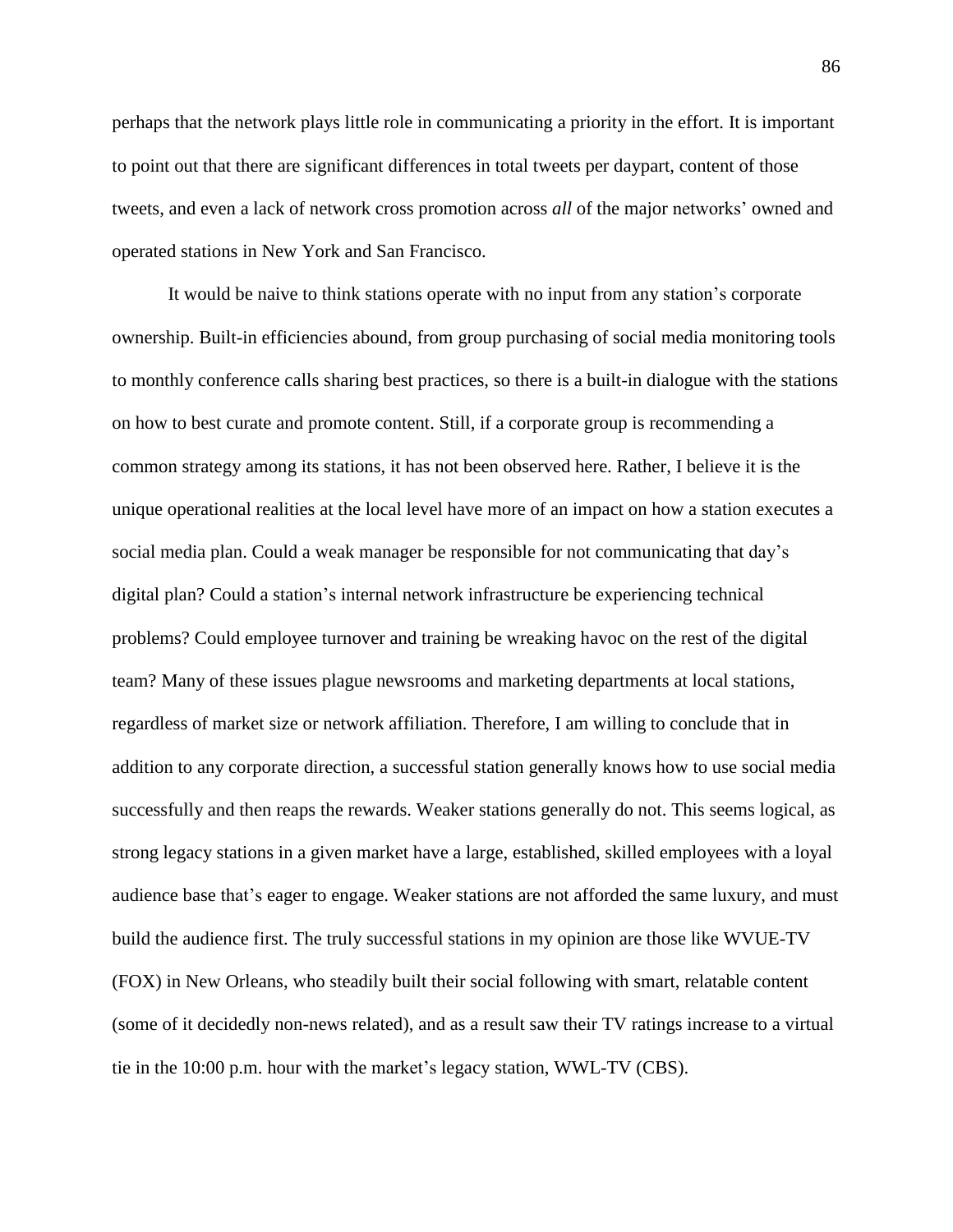## **Observation 4: Facebook Taking Over**

One only has to casually observe the social media habits of local television stations to conclude that Facebook has emerged as the go-to content distribution and marketing tool for news departments and TV promoters. With almost 200 million users in the U.S. alone, Facebook has evolved from being a social media platform into one of the most accessible and widely distributed mass media communication companies in the world. Like its users, Facebook is hungry for content, especially video and local television stations are happy to provide a steady offering of local news. Compare that to Twitter, which became a publicly traded company on the New York Stock Exchange (NYSE) just five years after the social network launched, but is showing signs that it may be losing its relevance. Twitter's no longer growing in active users, and newsrooms appear to favor the media-centric offerings that Facebook provides, not to mention relative newcomers Instagram and Snapchat. Harrington, Highfield, & Bruns noted that Twitter could enhance television viewing by reshaping the ways audiences watch and TV networks produce programming (2013), and this appears to have come to fruition, especially for national programmers (Accenture, 2015). At local stations, however, all observations point to Facebook receiving the bulk of creative and newsgathering resources.

Stations large and small have demonstrated a marked shift in standard operating procedures related to the development of content for Facebook, including hiring digital-only staffers. Some stations, like those owned by Tegna, Inc. and Tribune Media have begun hiring dedicated "social media marketing" staffers to promote and create original online marketing content to complement content coming from producers in the newsroom. This demonstrates that the time-honored practice of TV news stories simply being repurposed for the station website, Facebook or Twitter is no longer acceptable. Instead, stations are seen to be editing those stories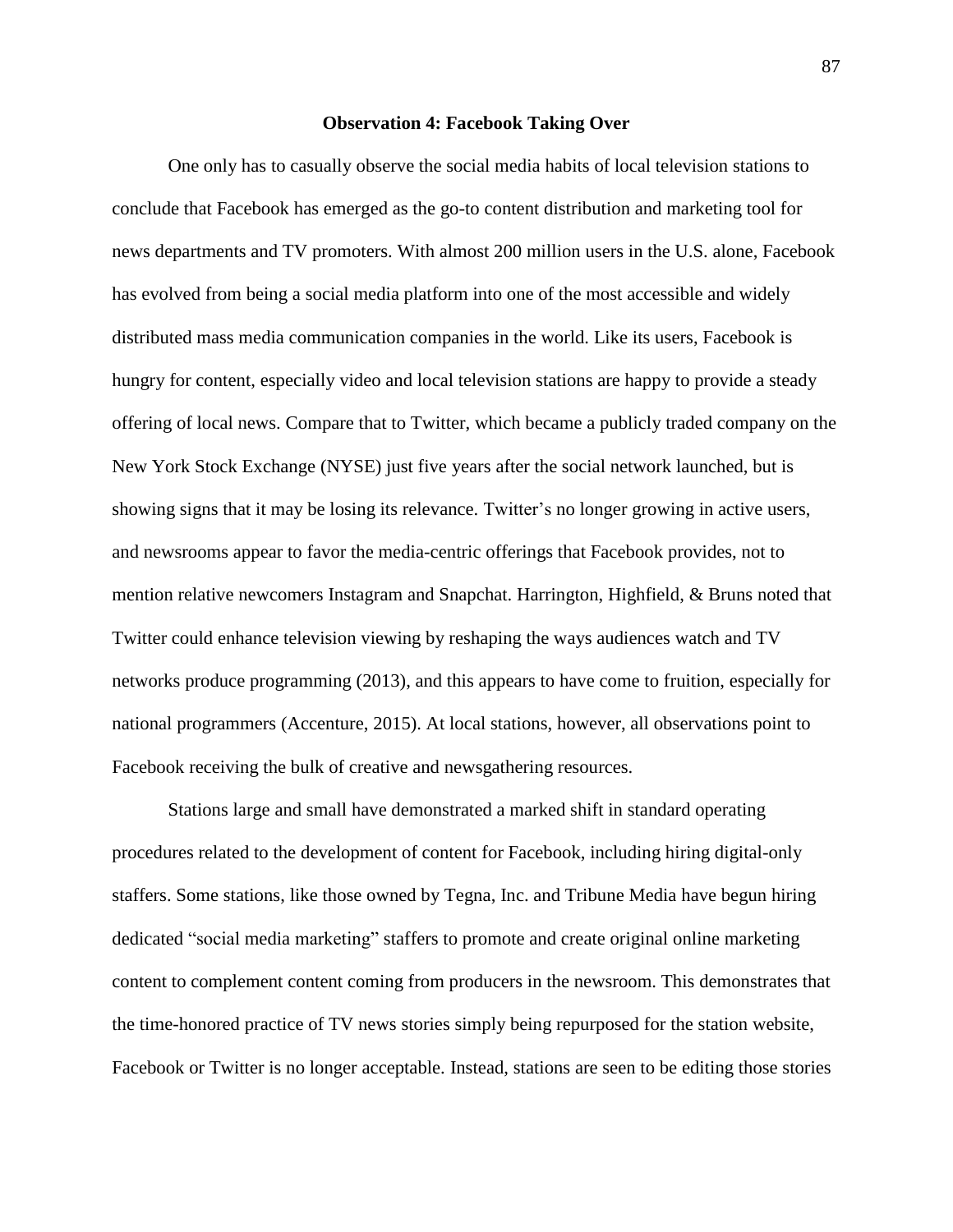more than once. Not only for TV, but also in a manner to appeal to a Facebook consumer, especially those on mobile. Larger markets seem to be doing this most frequently, but it is also seen in medium and small market. Sometimes, these are shorter "snackable" versions of news stories are being edited with bold graphics to attract consumers scrolling through their mobile newsfeeds, and other times these videos are stories with custom anchor introductions for online users. It is important to note that, more often than not, these videos aren't promotional in nature— a tease to migrate digital audiences to traditional TV. These videos are complete (albeit abbreviated) news stories.

One of the most significant points worth discussing relating to Facebook has been the introduction of their live streaming video technology, Facebook Live. Since its launch in January of 2016, Facebook Live has quadrupled in size (Seetharaman, 2016), and media companies have contributed to this with vigor. Not all local television stations participated immediately, especially in the larger markets, where it seemed stations were unsure of how Facebook Live's streaming service differed from local station websites which already provided live streaming of their newscasts and other programming. Other stations jumped into Facebook Live almost immediately in what appeared to be an effort to tap into the pop culture buzz. Early instances of Facebook Live feeds by stations were simply TV newscasts streamed "behind the scenes from a cell phone near the news set, and appeared to be a short-sighted, legacy-centric mindset at the station. Over a short period of time, however, stations recognized that Facebook Live offered much more than what the local station's website live feed could— a simultaneous two-way conversation during the live feed. This, combined with the convenience of use for the consumer made Facebook Live something local stations could not ignore. Some local stations, regardless of market size or corporate ownership, still appear to fail in taking full advantage of the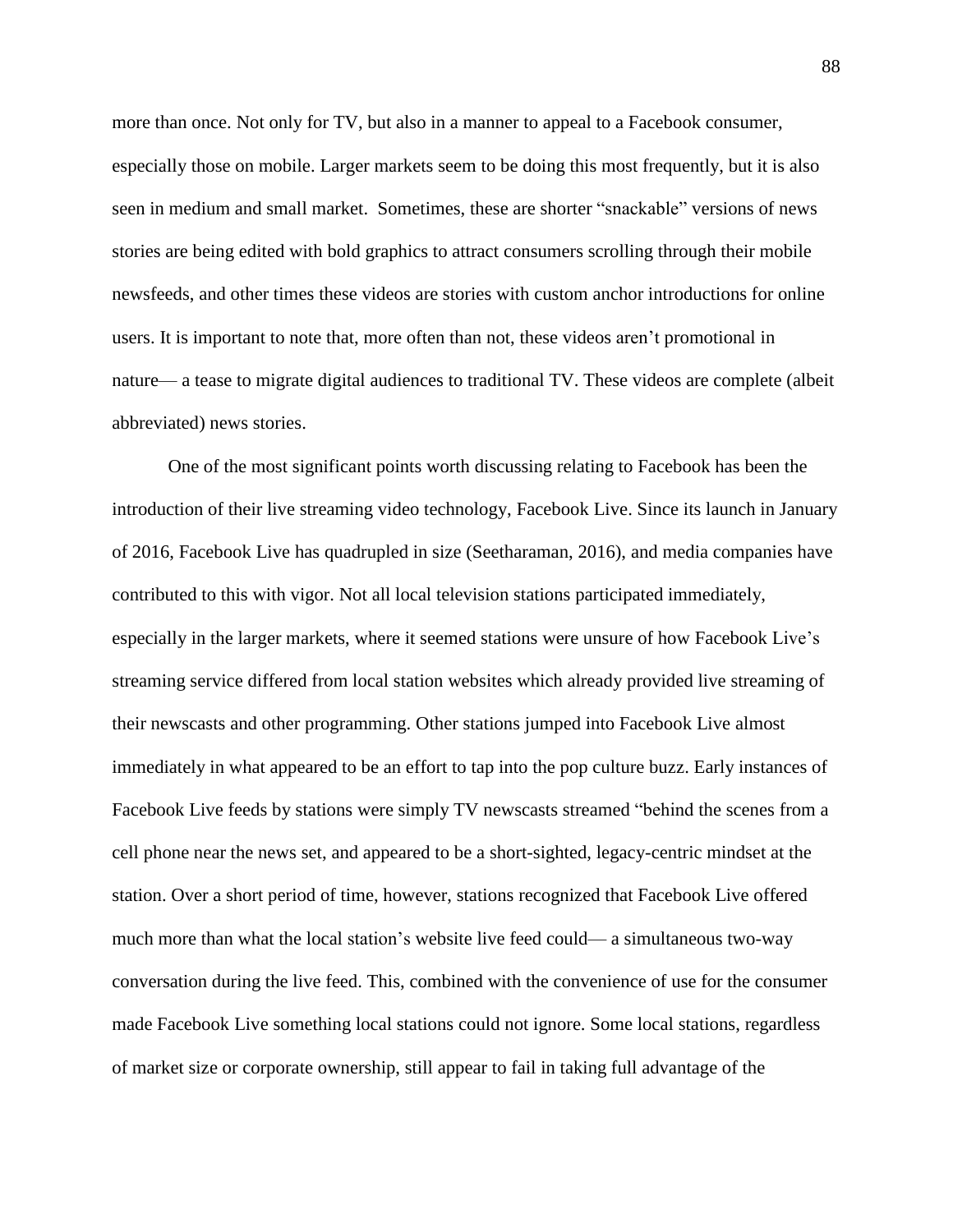technology, opting to just use Facebook Live in breaking news situations or as a means to promote an upcoming newscast. Perhaps this is intentional. After all, while some stations have embraced Facebook and Facebook Live wholeheartedly, others are seemingly wary of a technology that seems to blur the fundamental lines that draw the boundaries around what we understand as television.

In many ways, "live broadcasting" is what defines television as we know it. It has facilitated large audiences to its programming which for years has allowed for the sale of lucrative advertising space. Even through the emergence of digital, live television has been the chief differentiator from online video like that seen on YouTube and other digital platforms, including Facebook. This is all changing, however. Facebook's emergence in live video streaming has been rapid, and some local broadcasters might say, alarming. While Facebook has made deals with nearly 140 media companies and celebrities, compensating them for creating custom video for Facebook and Facebook Live, local broadcasters have seen none of that.

# **Final Thoughts and Future Consideration**

The modern local television landscape looks nothing like it did even a few years ago. Looking back at the earliest days of TV, previous generations of viewers happily embraced "scheduled" programming. During this period of time, known as what Amanda Lotz defines as the *network era,* producers of TV content were just as effective as TV marketers, having a much easier job in making a connection with consumers due to the sheer reach of the medium. Today, now having evolved into a *post-network era*, audiences are becoming increasingly fragmented, dividing their media consumption across a multitude of choices, channels and platforms. Over the past twenty-five years, consumers have migrated to more specialized, niche content via cable and multichannel offerings. Now, with the growing availability of on demand, self-programming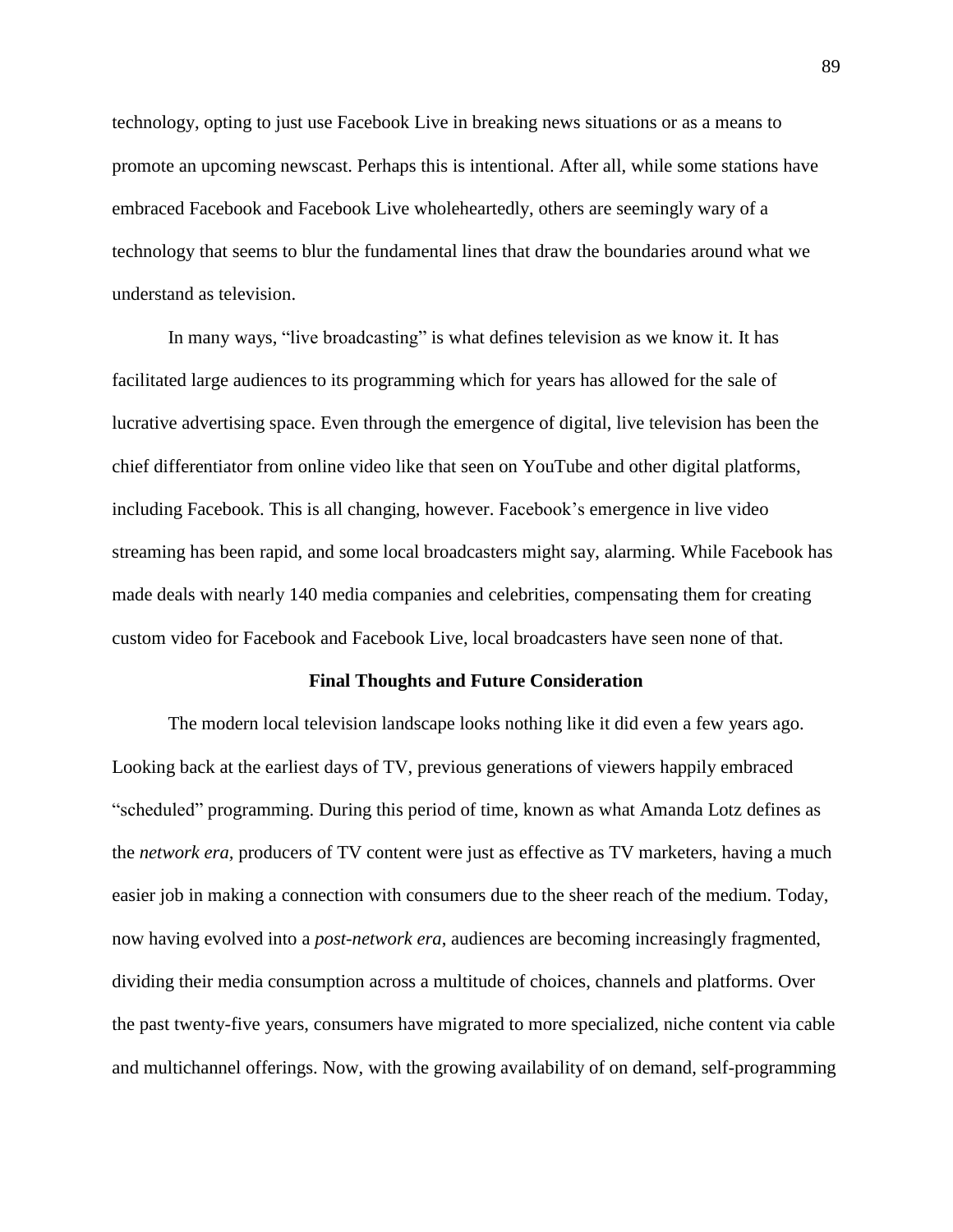and search features, some consumers are moving beyond niche to practically an *individualized* television viewing experience. The pressure to innovate is particularly felt in local broadcast television markets seeking to hold on to a share of a traditional TV viewing audience that is getting smaller (and older) by the year.

Local television has changed dramatically in the past ten years. Aside from well documented proof of a steady increase in digital consumption by the consumer, we are also seeing huge leaps in technical capabilities provided to stations. The most important of these new innovations has been social media, including two top platforms, Facebook and Twitter. News providers have been quick to harness the newly found power to reach mass audiences, and in return, social platforms have benefitted by receiving free content from local news providers that they can redistribute. Social media is no longer considered a lightweight addition to the serious business of the newsroom, but the primary function of newsgathering and dissemination. However, local television news stations continue to operate at a disadvantage, relinquishing control over which consumers see which content, as well as the all-important matter of advertising revenue. The relationship between local news stations and Facebook is one that seems symbiotic on one hand, but the world's largest social media platform is firmly committed to build on its "video first" content delivery strategy. It doesn't take much to see that Facebook's ultimate game is to tap into advertising's pot of god: television budgets.

Digital disruption has triggered a seismic shift in all aspects of the television industry, from media consumption to content creation. For local television promotion and marketing managers, an even more fundamental transition is taking place: the evolution of station-level promotion and branding. Local television marketing managers continually seek effective social media practices, but the process in this post-network era often feels counterintuitive.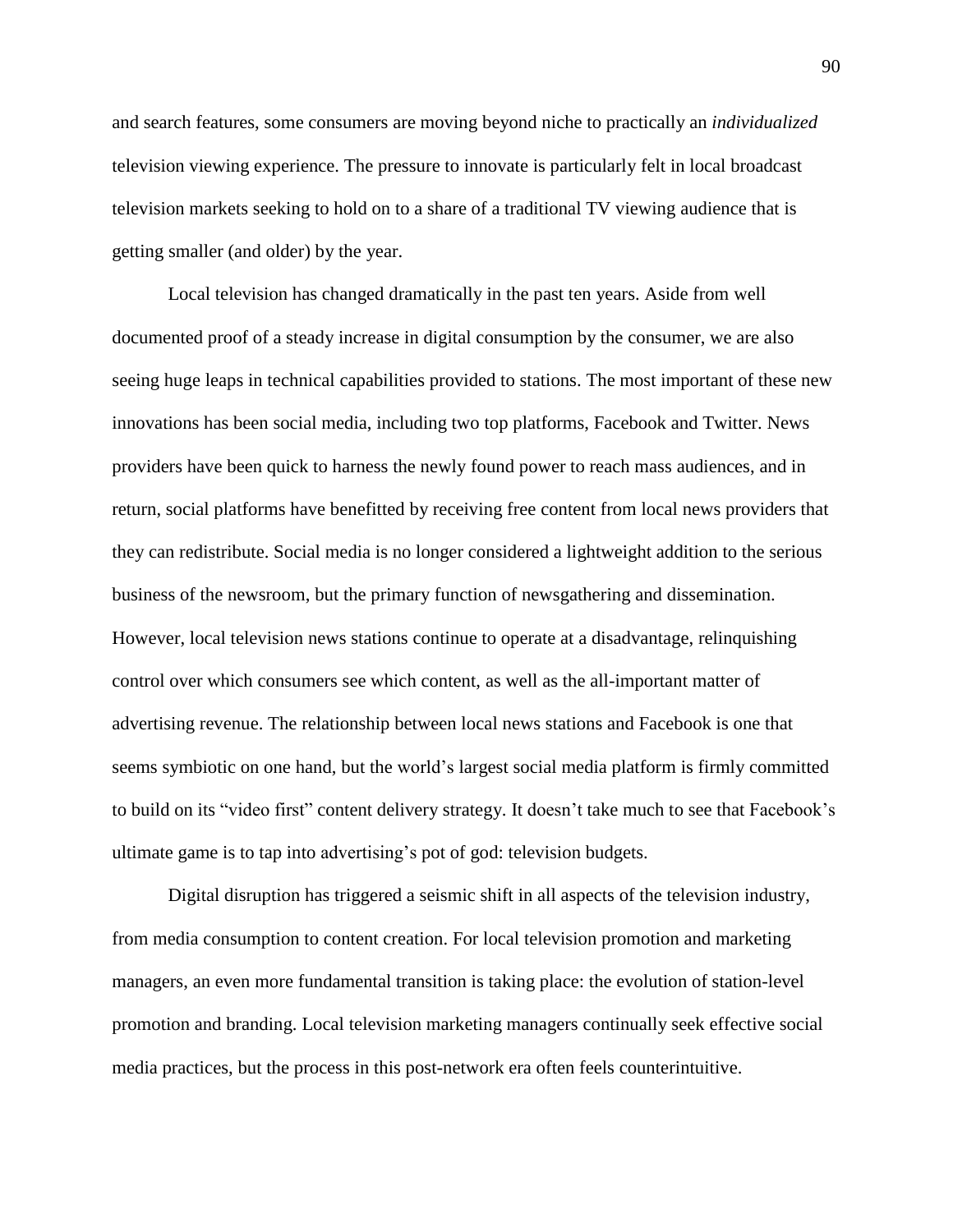Traditionally, television promotion was based on a model that in many ways sought instant gratification— using off-channel media to drive consumers to tune in to a local television broadcast. ROI was measured primarily by looking at last night's ratings. With the emergence of social media, local television stations used this new "mass media" tool in the same way, but they did so with limited success, other than increasing social media followers. As evidenced in the observations above, we now see that the use of social media by television marketers is more nuanced, striking a blend of content, engagement, and interaction. Station marketers are now banking on a long-term investment in increased brand awareness that hopefully will translate into TV ratings which can then be monetized.

Television, like other legacy media including radio and the newspaper, is at a crossroads, but this kind of industry disruption is not new. What *is* new is the speed at which this transformative change is occurring. This constant change makes it difficult for researchers to not only stay abreast of an industry in flux, but to bring much needed context to the discussion. While difficult, future studies involving how social media is used in local television promotion should include emerging applications and technologies. In the period of time of putting together this publication, Instagram and Snapchat have been increasingly adopted by a number of television stations, for example. Additionally, future research will need to address what could be considered a cross-pollination of promotion and news in the social media efforts of the station. Will these two departments continue to be separate, as is typical of current staff structure, or will the marketing and "social journalism" skillsets need to be cross-trained among employees in a more blended newsroom?

The fight for relevance is not new for local television marketers, and it is a battle that has been fought among stations for decades. The war, however, seems to loom much larger: the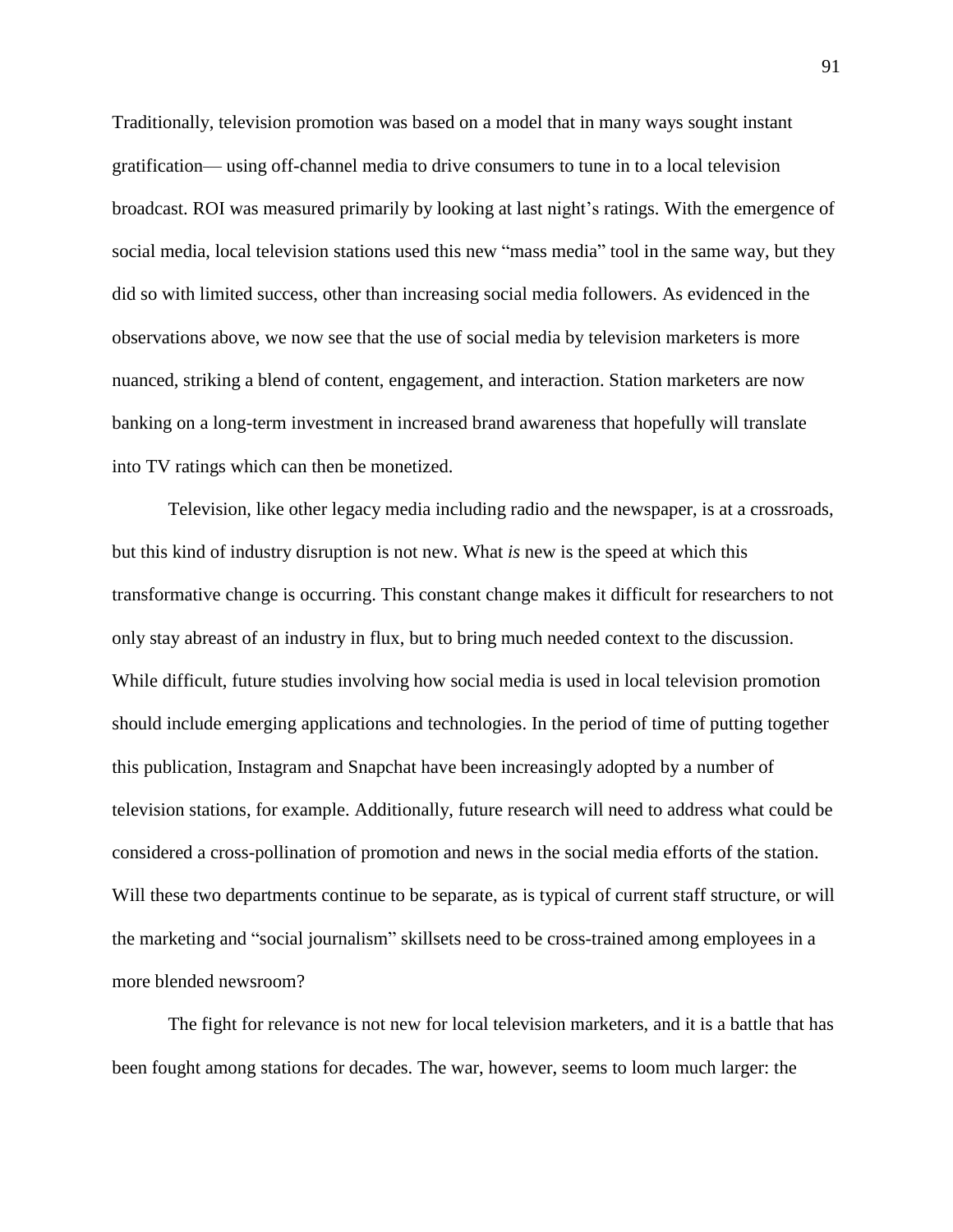survival of the television industry as a whole. It involves the fight for attention, for brand visibility, for control of content and for access to the data that helps one understand the audience and unlocks the kind of revenue opportunities that will ensure its survival. The emergence of social media and the platforms that support it has changed the rules and now play a dominant role in today's media landscape. The few studies that have been conducted related to social media and its effect (and effectiveness) on media, particularly television, have been focused on network-level efforts. While this is important, I feel it is also valuable to explore the efforts across more than 1,300 *local* commercial television stations serving more than 200 U.S. television markets. I hope that these observations shall serve as a call for more exploration into the crossroads of these media, and potentially a new direction into media studies as a whole.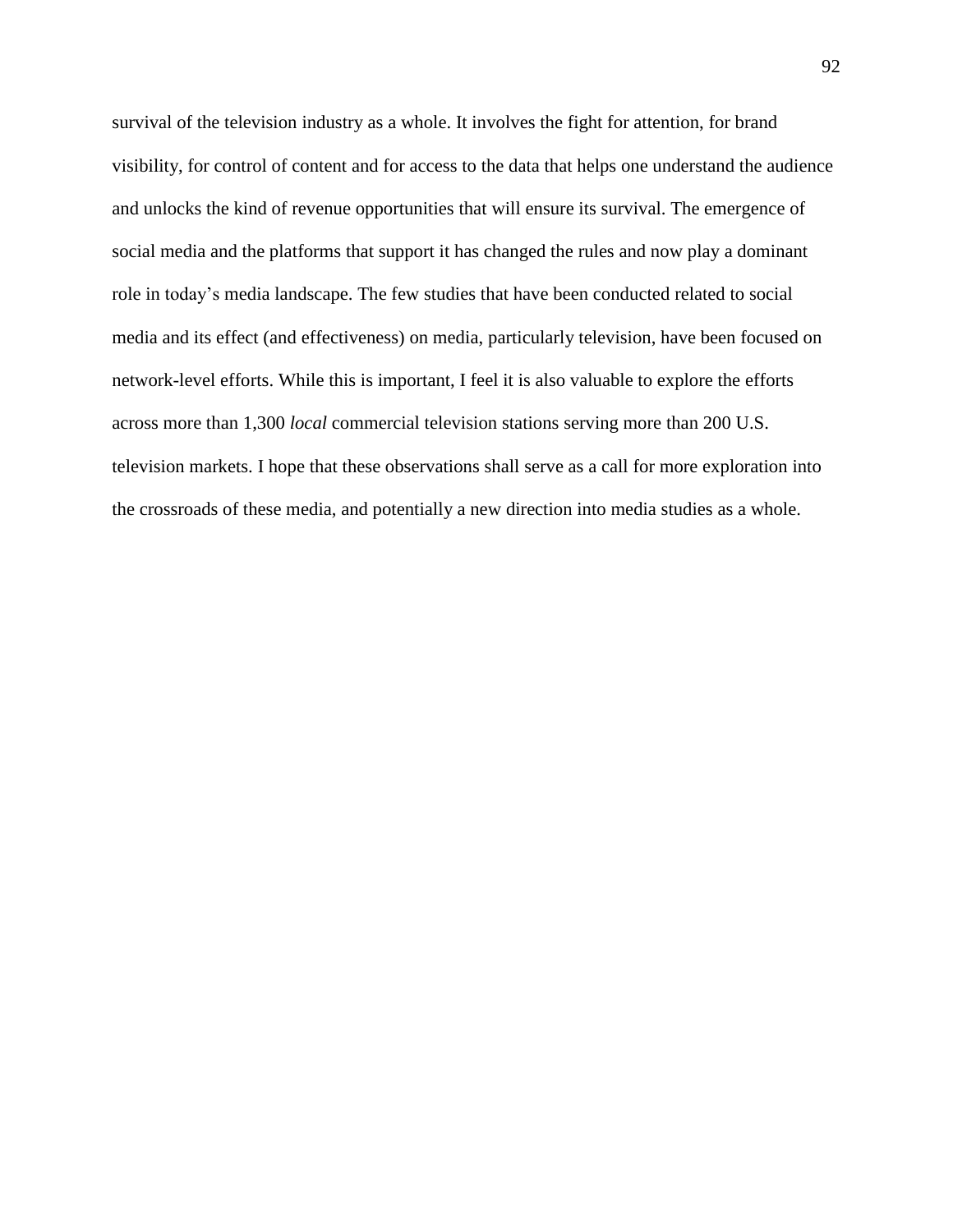### **Works Cited**

- Accenture. (2015). Digital video and the connected consumer [Infographic]. Retrieved from https://www.accenture.com/us-en/insight-digital-video-connected-consumer
- Althusser, L. (2006). Ideology and ideological state apparatuses (notes towards an investigation). *The anthropology of the state: A reader*, 86-111.

Bennett, J., & Strange, N. (2011). *Television as digital media*. Duke University Press.

Burke, K. (1969). *A rhetoric of motives* (Vol. 111). Univ of California Press.

- Blasingame, D. (2011). Twitter first: changing TV news 140 characters at a time. *Proceedings of the 12th international symposium on online journalism*.
- Blasingame, D. (2016, July 25). Facebook Live grew up quickly. Here's how broadcasters are jumping in [Web log post]. Retrieved from http://mediashift.org/2016/07/facebook- livegrew-quickly-heres-how-broadcasters-are-jumping-in/
- Brandstotter, L. (2014, January 14). Who are the top 10 US cities on social? [Web log post]. Retrieved from http://sparkloftmedia.com/blog/blog/top-10-cvbs-on-social
- Borrell Associates. (2016). Local ad spending data [Searchable data file]. Retrieved from https://www.borrellassociates.com/dmr#1:4762
- Buzzard, K. S. (2002). The peoplemeter wars: A case study of technological innovation and diffusion in the ratings industry. *The Journal of Media Economics, 15*(4), 273-291.
- Chiem, L. (2009, August 27). Hawaii TV merger to shake up three workplaces. *Pacific Business News.* Retrieved from http://www.bizjournals.com/pacific/stories/2009/08/31 /story3.html?page=all
- Coffey, A., & Cleary, J. (2011). *Promotional practices of cable news networks: A comparative analysis of new and traditional spaces.* International Journal on Media Management, 13,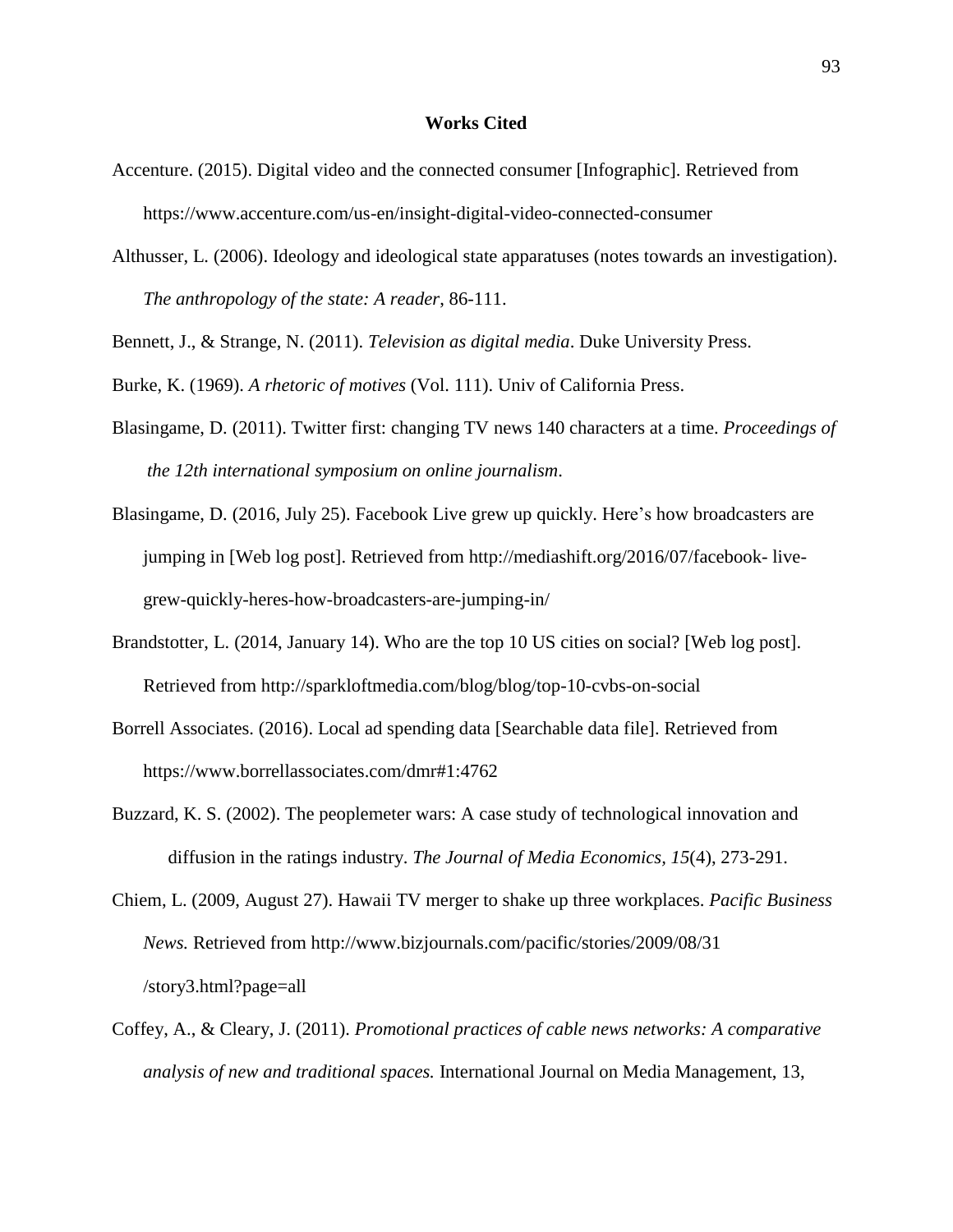- Columbus, L. (2015, March 22). 56% of enterprises will increase their investment in big data over the next three years. *Forbes.* Retrieved from http://www.forbes.com/sites/louis columbus/2015/03/22/56-of-enterprises-will-increase-their-investment-in-big-data-over-thenext-three-years/
- Crupi, A. (2013, June 25). Ratings slump dings broadcast sales: networks' Q1 spend slips 5 percent; cable on the rise. *AdWeek.* Retrieved from http://www.adweek.com/news/television /ratings-slump-dings-broadcast-sales-150668
- Crupi, A. (2015, September, 23). Where did everybody go? TV premiere week ratings sag as young viewers vamoose. *Advertising Age.* Retrieved from http://adage.com/article/ media/where-did-everybody-go-tv-premiere-week-ratings-fall/300509/
- Depp, M. (2015, August 3). For WVUE, off-the-wall content boosts N.O. social lead. *NetNewsCheck.* Retrieved from http://www.netnewscheck.com/article/43021/ for-wvueoffthewall-content-boosts-no-social-lead
- Dukes, A. J. (2006). Media concentration and consumer product prices. *Economic Inquiry*, *44*(1), 128-141.
- Eastman, S. T., Ferguson, D. A., & Klein, R. (Eds.). (2012). *Media Promotion & Marketing for Broadcasting, Cable & the Internet*. CRC Press.
- Edison Research, (2015, March 4). The infinite dial 2015 [Web log post]. Retrieved from http://www.edisonresearch.com/the-infinite-dial-2015/
- Facebook. (n.d.). Tips for using Facebook live. Retrieved from https://www.facebook.com/ facebookmedia/best-practices/live

Facebook. (2013, March 27). IDC study: mobile and social = connectiveness*.* Retrieved from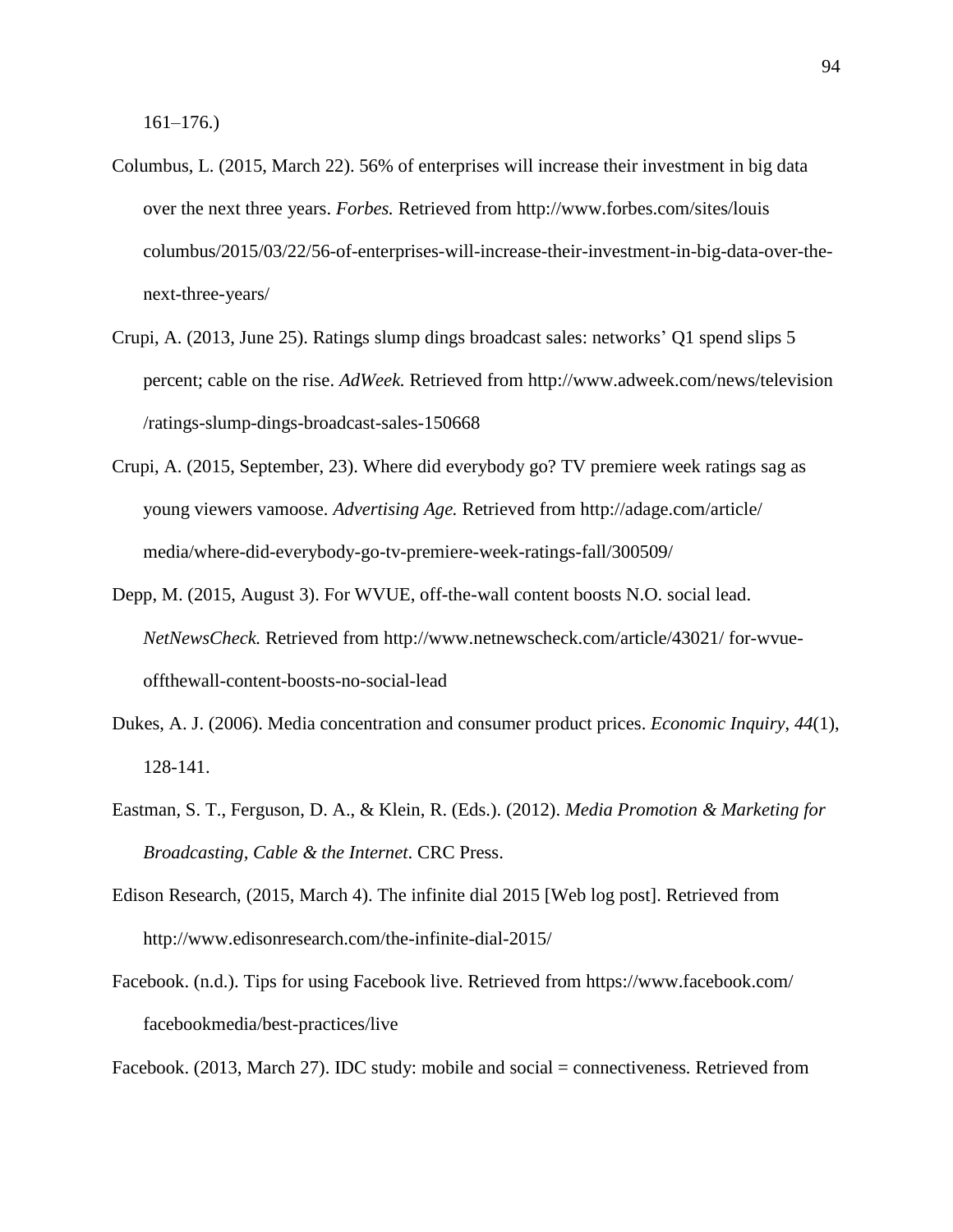http://newsroom.fb.com/news/2013/03/idc-study-mobile-and-social-connectiveness/

- Federal Communications Commission (1999). *Report and order.* Retrieved from http://ftp.fcc.gov/Bureaus/Mass\_Media/Orders/1999/fcc99209.pdf.
- Federal Communications Commission (2003). *Local ownership rules*. Retrieved from http://www.mediaaccess.org/programs/diversity/MOAttachment.pdf.
- Federal Communications Commission. (2015, July 8). *Broadcast station totals as of June 30, 2015*. Retrieved from https://apps.fcc.gov/edocs\_public/attachmatch/DOC-334266A1.pdf
- Fitzgerald, B. (2016, January 28). Facebook turns on live video across U.S.— next, the world [Web log post]. Retrieved from http://blogs.wsj.com/digits/2016/01/28/facebook- turns-onlive-video-across-u-s-next-the-world/?mod=rss\_Technology
- Fitzgerald, T. (2016, March 1). Oscars slide to an eight-year low. *Medialife Magazine*. Retrieved from http://www.medialifemagazine.com/oscars-slide-to-an-eight-year-low/
- For Devices, Daypart Determines Digital Video Usage. (2015, August 17). Retrieved from http://www.emarketer.com/Article/Devices-Daypart-Determines-Digital-Video-Usage/1012866
- Freedman, A. (2010, March 23). Ding dong, appointment tv is dead [Web log post]. Retrieved from http://www.tv-calling.com/appointment-tv-is-dead/
- Gal‐Or, E., & Dukes, A. (2006). On the profitability of media mergers. *The Journal of Business*, *79*(2), 489-525.
- Gorzelany, J. (2015, August 26). U.S. cities with the worst traffic jams. *Forbes*. Retrieved from http://www.forbes.com/sites/jimgorzelany/2015/08/26/u-s-cities-with-the-worst-rush-hourtraffic/#39b279a56668

Gottfried, J. & Shearer, E. (2016, May 26). News use across social media platforms 2016.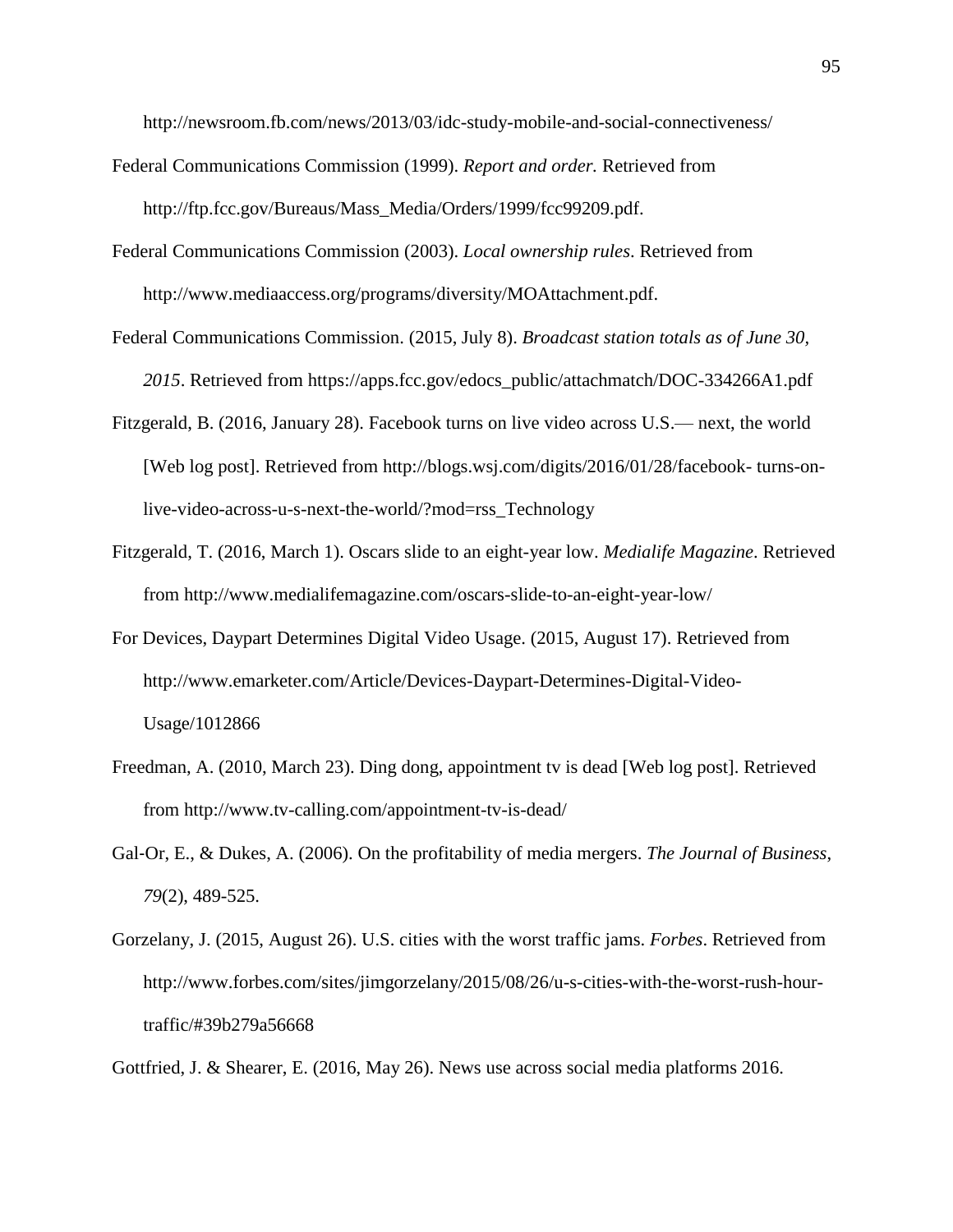Retrieved from http://www.journalism.org/2016/05/26/news-use-across-social-mediaplatforms-2016/

- Greeley, P. (2016, August 16). WAFB's stunning rescue video brings world's attention to flooding. *TVNewsCheck*. Retrieved from http://www.tvnewscheck.com/marketshare/2016/ 08/16/wafbs-stunning-rescue-video-brings-worlds-attention-to-flooding/
- Greeley, P. (2016, June 20). WVUE breaks 38-year late news viewing streak. *TVNewsCheck*. Retrieved from http://www.tvnewscheck.com/marketshare/tag/wwl-tv/
- Greeley, P. (2016, August 30). How Facebook is boosting local news, part 1. *TVNewsCheck.* Retrieved from http://www.tvnewscheck.com/marketshare/2016/08/30/how-facebook-isboosting-local-tv-news-part-1/
- Greer, C. F., & Ferguson, D. A. (2011). Using Twitter for promotion and branding: A content analysis of local television Twitter sites. *Journal of Broadcasting & Electronic Media*, *55*(2), 198-214.
- Guthrie, J. (2014, November 17). Veronica De La Cruz finding new paths in TV news. *San Francisco Chronicle.* Retrieved from http://www.sfchronicle.com/tv/article/Veronica-De-La-Cruz-finding-new-paths-in-TV-news-5899118.php
- Guynn, J. (2016, July 30). Facebook making moves to become 'video first'. *USA Today*. Retrieved from http://www.usatoday.com/story/tech/news/2016/07/27/facebook-videofirst/87642394/
- Hart, R. P., & Daughton, S. (2004). *Modern rhetorical criticism* (3rd ed.). Routledge.
- Harrington, S., Highfield, T., & Bruns, A. (2012). More than a backchannel: Twitter and television. *Ed. José Manuel Noguera. Audience Interactivity and Participation. COST Action ISO906 Transforming Audiences, Transforming Societies, Brussels, Belgium,* 13-17.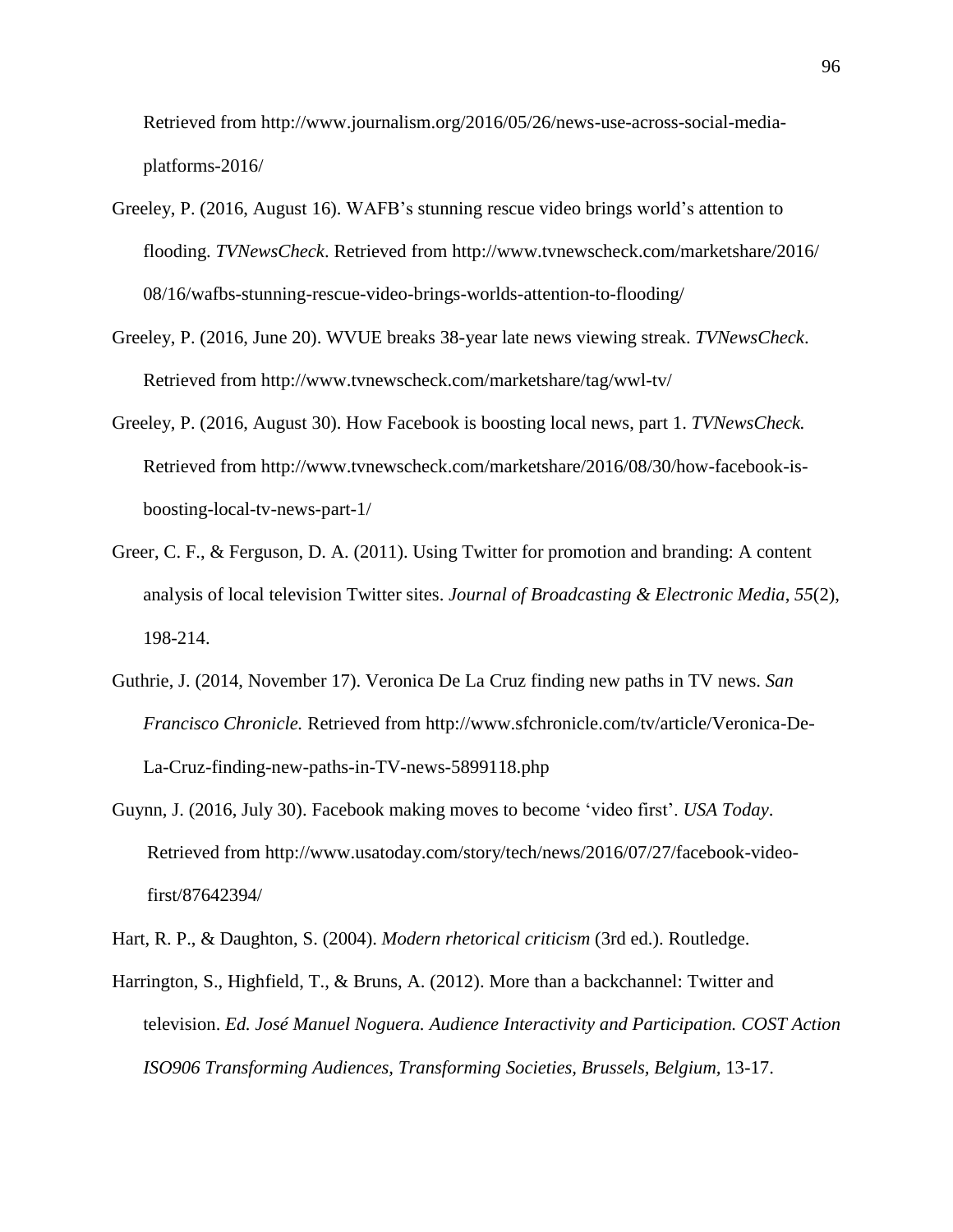- Honan, M. (2016, April 6). Why Facebook and Mark Zuckerberg went all in on live video. *Buzzfeed.* Retrieved from https://www.buzzfeed.com/mathonan/why-facebook-and-markzuckerberg-went-all-in-on-live-video?utm\_term=.gbm9YkE3lJ#.yug37WDJVE
- Isaac, M. (2013, February 12). Why Twitter dropped close to \$90 million on Bluefin Labs. *All Things D.* Retrieved from http://allthingsd.com/20130212/why-twitter-dropped-close-to-90 million-on-bluefin-labs/
- Kant, V. (2016, March 1). News feed FYI: Taking into account live video when ranking feed [Web log post]. Retrieved from http://newsroom.fb.com/news/2016/03/news-feed-fyitaking-into-account-live-video-when-ranking-feed/
- Kaplan, A. M., & Haenlein, M. (2010). Users of the world, unite! The challenges and opportunities of social media. *Business horizons, 53*(1), 59-68.
- Kietzmann, J. H., Hermkens, K., McCarthy, I. P., & Silvestre, B. S. (2011). Social media? Get serious! Understanding the functional building blocks of social media. *Business horizons*, 54(3), 241-251.
- Kissell, R. (2016, February 8). Super bowl 50 ratings: CBS draws third largest audience on record. *Variety*. Retrieved from http://variety.com/2016/tv/news/super-bowl-50- ratingscbs-third-largest-audience-on-record-1201699814/
- Mowers, E. (2016, June). #SocialLocal Building your brand with social media. In J. Kukla (Chair). Promax/BDA Station Summit. Lecture conducted from Las Vegas, NV.
- Kunz, W. M. (2007). *Culture conglomerates: consolidation in the motion picture and television industries*. Rowman & Littlefield.
- Lafayette, J. (2005). Skeptical buyers await DVR stats. *Television Week*, *24*(47), 3-21.
- Lotz, A. D. (2014). *The Television Will Be Revolutionized*. NYU Press.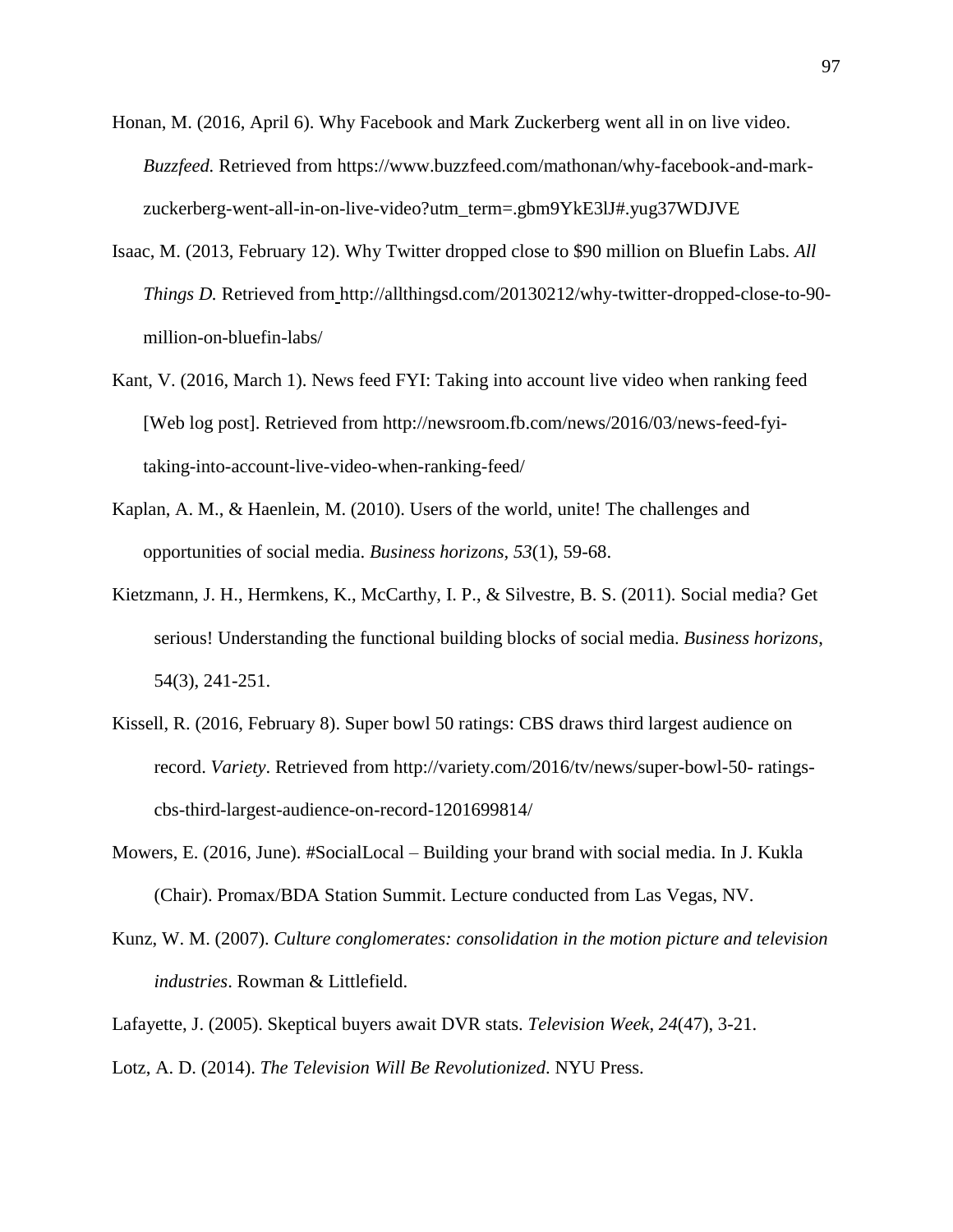- Lunden, I. (2014, April 7). Internet ad spend to reach \$121B in 2014, 23% of \$537B total ad spend, ad tech boosts display. *Techcrunch.* Retrieved from http://techcrunch.com/2014/ 04/07/internet-ad-spend-to-reach-121b-in-2014-23-of-537b-total-ad-spend-ad-tech-givesdisplay-a-boost-over-search/
- Major Sponsors Sign On for WXIN Fan of the Day Contest Powered by Socialnewsdesk. (2015, December 23). Retrieved from https://web.socialnewsdesk.com/resources/major-spo nsorssign-on-for-wxin-fan-of-the-day-facebook-contest-powered-by-socialnewsdesk/
- Manjoo, F. (2013, July 13). Live streaming breaks through, and cable news has much to fear. *The New York Times*. Retrieved from http://www.nytimes.com/2016/07/14/technology/livestreaming-breaks-through-and-cable-news-has-much-to-fear.html
- Marszalek, D. (2013, October 8). CRE: Nielsen diaries worse than you thought. *TVNewsCheck*. Retrieved from http://www.tvnewscheck.com/article/71023/cre-nielsen-diaries-worse-than you-thought
- McSpadden, K. (2015, May 15). You now have a shorter attention span than a goldfish. *Time*. Retrieved from http://time.com/3858309/attention-spans-goldfish/
- Middough, S. (2014, February 4). Snackable content— using video to support engagement [Web log post]. Retrieved from http://www.magneticcreative.com/snackable- content-videoengagement/
- Mobile Continues to Steal Share of US Adults' Daily Time Spent with Media. (2014, April 22). Retrieved from http://www.emarketer.com /Article/Mobile-Continues-Steal-Share-of-US-Adults-Daily-Time-Spent-with-Media/1010782

Moe, W. W., & Schweidel, D. A. (2014). *Social media intelligence*. Cambridge University Press. Moreland, T. J. (1995). Advertising professionals' uses and perceptions of AC Nielsen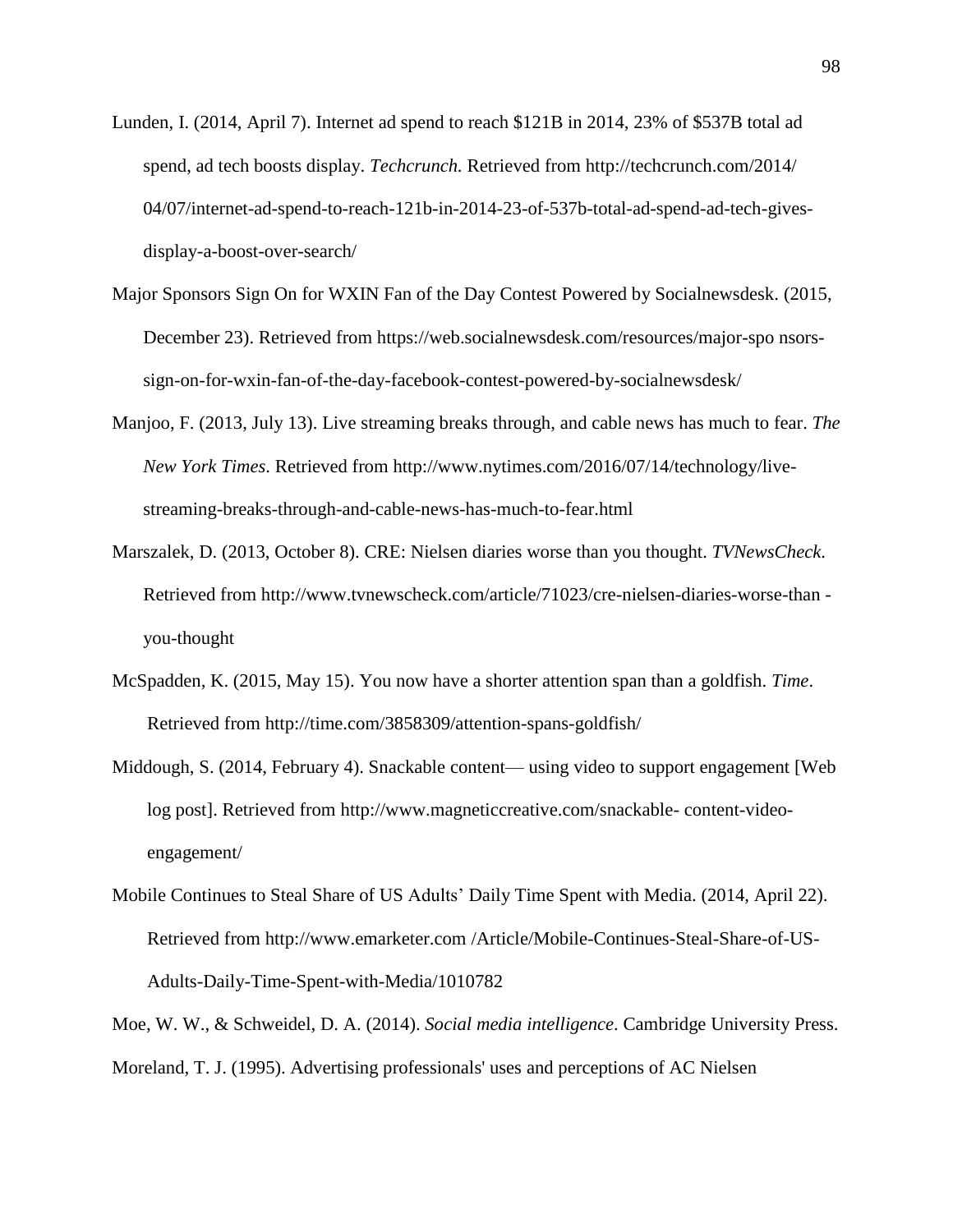syndicated television ratings. (Unpublished doctoral dissertation). University of Southern Mississippi.

- In Green Bay, WLUK Tops Social Media. (2016, May 16). Retrieved from http://www.netnewscheck.com/article/50561/in-green-bay-wluk-tops-social-media
- New Media Institute. (2014). History of the internet [Infographic]. Retrieved from http://www.newmedia.org/history-of-the-internet.html?page=4
- Nielsen Holdings N.V. (2011, June 22). Video John Gibs talks about TV getting social [video weblog entry]. Retrieved from http://tj.nielsen.com/us/en/insights/news/2011/video-jongibs-talks-ab out-tv-getting-social.html
- Nielsen Holdings N.V. (2011). *Cross-Platform is the New Norm*. Retrieved from http://www.n ielsen.com/us/en/insights/reports/2011/cross-platform-is-the-new-norm.html
- Nielsen Holdings N.V. (2013). *Nielsen Launches 'Nielsen Twitter TV Ratings'*. Retrieved from http://www.nielsen.com/us/en/press-room/2013/nielsen-launches-nielsen-twitter-tvratings.html
- Nielsen Holdings N.V. (2013). *New Study Confirms Correlation Between Twitter and TV Ratings* [Press release]. Retrieved from http://www.nielsen.com/us/en/press-room/2013/newstudy-confirms-correlation-between-twitter-and-tv-ratings.html
- Nielsen Holdings N.V. (2014). *The Digital Consumer*. Retrieved from http://www.nielsen.com/ content/dam/corporate/us/en/reports-downloads/2014%20Reports/the-digital-consumerreport-feb-2014.pdf
- Nielsen Holdings N.V. (2014, December 15). From live to 24/7: extending Twitter TV engagement beyond the first airing. Retrieved from: http://www.nielsen.com /us/en/insights/news/2014/from-live-to-24-7-extending-twitter-tv-engagement-beyond-the-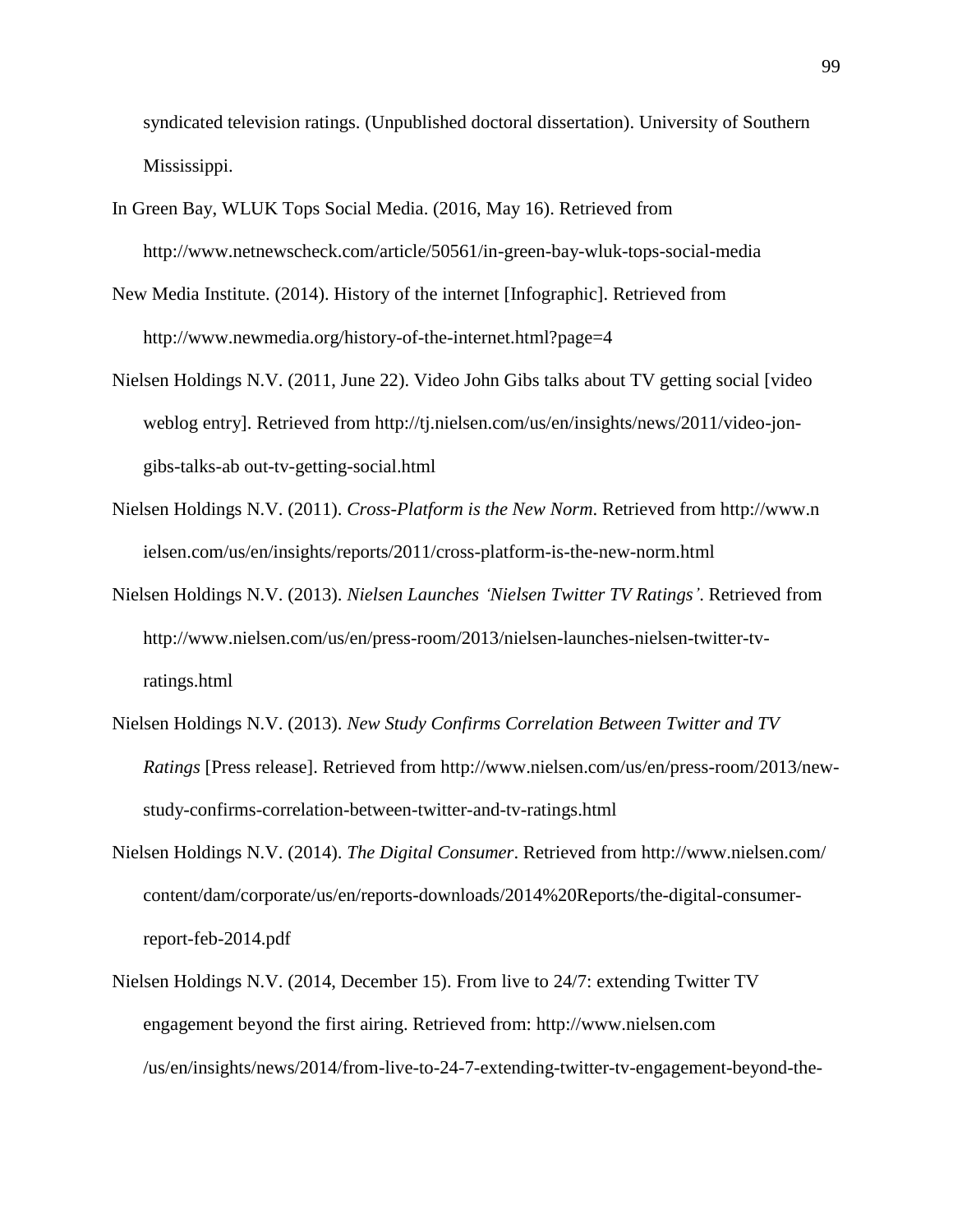live-airing.html

Nielsen Media Research. (2000). *2000 Report on Television: The First 50 Years.* New York.

- Nielsen Media Research. (2016). Local television market universe estimates (Data file). Retrieved from http://www.nielsen.com/content/dam/corporate/us/en/public factsheets/tv/2016-local-television-market-universe-estimates.pdf
- Norman Hecht Research. (2015, July 7). *Morning Local News Study: Indianapolis, IN DMA*. Woodbury, NY.
- Now is the Time for Responsive Design. (2015, March 26). *Forbes*. Retrieved from http://www.forbes.com/sites/thesba/2015/03/26/now-is-the-time-for-responsivedesign/#333498f53ae5
- O'Donnell, V. (2007). *Television criticism*. Sage.
- Osborne, M., & Dredze, M. (2014, May). Facebook, Twitter and Google Plus for breaking news: Is there a winner?. In *ICWSM*.
- Papper, B. (2015, May 4). RTDNA research: stations grow in social, mobile. Retrieved from http://www.rtdna.org/article/research\_stations\_grow\_in\_social\_mobile
- Papper, B. (2016, April 4). RTDNA research: what TV stations are doing online. Retrieved from https://www.rtdna.org/article/rtdna\_research\_what\_stations\_are\_doing\_online
- Papper, B. (2016, May 31). RTDNA research: local news by the numbers. Retrieved from https://www.rtdna.org/article/rtdna\_research\_local\_news\_by\_the\_numbers
- Papper, B. (2016, July 25). RTDNA research: newsroom staffing. Retrieved from https://www.rtdna.org/article/rtdna\_research\_newsroom\_staffing
- Peterson, T. (2015, January 7). Facebook users are posting 75% more videos than last year. *Advertising Age.* Retrieved from http://adage.com/article/digital/facebook-users-posting- 75-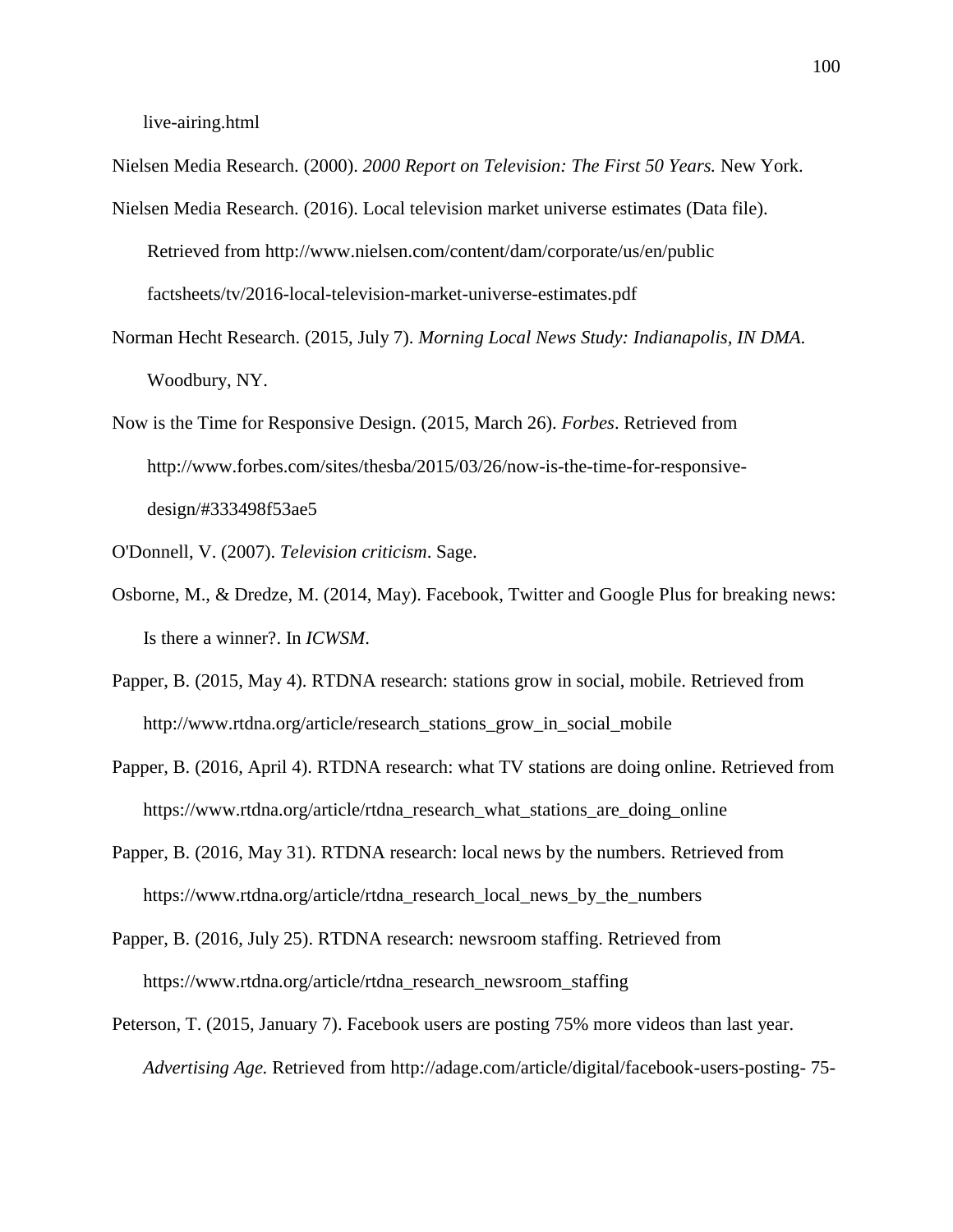videos-year/296482/

- Proulx, M., & Shepatin, S. (2012). *Social TV: How Marketers Can Reach and Engage Audiences by Connecting Television to the Web, Social Media, and Mobile.* John Wiley & Sons, Inc.
- Pynta, P, Seixas, S., Nield, G., Hier, J., Millward, E. & Silberstein, R. (2014). The power of social television: Can social media build viewer engagement? A new approach to brain imaging of view immersion. *Journal of Advertising Research, 54*(1), 71-80. doi:10.2501/JAR-54-1-071-080
- Pew Research. (2014). *Local TV: Broadcast Advertising Revenue*. Retrieved from: http://www.jo urnalism.org/media-indicators /local-broadcast-tv-advertising-revenue/
- Pew Research. (2015). *Social Networking Use.* Retrieved from http://www.pewresearch.or g/data-trend/media-and-technology /social-networking-use/
- Reynolds, B. (2012, April 16). Tuscaloosa News wins Pulitzer for breaking news coverage, the organization announced today. *The Tuscaloosa News.* Retrieved from http://www.tu scaloosanews.com/news/20120416/tuscaloosa-news-wins-pulitzer-prize-for-tornadocoverage/1
- Roose, K. (2014, March 9). Is San Francisco New York?. *New York Magazine.* Retrieved from http://nymag.com/news/features/san-francisco-techies-2014-3/
- Rosenstiel T., Sonderman, J., Loker, K., Ivancin, M., & Kjarval, J. (2015, September 1). Twitter and the news: How people use the social network to learn about the world. *American Press Institute.* Retrieved from https://www.americanpressinstitute.org/publications/reports/ survey-research/twitter-and-breaking-news/
- Seetharaman, D. (2016, October 25). Facebook leaders call it a tech company, not a media company. *Wall Street Journal.* Retrieved from http://www.wsj.com/articles/facebook-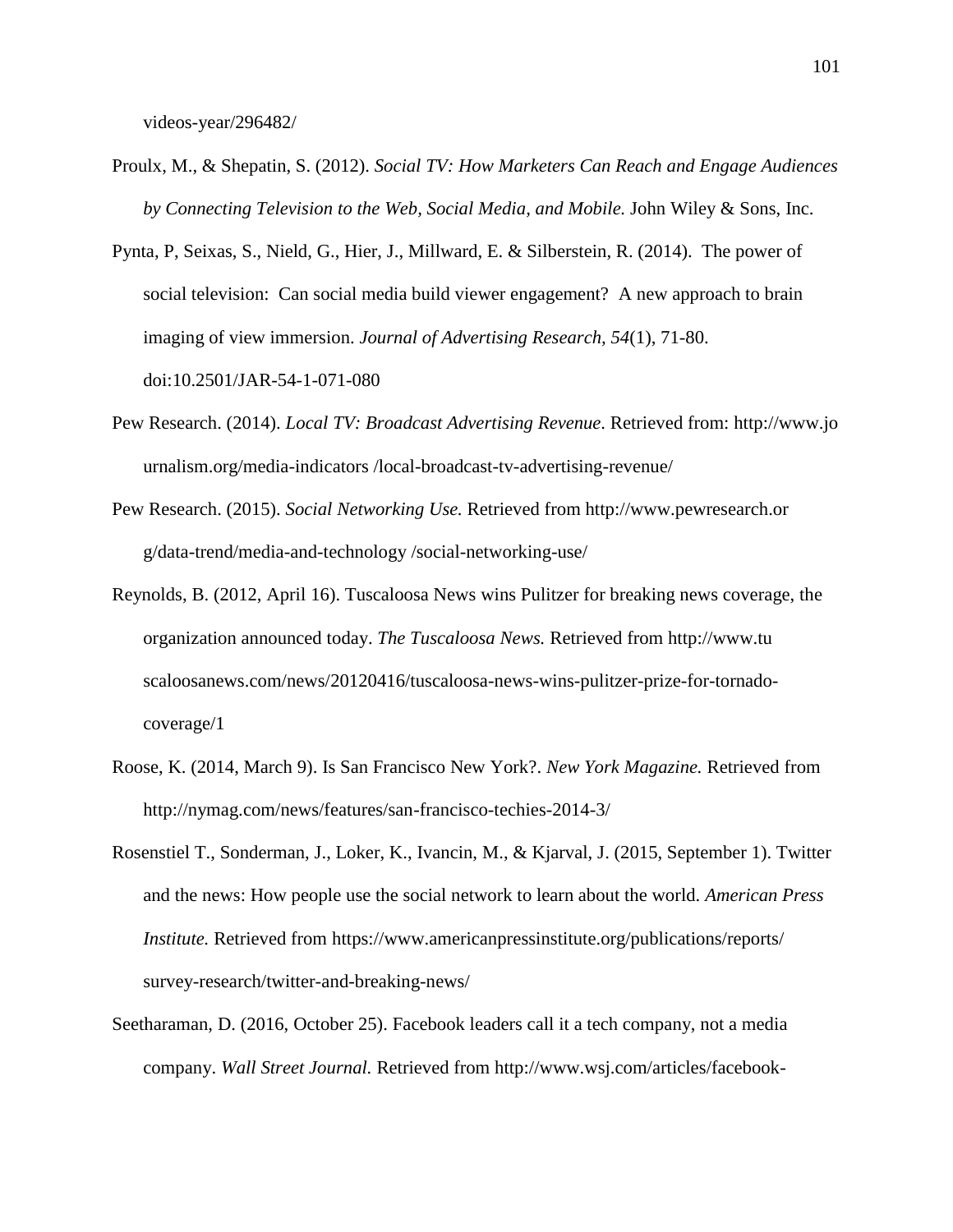leaders-call-it-a-tech-company-not-media-company-1477432140

- Shontell, A. (2013, March 7). Facebook is making the world's best personalized newspaper. *Business Insider*. Retrieved from http://www.businessinsider.com/facebook-is-making-theworlds-best-personalized-newspaper-2013-3
- Socialbakers. (2012). U.S. states with the highest numbers of Facebook users in May 2012 (in millions). Retrieved from http://www.statista.com/statistics/187532/states-with-the-mostfacebook-users-in-the-us
- Sperling's Best Places. (2016). Comparing Green Bay, WI vs. New Orleans, LA [Online data set]. Retrieved from http://www.bestplaces.net/compare-cities/green\_bay\_wi/new \_orleans\_la/people
- Stadd, A. (2013, April 2). 79% of people 18-44 have their smartphones with them 22 hours a day. *Adweek*. Retrieved from http://www.adweek.com/socialtimes/smartphones/480485
- Stewart, J. (2016, May 5). Facebook has 50 minutes of your time each day. It wants more. *The New York Times*. Retrieved from http://www.nytimes.com/2016/05/06/business/facebookbends-the-rules-of-audience-engagement-to-its-advantage.html?\_r=0
- Swiatek, J. & Lindquist, D. (2014, August 12). CBS programming will shift from WISH to WTTV in 2015. *The Indianapolis Star*. Retrieved from http://www.indystar.com/story/ entertainment/movies/2014/08/11/wttv-cbs-indianapolis-network-shift-wish-fox59/13893289
- Taylor, C. (2013, March 27). Smartphone users check Facebook 14 times a day. *Mashable*. Retrieved from http://mashable.com/2013/03/27/facebook-usage-survey/#YFgcdMJLEkqm
- Taylor, K. (2014, October 9). Want to reach millennials? This is how they spend their time [Infographic]. Retrieved from https://www.entrepreneur.com/article/238294

The Indianapolis Star. (1927). *Science's latest miracle* [Online image]. (1927). Retrieved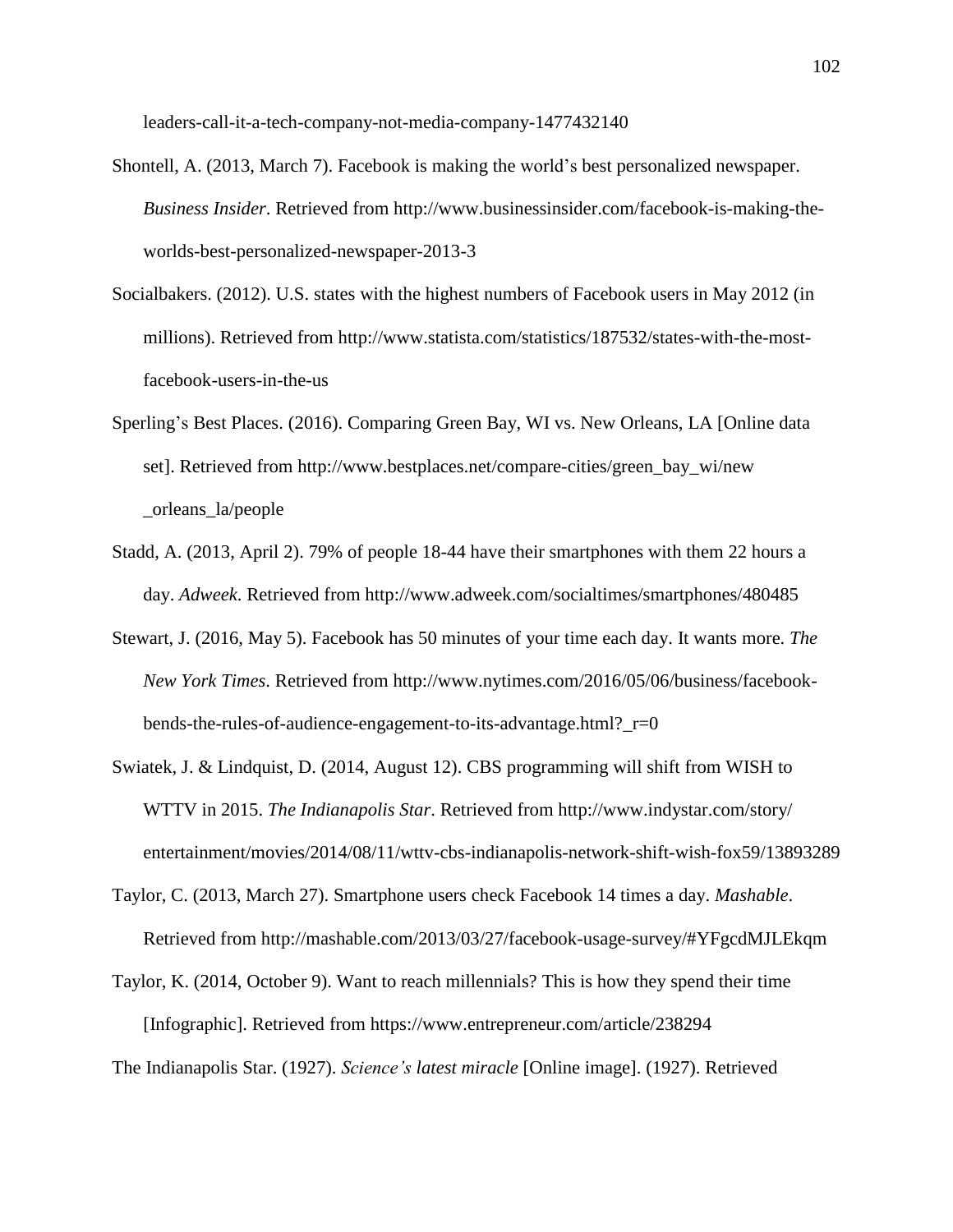September 1, 2015, from http://www. tvhistory.tv/1927-APR-9-Indianapolis-Star-TV-REPORT.JPG

- Thompson, D. (2015, July 9). ESPN's plan to dominate the post-TV world. *The Atlantic.* Retrieved from http://www.theatlantic.com/business/archive/2015/07/espn-strategy-mobileafter- tv/397928/
- Time Warner. (2009). *CNN Digital no. 1 on inauguration day; sets record for largest live video event in internet history* [Press release]. Retrieved from http://www.timewarner.com/new sroom/press-releases/2009/01/23/cnn-digital-no1-on-inauguration-day-sets-record-forlargest-live
- Turow, J. (1992). The organizational underpinnings of contemporary media conglomerates. *Communication Research,* 19(6), 682-704*.*
- Twitter Advertising. (2013, February 11). New complete study: primary mobile users on Twitter [Web log post]. Retrieved from https://blog.twitter.com/2013/new-compete-study-primarymobile-users-on-twitter
- Tyler Eastman, S., Newton, G. D., & Bolls, P. D. (2003). How promotional content changes ratings: The impact of appeals, humor, and presentation. *Journal of Applied Communication Research*, 31(3), 238-259.
- VanNest, A. (2016, April 26). Yahoo! tops Twitter as a traffic referral source for digital publishers [Web log post]. Retrieved from http://blog.parsely.com/post/3476/yahoo-topstwitter-traffic-referral-source-digital-publishers/
- Veen, J. (2000). *The art and science of web design*. Pearson Education.
- Wang, S. (2016, August 23). Where does local TV news fit in the digital age? Tegna, a year separated from Gannett, has some ideas. Retrieved from http://www.niemanlab.org